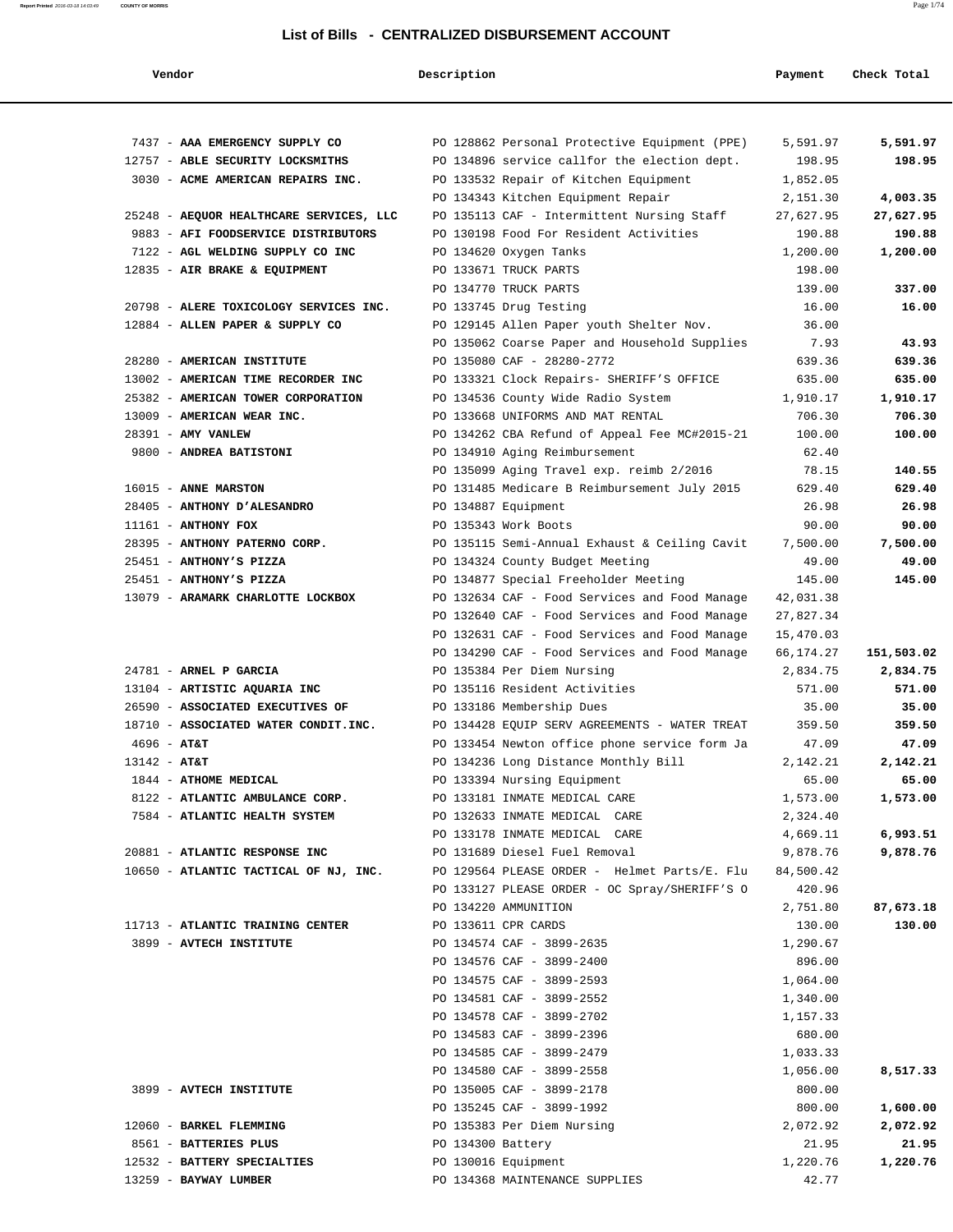| mac |  |
|-----|--|
|     |  |

| Vendor                                                                                  | Description |                                                                       | Payment            | Check Total        |
|-----------------------------------------------------------------------------------------|-------------|-----------------------------------------------------------------------|--------------------|--------------------|
|                                                                                         |             |                                                                       |                    |                    |
|                                                                                         |             | PO 134752 BUILD MAINT                                                 | 7,442.64           |                    |
|                                                                                         |             | PO 134755 BLDG MAINT                                                  | 3,889.61           | 11,375.02          |
| 10676 - BEAUTIFUL RAGS                                                                  |             | PO 133672 MISC SUPPLIES                                               | 225.84             | 225.84             |
| 13315 - BERGEN COMMUNITY COLLEGE                                                        |             | PO 135262 CHARGEBACKS FOR SPRING 2016 - MORRI                         | 5,909.16           |                    |
|                                                                                         |             | PO 135263 CHARGEBACKS FOR WINTER 2016 - MORRI                         | 385.38             | 6,294.54           |
| 14380 - BERKELEY COLLEGE                                                                |             | PO 133206 COLLEGE TUITION/FEES                                        | 8,250.00           | 8,250.00           |
| 26410 - BEST ENTERPRISES, LLC                                                           |             | PO 128135 Skywatch System Upgrades                                    | 112,947.00         | 112,947.00         |
| 10320 - BETH D DENMEAD                                                                  |             | PO 135097 Expense Reimb. for 12/2015 aging                            | 50.15              | 50.15              |
| 6327 - BETH DENMEAD                                                                     |             | PO 135098 aging travel 2/2016                                         | 95.30              | 95.30              |
| 8986 - BETTY ANN DERCO                                                                  |             | PO 133966 SANE SART Supplemental Nurse Pay                            | 107.50             | 107.50             |
| 28372 - BETTY KITCHENS                                                                  |             | PO 133631 Medicare B Reimbursement July 2015                          | 634.80             | 634.80             |
| 6725 - BIO-REFERENCE LABORATORIES, INC.                                                 |             | PO 134344 Resident Medical Testing                                    | 1,600.30           | 1,600.30           |
| 13239 - BOB BARKER COMPANY, INC.                                                        |             | PO 132302 INMATE MEDICAL SHOES                                        | 65.47              | 65.47              |
| 8801 - BOBCAT OF NORTH JERSEY-EAST                                                      |             | PO 133673 TRUCK PARTS                                                 | 165.43             | 165.43             |
| 12031 - BON VENTURE SERVICES LLC                                                        |             | PO 133398 Admissions Advertising                                      | 377.00             | 377.00             |
| 13560 - BOROUGH OF BUTLER                                                               |             | PO 135332 Borough of Butler Electric                                  | 233.92             | 233.92             |
| 21703 - BOSWELL ENGINEERING INC                                                         |             | PO 135314 CAF - Engineering Design Services f                         | 1,840.80           | 1,840.80           |
| 5645 - BRIAN HAMILTON                                                                   |             | PO 135197 Reimbursement Dinner Watchung Hills                         | 27.75              | 27.75              |
| 24321 - BROWN'S HUNTERDON                                                               |             | PO 133675 TRUCK PARTS                                                 | 1,481.43           | 1,481.43           |
| 12626 - BRUSHSTROKES                                                                    |             | PO 135117 Resident Activities                                         | 135.00             | 135.00             |
| 5643 - BUNKY'S HEAVY TOWING, LLC                                                        |             | PO 134778 VEHICLE TOW                                                 | 700.00             | 700.00             |
| 27675 - BUSH INDUSTRIES INC.                                                            |             | PO 134345 Furniture for Nursing Department                            | 11,070.00          | 11,070.00          |
| 8451 - CABLEVISION                                                                      |             | PO 133251 Cable Service - PSTA                                        | 307.92             | 307.92             |
| 8451 - CABLEVISION                                                                      |             | PO 134931 Cable Service                                               | 242.52             | 242.52             |
| 13591 - CABLEVISION                                                                     |             | PO 135126 Cable Television & Internet for Sch                         | 26.40              | 26.40              |
| $13609$ - CALEA                                                                         |             | PO 132808 Nameplates - SHERIFF'S OFFICE                               | 196.00             | 196.00             |
| 27428 - CALICO INDUSTRIES, INC.                                                         |             | PO 132727 CAF - Can Liners                                            | 772.00             | 772.00             |
| 28335 - WORKING DOG ENTERPRISES                                                         |             | PO 133387 Training - "2016" Penn Vet Working                          | 890.00             | 890.00             |
| 24595 - CAPOZZI OVERHEAD DOORS, INC.                                                    |             | PO 133958 CAF - Labor Rates for Garage Door                           | 670.00             | 670.00             |
| 25474 - CARRELLE L CALIXTE                                                              |             | PO 135386 Per Diem Nursing                                            | 2,551.42           | 2,551.42           |
| 5603 - CARRIER CORPORATION                                                              |             | PO 133719 CAF - Labor Rates HVAC Repairs & Se                         | 5,113.80           |                    |
|                                                                                         |             | PO 134377 CAF - Labor Rates HVAC Repairs & Se                         | 2,022.05           | 7,135.85           |
| 25462 - CASTLE PRINTING                                                                 |             | PO 134320 Business Cards - SHERIFF'S OFFICE                           | 45.00              | 45.00              |
| 4598 - CDW GOVERNMENT LLC                                                               |             | PO 132237 DUAL DESK STANDS                                            | 152.84             |                    |
|                                                                                         |             | PO 133116 Equipment via 65MCESCCPS                                    | 222.06             |                    |
|                                                                                         |             | PO 133437 Quote 1BM61ZC Fujitsu FI-7160 Delux                         | 931.78             |                    |
|                                                                                         |             | PO 133544 Equipment                                                   | 150.47             |                    |
|                                                                                         |             | PO 133653 DLINK WIRELESS AC1200 DB ADAPTER                            | 473.52             |                    |
|                                                                                         |             | PO 133964 Hard Drives                                                 | 345.56             | 2,276.23           |
| 793 - CENTENNIAL PRODUCTS INC.                                                          |             | PO 134772 Morgue Supplies                                             | 423.32             | 423.32             |
| 13726 - CENTRAL JERSEY TITLE CO INC<br>20487 - CENTURYLINK                              |             | PO 134597 County Title Searches<br>PO 134015 phone services to Sussex | 1,609.00<br>256.84 | 1,609.00<br>256.84 |
| 20487 - CENTURYLINK                                                                     |             | PO 134922 Telephone T1 Chester                                        | 1,785.33           | 1,785.33           |
| 13788 - CHERRY WEBER & ASSOC. PC                                                        |             | PO 135438 CAF - Engineering Design Services f                         | 1,406.20           |                    |
|                                                                                         |             | PO 135381 CAF - Construction Inspection Servi                         | 4,480.00           | 5,886.20           |
| 28398 - CLEANWAY PROFESSIONALS                                                          |             | PO 135118 Kitchen Exhaust Hoods & Ducts Clean                         | 700.00             | 700.00             |
| 25571 - CLEARY GIACOBBE ALFIERI &                                                       |             | PO 135096 Morris County Labor legal services                          | 192.00             | 192.00             |
| 8454 - CLIFTON ELEVATOR SERVICE CO INC                                                  |             | PO 133558 CAF - Elevatior Maintenance & Inspe                         | 1,680.00           | 1,680.00           |
| 27521 - COMMERCIAL CONSTRUCTION MANAGEMENT PO 135216 Re-siding of Five County Propertie |             |                                                                       | 4,856.72           |                    |
|                                                                                         |             | PO 135215 CAF - Re-siding of Five County Prop                         | 14,862.16          | 19,718.88          |
| 26074 - COMMUNICATIONS SERVICE                                                          |             | PO 132653 Repair - K9 Tahoe                                           | 95.00              | 95.00              |
| 9486 - COMPLETE SECURITY SYSTEMS, INC.                                                  |             | PO 134505 SECURITY EQUIP                                              | 627.00             | 627.00             |
| 25489 - CONCRETE CONSTRUCTION CORP.                                                     |             | PO 135307 CAF - Intersection Improvements (US                         | 89,940.48          | 89,940.48          |
| $13969$ - CONROY'S                                                                      |             | PO 133821 Poinsettias for 85th BPC Graduation                         | 85.99              | 85.99              |
| 13976 - CONSOLIDATED STEEL                                                              |             | PO 134364 FENCE INSTALL HANOVER AVE GATE                              | 1,545.00           |                    |
|                                                                                         |             | PO 134521 material fabrication                                        | 550.00             | 2,095.00           |
| 14643 - CORNERSTONE FAMILY                                                              |             | PO 135257 CAF - Social Work Services                                  | 24,890.00          | 24,890.00          |
| 14029 - COUNTY COLLEGE OF MORRIS                                                        |             | PO 134987 CAF - 14029-2470                                            | 920.00             | 920.00             |
| 13 - COUNTY OF MORRIS                                                                   |             | PO 135447 4th Qtr. Fringe Benefits                                    | 149,747.45         | 149,747.45         |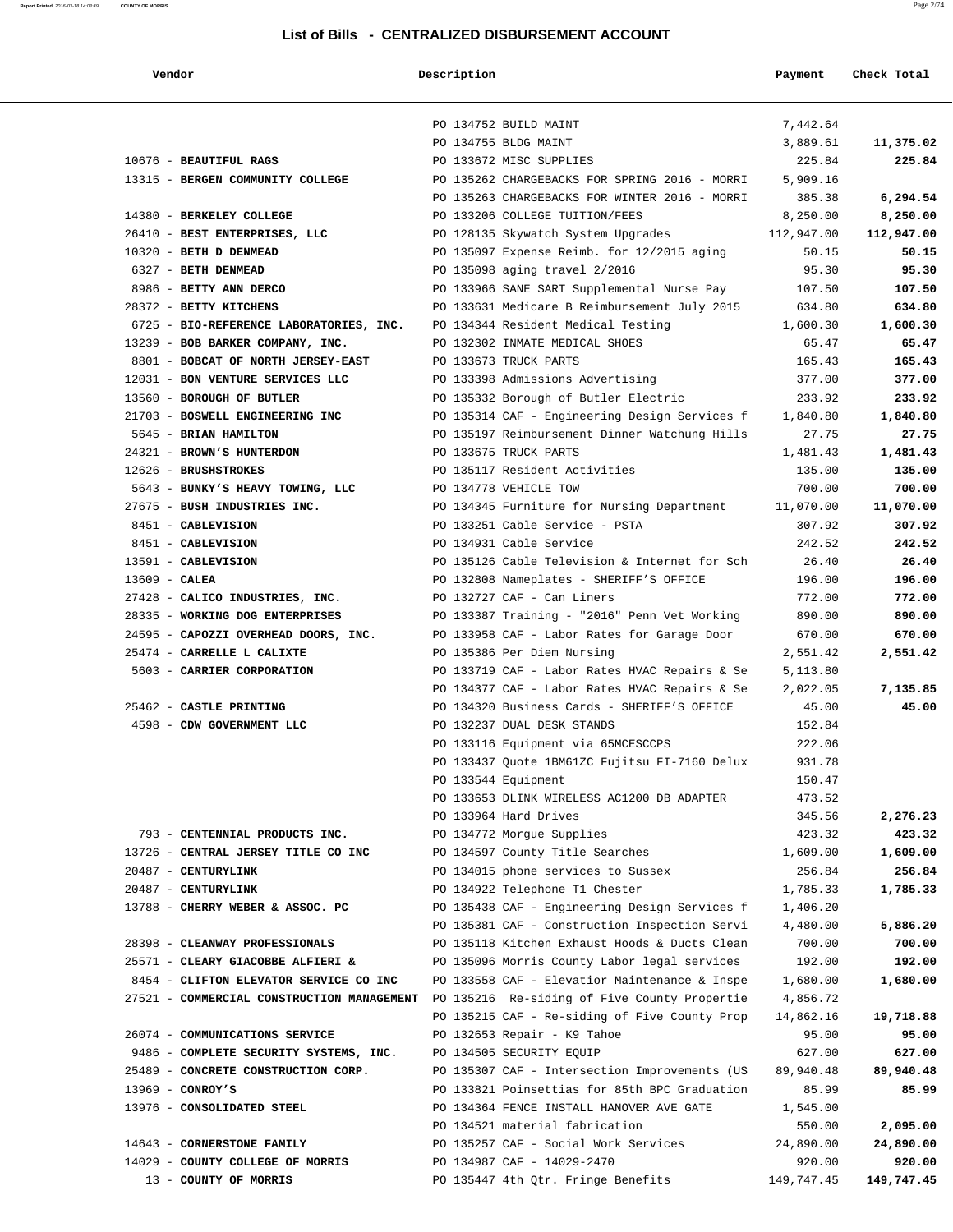| List of Bills - CENTRALIZED DISBURSEMENT ACCOUNT |                |                                                                         |           |             |
|--------------------------------------------------|----------------|-------------------------------------------------------------------------|-----------|-------------|
| Vendor                                           | Description    |                                                                         | Payment   | Check Total |
| 13 - COUNTY OF MORRIS                            |                | PO 135448 20162016 Police & Fire Retirement 3,836,386.00 3,836,386.00   |           |             |
| 13 - COUNTY OF MORRIS                            |                | PO 135449 2016 PERS Employer Pension Liabilit 8,895,670.64 8,895,670.64 |           |             |
| 13 - COUNTY OF MORRIS                            |                | PO 135450 2016 Police & Fire Retirement Syste 1,421,818.00 1,421,818.00 |           |             |
| 13 - COUNTY OF MORRIS                            |                | PO 135453 Weights & Measures Medical & Dental                           | 36,878.70 | 36,878.70   |
| 13 - COUNTY OF MORRIS                            |                | PO 135456 1st Half March 2016 Metered Mail                              | 333.29    | 333.29      |
| 13 - COUNTY OF MORRIS                            |                | PO 135463 1st Half March 2016 Metered Mail                              | 9,177.00  | 9,177.00    |
| 20700 - CRIME POINT, INC.                        |                | PO 128388 Pole Camera Upgrade                                           | 1,485.00  | 1,485.00    |
| 21728 - CRT COMPUTER SERVICES                    |                | PO 134496 Internet Web Hosting OPI                                      | 438.00    | 438.00      |
| 24317 - CURTIS JAMES                             |                | PO 134702 Subscriptions                                                 | 898.00    | 898.00      |
| 14102 - CY DRAKE LOCKSMITHS, INC.                |                | PO 133177 KEYS AND PADLOCKS                                             | 199.88    |             |
|                                                  |                | PO 134267 DOOR HANDLE/LOCK REPAIR                                       | 229.00    |             |
|                                                  | PO 134032 Keys |                                                                         | 86.95     | 515.83      |
| 12523 - D&B AUTO SUPPLY                          |                | PO 134789 AUTO PARTS                                                    | 1,573.30  | 1,573.30    |
| 14123 - DAILY RECORD                             |                | PO 134674 AD0001067369 ASB54031274                                      | 46.88     | 46.88       |
| $14123$ - DAILY RECORD                           |                | PO 134809 AD0001082379 ASB 54031274                                     | 66.00     | 66.00       |
| 14123 - DAILY RECORD                             |                | PO 134814 ADVERTISEMENT                                                 | 263.40    | 263.40      |
| 14123 - DAILY RECORD                             |                | PO 135001 Amendment to Solid Waste Plan Heari                           | 110.68    | 110.68      |
| 14123 - DAILY RECORD                             |                | PO 135073 Contract Awards - 2/124/16 Meeting                            | 137.76    | 137.76      |
| 14123 - DAILY RECORD                             |                | PO 135079 AD0001084580 ASB-188072                                       | 65.80     | 65.80       |
| 14123 - DAILY RECORD                             |                | PO 135082 AD0001084589 ASB-188072                                       | 88.68     | 88.68       |
| 14123 - DAILY RECORD                             |                | PO 135102 ADVERTISEMENT                                                 | 135.56    | 135.56      |
| 15642 - DALE KRAMER                              |                | PO 135109 Watchung Hills Reg. HS District-Lon                           | 95.97     | 95.97       |
| 27177 - DAMACINA L. OKE                          |                | PO 135387 Per Diem Nursing                                              | 1,276.00  | 1,276.00    |
| 9195 - DARREN CALLEO                             |                | PO 135191 courier for the delivery of the car                           | 100.00    | 100.00      |
| 20326 - DAVID GRANT                              |                | PO 135059 REIMBURSMENT FOR COLLEGE TUITION                              | 1,893.25  | 1,893.25    |
| 18414 - DAVID WEBER OIL COMPANY                  |                | PO 134788 OIL & LUBRICANTS                                              | 518.85    | 518.85      |
| 14228 - DELL MARKETING L.P.                      |                | PO 129428 Investigative Expense                                         | 11,002.16 | 11,002.16   |
| 21638 - DENNIS GRAU                              |                | PO 135119 Resident Activities                                           | 450.00    | 450.00      |
| 26582 - DENTAL & MEDICAL CAREER                  |                | PO 134539 CAF - 26582-2559                                              | 799.00    | 799.00      |
| 14265 - DENTRUST DENTAL INC.                     |                | PO 133147 CAF - Dental Services BID P14-42                              | 3,060.00  | 3,060.00    |
| 28051 - DENVILLE SURGERY CENTER, LLC             |                | PO 132859 INMATE MEDICAL CARE                                           | 1,172.58  | 1,172.58    |
| 26687 - DESMAN ASSOCIATES                        |                | PO 135281 Ann Street Garage                                             | 37,140.00 | 37,140.00   |
| 28256 - DEWBERRY ENGINEERS INC.                  |                | PO 134426 CAF - Final Property Surveys                                  | 5,437.50  | 5,437.50    |
| 22536 - DIANA KRUG                               |                | PO 135148 Pre-Election Work 64.5 Hrs @ 15.00                            | 967.50    | 967.50      |
| 26686 - DIEGNAN & BROPHY, LLC.                   |                | PO 135094 APS legal services rendered                                   | 2,416.91  | 2,416.91    |
| 24349 - DIRECT ENERGY BUSINESS MARKETING         |                | PO 134863 NATURAL GAS DIRECT ENERGY ACCOUNT #                           | 2,124.92  | 2,124.92    |
| 24349 - DIRECT ENERGY BUSINESS MARKETING         |                | PO 135229 NATURAL GAS                                                   | 133.94    | 133.94      |
| 7067 - DIRECT MACHINERY SERVICE CORP.            |                | PO 134346 CAF - Laundry Equipment Service & R                           | 1,950.70  | 1,950.70    |
| 14312 - DIRECT SUPPLY INC                        |                | PO 134338 Furniture for Resident Rooms                                  | 92,659.06 |             |
|                                                  |                | PO 134339 Furniture for Resident Rooms                                  | 43,237.04 |             |
|                                                  |                | PO 134340 NOA Medical Bed Control Supplies                              | 2,601.24  | 138,497.34  |
| 8735 - DIRECT TV INC                             |                | PO 134800 DirecTV - MCC                                                 | 66.99     | 66.99       |
| 26274 - DISC MAKERS                              |                | PO 133436 PLEASE ORDER - CDs /G. Walsh/CIS/SH                           | 1,772.30  | 1,772.30    |
| 28270 - DISCOUNTRUBBERSTAMPS                     |                | PO 129932 PLEASE ORDER - SHERIFF'S OFFICE (C                            | 50.57     | 50.57       |
| 24335 - DISCOVERY BENEFITS INC.                  |                | PO 133638 COBRA January 2016                                            | 779.00    | 779.00      |
| 21123 - DOMINION VOTING SYSTEMS INC              |                | PO 131064 Inv DVS115131 (6) Op Panel Assy/md                            | 3,812.49  | 3,812.49    |

 20837 - **DONNA BUCHANAN** PO 135055 travel & expense reimbursement 355.59 **355.59** 20687 - **DOROTHY TAYLOR** PO 135042 Div. on Aging Nutrition 35.23 **35.23** 20687 - **DOROTHY TAYLOR** PO 135044 Div. on Aging 111.40 **111.40** 14379 - **DOVER BRAKE & CLUTCH CO INC** PO 134792 TRUCK PARTS 78.07 **78.07** 14393 - **DOVER WATER COMMISSIONERS** PO 134858 WATER - DOVER PROBATION 58.26 **58.26** 10726 - **DR. NATHAN SABIN** PO 134275 INMATE MEDICAL CARE 290.00 **290.00** 12809 - **DRAEGER SAFETY, INC** PO 123542 Class "A" Multi-Story Live Burn Tra 273,700.00 **273,700.00** 11374 - **DUBLIN JANITORIAL SUPPLY** PO 134255 JANITORIAL 2,101.50 **2,101.50** 14627 - **E-PROBATE LLC** PO 134266 SOFTWARE MAINTENANCE 2,700.00 **2,700.00**

PO 135239 CAF - 8791-2480 1,218.09 **2,694.93**

PO 133606 JANITORIAL SUPPLIES 2,200.99 **9,821.23**

8791 - **E-TEK COMPUTER TRAINING PO 134997 CAF - 8791-2700 1,476.84** 

14438 - **E.A. MORSE & CO. INC.** PO 132240 JANITORIAL SUPPLIES 7,620.24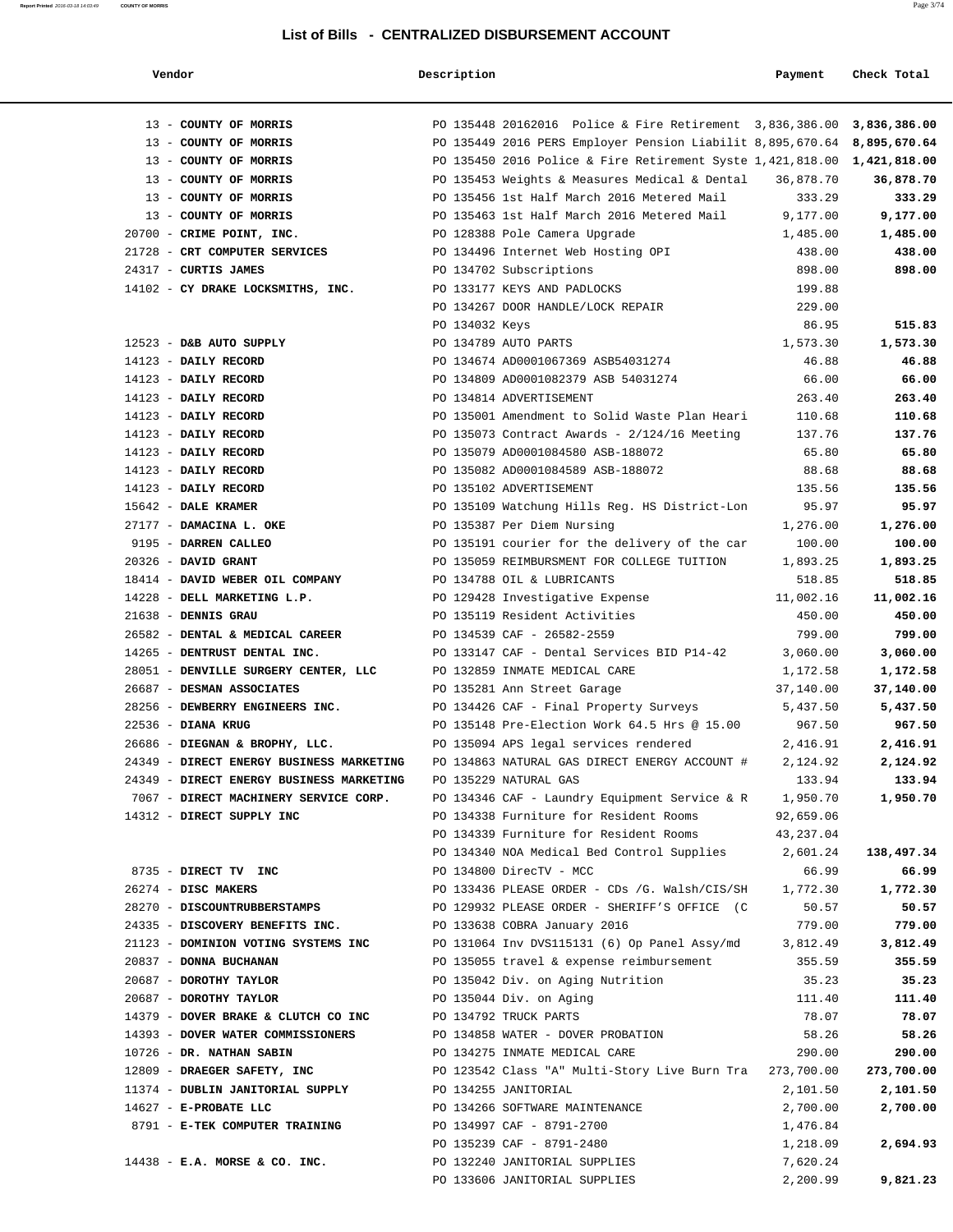| Vendor                                                                               | Description        |                                                                | Payment            | Check Total        |
|--------------------------------------------------------------------------------------|--------------------|----------------------------------------------------------------|--------------------|--------------------|
| 26312 - EASTERN CONCRETE MATERIALS, INC. PO 133434 3/4" QP                           |                    |                                                                | 1,661.05           | 1,661.05           |
| 12467 - EDITHA MARQUEZ                                                               |                    | PO 135388 Per Diem Nursing                                     | 296.00             | 296.00             |
| 3808 - EDWARD BRETT                                                                  |                    | PO 135084 Work Boots                                           | 90.00              | 90.00              |
| 21799 - EDWARD SHAPLEY                                                               |                    | PO 134945 Reimbursement                                        | 38.86              | 38.86              |
| 1462 - ELIZABETH A. JACOBSON                                                         |                    | PO 135031 January and February 2016 Mileage e                  | 164.70             | 164.70             |
| 27141 - ELLEN M. NOLL                                                                |                    | PO 135389 Per Diem Nursing                                     | 942.50             | 942.50             |
| 14514 - EMED CO INC.                                                                 |                    | PO 133757 SHOP SUPPLIES                                        | 692.03             | 692.03             |
| 2047 - EMPLOYMENT HORIZONS, INC.                                                     |                    | PO 134862 CAF - Office Cleaning                                | 45,379.00          |                    |
|                                                                                      |                    | PO 135217 CAF - Office Cleaning                                | 44,059.00          | 89,438.00          |
| 14551 - EQUIFAX INFORMATION SVCS LLC                                                 |                    | PO 132844 NEW HIRE CREDIT CHECKS                               | 317.43             | 317.43             |
| 27678 - ESSEX TRAVEL SERVICE                                                         |                    | PO 134163 Travel Expense                                       | 4,374.02           | 4,374.02           |
| 1184 - ESTATE OF RICHARD VAN WINKLE                                                  |                    | PO 131832 Medicare B Reimbursement July 2015                   | 629.40             | 629.40             |
| 20265 - EVELYN TOLENTINO                                                             |                    | PO 135390 Per Diem Nursing                                     | 952.75             | 952.75             |
| 14604 - EXTEL COMMUNICATIONS                                                         |                    | PO 133950 SECURITY IMPROVEMENT                                 | 2,406.00           | 2,406.00           |
| 14604 - EXTEL COMMUNICATIONS                                                         |                    | PO 133951 SECURITY IMPROVEMENT                                 | 1,920.00           | 1,920.00           |
| 14604 - EXTEL COMMUNICATIONS                                                         |                    | PO 134474 QUOTE: MORRIS COUNTY CTS - CR 22                     | 2,920.00           | 2,920.00           |
| 14604 - EXTEL COMMUNICATIONS                                                         |                    | PO 134475 QUOTE: MORRIS COUNTY COURTS - MAIN                   | 655.00             | 655.00             |
| 14604 - EXTEL COMMUNICATIONS                                                         |                    | PO 134495 Capital - Morris County Library CC                   | 8,550.00           | 8,550.00           |
| 27086 - EXTREME NETWORKS INC.                                                        |                    | PO 112829 CAF - Cabling and Installation Serv                  | 26,958.60          | 26,958.60          |
| 3549 - EZ WHEELS DRIVING SCHOOL                                                      |                    | PO 134558 CAF - 3549-2742                                      | 1,066.40           |                    |
|                                                                                      |                    | PO 134564 CAF - 3549-2716                                      | 1,069.80           |                    |
|                                                                                      |                    | PO 134556 CAF - 3549-2811                                      | 1,142.40           |                    |
|                                                                                      |                    | PO 134567 CAF - 3549-2713                                      | 1,046.00           |                    |
|                                                                                      |                    | PO 134557 CAF - 3549-2829                                      | 1,126.10           |                    |
|                                                                                      |                    | PO 134555 CAF - 3549-2618                                      | 959.76             |                    |
|                                                                                      |                    | PO 134566 3549-2623                                            | 1,028.16           |                    |
|                                                                                      |                    | PO 134563 CAF - 3549-2678                                      | 1,066.40           | 8,505.02           |
| 3549 - EZ WHEELS DRIVING SCHOOL                                                      |                    | PO 134571 CAF - 3549-2714                                      | 1,013.08           |                    |
|                                                                                      |                    | PO 134560 CAF - 3549-2714                                      | 1,013.08           |                    |
| 12515 - FASTENAL COMPANY                                                             |                    | PO 135081 CAF - 3549-2632<br>PO 134473 BLDG MAINT/ SMALL TOOLS | 1,013.08<br>285.69 | 3,039.24<br>285.69 |
| $14668$ - FEDEX                                                                      |                    | PO 134151 Express Mail                                         | 35.86              |                    |
|                                                                                      | PO 134726 Shipping |                                                                | 21.37              | 57.23              |
| 9388 - FF1 PROFESSIONAL SAFETY SERVICES                                              |                    | PO 132393 Coveralls for Hazmat team                            | 2,220.00           | 2,220.00           |
| 9388 - FF1 PROFESSIONAL SAFETY SERVICES                                              | PO 133237 Uniform  |                                                                | 41.24              | 41.24              |
| 9388 - FF1 PROFESSIONAL SAFETY SERVICES                                              |                    | PO 134525 Uniforms, Accessories                                | 215.19             | 215.19             |
| 9388 - FF1 PROFESSIONAL SAFETY SERVICES                                              |                    | PO 134799 Uniforms, Accessories                                | 261.70             | 261.70             |
| 14702 - FIRE FIGHTERS EQUIPMENT CO INC                                               |                    | PO 134190 Oxygen - SHERIFF'S OFFICE                            | 102.50             | 102.50             |
| 27167 - FLEMINGTON CHRYSLER                                                          |                    | PO 134795 CAR PARTS                                            | 788.03             | 788.03             |
| 2147 - FLEMINGTON DEPT STORE INC                                                     | PO 133665 Uniforms |                                                                | 4,790.60           | 4,790.60           |
| 14772 - FOWLER EQUIP CO INC.                                                         |                    | PO 132985 WASHER PARTS/REPAIRS                                 | 235.50             | 235.50             |
| 14283 - FRANK H DETWILER & SONS DIVISION PO 129645 VERERANS SUPPLIES *** PLEASE PLAC |                    |                                                                | 3,760.00           | 3,760.00           |
| 28283 - FRED BEANS PARTS, INC.                                                       |                    | PO 133761 TRUCK PARTS                                          | 1,253.01           | 1,253.01           |
| 14786 - FRED PRYOR SEMINARS                                                          | PO 133762 SEMINAR  |                                                                | 207.00             | 207.00             |
| 14787 - FREEDOM HOUSE INC.                                                           |                    | PO 131956 CAF - Grant in Aid Funding 2015 GIA                  | 5,646.00           | 5,646.00           |
| 27628 - FRENKEL BENEFITS, LLC                                                        |                    | PO 135273 2015 Admin & Consulting Services fo                  | 41,666.66          | 41,666.66          |
| 28238 - FRIENDLY CARE MEDICAL                                                        |                    | PO 134354 Resident Transport                                   | 2,348.00           | 2,348.00           |
| 12078 - G-FORCE CONSTRUCTION LLC                                                     |                    | PO 130895 ROOF REPAIR YOUTH SHELTER                            | 4,750.00           |                    |
|                                                                                      |                    | PO 130894 ROOF REPAIR ADMIN BUILDING                           | 8,700.00           |                    |
|                                                                                      |                    | PO 135168 DUCT WORK ADMIN BUILDING                             | 3,900.00           | 17,350.00          |
| 14852 - GANN LAW BOOKS                                                               |                    | PO 133235 2016 NJ Zoning & Land Use Subscript                  | 125.00             | 125.00             |
| 14857 - GARDEN STATE HIGHWAY                                                         |                    | PO 133783 Signage Material                                     | 285.30             | 285.30             |
| $15970$ - GEMPLER'S                                                                  |                    | PO 129494 Miscellaneous Supplies                               | 452.40             | 452.40             |
| 8269 - GEORGINA GRAY-HORSLEY                                                         |                    | PO 135391 Per Diem Nursing                                     | 717.75             | 717.75             |
| 27440 - GERISCRIPT PHARMACY                                                          |                    | PO 135121 CAF - Pharmaceutical and Related Se                  | 31,615.56          | 31,615.56          |
| 14956 - GOODYEAR AUTO SERVICE<br>20920 - GORDON BREEDING JR                          | PO 134798 TIRES    | PO 130997 Medicare B Reimbursement July 2015                   | 294.50<br>629.40   | 294.50<br>629.40   |
| 751 - GOVERNMENT TECHNOLOGIES, INC.                                                  | PO 132806 FOLDERS  |                                                                | 951.75             | 951.75             |
| $14983 -$ GRAINGER                                                                   |                    | PO 133618 MAINTENANCE SUPPLIES                                 | 148.88             |                    |
|                                                                                      |                    |                                                                |                    |                    |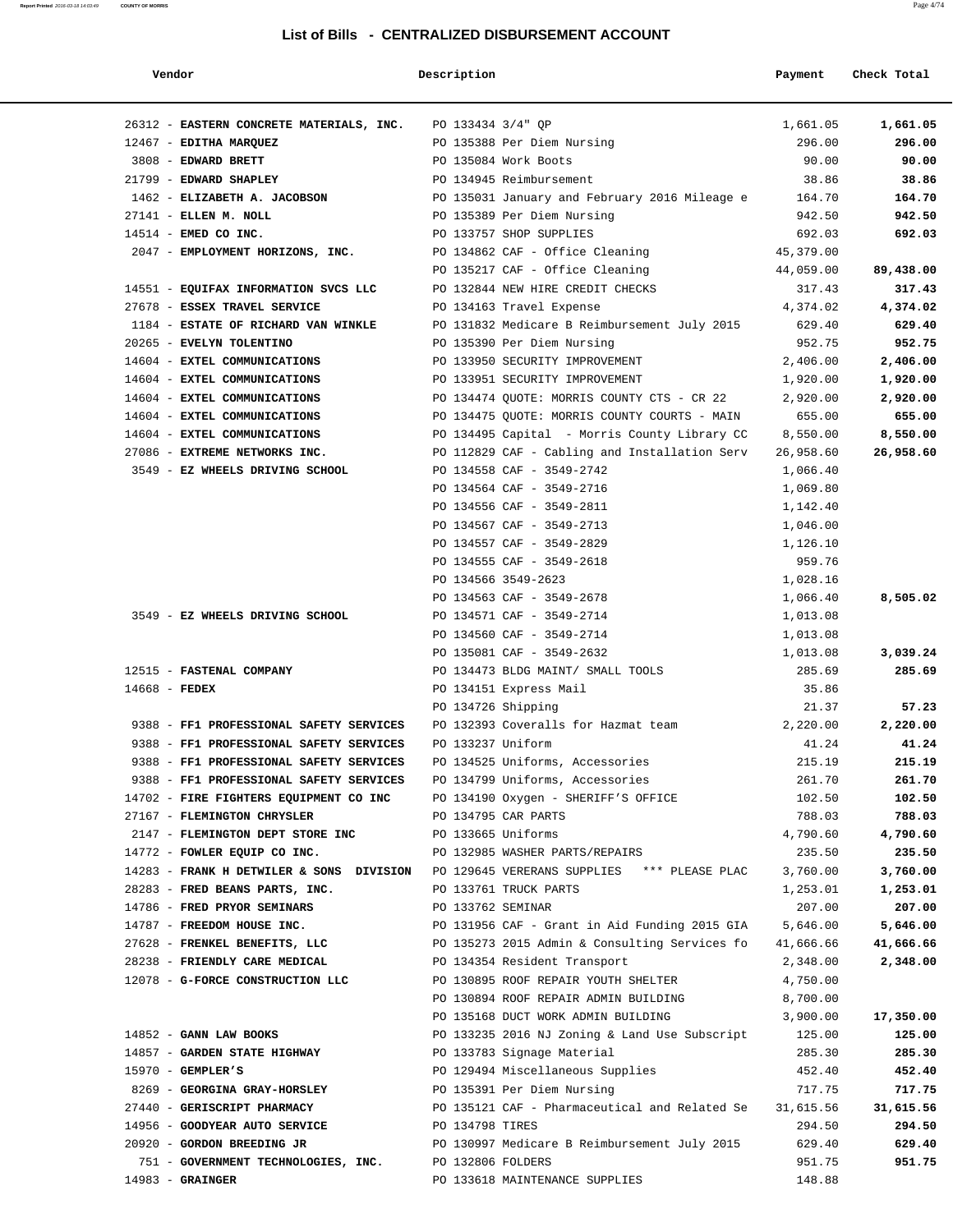| Vendor | Description | Payment Check Total |
|--------|-------------|---------------------|
|--------|-------------|---------------------|

|                                                                                    |                         | PO 134366 MAINTENANCE SUPPLIES                | 469.10    |           |
|------------------------------------------------------------------------------------|-------------------------|-----------------------------------------------|-----------|-----------|
|                                                                                    |                         | PO 134281 MAINTENANCE SUPPLIES                | 91.19     |           |
|                                                                                    |                         | PO 134412 2/2/16 basement shelving            | 426.70    | 1,135.87  |
| $14984$ - GRAINGER                                                                 | PO 133764 SHOP SUPPLIES |                                               | 454.78    |           |
|                                                                                    | PO 133831 Equipment     |                                               | 104.58    |           |
|                                                                                    | PO 134375 HVAC          |                                               | 477.94    |           |
|                                                                                    |                         | PO 134472 BLDG MAINT/ HVAC/ SMALL TOOLS       | 657.72    | 1,695.02  |
| 480 - GRAYBAR ELECTRIC COMPANY                                                     |                         | PO 132330 Stock Order - Networking Cables     | 4,181.36  | 4,181.36  |
| 10931 - GREEN ' ERGY LLC                                                           |                         | PO 135120 Resident Activities                 | 200.00    | 200.00    |
|                                                                                    |                         |                                               |           |           |
| 15007 - GREENMAN PEDERSEN INC                                                      |                         | PO 135382 CAF - Construction Inspection Servi | 20,148.48 | 20,148.48 |
| 28260 - GRIFFITH ELECTRIC SUPPLY CO, INC.                                          |                         | PO 132644 ELECTRICAL SUPPLIES                 | 922.43    |           |
|                                                                                    |                         | PO 133406 Electrical Supplies for B&G Mainten | 2,588.77  |           |
|                                                                                    |                         | PO 133617 ELECTRICAL SUPPLIES R28 01-13-16    | 1,835.40  |           |
|                                                                                    |                         | PO 133660 CAF - Electrical Supplies           | 950.34    |           |
|                                                                                    |                         | PO 133815 CAF - Electrical Supplies           | 2,228.93  |           |
|                                                                                    |                         | PO 134365 ELECTRICAL SUPPLIES R28 01-13-16    | 166.95    |           |
|                                                                                    |                         | PO 134210 CAF - Electrical Supplies           | 2,389.32  |           |
|                                                                                    |                         | PO 134296 ELECTRICAL SUPPLIES R28 01-13-16    | 12.95     | 11,095.09 |
| 27922 - GROFF TRACTOR NEW JERSEY LLC                                               | PO 133655 Nuts & Bolts  |                                               | 190.50    | 190.50    |
| 15490 - GUARANTEED REBUILDERS INC                                                  | PO 133765 TRUCK PARTS   |                                               | 565.00    | 565.00    |
| 9728 - HARRIET VALLECER RN                                                         |                         | PO 135392 Per Diem Nursing                    | 1,184.00  | 1,184.00  |
| 25522 - HARRY L. SCHWARZ & CO.                                                     |                         | PO 134980 Appraisal Services - Ogden Tract    | 270.00    | 270.00    |
| 21423 - HELEN S BURNS-PRIMUS                                                       |                         | PO 134242 Medicare B Reimbursement July 2015  | 629.40    | 629.40    |
| 8685 - HENRY SCHEIN INC                                                            |                         | PO 132814 CAF - Medical and OTC Supplies BID  | 2,992.20  | 2,992.20  |
| 27466 - HIPPO FACILITY MANAGEMENT INC.                                             |                         | PO 132281 FACILITY WORK ORDER COMPUTER PROGRA | 1,428.00  | 1,428.00  |
| 20737 - HOOVER TRUCK CENTERS INC                                                   | PO 133711 TRUCK PARTS   |                                               | 856.98    | 856.98    |
| 26660 - ILIFF-RUGGIERO FUNERAL HOME INC.                                           |                         | PO 134803 Morgue Transportation               | 2,360.00  |           |
|                                                                                    |                         | PO 134706 Removal of Deceased Human Remains   | 3,000.00  |           |
|                                                                                    |                         | PO 134804 Removal of Deceased Human Remains   | 300.00    | 5,660.00  |
| 10767 - ILLIENE CHARLES, RN                                                        |                         | PO 135393 Per Diem Nursing                    | 2,581.00  | 2,581.00  |
|                                                                                    |                         |                                               |           |           |
| 4592 - INFORMATION & TECHNOLOGY                                                    |                         | PO 134990 CAF - 4592-2520                     | 1,280.00  |           |
|                                                                                    |                         | PO 134991 CAF - 4592-2621                     | 800.00    |           |
|                                                                                    |                         | PO 134992 CAF - 4592-2670                     | 2,026.16  |           |
|                                                                                    |                         | PO 135007 CAF - 4592-2669                     | 1,280.00  |           |
|                                                                                    |                         | PO 135077 CAF - 4592-2244                     | 870.00    |           |
|                                                                                    |                         | PO 135247 CAF - 4592-2540                     | 1,320.00  |           |
|                                                                                    |                         | PO 135254 CAF - 4592-2542                     | 1,365.00  |           |
|                                                                                    |                         | PO 135256 CAF - 4592-2547                     | 60.00     | 9,001.16  |
| 4592 - INFORMATION & TECHNOLOGY                                                    |                         | PO 135251 CAF - 4592-2546                     | 1,290.00  |           |
|                                                                                    |                         | PO 135255 CAF - 4592-2548                     | 1,290.00  | 2,580.00  |
| 11944 - INFRARED SERVICES INC                                                      |                         | PO 133953 GROUND PENETRATING RADAR DETECTION  | 995.00    | 995.00    |
| 4859 - INSTITUTE FOR FORENSIC PSYCHOLOGY PO 134286 PSYCH. EVALUATION R-44 01.13.16 |                         |                                               | 975.00    |           |
|                                                                                    |                         | PO 134524 R#44 1/13/16, Evaluation            | 1,335.00  | 2,310.00  |
| 6100 - INTER CITY TIRE                                                             | PO 133683 TIRES         |                                               | 6,674.28  | 6,674.28  |
| 25455 - INTERNATIONAL ACADEMIES OF                                                 |                         | PO 133832 Education, School, Training         | 200.00    | 200.00    |
| 896 - JAMES SCIUTO                                                                 |                         | PO 134893 reimbursement for mileage for passp | 14.43     | 14.43     |
| $17228$ - JANE RAE                                                                 |                         | PO 131597 Medicare B Reimbursement July 2015  | 629.40    | 629.40    |
| 27792 - JENNIFER MOLTER                                                            |                         | PO 135272 Expense Voucher License             | 80.00     | 80.00     |
| 24187 - JENNIFER SHELL                                                             |                         | PO 131679 Medicare B Reimbursement July 2015  | 629.40    | 629.40    |
| 15483 - JENSON & MITCHELL INC                                                      | PO 132470 TRUCK PARTS   |                                               | 694.60    | 694.60    |
| 960 - JERSEY CENTRAL POWER & LIGHT                                                 | PO 134312 JCP&L         |                                               | 329.42    | 329.42    |
| 960 - JERSEY CENTRAL POWER & LIGHT                                                 |                         | PO 134507 ELECTRIC - WARRANTS                 | 808.21    | 808.21    |
| 960 - JERSEY CENTRAL POWER & LIGHT                                                 |                         | PO 134515 Utility - Electric JCPL             | 2,591.68  | 2,591.68  |
| 960 - JERSEY CENTRAL POWER & LIGHT                                                 | PO 134679 JCP&L         |                                               | 619.89    | 619.89    |
| 960 - JERSEY CENTRAL POWER & LIGHT                                                 |                         | PO 134837 ELECTRIC - COMM CENTER              | 12,751.95 | 12,751.95 |
| 960 - JERSEY CENTRAL POWER & LIGHT                                                 |                         | PO 134839 ELECTRIC - CAC COMPLEX              | 12,716.47 | 12,716.47 |
| 960 - JERSEY CENTRAL POWER & LIGHT                                                 |                         | PO 134860 ELECTRIC - MASTER ACCOUNT           |           |           |
|                                                                                    |                         |                                               | 32,372.46 | 32,372.46 |
| 960 - JERSEY CENTRAL POWER & LIGHT                                                 |                         | PO 134868 ELECTRIC - 0538                     | 4,218.44  | 4,218.44  |
| 960 - JERSEY CENTRAL POWER & LIGHT                                                 |                         | PO 134872 ELECTRIC - 0537                     | 74,676.22 | 74,676.22 |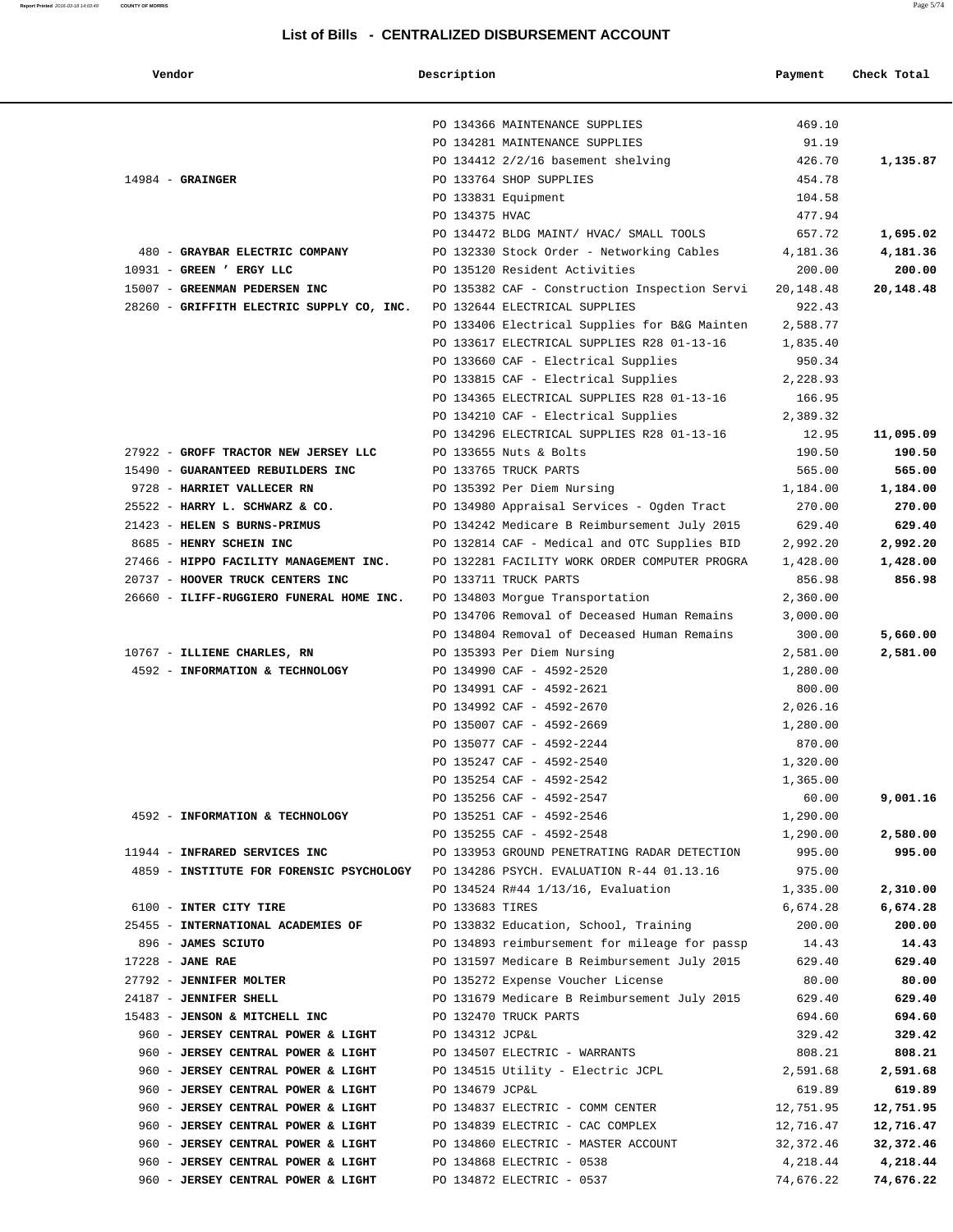| Vendor                                                                    | Description     |                                                                                    | Payment         | Check Total     |
|---------------------------------------------------------------------------|-----------------|------------------------------------------------------------------------------------|-----------------|-----------------|
| 960 - JERSEY CENTRAL POWER & LIGHT                                        |                 | PO 134920 Utility - Electric JCPL                                                  | 1,758.39        | 1,758.39        |
| 960 - JERSEY CENTRAL POWER & LIGHT                                        | PO 135026 JCP&L |                                                                                    | 49.74           | 49.74           |
| 960 - JERSEY CENTRAL POWER & LIGHT                                        | PO 135052 JCP&L |                                                                                    | 66.74           | 66.74           |
| 960 - JERSEY CENTRAL POWER & LIGHT                                        |                 | PO 135122 Electric Usage at Morris View                                            | 37,049.23       | 37,049.23       |
| 960 - JERSEY CENTRAL POWER & LIGHT                                        |                 | PO 135160 MOSQUITO CONTROL                                                         | 748.43          | 748.43          |
| 960 - JERSEY CENTRAL POWER & LIGHT                                        |                 | PO 135219 ELECTRIC - RUTH DAVIS DR / CAC                                           | 281.94          | 281.94          |
| 16888 - JERSEY PAPER PLUS INC                                             |                 | PO 132730 CAF - Coarse Paper & Household Supp                                      | 865.00          |                 |
|                                                                           |                 | PO 133778 customer number 287340                                                   | 309.40          |                 |
|                                                                           |                 | PO 134277 CAF - Coarse Paper & Household Supp                                      | 1,080.00        | 2,254.40        |
| 1622 - JERSEY TRACTOR TRAILER                                             |                 | PO 134596 CAF - 1622-2701                                                          | 3,200.00        |                 |
|                                                                           |                 | PO 134989 CAF - 1622-2423                                                          | 800.00          |                 |
|                                                                           |                 | PO 135075 CAF - 1622-2774                                                          | 3,200.00        | 7,200.00        |
| $1815$ - JESCO INC.                                                       |                 | PO 133687 TRUCK PARTS/REPAIRS                                                      | 11,523.11       | 11,523.11       |
| 26156 - JJS SERVICES, INC.                                                |                 | PO 134176 Contracted Snow Plowing                                                  | 38,980.00       | 38,980.00       |
| 26156 - JJS SERVICES, INC.                                                |                 | PO 135222 SNOW AND ICE REMOVAL                                                     | 36,245.50       | 36,245.50       |
| 15508 - JML MEDICAL INC.                                                  |                 | PO 135123 CAF - Various Medical Supplies                                           | 28,688.48       | 28,688.48       |
| $17883$ - JOAN STREHL                                                     |                 | PO 135240 travel reimbursement                                                     | 94.24           | 94.24           |
| $20324$ - JOHN BAENA                                                      |                 | PO 135040 REIMBURSEMENT OVERNIGHT TRAINING                                         | 325.45          | 325.45          |
| 25485 - JOHN JUSULAVAGE                                                   |                 | PO 131414 Medicare B Reimbursement July 2015                                       | 629.40          | 629.40          |
| 24587 - JOHN ORGINOS                                                      |                 | PO 134684 Work Boots                                                               | 89.99           | 89.99           |
| 17803 - JOHN STAMLER POLICE ACADEMY                                       |                 | PO 134318 Training - D. Gardner & D. Meyer                                         | 60.00           | 60.00           |
| 2695 - JOHNSTONE SUPPLY                                                   | PO 134870 HVAC  |                                                                                    | 38.53           | 38.53           |
| 10181 - JOSEPH MACDONALD                                                  |                 | PO 134836 2016 WORK BOOTS - NIGHT CREW                                             | 90.00           | 90.00           |
| 24177 - JUDITH I EDWARDS                                                  |                 | PO 135111 Employee Reimbursement                                                   | 30.00           | 30.00           |
| 27919 - JV MUSIC AND ENTERTAINMENTASSO, LLC PO 134461 Resident Activities |                 |                                                                                    | 250.00          | 250.00          |
| 5007 - KARL ZELIFF                                                        |                 | PO 134302 Reimbursement                                                            | 29.00           | 29.00           |
| 27488 - KAUFMAN, SEMERARO & LEIBMAN, LLP                                  |                 | PO 134973 Legal Services MC adv. DeSimone                                          | 2,735.15        | 2,735.15        |
| 15574 - KENVIL POWER EQUIPMENT, INC.                                      |                 | PO 134331 X Line 31b                                                               | 88.25           | 88.25           |
| 26559 - KERRY KUBER                                                       |                 | PO 135124 Resident Activities                                                      | 300.00          | 300.00          |
| 15587 - KEYSTONE PUBLIC SAFETY INC.                                       |                 | PO 133231 R#2 12/21/15, Proprietary Software                                       | 450.00          | 450.00          |
| 15596 - KILBOURNE & KILBOURNE                                             |                 | PO 134648 Employee Recognition                                                     | 80.90           | 80.90           |
| 26521 - KRISTIAN MCMORLAND                                                |                 | PO 134879 Reimbursement for NJMCA Annual Meet                                      | 320.61          | 320.61          |
| 3088 - KRONOS INC                                                         |                 | PO 133981 Kronos WTK7 Upgrade - Project 20594                                      | 380.00          | 380.00          |
| 15657 - KURT'S LOCKSMITH SERVICE, LLC                                     |                 | PO 133449 Shower door repairs                                                      | 132.50          |                 |
|                                                                           | PO 134271 LOCKS |                                                                                    | 2,397.46        | 2,529.96        |
| 1322 - LABEL TAPE SYSTEMS, INC.                                           |                 | PO 134647 Laundry Supplies                                                         | 730.20          | 730.20          |
| 12726 - LANGUAGE LINE SERVICES                                            |                 | PO 134280 LANGUAGE TRANSLATION SERVICE                                             | 455.60          | 455.60          |
| 15688 - LANIGAN ASSOCIATES INC                                            |                 | PO 134321 ID Case - SHERIFF'S OFFICE                                               | 387.00          | 387.00          |
| 20143 - LASCOMP INSTITUTE                                                 |                 | PO 134553 CAF - 20143-2298                                                         | 3,200.00        |                 |
|                                                                           |                 | PO 135076 CAF - 20143-2298                                                         | 800.00          | 4,000.00        |
| 25383 - LAW OFFICE OF ROBERT J. GREENBAUM                                 |                 | PO 135023 Legal services rendered                                                  | 708.00          | 708.00          |
| 491 - LEONARD LAUTER                                                      |                 | PO 131450 Medicare B Reimbursement July 2015                                       | 1,258.80        | 1,258.80        |
| 5068 - LEXIS NEXIS/ MATTHEW BENDER                                        |                 | PO 133517 Subscription Renewal - Office of Co                                      | 1,428.57        | 1,428.57        |
| 15775 - LIFESAVERS INC                                                    |                 | PO 133551 Education, School, Training                                              | 55.00           | 55.00           |
| 4928 - LINCOLN TECHNICAL INSTITUTE                                        |                 | PO 129060 VEHICLE TRAINING                                                         | 2,000.00        | 2,000.00        |
| 5989 - LINCOLN TECHNICAL INSTITUTE                                        |                 | PO 134577 CAF - 5989-2498                                                          | 1,454.40        |                 |
|                                                                           |                 | PO 134584 CAF - 5989-2646                                                          | 614.40          | 2,068.80        |
| 15783 - LINCOLN TECHNICAL INSTITUTE                                       |                 | PO 134996 CAF - 15783-2207                                                         | 1,038.96        | 1,038.96        |
| 1483 - LINDA CARUTH                                                       |                 | PO 134708 Insurance reimb. for $1/16$ to $6/16$                                    | 72.00           | 72.00           |
| $28269 - LISTA$                                                           |                 | PO 129924 PLEASE ORDER - SHERIFF'S OFFICE (CI                                      | 2,903.95        | 2,903.95        |
| 28384 - LLOYD S GLICK                                                     |                 | PO 134254 CBA refund of appeal fee MC#2015-18                                      | 100.00          | 100.00          |
| 15816 - LONGFELLOWS SANDWICH DELI                                         |                 | PO 134999 2016 Meeting Expense for Advisory b                                      | 137.99          | 137.99          |
| 8307 - LOREEN RAFISURA                                                    |                 | PO 135394 Per Diem Nursing                                                         | 548.34          | 548.34          |
| 15609 - LORI L. KINTNER                                                   |                 | PO 135204 Reimbursed                                                               | 67.25           | 67.25           |
| 21100 - LOUISE R. MACCHIA                                                 |                 | PO 135395 Per Diem Nursing                                                         | 2,728.75        | 2,728.75        |
| 53 - LOVEYS PIZZA & GRILL                                                 |                 | PO 133409 Employee Recognition<br>PO 134178 2015 & 2016 Meals                      | 63.50           |                 |
|                                                                           |                 |                                                                                    | 437.00          | 500.50          |
| 1928 - LUCILLE BROWN<br>666 - LUCY CANNIZZO                               |                 | PO 131010 Medicare B Reimbursement July 2015<br>PO 135100 TRAVEL EXP. 2/2016 AGING | 629.40<br>35.10 | 629.40<br>35.10 |
|                                                                           |                 |                                                                                    |                 |                 |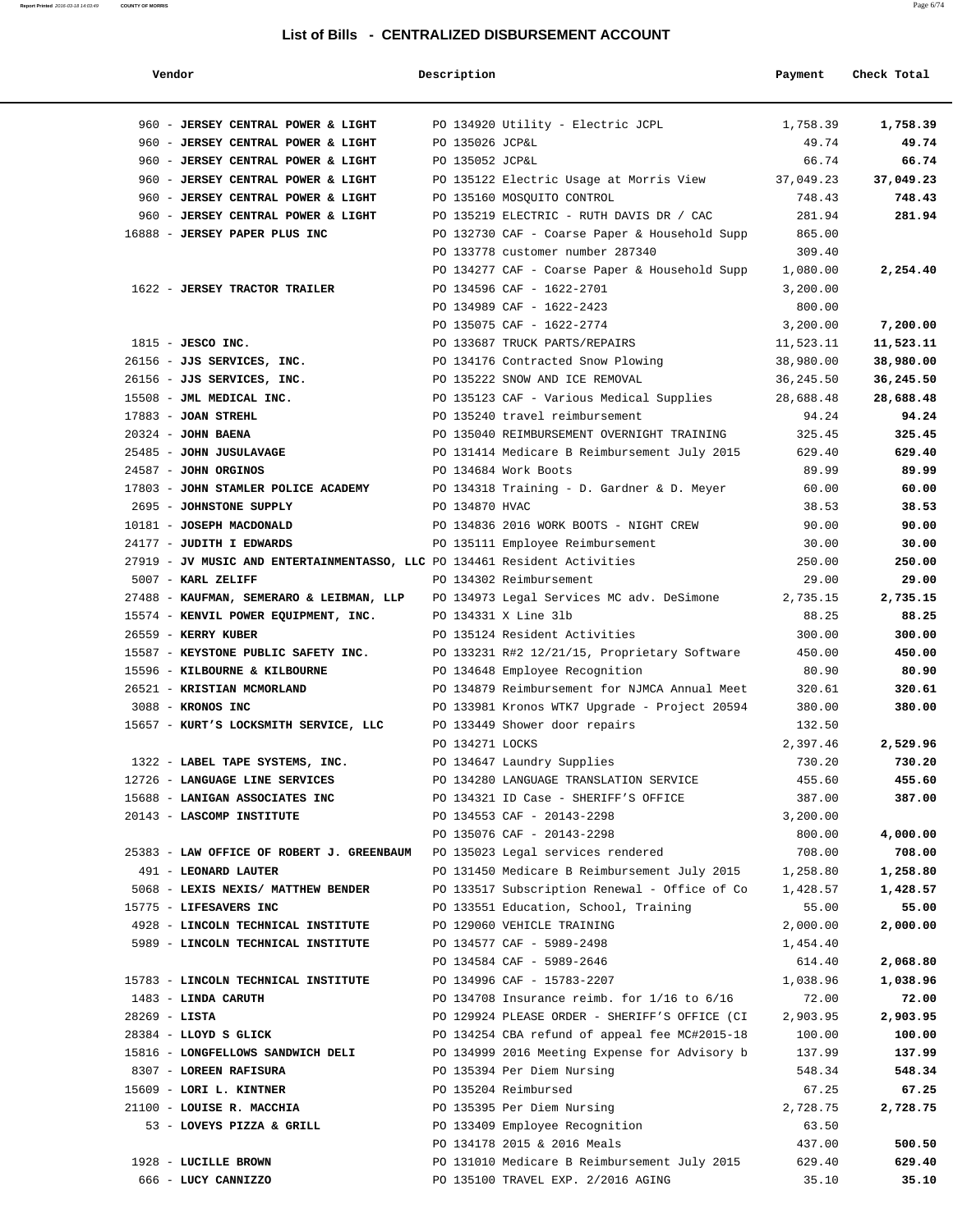| endor |  |
|-------|--|
|-------|--|

| Vendor                                                       | Description       |                                                                                          | Payment          | Check Total      |
|--------------------------------------------------------------|-------------------|------------------------------------------------------------------------------------------|------------------|------------------|
| 15899 - M.C. ORGANIZATION FOR                                |                   | PO 134766 CAF - 2015 Funding through the Old                                             | 7,600.00         | 7,600.00         |
| 15926 - M.C. SCHOOL OF TECHNOLOGY                            |                   | PO 134587 CAF - 15926-1547                                                               | 800.00           |                  |
|                                                              |                   | PO 134589 CAF - 15926-2568                                                               | 691.50           |                  |
|                                                              |                   | PO 134592 CAF - 15926-2384                                                               | 359.64           | 1,851.14         |
| 25662 - MAACO COLLISION REPAIRS                              |                   | PO 134036 Repairs - 2008 Ford/CIS J. RAE                                                 | 1,635.00         | 1,635.00         |
| 28089 - MAARV WATERPROOFING, INC.                            |                   | PO 135305 CAF - Ann St Parking Garage Repair                                             | 99,110.14        | 99,110.14        |
| 7568 - MADUKWE IMO IBOKO, RN                                 |                   | PO 135396 Per Diem Nursing                                                               | 2,368.00         | 2,368.00         |
| 4528 - MALICK AND SCHERER PC                                 |                   | PO 134656 RFQ 16-03 Deed description review f                                            | 350.00           | 350.00           |
| 25202 - MARGARET E MINOTT                                    |                   | PO 131524 Medicare B Reimbursement July 2015                                             | 1,258.80         | 1,258.80         |
| 443 - MARIA FONSECA                                          |                   | PO 131261 Medicare B Reimbursement July 2015                                             | 629.40           | 629.40           |
| 4388 - MARIA ROSARIO                                         |                   | PO 135041 Aging Mileage Reimbursement                                                    | 49.49            | 49.49            |
| 8389 - MARIN CONSULTING ASSOCIATES                           |                   | PO 133627 Education, School, Training                                                    | 2,400.00         | 2,400.00         |
| 25380 - MARIN REGENTHAL- GARLAND                             |                   | PO 135243 travel reimbursement                                                           | 20.27            | 20.27            |
| 27866 - MARK CARTER                                          |                   | PO 134982 EXPENSE VOUCHER                                                                | 307.11           | 307.11           |
| $11023$ - MARTHA YAGHI                                       |                   | PO 135397 Per Diem Nursing                                                               | 1,184.00         | 1,184.00         |
| 16096 - MCMASTER-CARR SUPPLY CO                              |                   | PO 133607 LAUNDRY FILTERS                                                                | 56.01            |                  |
|                                                              |                   | PO 134367 PARTS FOR KITCHEN SLICER                                                       | 56.18            | 112.19           |
| 16095 - MCMASTER-CARR SUPPLY CO                              |                   | PO 134031 Misc. supplies                                                                 | 268.31           |                  |
|                                                              |                   | PO 134662 Misc. Supplies                                                                 | 180.87           |                  |
|                                                              | PO 134664 Ballast |                                                                                          | 62.51            | 511.69           |
| 16095 - MCMASTER-CARR SUPPLY CO                              |                   | PO 134666 Respirator masks                                                               | 64.19            | 64.19            |
| 20839 - MEDLINE INDUSTRIES INC                               |                   | PO 134645 Rehabilitation Equipment                                                       | 1,734.34         | 1,734.34         |
| 8443 - MELOJANE CELESTINO                                    |                   | PO 135398 Per Diem Nursing                                                               | 1,183.26         | 1,183.26         |
| 27879 - METRO PET SUPPLY INC.                                |                   | PO 134180 Puppy Food - K9 SHERIFF'S OFFICE                                               | 712.35           | 712.35           |
| 16158 - MGL PRINTING SOLUTIONS                               |                   | PO 134191 Invoice 135786 (10) Cases of 1" Waf                                            | 235.00           | 235.00           |
| 2834 - MICHAEL DIFAZIO                                       |                   | PO 135101 GIS/CAMA Technologies Conference Sa                                            | 1,038.48         | 1,038.48         |
| 21669 - MICHAEL MCMAHON                                      |                   | PO 134725 REIMBURSEMENT                                                                  | 156.49           | 156.49           |
| 16353 - MICHEAL MORSCH                                       |                   | PO 134769 REIMBURSEMENT OVERNIGHT TRAINING                                               | 366.99           | 366.99           |
| 24951 - MICHELLE CAPILI                                      |                   | PO 135399 Per Diem Nursing                                                               | 296.00           | 296.00           |
| 11863 - MIKE CHERECHES                                       |                   | PO 135046 REIMBURSEMENT OVERNIGHT TRAINING                                               | 482.90           | 482.90           |
| 25428 - MIRLENE ESTRIPLET                                    |                   | PO 135400 Per Diem Nursing                                                               | 3,903.50         | 3,903.50         |
| 8040 - MITCHELL 1                                            |                   | PO 132816 MITCHELL RENEWAL                                                               | 2,220.00         | 2,220.00         |
| 6953 - MOBILEX USA                                           |                   | PO 126997 CAF - On-Site Radiology Services                                               | 612.00           |                  |
|                                                              |                   | PO 132344 CAF - On-Site Radiology Services<br>PO 132343 CAF - On-Site Radiology Services | 604.02<br>646.00 |                  |
|                                                              |                   |                                                                                          |                  | 1,862.02         |
| 16248 - MOE DISTRIBUTORS INC.                                |                   | PO 134501 BUILD MAINT                                                                    | 209.52           | 209.52           |
| 7313 - MONTAGE ENTERPRISES INC.<br>24348 - MOONLIGHT DESIGNS |                   | PO 133689 LAWN MOWER PARTS<br>PO 135125 Resident Activities                              | 592.58<br>165.00 | 592.58<br>165.00 |
| 16273 - MOORE MEDICAL LLC                                    | PO 129147 Medical |                                                                                          | 108.43           | 108.43           |
| 19478 - MORRIS COUNTY CHAMBER OF                             |                   | PO 134768 Women in Business Luncheon                                                     | 60.00            | 60.00            |
| 6213 - MORRIS COUNTY ENGRAVING LLC                           |                   | PO 132935 OTHER OPERATING                                                                | 56.32            |                  |
|                                                              |                   | PO 134761 Equipment                                                                      | 75.00            | 131.32           |
| 12819 - MORRIS COUNTY M.U.A                                  |                   | PO 134284 FACILITY GARBAGE COMPACTOR TIPPING                                             | 2,881.30         | 2,881.30         |
| 4812 - MORRIS COUNTY PREVENTION                              |                   | PO 134660 150 "Beautiful Boy" books for annua                                            | 2,781.00         | 2,781.00         |
| 16297 - MORRIS MUSEUM                                        |                   | PO 133793 Confirmation & Invoice                                                         | 55.00            | 55.00            |
| 14515 - MORRISTOWN EMERGENCY MEDICAL                         |                   | PO 134288 INMATE MEDICAL CARE                                                            | 1,795.00         | 1,795.00         |
| 16321 - MORRISTOWN LUMBER &                                  |                   | PO 133035 Misc. Supplies                                                                 | 109.26           |                  |
|                                                              |                   | PO 133656 Shovels, Mailboxes/Post                                                        | 679.70           | 788.96           |
| 16321 - MORRISTOWN LUMBER &                                  |                   | PO 134410 Misc. Supplies                                                                 | 135.89           |                  |
|                                                              |                   | PO 134315 Ring,Bolt,Propane Cylinder                                                     | 13.41            | 149.30           |
| 21573 - ATLANTIC CORPORATE                                   |                   | PO 134830 December 2015                                                                  | 7,037.33         | 7,037.33         |
| 21573 - ATLANTIC CORPORATE                                   |                   | PO 134832 Atlantic Corporate Health February                                             | 8,533.00         | 8,533.00         |
| 16340 - MORRISTOWN PARKING AUTHORITY                         |                   | PO 134856 PARKING MAINTENANCE FEE                                                        | 5,340.00         | 5,340.00         |
| 19523 - N.J. NATURAL GAS COMPANY                             |                   | PO 135161 NATURAL GAS - DOVER PROBATION                                                  | 456.48           |                  |
|                                                              |                   | PO 135162 NATURAL GAS - WHARTON BRIDGE GEN                                               | 26.88            |                  |
|                                                              |                   | PO 135163 NATURAL GAS - WHARTON OFF                                                      | 289.10           |                  |
|                                                              |                   | PO 135164 NATURAL GAS - WHARTON ROADS                                                    | 1,124.59         |                  |
|                                                              |                   | PO 135165 NATURAL GAS - WHARTON BRIDGES                                                  | 2,589.18         | 4,486.23         |
| 21122 - NATIONAL FUEL OIL INC.                               |                   | PO 135451 FUEL CHARGES 2/16                                                              | 28, 252. 14      |                  |
|                                                              |                   |                                                                                          |                  |                  |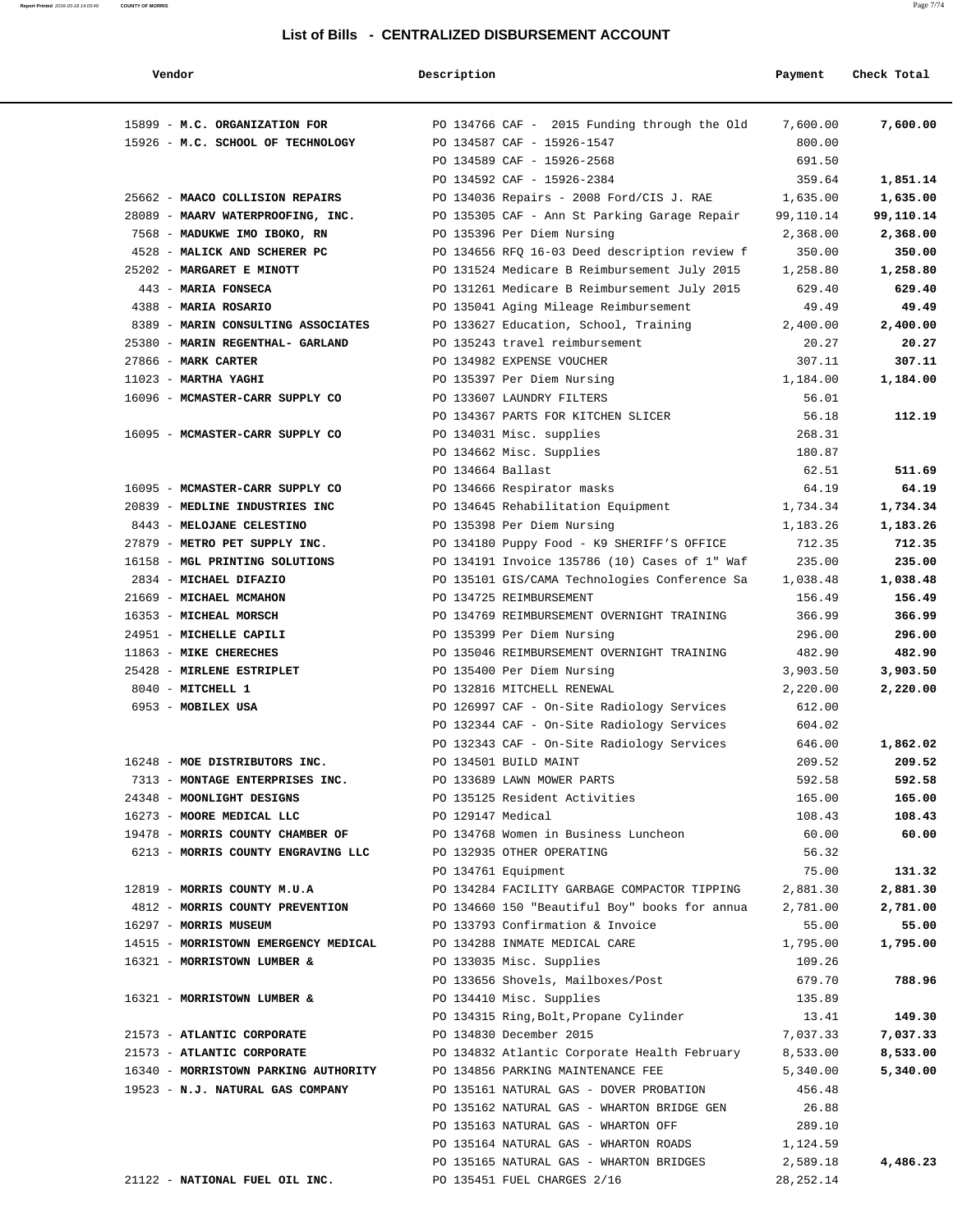| Vendor                                   | Description        |                                               | Payment   | Check Total |
|------------------------------------------|--------------------|-----------------------------------------------|-----------|-------------|
|                                          |                    | PO 135451 FUEL CHARGES 2/16                   | 5,425.54  | 33,677.68   |
| 16480 - NATIONAL INDUSTRIES              |                    | PO 134341 Repair of NOA Medical Bed Controlle | 63.80     | 63.80       |
| 28305 - NATIONAL TERMINAL INC.           |                    | PO 133808 CAF - DIESEL FUEL                   | 23,457.92 | 23,457.92   |
| $4678 - \text{NECI}$                     |                    | PO 133619 9-1-1 Student Manuals               | 1,897.95  | 1,897.95    |
| 28330 - NESTLE WATERS NORTH AMERICA INC. |                    | PO 134773 Water - SHERIFF'S OFFICE            | 276.69    |             |
|                                          |                    | PO 134780 water delivery                      | 18.46     |             |
|                                          |                    | PO 134816 Treasurer Water & Cooler            | 50.84     |             |
|                                          |                    | PO 134815 DRINKING WATER                      | 29.92     |             |
|                                          |                    | PO 134933 water cooler                        | 23.84     |             |
|                                          |                    | PO 135323 Water & Cooler Rental, Mailroom     | 8.96      | 408.71      |
| 28330 - NESTLE WATERS NORTH AMERICA INC. |                    | PO 134959 Spring Water Acct. # 8450007060     | 89.23     |             |
|                                          |                    | PO 134713 SURROGATE'S OFFICE                  | 29.52     |             |
|                                          |                    | PO 134714 WATER FOR BUILDINGS & GROUNDS / CO  | 113.67    |             |
|                                          |                    | PO 134720 Bottled water                       | 71.80     |             |
|                                          | PO 134727 Water    |                                               | 28.03     |             |
|                                          |                    | PO 134750 Bottle Water Hanover Garage         | 38.90     |             |
|                                          |                    | PO 134757 DRINKING WATER - FEBRUARY 2016      | 34.20     |             |
|                                          |                    | PO 134759 Inv. 16A0427719620 January 2016 Wa  | 1.98      | 407.33      |
| 16533 - NEW HOPE FOUNDATION INC.         |                    | PO 131960 CAF - 2015 Chapter 51 CH51-1519 Nov | 1,485.00  | 1,485.00    |
| 19561 - NEW JERSEY HERALD                |                    | PO 134114 Legal Notice for WDB                | 19.50     | 19.50       |
| 16595 - NEW JERSEY STATE                 |                    | PO 134258 Walk to Washington Trip             | 590.00    | 590.00      |
| 16552 - NEWBRIDGE SERVICES INC           |                    | PO 134721 CAF - 2015 Chapter 51 CH51-1523 Oct | 5,154.00  |             |
|                                          |                    | PO 134722 CAF - 2015 Chapter 51 CH51-1503 Oct | 3,000.00  |             |
|                                          |                    | PO 134591 CAF - NEWSER-16M-WIA                | 3,650.00  | 11,804.00   |
| 16580 - NJ ASSOCIATION OF COUNTY         |                    | PO 135464 NJACFO, Membership Dues 2016        | 350.00    | 350.00      |
| 27598 - NJ COUNTY PLANNERS ASSOCIATION   |                    | PO 134374 2016 NJCPA Annual Membership Fee    | 150.00    | 150.00      |
| 27581 - NJ MOSQUITO CONTROL ASSO.        |                    | PO 134447 Registration for Pesticide Training | 1,400.00  | 1,400.00    |
| 10594 - NJ STATE ASSO. OF CHIEFS POLICE  |                    | PO 134189 "2016" Membership Dues - P. DiGaver | 275.00    | 275.00      |
| 16664 - NJ STATE BAR ASSOCIATION         | PO 134159 Training |                                               | 138.75    | 138.75      |
| $6458 - NJAEO$                           |                    | PO 134193 Full Page Journal Advertisement for | 150.00    | 150.00      |
| 26803 - NORTH JERSEY HEALTH              |                    | PO 132742 membership dues                     | 1,000.00  | 1,000.00    |
| 5520 - NORTH JERSEY RESOURCE             |                    | PO 130737 2016 North Jersey Resource Conserva | 450.00    | 450.00      |
| 26357 - NORTHEAST COMMUNICATIONS, INC.   |                    | PO 133552 Radio Repair                        | 750.00    | 750.00      |
| 26357 - NORTHEAST COMMUNICATIONS, INC.   |                    | PO 134523 Radio Installation/Removal          | 250.00    | 250.00      |
| 16738 - NORTHEASTERN HARDWARE CO INC     | PO 134171 Shovels  |                                               | 200.70    |             |
|                                          | PO 134314 Handles  |                                               | 77.88     | 278.58      |
| $10846 - ODB CO$                         |                    | PO 132916 TRUCK PARTS                         | 160.00    | 160.00      |
| 24214 - ODINE DEBROSSE                   |                    | PO 135110 Employee Reimbursement              | 30.00     | 30.00       |
| 26726 - OFFICE CONCEPTS GROUP, INC.      |                    | PO 127086 office supplies                     | 215.69    | 215.69      |
| 26726 - OFFICE CONCEPTS GROUP, INC.      |                    | PO 132898 OFFICE SUPPLIES                     | 639.45    | 639.45      |
| 26726 - OFFICE CONCEPTS GROUP, INC.      |                    | PO 133355 Misc. Office Supplies               | 215.49    | 215.49      |
| 26726 - OFFICE CONCEPTS GROUP, INC.      |                    | PO 133610 OFFICE SUPPLIES                     | 67.64     | 67.64       |
| 26726 - OFFICE CONCEPTS GROUP, INC.      |                    | PO 133759 Office Supplies                     | 220.10    | 220.10      |
| 26726 - OFFICE CONCEPTS GROUP, INC.      |                    | PO 134179 Office Supplies - K9<br>D. Bonfanti | 344.78    | 344.78      |
| 26726 - OFFICE CONCEPTS GROUP, INC.      |                    | PO 134291 OFFICE SUPPLIES                     | 664.80    | 664.80      |
| 26726 - OFFICE CONCEPTS GROUP, INC.      | PO 134326 supplies |                                               | 100.88    | 100.88      |
| 26726 - OFFICE CONCEPTS GROUP, INC.      |                    | PO 134327 Refrigerator                        | 879.00    | 879.00      |
| 26726 - OFFICE CONCEPTS GROUP, INC.      | PO 134334 supplies |                                               | 1,439.59  | 1,439.59    |
| 26726 - OFFICE CONCEPTS GROUP, INC.      |                    | PO 134517 Data Processing Supplies            | 848.16    | 848.16      |
| 26726 - OFFICE CONCEPTS GROUP, INC.      |                    | PO 134518 Office Supplies                     | 2,194.37  | 2,194.37    |
| 26726 - OFFICE CONCEPTS GROUP, INC.      |                    | PO 134661 Misc. Office Supplies               | 265.47    | 265.47      |
| 26726 - OFFICE CONCEPTS GROUP, INC.      |                    | PO 134775 2016 Dept. of Human Services Office | 216.57    | 216.57      |
| 4654 - OFFICE TEAM                       |                    | PO 133836 Temporary Employee                  | 87.58     | 87.58       |
| 9375 - OLGA VISCO                        |                    | PO 131845 Medicare B Reimbursement July 2015  | 629.40    | 629.40      |
| 25021 - ONE SOURCE OF NEW JERSEY LLC     |                    | PO 133654 Misc. supplies                      | 235.67    | 235.67      |
| 25021 - ONE SOURCE OF NEW JERSEY LLC     | PO 133661 Nuts     |                                               | 559.59    | 559.59      |
| 2929 - ORIENTAL TRADING COMPANY INC.     |                    | PO 134351 Resident Activities                 | 217.43    |             |
|                                          |                    | PO 134353 Resident Activities                 | 43.99     | 261.42      |
| 5443 - PADA OF NJ                        |                    | PO 133598 2016 Membership Dues for Director C | 100.00    | 100.00      |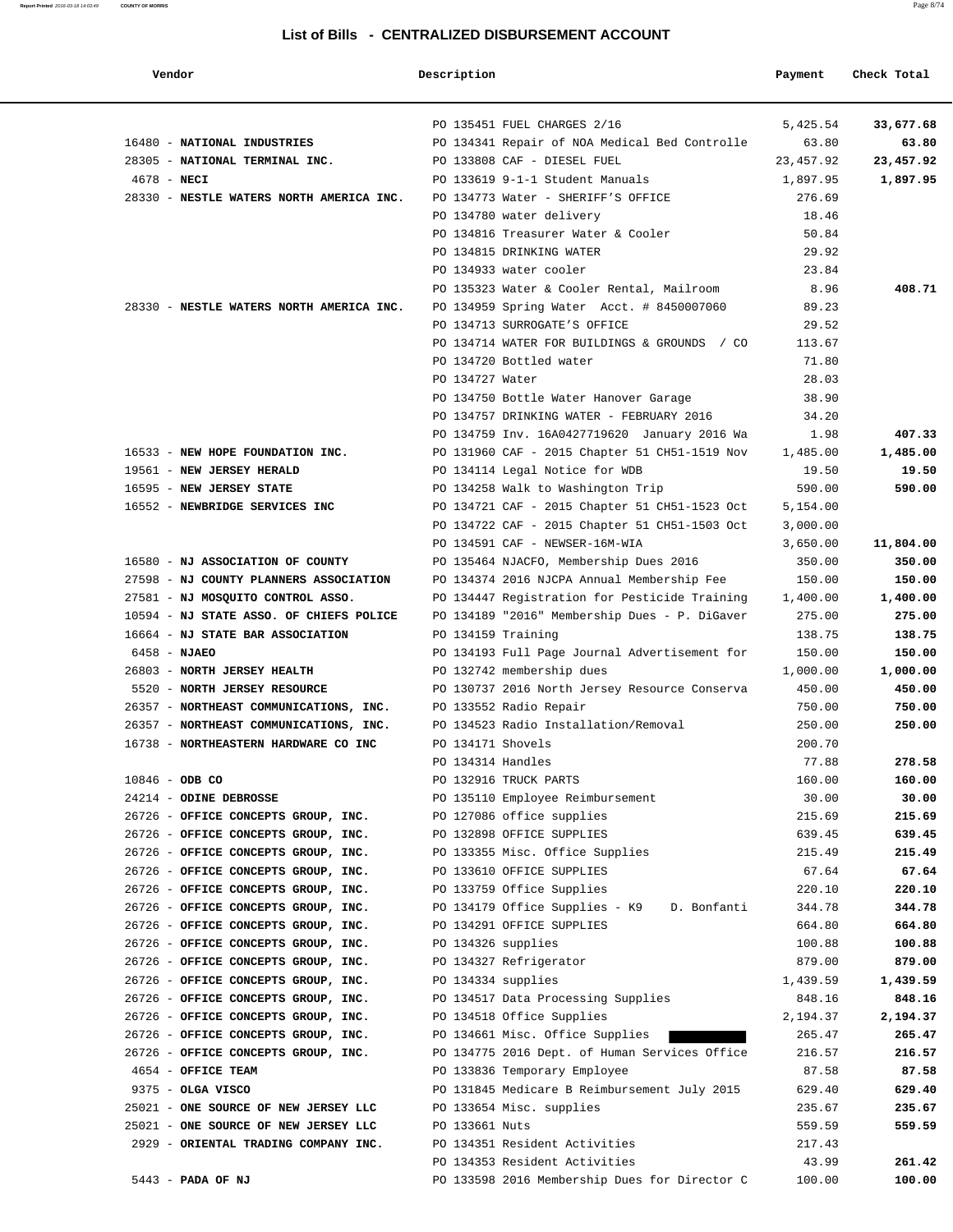| Vendor                                                                                    | Description     |                                                                                                | Payment          | Check Total      |
|-------------------------------------------------------------------------------------------|-----------------|------------------------------------------------------------------------------------------------|------------------|------------------|
| 10287 - PANCIELLO CONSTRUCTION LLC                                                        |                 | PO 135221 CAF - Labor Rates Concrete Replacem                                                  | 3,230.00         | 3,230.00         |
| 16887 - PAPER MART INC                                                                    |                 | PO 132629 10 CARTONS COPY PAPER                                                                | 285.00           |                  |
|                                                                                           |                 | PO 134184 Paper - K9 - SHERIFF'S OFFICE                                                        | 264.80           |                  |
|                                                                                           |                 | PO 135454 CAF - Bidding for Printed Envelopes                                                  | 3,452.27         |                  |
|                                                                                           |                 | PO 135454 CAF - Bidding for Printed Envelopes                                                  | 396.00           |                  |
|                                                                                           |                 | PO 135455 CAF - Bidding for Printed Envelopes                                                  | 2,486.45         |                  |
|                                                                                           |                 | PO 135466 2015-2016 Envelope Order                                                             | 797.10           |                  |
|                                                                                           |                 | PO 135465 2015-2016 Envelope Order                                                             | 1,043.51         | 8,725.13         |
| 20845 - HIGH POINT FURNITURE INDUSTRIES                                                   |                 | PO 125837 OFFICE FURNITURE                                                                     | 1,596.16         | 1,596.16         |
| 16890 - PARSIPPANY-TROY HILLS                                                             |                 | PO 135090 CAF - 2015 Supplemental Municipal A                                                  | 2,000.00         | 2,000.00         |
| 17495 - PATTERSON MEDICAL SUPPLY, INC.<br>525 - PAULS DINER                               | PO 134678 Meals | PO 134418 Rehabilitation Supplies                                                              | 230.43<br>322.00 | 230.43<br>322.00 |
| 24836 - PEIRCE EQUIPMENT CO.                                                              |                 | PO 133756 TRUCK PARTS                                                                          | 125.75           | 125.75           |
| 28333 - PEQUANNOCK DENTAL PC                                                              |                 | PO 134579 CAF - OJT-16M-05-DW                                                                  | 3,722.81         | 3,722.81         |
| 18102 - PEQUANNOCK TOWNSHIP                                                               |                 | PO 134683 CAF - Salting, Sanding and or Plowi                                                  | 1,600.00         | 1,600.00         |
| 27463 - PERFORMANCE SAFETY GROUP, INC.                                                    |                 | PO 134276 CAF - Powder Free Nitrile Gloves BI                                                  | 4,449.50         | 4,449.50         |
| 19663 - PERFORMANCE TRAILERS INC.                                                         |                 | PO 133628 5x10 Trailer                                                                         | 2,470.00         | 2,470.00         |
| 28371 - PERKIN ELMER LABS, INC.                                                           |                 | PO 133614 INMATE MEDICAL CARE                                                                  | 240.00           | 240.00           |
| 17019 - PHILLIPSBURG SCHOOL BASED                                                         |                 | PO 134537 CAF - PHILS-14Y-WIA                                                                  | 1,055.00         |                  |
|                                                                                           |                 | PO 134559 CAF - PHILS-16Y-WIA                                                                  | 552.00           |                  |
|                                                                                           |                 | PO 134593 CAF - PHILS-16Y-WIA                                                                  | 276.00           |                  |
|                                                                                           |                 | PO 135205 CAF - PHILS-15Y-WIA                                                                  | 92.00            | 1,975.00         |
| 19681 - PITNEY BOWES CREDIT CORP                                                          |                 | PO 133599 leasing statement on DF90                                                            | 620.46           | 620.46           |
| 17066 - PLAINSMAN AUTO SUPPLY                                                             |                 | PO 134264 Misc. Parts                                                                          | 32.59            |                  |
|                                                                                           |                 | PO 134667 Power Luber                                                                          | 349.00           | 381.59           |
| 6553 - PORTASOFT OF MORRIS COUNTY INC                                                     |                 | PO 134342 Service Agreement for Boiler Room W                                                  | 450.00           | 450.00           |
| 10058 - PORTER LEE CORPORATION                                                            |                 | PO 134186 PLEASE ORDER - Server/S. Ricco                                                       | 675.00           | 675.00           |
| 13432 - POSITIVE PROMOTIONS, INC.                                                         |                 | PO 134352 Resident Activities                                                                  | 103.75           | 103.75           |
| 17117 - POWER PLACE INC                                                                   |                 | PO 134506 GROUNDS EQUIP                                                                        | 589.01           | 589.01           |
| 24970 - POWERDMS, INC.                                                                    |                 | PO 133550 Proprietary Software                                                                 | 450.00           | 450.00           |
| 26363 - PRAXAIR DISTRIBUTION                                                              |                 | PO 133701 WELDING SUPPLIES                                                                     | 299.70           | 299.70           |
| 25535 - PRECIOUS GEMS MUSIC, LLC                                                          |                 | PO 135127 Resident Activities                                                                  | 125.00           | 125.00           |
| 6638 - PRESERVATION DESIGN PARTNERSHIP LLC PO 134782 CAF - Historic Preservation Archite  |                 |                                                                                                | 495.00           | 495.00           |
| 21397 - PRESERVATION DESIGN PARTNERSHIP LLC PO 134783 CAF - Historic Preservation Archite |                 |                                                                                                | 10,045.62        | 10,045.62        |
| 17164 - PROFESSIONAL GOVERNMENT                                                           |                 | PO 134964 B. Bauer, 4/20/16 Seminar                                                            | 90.00            | 90.00            |
| 3316 - PROJECT SELF SUFFICIENCY                                                           |                 | PO 134983 CAF - PSS3316-JR/JS-16-WFNJ (perfor                                                  | 453.00           |                  |
|                                                                                           |                 | PO 134985 CAF - PSS3316-JR/JS-16-WFNJ (perfor<br>PO 135003 CAF - PSS3316-JR/JS-16-WFNJ (perfor | 453.00<br>208.00 | 1,114.00         |
| 17189 - PSE&G CO                                                                          |                 | PO 134867 GAS - PSE & G - MOSOUITO                                                             | 1,151.03         |                  |
|                                                                                           |                 | PO 135128 Gas Usage at Morris View                                                             | 12,913.25        |                  |
|                                                                                           |                 | PO 135129 Electricity Usage at Morris View                                                     | 1,205.55         | 15,269.83        |
| 8511 - PWANJ                                                                              |                 | PO 133129 MEMBERSHIP RENEWAL                                                                   | 90.00            | 90.00            |
| 7872 - QUENCH USA, INC.                                                                   | PO 134749 Water |                                                                                                | 48.00            |                  |
|                                                                                           |                 | PO 134921 Ouench cooler, Comm Div break rm                                                     | 48.00            | 96.00            |
| 12473 - R.D. SALES DOOR & HARDWARE LLC                                                    |                 | PO 134414 Magnetic Door Repair                                                                 | 2,490.00         | 2,490.00         |
| 16124 - RALPH MELORO                                                                      |                 | PO 135380 GIS/CAMA Technologies Conference Sa                                                  | 1,290.27         | 1,290.27         |
| 17259 - RAY ALLEN MANUFACTURING LLC                                                       |                 | PO 133773 PLEASE ORDER - K9 Supplies/SHERIFF'                                                  | 671.91           | 671.91           |
| 26223 - RE-TRON TECHNOLOGIES INC.                                                         |                 | PO 133709 AUTO PARTS                                                                           | 926.83           | 926.83           |
| 274 - READY REFRESH                                                                       |                 | PO 134376 Monthly Statements - SHERIFF'S OFFI                                                  | 264.19           | 264.19           |
| 17270 - RECORDER COMMUNITY NEWSPAPERS                                                     |                 | PO 134906 Newspapers Renewals                                                                  | 118.00           | 118.00           |
| 17273 - RED BARN RESTAURANT                                                               |                 | PO 134177 2015 and 2016 Meals                                                                  | 253.00           | 253.00           |
| 27101 - REDMANN ELECTRIC CO., INC.                                                        |                 | PO 134950 Electrical Work in Nursing Classwro                                                  | 1,460.51         | 1,460.51         |
| 24300 - RELIABLE LIFT TRUCK SERVICES                                                      |                 | PO 135133 Machinery Repair & Parts                                                             | 244.75           | 244.75           |
| 24140 - RELIENNE PIERRE                                                                   |                 | PO 135157 Employee Reimbursement                                                               | 30.00            | 30.00            |
| 12034 - RICCIARDI BROTHERS OF                                                             | PO 133766 PAINT |                                                                                                | 4,138.21         | 4,138.21         |
| 10730 - RICHARD GRUBB & ASSOC., INC.                                                      |                 | PO 134760 CAF - Architects, Archaeologists, E                                                  | 4,200.00         | 4,200.00         |
| 21738 - RICOH AMERICAS CORP                                                               |                 | PO 134776 Color copies                                                                         | 16.17            | 16.17            |
| 19765 - RICOH AMERICAS CORPORATION                                                        |                 | PO 130055 Color Copier- Front & Back Copier J                                                  | 325.78           |                  |
|                                                                                           |                 | PO 130806 Lease Copier per G-2075                                                              | 983.34           |                  |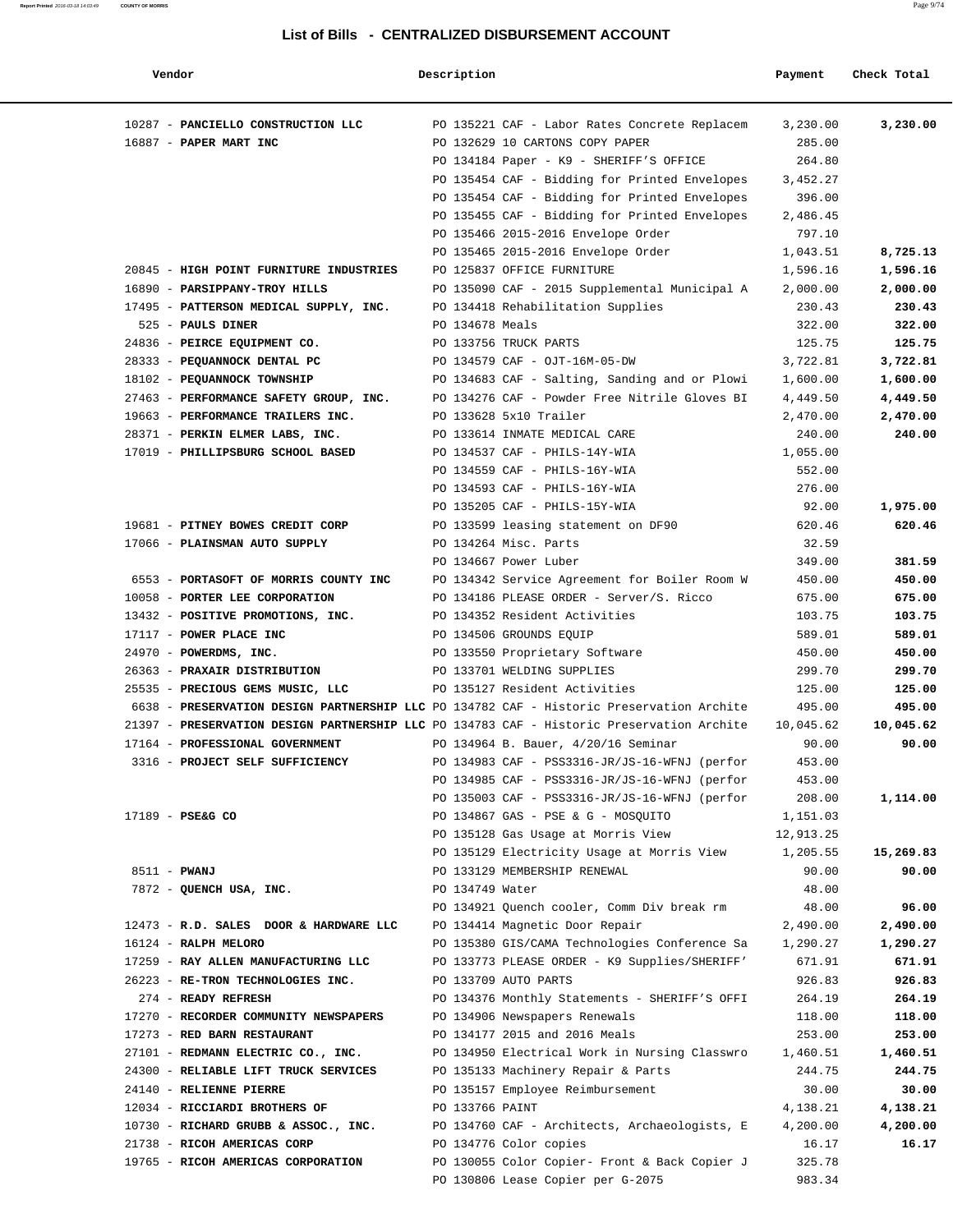| Vendor                                | Description     |                                                          | Payment    | Check Total |
|---------------------------------------|-----------------|----------------------------------------------------------|------------|-------------|
|                                       |                 | PO 132555 LEASE COPIER                                   | 893.26     |             |
|                                       |                 | PO 133580 Copier Lease                                   | 1,697.67   |             |
|                                       |                 | PO 134297 Ricoh copies                                   | 1,452.77   |             |
|                                       |                 | PO 134716 Data Processing Expense                        | 3,298.05   |             |
|                                       |                 | PO 134532 Aging Office Equipment Expense                 | 83.09      |             |
|                                       |                 | PO 134774 Copier Lease                                   | 210.70     | 8,944.66    |
| 19765 - RICOH AMERICAS CORPORATION    |                 | PO 134508 OFFICE MACHINES                                | 14.91      |             |
|                                       |                 | PO 134790 Color Copies                                   | 34.72      |             |
|                                       |                 | PO 134665 Color Copies - Serial # W512LB0119             | 640.99     |             |
|                                       |                 | PO 134978 Model MP4503SPID 6853 Model MPC300             | 736.68     |             |
|                                       |                 | PO 134984 Copier Contract                                | 729.28     |             |
|                                       |                 | PO 134998 Ricoh Color Copies                             | 72.94      |             |
|                                       |                 | PO 134923 Color Copier                                   | 1,310.33   |             |
|                                       |                 | PO 134808 color copies                                   | 13.23      | 3,553.08    |
| 19765 - RICOH AMERICAS CORPORATION    |                 | PO 134807 color copies                                   | 205.73     |             |
|                                       |                 | PO 135095 2015 Dept. of Human Services C& BH             | 10.66      | 216.39      |
| 7952 - RIOS' ENGRAVING                |                 | PO 134516 Office Supplies                                | 117.00     | 117.00      |
| 11864 - ROBERT HORVOT                 |                 | PO 135036 REIMBURSEMENT OVERNIGHT TRAINING               | 383.15     | 383.15      |
| 27972 - ROGER JINKS                   |                 | PO 135235 REIMBURSEMENT CELL PHONE                       | 55.44      | 55.44       |
| 21727 - RON SMITH & ASSOCIATES INC    |                 | PO 134317 Training - D. Gardner & Douglas Mey            | 800.00     | 800.00      |
| 7805 - ROSE DUMAPIT                   |                 | PO 135401 Per Diem Nursing                               | 1,407.11   | 1,407.11    |
| 24397 - ROSEMARY BATANE COBCOBO       |                 | PO 135402 Per Diem Nursing                               | 1,480.00   | 1,480.00    |
| 15590 - ROSLYN KHURDAN                |                 | PO 135283 Expense voucher                                | 80.00      | 80.00       |
| 26510 - RUSSELL BERGER                |                 | PO 134878 Reimbursement for NJMCA 2016 Annual            | 490.12     | 490.12      |
| 9938 - RUTGERS CENTER FOR CONTINUING  |                 | PO 134986 CAF - 9938-2695                                | 1,916.00   |             |
|                                       |                 | PO 134988 CAF - 9938-2451                                | 963.46     |             |
|                                       |                 | PO 134994 CAF - 9938-2611                                | 2,676.00   |             |
|                                       |                 | PO 134995 CAF - 9938-2410                                | 3,004.00   |             |
|                                       |                 | PO 135006 CAF - 9938-2512                                | 517.00     |             |
|                                       |                 | PO 134928 CAF - 9938-2612                                | 2,204.00   |             |
|                                       |                 | PO 135246 CAF - 9938-2499                                | 2,050.56   |             |
|                                       |                 | PO 135248 CAF - 9938-2664                                | 2,204.00   | 15,535.02   |
| 9938 - RUTGERS CENTER FOR CONTINUING  |                 | PO 135250 CAF - 9938-2315                                | 1,730.31   |             |
|                                       |                 | PO 135252 CAF - 9938-2759                                | 1,436.00   |             |
|                                       |                 | PO 135236 CAF - 9938-2602                                | 1,300.20   | 4,466.51    |
| 9325 - RUTGERS SCHOOL OF BUSINESS     |                 | PO 134568 CAF - 9325-2708                                | 3,200.00   |             |
|                                       |                 | PO 134573 CAF - 9325-2622                                | 2,980.00   | 6,180.00    |
| 20329 - RUTGERS UNIVERSITY            |                 | PO 133736 NJ UASI OMRI                                   | 71,875.98  | 71,875.98   |
| 27044 - RUTGERS, THE STATE UNIVERSITY |                 | PO 134570 CAF - 27044-2842                               | 3,200.00   | 3,200.00    |
| $13447$ - RUTH BOWSER                 |                 | PO 130992 Medicare B Reimbursement July 2015             | 629.40     | 629.40      |
| 19814 - SAFETY- KLEEN SYSTEMS, INC.   |                 | PO 134425 Parts Washer                                   | 297.44     | 297.44      |
| 12352 - SAFEWAY CONTRACTING           |                 | PO 134876 CAF - Re-Roofing County Library                | 249,612.50 | 249,612.50  |
| 20855 - SAMUEL MENDEZ                 |                 | PO 135106 2016 WORK BOOTS - SECURITY                     | 90.00      | 90.00       |
| 26340 - SANDRA HOYER                  |                 | PO 133965 SANE SART Supplemental pay                     | 78.40      | 78.40       |
| 26405 - SECAP FINANCE                 |                 | PO 133440 Inv. 2919944-JA16 Contract 2919944-            | 525.00     | 525.00      |
| 24284 - SELECT REHABILITATION INC.    |                 | PO 135134 CAF - Physical, Occupational and Sp 121,208.98 |            | 121,208.98  |
| 24284 - SELECT REHABILITATION INC.    |                 | PO 135135 CAF - Professional Pysical, Occupat 18,266.03  |            | 18,266.03   |
| 24217 - SHAUN MACKEY                  |                 | PO 134680 Work Boots                                     | 90.00      | 90.00       |
| 19854 - SHEAFFER SUPPLY INC.          |                 | PO 133230 bolts & Screws                                 | 26.52      |             |
|                                       |                 | PO 134522 supplies, parts                                | 105.20     | 131.72      |
| 17621 - SHEAFFER SUPPLY, INC.         |                 | PO 134330 various supplies                               | 58.29      | 58.29       |
| 27853 - SHELLEY REINER                |                 | PO 135403 Per Diem Nursing                               | 725.00     | 725.00      |
| 17635 - SHERWIN WILLIAMS              |                 | PO 127641 paint supplies                                 | 53.85      |             |
|                                       | PO 134328 Paint |                                                          | 45.25      | 99.10       |
| 19858 - SHERWIN WILLIAMS              |                 | PO 134951 Paint & Painting Supplies                      | 113.56     | 113.56      |
| 17636 - SHERWIN-WILLIAMS              | PO 134421 PAINT |                                                          | 140.97     | 140.97      |
| 17726 - SHI INTERNATIONAL CORP        |                 | PO 131144 Schuyler Data Center - APC UPS Rebu            | 18,327.82  |             |
|                                       |                 | PO 133549 Proprietary Software                           | 2,753.30   | 21,081.12   |
| 17690 - SMITH & SOLOMON               |                 | PO 134554 CAF - 17690-2422                               | 3,200.00   |             |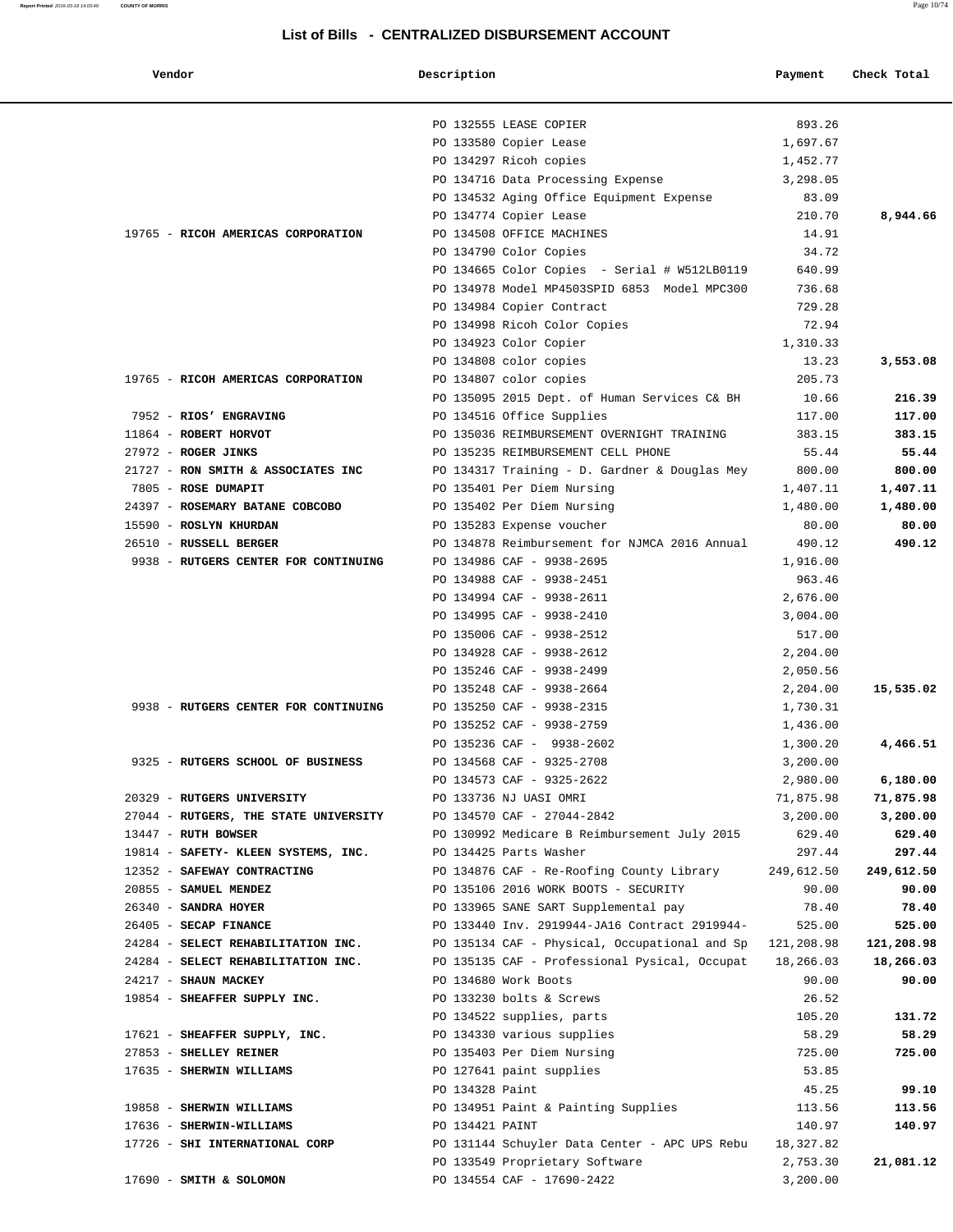### **Report Printed** 2016-03-18 14:03:49 **COUNTY OF MORRIS** Page 11/74

### **List of Bills - CENTRALIZED DISBURSEMENT ACCOUNT**

 **Vendor Description Payment Check Total**

|                                                        | PO 134561 CAF - 17690-2478                                   | 2,323.84          |            |
|--------------------------------------------------------|--------------------------------------------------------------|-------------------|------------|
|                                                        | PO 135244 CAF - 17690-2485                                   | 3,176.00          | 8,699.84   |
| 6981 - SODEXO INC & AFFILIATES                         | PO 134533 Aging Expense                                      | 170.10            | 170.10     |
| 6981 - SODEXO INC & AFFILIATES                         | PO 134835 SODEXO                                             | 7,357.91          | 7,357.91   |
| 6981 - SODEXO INC & AFFILIATES                         | PO 134947 CAF - Dietary Services                             | 6,933.09          | 6,933.09   |
| 6981 - SODEXO INC & AFFILIATES                         | PO 134981 Food for the February 22, 2016 Floo                | 60.30             | 60.30      |
| 6981 - SODEXO INC & AFFILIATES                         | PO 135136 CAF - Dietary Services                             | 280,889.08        | 280,889.08 |
| 6981 - SODEXO INC & AFFILIATES                         | PO 135138 CAF - Housekeeping, Facility & Boil $186,085.67$   |                   | 186,085.67 |
| 6981 - SODEXO INC & AFFILIATES                         | PO 135141 Laundry Services at Morris View                    | 83,427.45         | 83,427.45  |
| 6981 - SODEXO INC & AFFILIATES                         | PO 135326 2016 Food and Refreshmjents                        | 127.40            | 127.40     |
| 12625 - SOMERSET HILLS TOWING                          | PO 133838 TRUCK PARTS                                        | 876.64            | 876.64     |
| 5563 - SOMERSET PATRIOTS                               | PO 135144 Resident Activities                                | 255.00            | 255.00     |
| 17755 - SOUTHEAST MORRIS COUNTY                        | PO 134851 WATER - MONTHLY                                    | 11,051.37         | 11,051.37  |
| 17755 - SOUTHEAST MORRIS COUNTY                        | PO 135142 Water Usage at Morris View                         | 5,002.58          | 5,002.58   |
| 20804 - SPECIALTY MEDICAL PRODUCTS INC.                | PO 134415 Rental of Medical Rehabilitation Eq 1,066.55       |                   | 1,066.55   |
| 5031 - SPRINT NEXTEL                                   | PO 133924 cell phone for Jack Patten - direct                | 32.96             | 32.96      |
| 4611 - STAPLES ADVANTAGE                               | PO 127568 office supplies for ETS                            | 927.05            | 927.05     |
| 4611 - STAPLES ADVANTAGE                               | PO 127689 office supplies for ETS                            | 829.39            | 829.39     |
| 4611 - STAPLES ADVANTAGE                               | PO 131097 last invoice for ETS - Scortape                    | 9.59              | 9.59       |
| $19919$ - STAR LEDGER                                  | PO 134953 Newspapers for Bistro                              | 44.25             | 44.25      |
| $19919$ - STAR LEDGER                                  | PO 135143 Newspaper for the Bistro                           | 132.50            | 132.50     |
| 5021 - AEROFUND FINANCIAL INC.                         | PO 134590 CAF - Agreement STATSHUT-15M-JARC                  | 4,172.58          |            |
|                                                        | PO 134595 CAF - Agreement STATSHUT-15M-JARC                  | 3,682.43          |            |
|                                                        | PO 134594 CAF - Agreement STATSHUT-15M-JARC                  | 3,586.79          |            |
|                                                        | PO 135056 CAF - Agreement STATSHUT-15M-JARC                  | 4,435.59          |            |
|                                                        | PO 135238 Tranportation from 2/29/16 to 3/4/1                | 4,985.53          | 20,862.92  |
| 4298 - STERICYCLE INC.                                 | PO 134952 Medical Waste Disposal                             | 1,015.57          | 1,015.57   |
| $28418$ - STEVE ARIAS                                  | PO 135043 Work Boots                                         | 90.00             | 90.00      |
| 15211 - STEVEN B. HODES, DVM PA                        | PO 134322 Medical - K9 SHERIFFS OFFICE                       | 485.70            | 485.70     |
| 8621 - SUBURBAN PROPANE -2347                          | PO 134241 Propane Delivery                                   | 906.06            |            |
|                                                        | PO 134259 Propane Delivery                                   | 183.65            | 1,089.71   |
| 17937 - SUSSEX COUNTY COMMUNITY COLLEGE                | PO 135083 CAF - 17937-2615                                   | 239.97            | 239.97     |
| 25400 - SUZIE COLLIN<br>18067 - T J'S SPORTWIDE TROPHY | PO 135404 Per Diem Nursing<br>PO 134227 PLAQUE AND ENGRAVING | 2,996.26<br>50.30 | 2,996.26   |
|                                                        | PO 134690 Office Supplies                                    | 112.68            | 162.98     |
| 16110 - T. Y. LIN INTERNATIONAL                        | PO 135279 CAF - Superstructure Replacement of                | 2,627.14          |            |
|                                                        | PO 135439 CAF - Final Design Bi-County Bridge                | 13,739.41         | 16,366.55  |
| 7542 - T.M. BRENNAN CONTRACTING INC.                   | PO 132987 HVAC REPAIRS BID # MRESC 12/13-81                  | 229.53            | 229.53     |
| 20814 - T.Y. LIN INTERNATIONAL                         | PO 135278 CAF - Construction Support Services                | 31,101.77         | 31,101.77  |
| 26030 - TABB INC.                                      | PO 134498 Employment Screening                               | 111.00            | 111.00     |
| 25523 - TACTICAL MEDICAL SOLUTIONS INC.                | PO 132336 Tactical Medical Training Equipment                | 12,464.24         | 12,464.24  |
| 25523 - TACTICAL MEDICAL SOLUTIONS INC.                | PO 132820 Tactical Medical Training Equipment                | 21, 187. 22       | 21,187.22  |
| 25523 - TACTICAL MEDICAL SOLUTIONS INC.                | PO 132994 Tactical Medical Training Equipment                | 11,276.04         | 11,276.04  |
| 25523 - TACTICAL MEDICAL SOLUTIONS INC.                | PO 133111 Tactical Medical Training Equipment                | 2,084.78          | 2,084.78   |
| 25523 - TACTICAL MEDICAL SOLUTIONS INC.                | PO 133207 Tactical Medical Training Equipment                | 5,695.11          | 5,695.11   |
| 26586 - TAMOR P BELL                                   | PO 135112 Employee Reimbursement                             | 30.00             | 30.00      |
| 5611 - TBS CONTROLS LLC                                | PO 134424 CAF - Environmental Controls & HVAC                | 2,679.17          | 2,679.17   |
| 7574 - TELE-MEASUREMENTS, INC.                         | PO 131046 Library Projector Upgrade                          | 6,999.00          | 6,999.00   |
| 17990 - TELESEARCH INC                                 | PO 133921 temporary staffing                                 | 979.77            |            |
|                                                        | PO 133922 temporary staffing                                 | 3,290.02          |            |
|                                                        | PO 134126 temporary staffing                                 | 4,175.14          |            |
|                                                        | PO 134534 temporary staffing                                 | 3,132.32          | 11,577.25  |
| 26361 - TELVENT DTN, LLC                               | PO 134140 EOC Maintenance                                    | 4,224.00          | 4,224.00   |
| 26677 - TEODORA O. DELEON                              | PO 135405 Per Diem Nursing                                   | 296.00            | 296.00     |
| 26513 - TERESA DUCKWORTH                               | PO 134963 Reimbursement for 2016 NJMCA Annual                | 425.66            | 425.66     |
| 27034 - TERESA OMWENGA                                 | PO 135406 Per Diem Nursing                                   | 592.00            | 592.00     |
| 21214 - TEW FUNERAL SERVICES INC.                      | PO 134805 Removal of Deceased Human Remains                  | 1,415.00          | 1,415.00   |
| 27608 - THE DAILY DISH DELI                            | PO 134170 Meals                                              | 241.50            | 241.50     |
| 20797 - THE MUSIAL GROUP PA                            | PO 134655 CAF - Final Design and Constr Docs                 | 2,000.00          |            |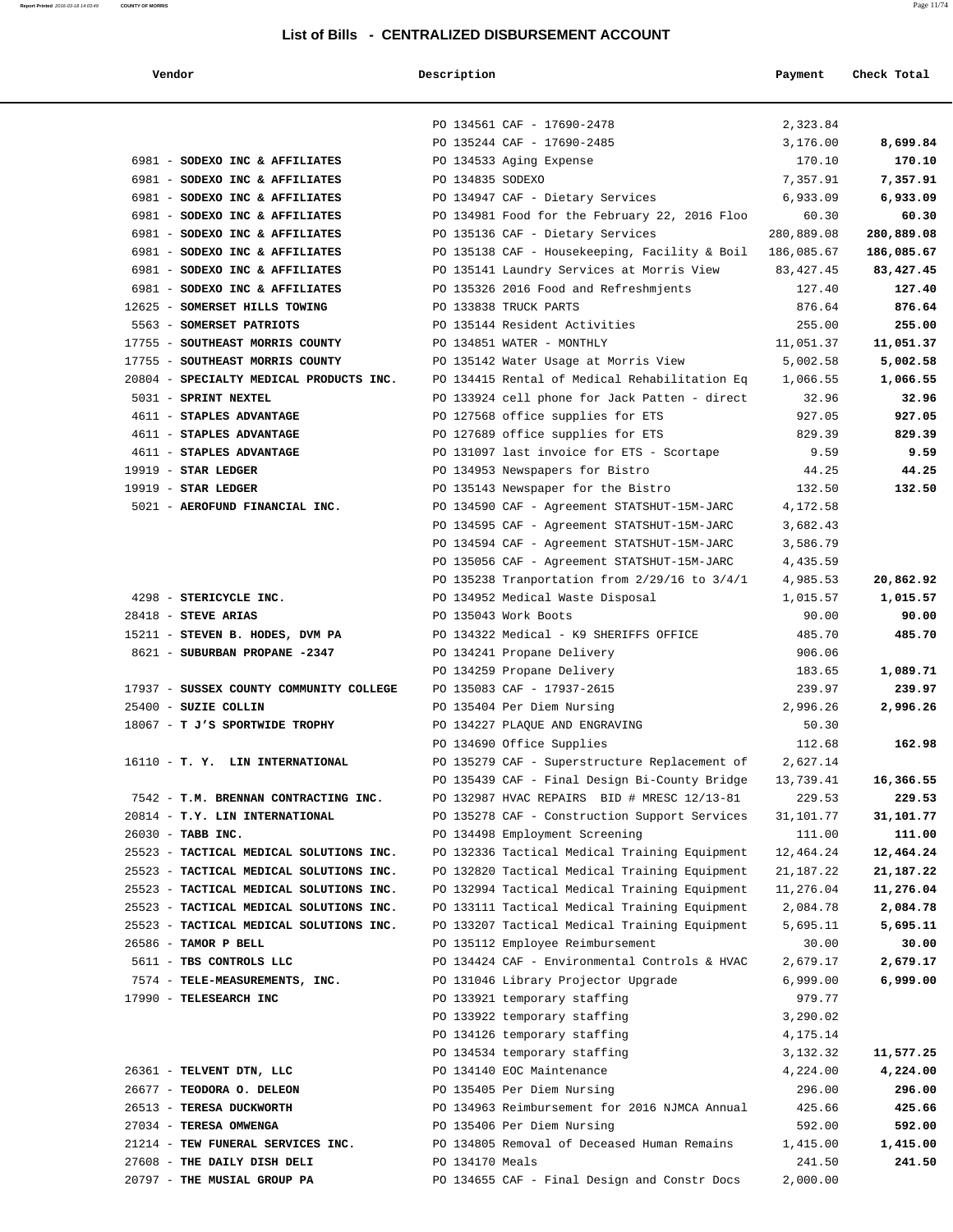| endor |  |
|-------|--|
|       |  |

### **Report Printed** 2016-03-18 14:03:49 **COUNTY OF MORRIS** Page 12/74

| Vendor                                  | Description |                                               | Payment   | Check Total |
|-----------------------------------------|-------------|-----------------------------------------------|-----------|-------------|
|                                         |             |                                               |           |             |
|                                         |             | PO 135313 CAF - Final Design and Constr Docs  | 2,000.00  | 4,000.00    |
| 19739 - THE RBA GROUP INC.              |             | PO 134949 CAF - Design & Construction Admin f | 1,580.69  |             |
|                                         |             | PO 135308 CAF - Engineering Design and Surve  | 3,616.47  |             |
|                                         |             | PO 135132 CAF - Design & Construction Admin f | 1,215.91  | 6,413.07    |
| 28130 - THE SALON PROFESSIONAL          |             | PO 135078 CAF - 28130-2660                    | 1,641.64  | 1,641.64    |
| 25813 - THE TARGET SHOP LLC             |             | PO 133620 Paper Targets for Firing Range      | 630.00    | 630.00      |
| 10812 - THOMSON REUTER-WEST             |             | PO 130726 NJ STAT ANNO T19:1 to T19:31A & NJ  | 1,540.80  | 1,540.80    |
| 10812 - THOMSON REUTER-WEST             |             | PO 133919 west information charges            | 543.29    | 543.29      |
| 10812 - THOMSON REUTER-WEST             |             | PO 134158 Westlaw and CLEAR Accounts          | 4,834.94  | 4,834.94    |
| 18437 - THOMSON REUTERS                 |             | PO 134443 County Counsel Subscription 2016    | 692.80    |             |
|                                         |             | PO 134444 County Counsel Subscriptions 2016   | 202.00    | 894.80      |
| 122 - TILCON NEW YORK INC.              |             | PO 134174 Bituminous Concrete                 | 626.97    |             |
|                                         |             | PO 134307 Bituminous Concrete                 | 1,861.88  | 2,488.85    |
| 25433 - TIMOTHY STEWART                 |             | PO 135037 REIMBURSEMENT OVERNIGHT TRAINING    | 315.31    | 315.31      |
| 21479 - TIOGA SOLAR MORRIS COUNTY 1 LLC |             | PO 133603 Electric / Solar Energy             | 760.77    | 760.77      |
| 281 - TOMAR INDUSTRIES INC              |             | PO 134260 Bags & Microburst                   | 221.33    | 221.33      |
| 9099 - TONY SANCHEZ LTD                 |             | PO 133841 TRUCK PARTS                         | 2,037.75  | 2,037.75    |
| 19736 - TOWNSHIP OF RANDOLPH            |             | PO 134866 WATER - RANDOLPH - HEALTH MGMT      | 48.29     | 48.29       |
| 25362 - TRANSAXLE LLC                   |             | PO 133138 TRUCK PARTS                         | 3,989.94  | 3,989.94    |
| 18144 - TREE KING INC                   |             | PO 134310 Contracted Snow Plowing             | 16,087.50 | 16,087.50   |
| 18144 - TREE KING INC                   |             | PO 134689 Contracted Snow Plowing             | 9,900.00  | 9,900.00    |
| 28370 - TRI-COUNTY ORTHOPAEDIC &        |             | PO 133613 INMATE MEDICAL CARE                 | 3,965.00  | 3,965.00    |
| 12333 - TRIMBOLI & PRUSINOWSKI, LLC     |             | PO 135069 Legal services County Counsel       | 1,140.00  |             |
|                                         |             | PO 135070 Morris County Prosecutor's Office 1 | 2,100.00  |             |
|                                         |             | PO 135107 Sheriff's Office legal services     | 168.00    | 3,408.00    |
| $26948$ - TYLER KNIPE                   |             | PO 134855 2016 WORK BOOTS                     | 90.00     | 90.00       |
| 4144 - U-LINE SHIPPING SUPPLY           |             | PO 133737 Morgue Equipment                    | 301.81    | 301.81      |
| 9285 - U.S. SECURITY ASSOCIATES, INC.   |             | PO 134355 CAF - Unarmed Security Guards       | 19,868.04 | 19,868.04   |
| 18219 - UNIQUE PHOTO INC                |             | PO 129568 Equipment                           | 519.00    | 519.00      |
| 446 - UNITRONIX DATA SYSTEMS INC        |             | PO 128073 Proprietary Computer Software - Upg | 4,400.00  | 4,400.00    |
| 15732 - UNIVERSAL UNIFORM SALES CO INC  |             | PO 134278 CAF - Contract Renewal uniforms B   | 1,877.80  | 1,877.80    |
| 15732 - UNIVERSAL UNIFORM SALES CO INC  |             | PO 134289 CAF - Contract Renewal uniforms B   | 2,927.70  | 2,927.70    |
| 15732 - UNIVERSAL UNIFORM SALES CO INC  |             | PO 134298 Uniform - Diggs                     | 940.29    | 940.29      |
| 15732 - UNIVERSAL UNIFORM SALES CO INC  |             | PO 134316 CAF - Contract Renewal              | 1,039.93  | 1,039.93    |
| $1286$ - VERIZON                        |             | PO 134121 Phillipsburg -phone bill            | 290.02    | 290.02      |
| $1286$ - VERIZON                        |             | PO 134419 PRI Service L&PS Circuits           | 6,118.95  | 6,118.95    |
| $1286$ - VERIZON                        |             | PO 134420 PRI Service - Schuyler Circuit      | 6,998.08  | 6,998.08    |
| $1286$ - VERIZON                        |             | PO 134526 Telephone pobox4833                 | 165.48    | 165.48      |
| $10158 - VERIZON$                       |             | PO 134529 Nutrition Telephone Expense         | 816.96    | 816.96      |
| $1286$ - VERIZON                        |             | PO 134918 Telephone pobox4833                 | 29.92     | 29.92       |
| $1286$ - VERIZON                        |             | PO 134919 telephone - $4$ Tl's                | 11,336.09 | 11,336.09   |
| $1286$ - VERIZON                        |             | PO 135149 Telephone Service                   | 29.92     | 29.92       |
| 21097 - VERIZON BUSINESS                |             | PO 133833 Telephone Services (NUMS)           | 295.00    | 295.00      |
| 10502 - VERIZON BUSINESS                |             | PO 134232 Morris County Internet Service Prov | 5,929.02  | 5,929.02    |
| 10668 - VERIZON CABS                    |             | PO 133682 Telephone Services - T1 American To | 951.38    |             |
|                                         |             | PO 133684 Telephone Services - 911 switch     | 4,455.24  | 5,406.62    |
| 1348 - VERIZON WIRELESS                 |             | PO 134188 Monthly Statement -                 | 815.57    |             |
|                                         |             | PO 134187 Monthly Statement -                 | 1,665.70  |             |
|                                         |             | PO 135233 VERIZON MOBILE PHONE SERVICES FOR T | 276.96    |             |
|                                         |             | PO 135233 VERIZON MOBILE PHONE SERVICES FOR T | 10,027.35 | 12,785.58   |
| 20059 - VERMEER NORTH ATLANTIC SERVICE  |             | PO 133141 STUMP CUTTER PARTS                  | 1,406.84  | 1,406.84    |
| 14319 - VISITING NURSE ASSOC. OF        |             | PO 135019 Title 111 Respite                   | 1,786.50  |             |
|                                         |             | PO 135021 Resp. Care OAA CGI                  | 6,362.00  |             |
|                                         |             | PO 135022 No Caf. #                           | 4,553.00  | 12,701.50   |
| 25815 - VOLKER CRANE LLC                |             | PO 135150 Project Design for New Generator Pr | 3,670.00  | 3,670.00    |
| 6146 - W.B. MASON COMPANY INC           |             | PO 129875 Office Supplies                     | 289.37    |             |
|                                         |             | PO 131072 Office Supplies                     | 901.50    |             |
|                                         |             | PO 133721 Office supplies                     | 436.09    |             |
|                                         |             | PO 133663 Aging Office Supplies               | 90.46     |             |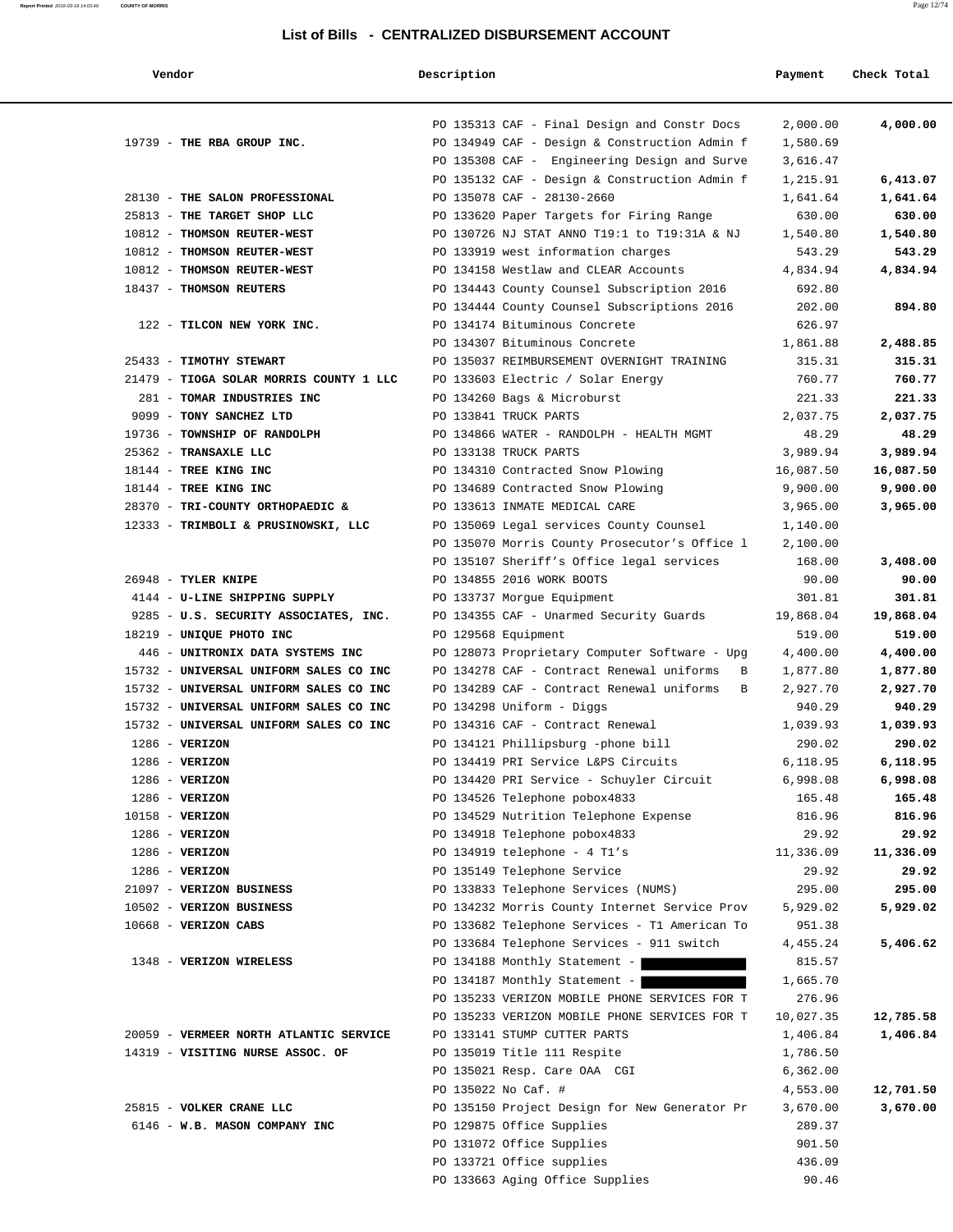### **Report Printed** 2016-03-18 14:03:49 **COUNTY OF MORRIS** Page 13/74

| Vendor                                   | Description    |                                               | Payment    | Check Total   |
|------------------------------------------|----------------|-----------------------------------------------|------------|---------------|
|                                          |                | PO 133662 Nutrition Supplies                  | 84.58      |               |
|                                          |                | PO 133925 office supplies for ETs             | 26.89      |               |
|                                          |                | PO 133985 MAPS office supplies                | 198.64     |               |
|                                          |                | PO 134237 County Counsel - General Office Sup | 160.04     | 2,187.57      |
| 6146 - W.B. MASON COMPANY INC            |                | PO 134055 Office Supplies, Treasurer's Office | 143.96     |               |
|                                          |                | PO 134406 County Counsel - Office Supplies    | 251.93     | 395.89        |
| 6146 - W.B. MASON COMPANY INC            |                | PO 134308 Round Fasteners                     | 14.20      |               |
|                                          |                | PO 134527 County Counsel - General Office Sup | 154.77     |               |
|                                          |                | PO 134672 SUPPLIES FOR SURROGATE'S OFFICE     | 595.74     |               |
|                                          |                | PO 134471 Office Supplies                     | 23.08      |               |
|                                          |                | PO 134646 Building Service & Office Supplies  | 3,548.88   | 4,336.67      |
| 6146 - W.B. MASON COMPANY INC            |                | PO 134429 Office Supplies & General Stores    | 2,951.61   |               |
|                                          |                | PO 134430 Nursing Supplies & House Stock      | 3, 163. 25 |               |
|                                          |                | PO 134431 Resident Activities                 | 207.22     |               |
|                                          |                | PO 134195 Inv I31980999                       | 453.88     |               |
|                                          |                | PO 134206 2/16 office supplies                | 546.78     |               |
|                                          |                | PO 134294 OFFICE SUPPLIES                     | 37.19      |               |
|                                          |                | PO 134455 SUPPLIES FOR SURROGATE'S OFFICE     | 813.26     |               |
|                                          |                | PO 134882 2016 Dept. of Human Services Office | 218.13     | 8,391.32      |
| 18388 - WARREN COUNTY COMMUNITY COLL.    |                | PO 134538 CAF - 18388-2153                    | 3,200.00   |               |
|                                          |                | PO 134588 CAF - 18388-2437                    | 3,017.33   |               |
|                                          |                | PO 134582 CAF - 18388-1841                    | 1,411.20   | 7,628.53      |
| 18395 - WASHINGTON TWP MUNICIPAL         | PO 133980 Fuel |                                               | 792.08     | 792.08        |
| 24231 - WATERS, MCPHERSON, MCNEILL, P.C. |                | PO 135131 Flanders-Netcong Road Erosion Contr | 1,055.60   | 1,055.60      |
| 24231 - WATERS, MCPHERSON, MCNEILL, P.C. |                | PO 135137 Schooley's Mountain Ave. Acquisitio | 1,925.20   | 1,925.20      |
| 13392 - WEBSTER PLUMBING &               |                | PO 133510 Building & Grounds Repair for Morri | 4,680.72   |               |
|                                          |                | PO 134405 CAF - Labor Rates Plumbing & Heatin | 3,192.00   |               |
|                                          |                | PO 134295 PLUMBING REPAIRS                    | 504.00     |               |
|                                          |                | PO 134503 CAF - Labor Rates Plumbing & Heatin | 2,023.00   | 10,399.72     |
| 18452 - WHARTON BORO MUNICIPAL           |                | PO 135441 CAF - 2015 Supplemental Municipal A | 1,322.74   |               |
|                                          |                | PO 135442 CAF - 2016 Municipal Aliance Funds  | 1,797.80   | 3,120.54      |
| 4677 - WHITEMARSH CORPORATION            |                | PO 133142 GAS PUMP EQUIPMENT                  | 2,768.06   | 2,768.06      |
| 13246 - WILLIAM F. BARNISH               |                | PO 134859 CAF - Use of Property located at 91 | 8,437.49   | 8,437.49      |
| 25434 - WILLIAM GUIDA                    |                | PO 134751 REIMBURSEMENTS FOR OVERNIGHT TRAINI | 90.94      | 90.94         |
| 5851 - WILLIAM KERSEY                    |                | PO 135379 GIS/CAMA Technologies Conference/NJ | 1,398.14   | 1,398.14      |
| 8335 - WILLIAM PATERSON UNIVERSITY       |                | PO 134569 CAF - 8335-2595                     | 1,340.00   |               |
|                                          |                | PO 134562 CAF - 8335-2554                     | 1,520.00   |               |
|                                          |                | PO 134572 CAF - 8335-2494                     | 774.56     |               |
|                                          |                | PO 134993 CAF - 8335-2319                     | 2,144.66   | 5,779.22      |
| 18506 - WINFIELD UPHOLSTERING CO         |                | PO 133803 TRUCK PARTS                         | 138.00     | 138.00        |
| 28302 - WINTER EQUIPMENT COMPANY INC.    |                | PO 133143 SNOW PLOW PARTS                     | 4,528.33   | 4,528.33      |
| 3793 - WOODRUFF ENERGY                   |                | PO 135152 Gas Usage at Morris View            | 25,999.29  | 25,999.29     |
| $18564 - XEROX CORP$                     |                | PO 133590 meter read on WC7335P               | 41.03      | 41.03         |
| TOTAL                                    |                |                                               |            | 18,072,545.96 |

|  |  |  |  | Total to be paid from Fund 01 Current Fund    | 16,269,448.93 |
|--|--|--|--|-----------------------------------------------|---------------|
|  |  |  |  | Total to be paid from Fund 02 Grant Fund      | 662,743.76    |
|  |  |  |  | Total to be paid from Fund 04 County Capital  | 1,113,944.42  |
|  |  |  |  | Total to be paid from Fund 13 Dedicated Trust | 26,408.85     |
|  |  |  |  |                                               |               |
|  |  |  |  |                                               | 18,072,545.96 |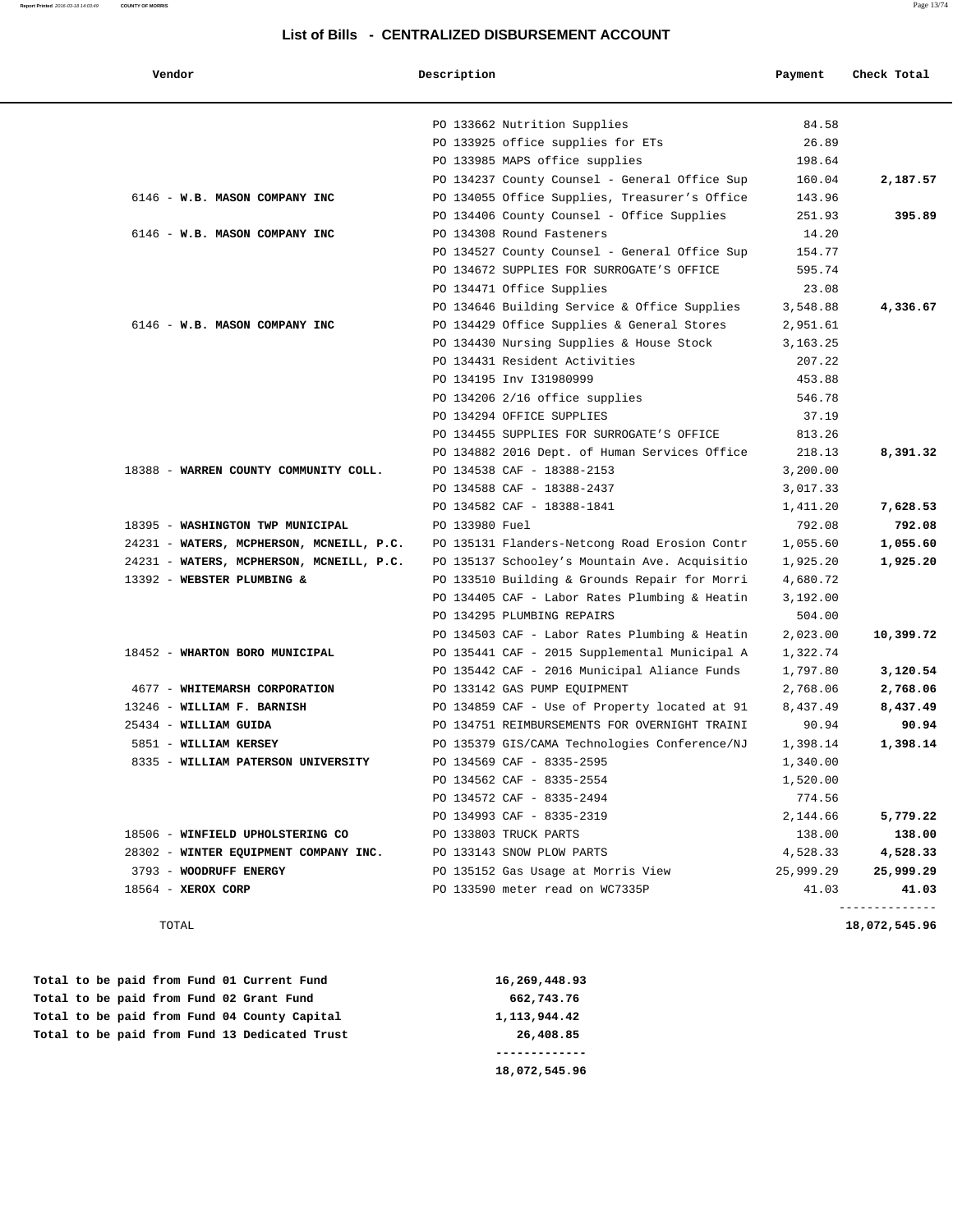**Report Printed** 2016-03-18 14:04:05 **COUNTY OF MORRIS** Page 14/74

## **List of Bills (Department/Account Detail) - CENTRALIZED DISBURSEMENT ACCOUNT**

| Account | <b>PO #</b> | Vendor | Description | Payment | Account Total |
|---------|-------------|--------|-------------|---------|---------------|
|         |             |        |             |         |               |

## **Current Fund**

## **DEPARTMENT 040815**

| TOTAL for DEPARTMENT 040815                   |                                        | 1,840.61 |
|-----------------------------------------------|----------------------------------------|----------|
|                                               |                                        |          |
| 01-160-05-040815-888<br>Bank Transfer Account | TOTAL FOR ACCOUNT                      | 1,840.61 |
| 135466 PAPER MART INC                         | 2015-2016 Envelope Order PK COMMISSION | 484.60   |
| 135466 PAPER MART INC                         | 2015-2016 Envelope Order CDBG          | 60.50    |
| 135466 PAPER MART INC                         | 2015-2016 Envelope Order HOUSING       | 216.00   |
| 135466 PAPER MART INC                         | 2015-2016 Envelope Order MUA           | 36.00    |
| 135465 PAPER MART INC                         | 2015-2016 Envelope Order PK COMMISSION | 269.63   |
| 135465 PAPER MART INC                         | 2015-2016 Envelope Order HOUSING       | 475.00   |
| 135465 PAPER MART INC                         | 2015-2016 Envelope Order MUA           | 298.88   |

## **County Administrator**

|                                                 | 135463 COUNTY OF MORRIS                            | 1st HALF OF MARCH 2016 METERED MAIL      | 5.31   |              |
|-------------------------------------------------|----------------------------------------------------|------------------------------------------|--------|--------------|
| 01-201-20-100100-068                            | Postage & Metered Mail                             | TOTAL FOR ACCOUNT                        |        | 5.31         |
|                                                 |                                                    |                                          |        |              |
|                                                 | 134324 ANTHONY'S PIZZA                             | 1/30/16 Dinner for 10 People             | 49.00  |              |
| 01-201-20-100100-079                            | Special Projects                                   | TOTAL FOR ACCOUNT                        |        | 49.00        |
|                                                 | 134496 CRT COMPUTER SERVICES                       | Internet Website Hosting MCMUA.com, Inte | 438.00 |              |
| 01-201-20-100100-084                            | Other Outside Services                             | TOTAL FOR ACCOUNT                        |        | 438.00       |
|                                                 |                                                    |                                          |        |              |
|                                                 | 130806 RICOH AMERICAS CORPORATION                  | Lease copier per State Contract G2075    | 983.34 |              |
| $01-201-20-100100-164$ Office Machines - Rental |                                                    | TOTAL FOR ACCOUNT                        |        | 983.34       |
|                                                 | 135454 PAPER MART INC                              | 2015-2016 Envelope Order                 | 49.50  |              |
| $01 - 203 - 20 - 100100 - 058$                  | (2015) Office Supplies & Stationery                | TOTAL FOR ACCOUNT                        |        | 49.50        |
|                                                 |                                                    |                                          |        |              |
|                                                 | 134498 TABB INC.                                   | Background checks                        | 111.00 |              |
|                                                 | 01-203-20-100100-084 (2015) Other Outside Services | TOTAL FOR ACCOUNT                        |        | 111.00       |
|                                                 |                                                    |                                          |        | ============ |
|                                                 | TOTAL for County Administrator                     |                                          |        | 1,636.15     |

### **Personnel**

|                      | 135463 COUNTY OF MORRIS             | 1st HALF OF MARCH 2016 METERED MAIL     | 129.47 |        |
|----------------------|-------------------------------------|-----------------------------------------|--------|--------|
| 01-201-20-105100-068 | Postage & Metered Mail              | TOTAL FOR ACCOUNT                       |        | 129.47 |
|                      | 135454 PAPER MART INC               | 2015-2016 Envelope Order                | 49.50  |        |
| 01-203-20-105100-058 | (2015) Office Supplies & Stationery | TOTAL FOR ACCOUNT                       |        | 49.50  |
|                      | 134998 RICOH AMERICAS CORPORATION   | Ricoh Color Copies 10/1/2015-12/31/2015 | 72.94  |        |
| 01-203-20-105100-164 | (2015) Office Machines - Rental     | TOTAL FOR ACCOUNT                       |        | 72.94  |
|                      |                                     |                                         |        |        |

**TOTAL for Personnel 251.91 251.91** 

============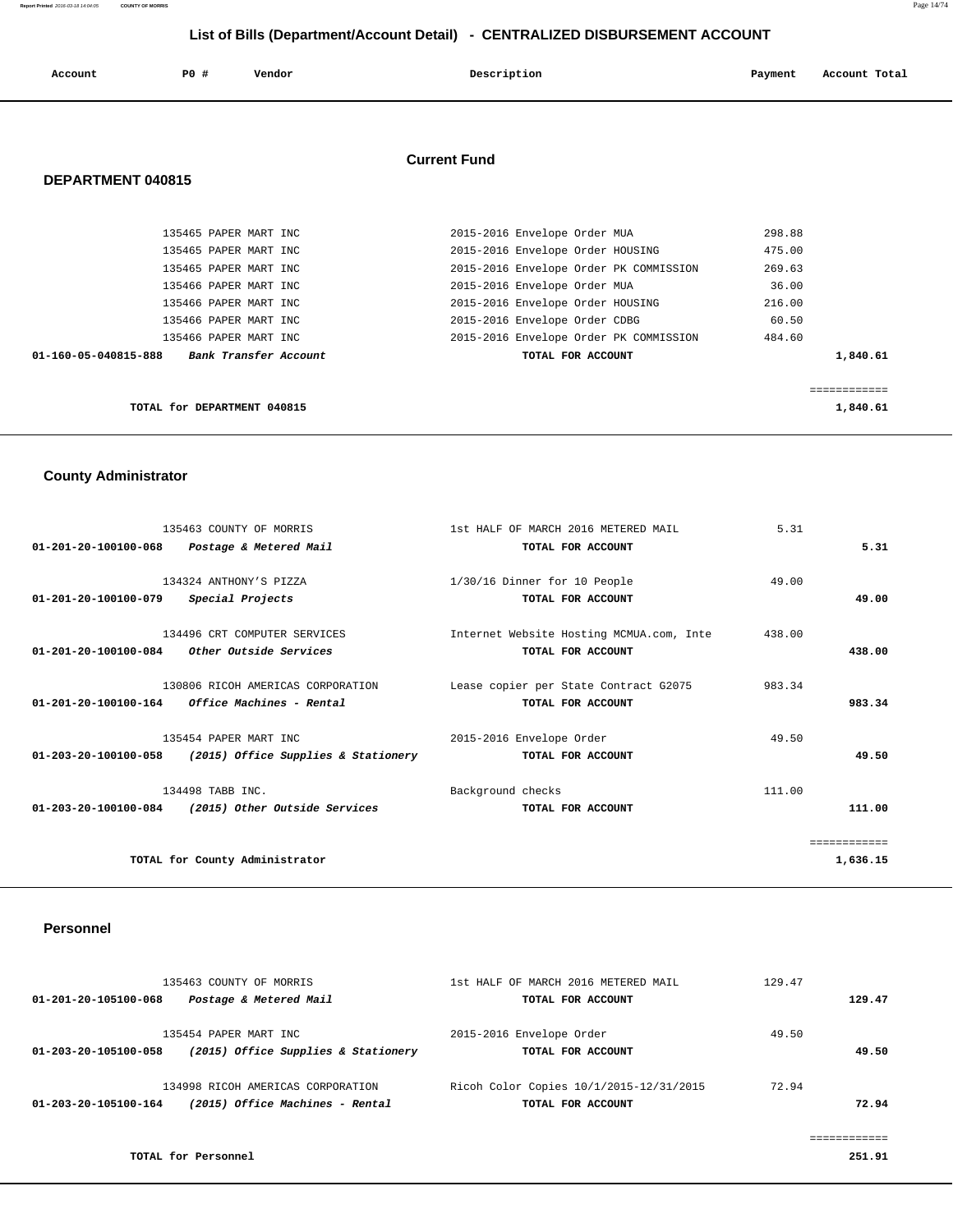**Report Printed** 2016-03-18 14:04:05 **COUNTY OF MORRIS** Page 15/74

## **List of Bills (Department/Account Detail) - CENTRALIZED DISBURSEMENT ACCOUNT**

| Account<br>. | P0 # | Vendor<br>. | Description<br>. | Payment | Account Total<br>.<br>. |
|--------------|------|-------------|------------------|---------|-------------------------|
|              |      |             |                  |         |                         |

## **Board of Chosen Freeholders**

|                                | 134906 RECORDER COMMUNITY NEWSPAPERS                           | Olive Chronicle                          | 34.00  |            |
|--------------------------------|----------------------------------------------------------------|------------------------------------------|--------|------------|
|                                | 134906 RECORDER COMMUNITY NEWSPAPERS                           | Observer-Tribune                         | 50.00  |            |
|                                | 134906 RECORDER COMMUNITY NEWSPAPERS                           | Roxbury Register                         | 34.00  |            |
| $01 - 201 - 20 - 110100 - 028$ | Books & Periodicals                                            | TOTAL FOR ACCOUNT                        |        | 118.00     |
|                                | 135463 COUNTY OF MORRIS                                        | 1st HALF OF MARCH 2016 METERED MAIL      | 74.41  |            |
|                                | 135463 COUNTY OF MORRIS                                        | 1st HALF OF MARCH 2016 METERED MAIL      | 159.53 |            |
| 01-201-20-110100-068           | Postage & Metered Mail                                         | TOTAL FOR ACCOUNT                        |        | 233.94     |
|                                | 134258 NEW JERSEY STATE                                        | Reservation for Freeholder Tom Mastrange | 590.00 |            |
|                                | 134877 ANTHONY'S PIZZA                                         | 3/2/16 Special Freeholder Meeting. Dinn  | 145.00 |            |
|                                | 134768 MORRIS COUNTY CHAMBER OF                                | Reservation for Freeholder Deborah Smith | 60.00  |            |
| 01-201-20-110100-079           | Special Projects                                               | TOTAL FOR ACCOUNT                        |        | 795.00     |
|                                | 134776 RICOH AMERICAS CORP                                     | Color Copies 10/01/15 - 12/31/15         | 16.17  |            |
|                                | $01 - 203 - 20 - 110100 - 164$ (2015) Office Machines - Rental | TOTAL FOR ACCOUNT                        |        | 16.17      |
|                                |                                                                |                                          |        | ---------- |
|                                | TOTAL for Board of Chosen Freeholders                          |                                          |        | 1,163.11   |
|                                |                                                                |                                          |        |            |

## **Clerk of the Board**

| 135102 DAILY RECORD                                 | ASB-03668474 SEALED BIDS 16-31, 16-32, 1 | 87.80  |              |
|-----------------------------------------------------|------------------------------------------|--------|--------------|
| 135102 DAILY RECORD                                 | ASB-03668474 SEALED BIDS B16-30          | 47.76  |              |
| 135001 DAILY RECORD                                 | ASB-70021774 Hearing - Amendment to Sol  | 110.68 |              |
| 135073 DAILY RECORD                                 | ASB-70021774 Harold Pellow (p/d 3/1)     | 64.04  |              |
| 135073 DAILY RECORD                                 | Keller & Kirkpatrick (p/d 3/1)           | 73.72  |              |
| 134814 DAILY RECORD                                 | ASB-03668474 SEALED BIDS 16-29, 16-17R,  | 90.44  |              |
| 134814 DAILY RECORD                                 | ASB-03668474 SEALED BIDS 16-28 02/25/16  | 88.68  |              |
| 134814 DAILY RECORD                                 | ASB-03668474 SEALED BIDS 16-30 03/01/16  | 84.28  |              |
| $01 - 201 - 20 - 110105 - 022$ Advertising          | TOTAL FOR ACCOUNT                        |        | 647.40       |
|                                                     |                                          |        |              |
| 134326 OFFICE CONCEPTS GROUP, INC.                  | Labels                                   | 10.62  |              |
| 134326 OFFICE CONCEPTS GROUP, INC. Pushpins         |                                          | 2.39   |              |
| 134326 OFFICE CONCEPTS GROUP, INC. Steno Pads       |                                          | 5.76   |              |
| 134326 OFFICE CONCEPTS GROUP, INC.                  | Toner                                    | 58.02  |              |
| 134326 OFFICE CONCEPTS GROUP, INC. Index Tabs       |                                          | 2.52   |              |
| 134326 OFFICE CONCEPTS GROUP, INC.                  | Flair Markers                            | 12.93  |              |
| 134326 OFFICE CONCEPTS GROUP, INC.                  | Pens                                     | 8.64   |              |
| $01-201-20-110105-058$ Office Supplies & Stationery | TOTAL FOR ACCOUNT                        |        | 100.88       |
|                                                     |                                          |        |              |
|                                                     |                                          |        | ============ |
| TOTAL for Clerk of the Board                        |                                          |        | 748.28       |

## **County Clerk**

|                      | 133919 THOMSON REUTER-WEST     | West information charges from Jan 01,201 | 543.29 |        |
|----------------------|--------------------------------|------------------------------------------|--------|--------|
| 01-201-20-120100-028 | <i>Books &amp; Periodicals</i> | TOTAL FOR ACCOUNT                        |        | 543.29 |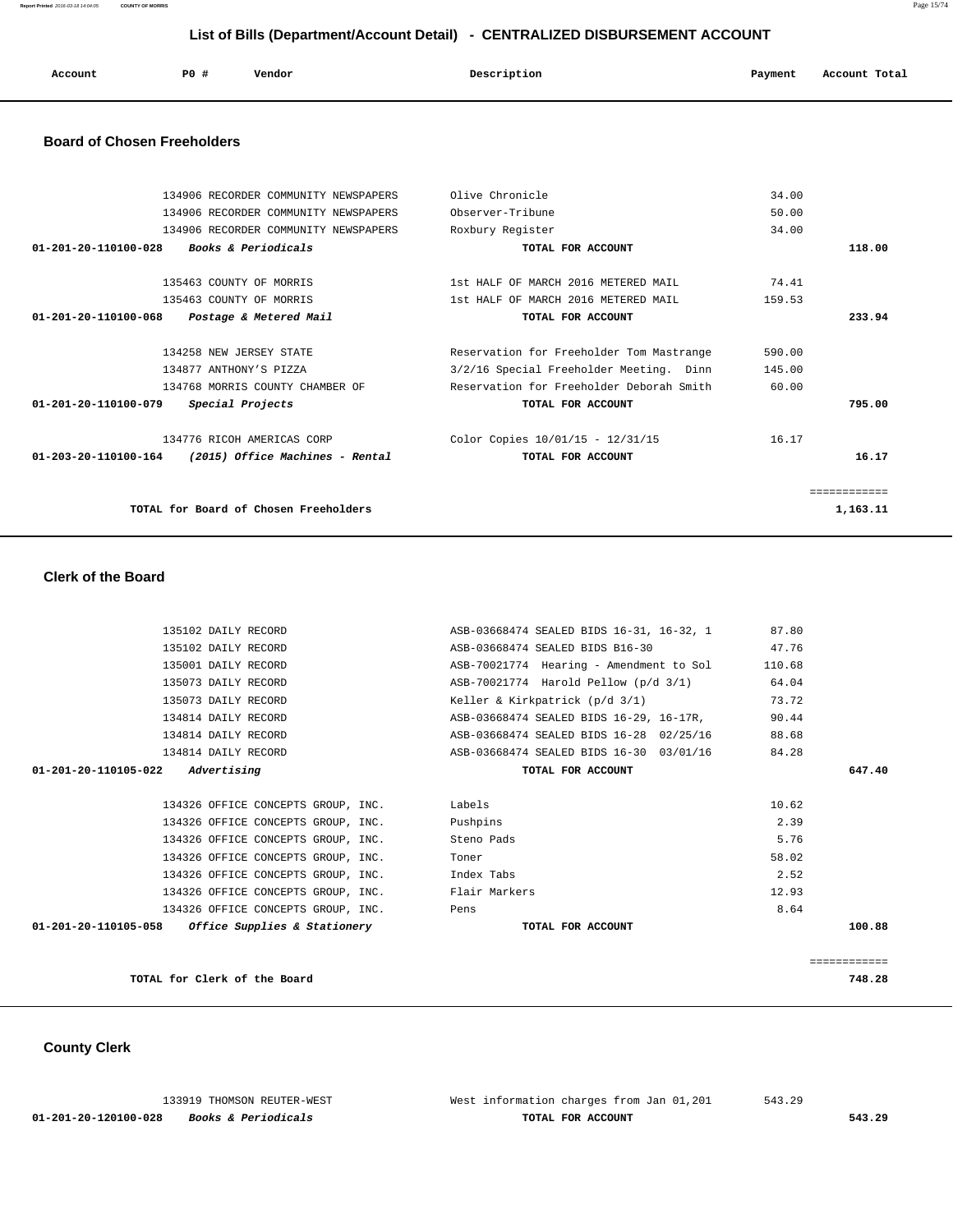| Account                            | PO# | Vendor | Description | Payment | Account Total |
|------------------------------------|-----|--------|-------------|---------|---------------|
| $\sim$ $\sim$ $\sim$ $\sim$ $\sim$ |     |        |             |         |               |

### **County Clerk**

| 01-201-20-120100-031<br>Cellular Phones/Pagers                                                                                                  | TOTAL FOR ACCOUNT                                                                                        |                  | 348.37   |
|-------------------------------------------------------------------------------------------------------------------------------------------------|----------------------------------------------------------------------------------------------------------|------------------|----------|
| 133590 XEROX CORP<br>$01 - 201 - 20 - 120100 - 044$<br>Equipment Service Agreements                                                             | meter read on WC7335P printer ser.#FKA-9<br>TOTAL FOR ACCOUNT                                            | 41.03            | 41.03    |
| 135463 COUNTY OF MORRIS<br>$01 - 201 - 20 - 120100 - 068$<br>Postage & Metered Mail                                                             | 1st HALF OF MARCH 2016 METERED MAIL<br>TOTAL FOR ACCOUNT                                                 | 2,018.54         | 2,018.54 |
| 134893 JAMES SCIUTO<br>01-201-20-120100-082<br>Travel Expense                                                                                   | reimbursement to jim for mileage while t<br>TOTAL FOR ACCOUNT                                            | 14.43            | 14.43    |
| 134978 RICOH AMERICAS CORPORATION<br>134978 RICOH AMERICAS CORPORATION<br>$01 - 203 - 20 - 120100 - 044$<br>(2015) Equipment Service Agreements | basic copies on ricoh MPc3003s ID#6795 1<br>basic copies on ricoh MPc4503SP ID#6853<br>TOTAL FOR ACCOUNT | 415.17<br>321.51 | 736.68   |
| TOTAL for County Clerk                                                                                                                          |                                                                                                          |                  | 3,702.34 |

## **County Board of Elections**

| 134674 DAILY RECORD                                      | ASB54031274 PLEASE APPLY PAYMENT TO COR   | 11.88  |              |
|----------------------------------------------------------|-------------------------------------------|--------|--------------|
| 134674 DAILY RECORD                                      | AD0001067369 ASB54031274                  | 35.00  |              |
| 134809 DAILY RECORD                                      | ASB 54031274 Public Notice to Voters on   | 66.00  |              |
| 01-201-20-121100-022<br>Advertising                      | TOTAL FOR ACCOUNT                         |        | 112.88       |
| 135463 COUNTY OF MORRIS                                  | 1st HALF OF MARCH 2016 METERED MAIL       | 553.27 |              |
| 01-201-20-121100-068<br>Postage & Metered Mail           | TOTAL FOR ACCOUNT                         |        | 553.27       |
| 135148 DIANA KRUG                                        | Tuesday-March 1, 2016 8:30AM-4:30-PM (1/  | 112.50 |              |
| 135148 DIANA KRUG                                        | Wednesday-March 2, 2016 8:30AM-4:30-PM (  | 112.50 |              |
| 135148 DIANA KRUG                                        | Thursday-March 3, 2016 8:30AM-4:30-PM (1  | 112.50 |              |
| 135148 DIANA KRUG                                        | Friday-March 4, 2016 8:30AM-4:30-PM (1/2  | 112.50 |              |
| 135148 DIANA KRUG                                        | Tuesday-March 8, 2016 8:30AM-9:00-PM (1/  | 180.00 |              |
| 135148 DIANA KRUG                                        | Wednesday-March 9, 2016 8:30AM-4:30-PM (  | 112.50 |              |
| 135148 DIANA KRUG                                        | Thursday-March 10, 2016 8:30AM-4:30-PM (  | 112.50 |              |
| 135148 DIANA KRUG                                        | Friday-March 11, 2016 8:30AM-4:30-PM (1/  | 112.50 |              |
| <i>Election Officer</i><br>01-201-20-121100-096          | TOTAL FOR ACCOUNT                         |        | 967.50       |
| 130726 THOMSON REUTER-WEST                               | NJ STAT ANNO T19:1 to T19:31A Elections   | 770.40 |              |
| 130726 THOMSON REUTER-WEST                               | NJ STAT ANNO T19:32 to T19: End Elections | 770.40 |              |
| 01-203-20-121100-039 (2015) Education Schools & Training | TOTAL FOR ACCOUNT                         |        | 1,540.80     |
|                                                          |                                           |        | ============ |
| TOTAL for County Board of Elections                      |                                           |        | 3,174.45     |

# **Superintendent of Elections**

| 134193 NJAEO |                               | Morris County Board of Elections Full Pa | 150.00 |
|--------------|-------------------------------|------------------------------------------|--------|
|              | 134191 MGL PRINTING SOLUTIONS | Cases of Item #910056 White 1" Wafer Tab | 209.00 |
|              | 134191 MGL PRINTING SOLUTIONS | Shipping & Handling                      | 26.00  |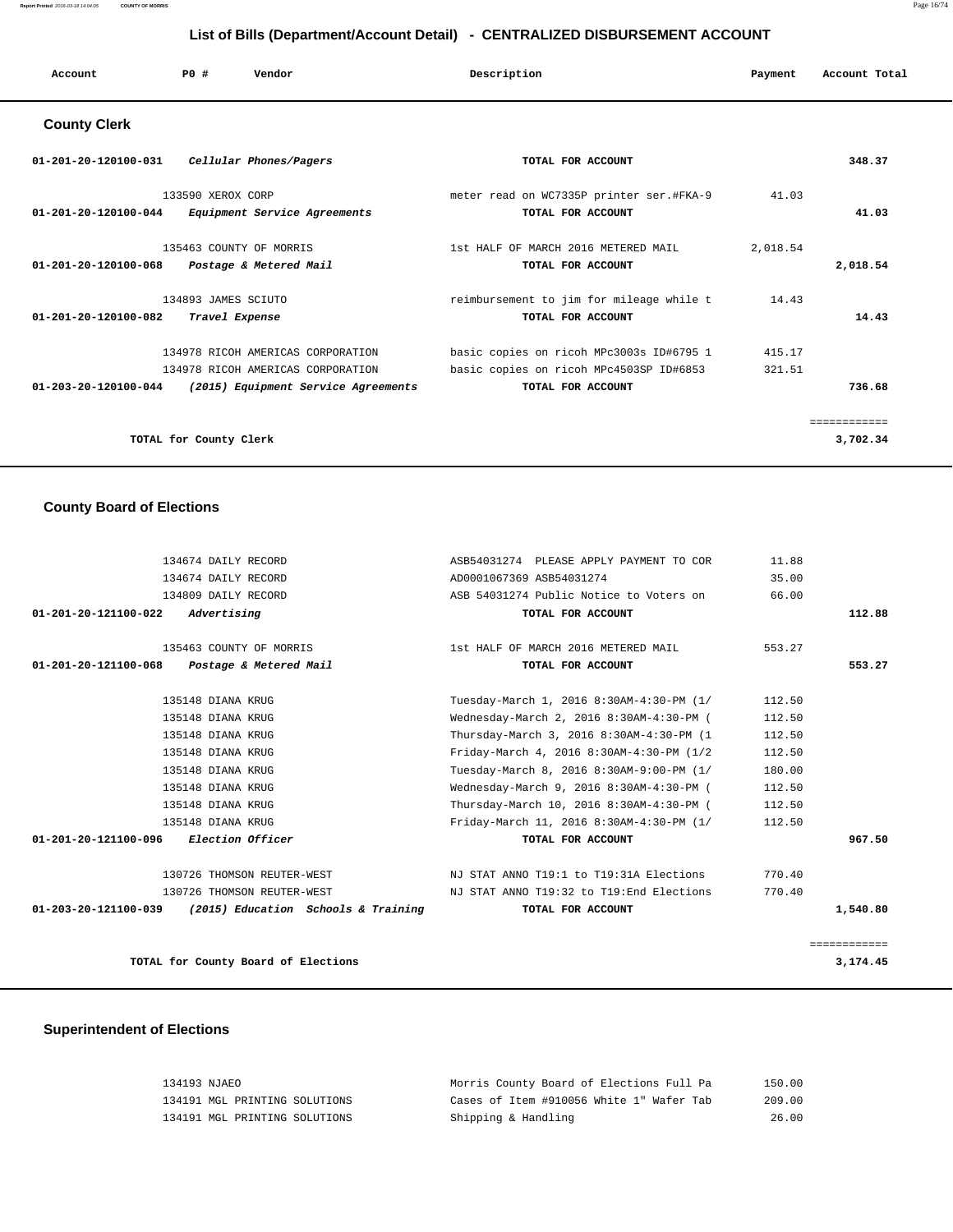| Account                            | P0 #<br>Vendor                                     | Description                                          | Payment            | Account Total |
|------------------------------------|----------------------------------------------------|------------------------------------------------------|--------------------|---------------|
| <b>Superintendent of Elections</b> |                                                    |                                                      |                    |               |
|                                    |                                                    |                                                      |                    |               |
|                                    | 135109 DALE KRAMER                                 | Shoprite of Rockaway-24PK CKY Double CH              | 2.99               |               |
|                                    | 135109 DALE KRAMER                                 | Shoprite of Rockaway-24PK CKY Sugar                  | 3.99               |               |
|                                    | 135109 DALE KRAMER                                 | Shoprite of Rockaway-24PK CKY Oat Raisin             | 3.99               |               |
|                                    | 135197 BRIAN HAMILTON                              | Watchung Hills Regional HS District - Lo             | 27.75              |               |
| 01-201-20-121105-057               | National Voter Registration                        | TOTAL FOR ACCOUNT                                    |                    | 508.72        |
|                                    | 134195 W.B. MASON COMPANY INC                      | Item#KCS50175 Rest, Wrist, Gel, BK                   | 8.95               |               |
|                                    | 134195 W.B. MASON COMPANY INC                      | Item# IVR50458 Rest, Wrist, Gel W/Cloth, B           | 12.35              |               |
|                                    | 134195 W.B. MASON COMPANY INC                      | Item#BICWOTAPP418 Tape, Correction 4-PK              | 12.95              |               |
|                                    | 134195 W.B. MASON COMPANY INC                      | Item#BICGSF11BK                                      | 3.04               |               |
|                                    | 134195 W.B. MASON COMPANY INC                      | Item#BICGSF11BE Pen, Round Stic, Fine, BE            | 4.56               |               |
|                                    | 134195 W.B. MASON COMPANY INC                      | Item#UNV12112 Folder, MLA, 1/2 CT, LTR 1             | 5.09               |               |
|                                    | 134195 W.B. MASON COMPANY INC                      | Item#ACM13402 Scissors, 8" Bentstr, 3PK,             | 4.66               |               |
|                                    | 134195 W.B. MASON COMPANY INC                      | Item#PIL31277 Pen, Gel, G2, Ultra FN, 0.38M          | 26.40              |               |
|                                    | 134195 W.B. MASON COMPANY INC                      | Item#AVE03310 Bndr, Rng, 11x8.5, lin, RD             | 1.94               |               |
|                                    | 134195 W.B. MASON COMPANY INC                      | Item#ALEVN4159 Chair, Leather, Coil, BR              | 333.78             |               |
|                                    | 134195 W.B. MASON COMPANY INC                      | Item#CASMP2201BE Paper, Xero/Dup, 20#LTR, B          | 13.04              |               |
|                                    | 134195 W.B. MASON COMPANY INC                      | Item#CASMP2201PK Paper, Xero/Dup, 20#LTR P           | 13.56              |               |
|                                    | 134195 W.B. MASON COMPANY INC                      | ItemCASMP2201GN Paper, Xero/Dup, 20#, LTR G          | 13.56              |               |
| 01-201-20-121105-058               | Office Supplies & Stationery                       | TOTAL FOR ACCOUNT                                    |                    | 453.88        |
|                                    | 135463 COUNTY OF MORRIS                            | 1st HALF OF MARCH 2016 METERED MAIL                  | 481.80             |               |
| 01-201-20-121105-068               | Postage & Metered Mail                             | TOTAL FOR ACCOUNT                                    |                    | 481.80        |
|                                    | 135082 DAILY RECORD                                | ASB-188072 Voter's Challenge and Complai             | 53.68              |               |
|                                    | 135082 DAILY RECORD                                | AD0001084589 ASB-188072                              | 35.00              |               |
|                                    | 135079 DAILY RECORD                                | ASB-188072 Voter's Reminder to Check Sam             | 30.80              |               |
|                                    | 135079 DAILY RECORD                                | AD0001084580 ASB-188072                              | 35.00              |               |
| 01-201-20-121105-076               | School Board Elections                             | TOTAL FOR ACCOUNT                                    |                    | 154.48        |
|                                    | 134759 NESTLE WATERS NORTH AMERICA INC.            | Water & Rental for $1/1/16$ thru $1/31/16$ A         | 1.98               |               |
|                                    | 01-201-20-121105-095 Other Administrative Supplies | TOTAL FOR ACCOUNT                                    |                    | 1.98          |
|                                    | 133437 CDW GOVERNMENT LLC                          | Quote 1BM61ZC Item #3792455 Fujitsu FI-7             | 931.78             |               |
| 01-201-20-121105-104               | Electronic Voting Machine                          | TOTAL FOR ACCOUNT                                    |                    | 931.78        |
|                                    | 133440 SECAP FINANCE                               | Lease DF900 Office Right Folder - Ouarte             |                    |               |
|                                    |                                                    |                                                      | 525.00             |               |
|                                    | 135454 PAPER MART INC<br>135455 PAPER MART INC     | 2015-2016 Envelope Order<br>2015-2016 Envelope Order | 1,549.75<br>151.25 |               |
| 01-203-20-121105-057               | (2015) National Voter Registration                 | TOTAL FOR ACCOUNT                                    |                    | 2,226.00      |
|                                    |                                                    |                                                      |                    |               |
|                                    | 131064 DOMINION VOTING SYSTEMS INC                 | Op Panel Assy/md D-used                              | 3,780.00           |               |
|                                    | 131064 DOMINION VOTING SYSTEMS INC                 | Shipping                                             | 32.49              |               |

|                      | TITING DOMINION ANTIMA SISIEMS IMC    | <b>PITTHNTIIG</b> | 34.42    |
|----------------------|---------------------------------------|-------------------|----------|
| 01-203-20-121105-104 | (2015) Electronic Voting Machine      | TOTAL FOR ACCOUNT | 3,812.49 |
|                      |                                       |                   |          |
|                      | TOTAL for Superintendent of Elections |                   | 8,571.13 |
|                      |                                       |                   |          |

# **County Elections (Cty Clerk)**

|                      | 134896 ABLE SECURITY LOCKSMITHS         | service call on lock in the election dep | 198.95 |
|----------------------|-----------------------------------------|------------------------------------------|--------|
| 01-201-20-121110-058 | <i>Office Supplies &amp; Stationery</i> | TOTAL FOR ACCOUNT                        | 198.95 |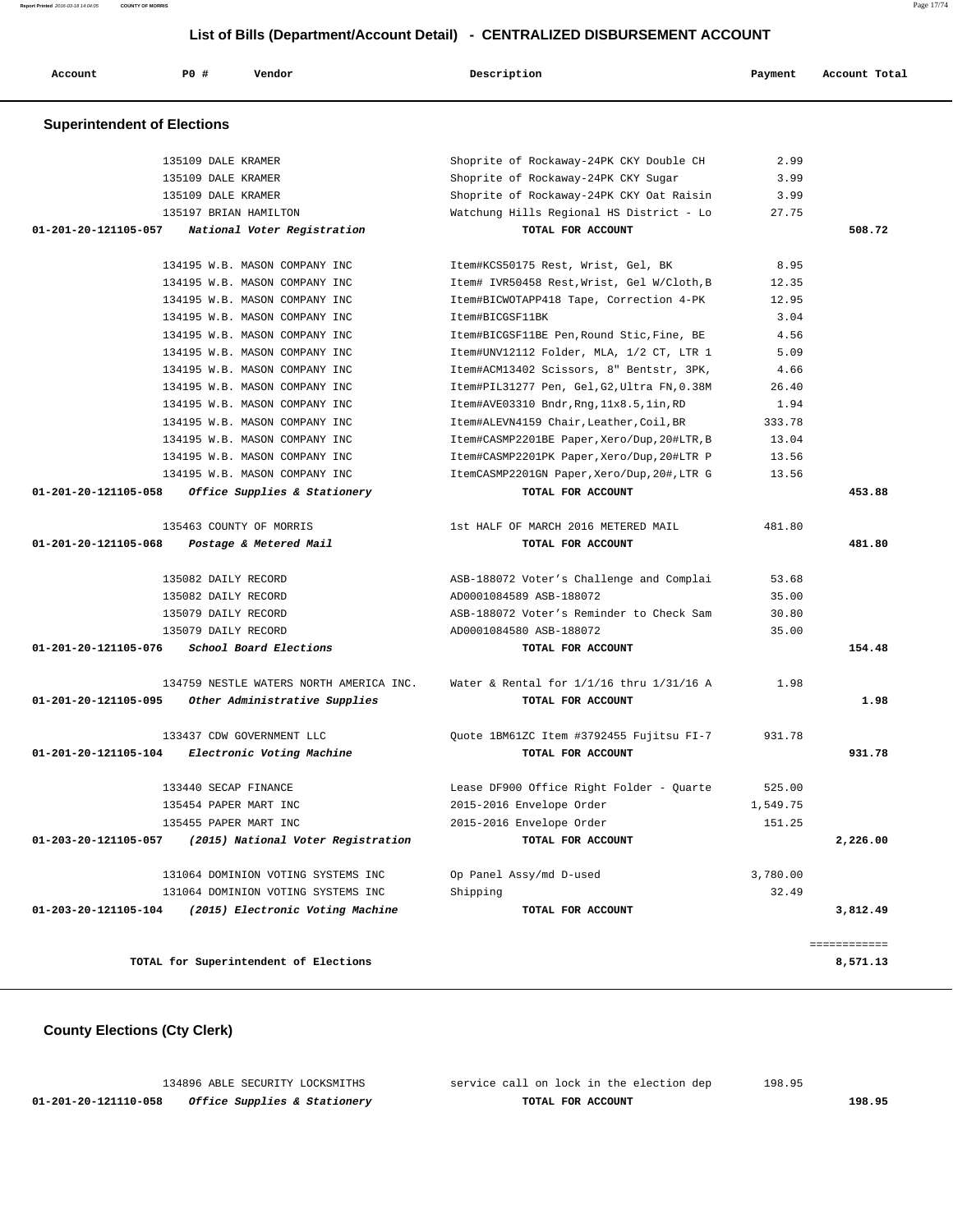**Report Printed** 2016-03-18 14:04:05 **COUNTY OF MORRIS** Page 18/74

## **List of Bills (Department/Account Detail) - CENTRALIZED DISBURSEMENT ACCOUNT**

| Account                             | PO#                  | Vendor                                 | Description                              | Payment | Account Total |
|-------------------------------------|----------------------|----------------------------------------|------------------------------------------|---------|---------------|
| <b>County Elections (Cty Clerk)</b> |                      |                                        |                                          |         |               |
| 01-201-20-121110-068                |                      | Postage & Metered Mail                 | TOTAL FOR ACCOUNT                        |         | 47.00         |
|                                     | 135191 DARREN CALLEO |                                        | delivery of the cartridges for the March | 100.00  |               |
| 01-201-20-121110-076                |                      | School Board Elections                 | TOTAL FOR ACCOUNT                        |         | 100.00        |
|                                     |                      | 133599 PITNEY BOWES CREDIT CORP        | leasing statement on account #2223016mod | 620.46  |               |
| $01 - 201 - 20 - 121110 - 259$      |                      | Equipment Rental                       | TOTAL FOR ACCOUNT                        |         | 620.46        |
|                                     |                      |                                        |                                          |         | ------------  |
|                                     |                      | TOTAL for County Elections (Cty Clerk) |                                          |         | 966.41        |
|                                     |                      |                                        |                                          |         |               |

## **County Treasurer**

| 01-201-20-130100-023 Associations and Memberships<br>TOTAL FOR ACCOUNT                    |              |
|-------------------------------------------------------------------------------------------|--------------|
|                                                                                           | 350.00       |
|                                                                                           |              |
| 134964 PROFESSIONAL GOVERNMENT B. Bauer, 4/20/16 Seminar "It's 10:00 AM<br>90.00          |              |
| $01-201-20-130100-039$ Education Schools & Training<br>TOTAL FOR ACCOUNT                  | 90.00        |
| 8.76<br>134055 W.B. MASON COMPANY INC<br>Hilighter, Pkt Accent, 5/ST                      |              |
| 13.95<br>134055 W.B. MASON COMPANY INC<br>Index, Divr, A-Z, 8.5x11, TR                    |              |
| 134055 W.B. MASON COMPANY INC<br>Label, Shping, Tru Bl, 2x4, WE 1000Box<br>18.69          |              |
| 01-201-20-130100-058 Office Supplies & Stationery<br>TOTAL FOR ACCOUNT                    | 41.40        |
| 135463 COUNTY OF MORRIS<br>1st HALF OF MARCH 2016 METERED MAIL<br>258.20                  |              |
| 01-201-20-130100-068 Postage & Metered Mail<br>TOTAL FOR ACCOUNT                          | 258.20       |
| 134816 NESTLE WATERS NORTH AMERICA INC. 12/15/15-1/14/16 - Cooler Rental<br>0.99          |              |
| 48.86<br>134816 NESTLE WATERS NORTH AMERICA INC. 1/15/16-2/14/16 Nestle Pure Life Drinkin |              |
| 0.99<br>134816 NESTLE WATERS NORTH AMERICA INC. 1/15/16-2/14/16 - Cooler Rental           |              |
| 01-201-20-130100-084 Other Outside Services<br>TOTAL FOR ACCOUNT                          | 50.84        |
| 135454 PAPER MART INC<br>2015-2016 Envelope Order<br>242.00                               |              |
| $01-203-20-130100-058$ (2015) Office Supplies & Stationery<br>TOTAL FOR ACCOUNT           | 242.00       |
|                                                                                           | ============ |
| TOTAL for County Treasurer                                                                | 1,032.44     |

## **Purchasing Division**

|        | 175.84 | 1st HALF OF MARCH 2016 METERED MAIL      | 135463 COUNTY OF MORRIS                 |                      |
|--------|--------|------------------------------------------|-----------------------------------------|----------------------|
| 175.84 |        | TOTAL FOR ACCOUNT                        | Postage & Metered Mail                  | 01-201-20-130105-068 |
|        | 29.92  | 0434495552<br>01/15/16-02/14/16          | 134815 NESTLE WATERS NORTH AMERICA INC. |                      |
| 29.92  |        | TOTAL FOR ACCOUNT                        | Other Administrative Supplies           | 01-201-20-130105-095 |
|        | 893.26 | LEASE RENTAL PER STATE CONTRACT# G2075 B | 132555 RICOH AMERICAS CORPORATION       |                      |
| 893.26 |        | TOTAL FOR ACCOUNT                        | Office Machines - Rental                | 01-201-20-130105-164 |
|        | 227.50 | 2015-2016 Envelope Order                 | 135454 PAPER MART INC                   |                      |
| 227.50 |        | TOTAL FOR ACCOUNT                        | (2015) Other Administrative Supplies    | 01-203-20-130105-095 |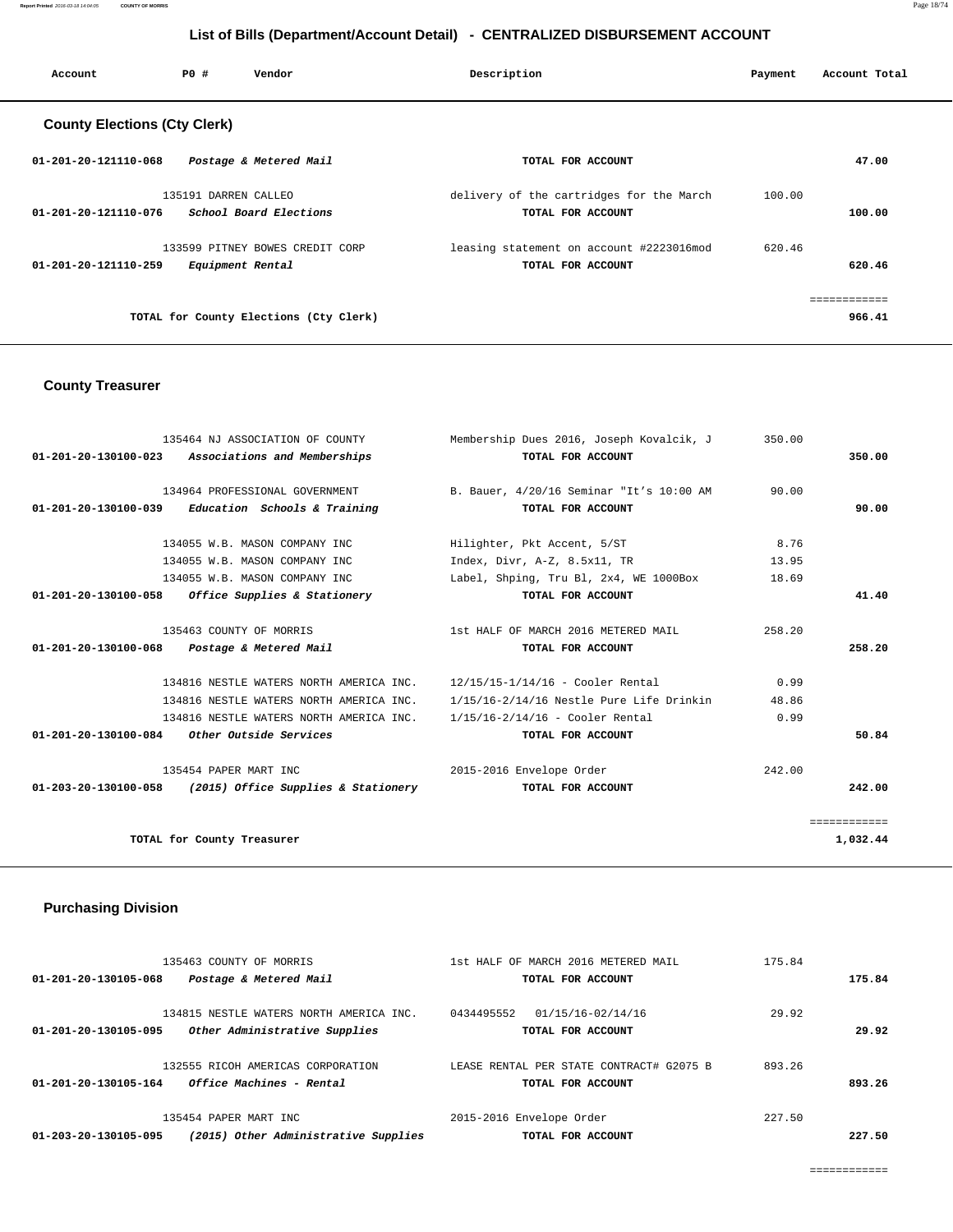| Account                        | PO#                       | Vendor                                  | Description                              | Payment | Account Total |
|--------------------------------|---------------------------|-----------------------------------------|------------------------------------------|---------|---------------|
| <b>Purchasing Division</b>     |                           |                                         |                                          |         |               |
|                                |                           | TOTAL for Purchasing Division           |                                          |         | 1,326.52      |
| <b>Office Services</b>         |                           |                                         |                                          |         |               |
|                                |                           | 135323 NESTLE WATERS NORTH AMERICA INC. | Cooler Rental - Mailroom 12/15/15-1/14/1 | 0.99    |               |
|                                |                           | 135323 NESTLE WATERS NORTH AMERICA INC. | Water - Mailroom 1/15/16-2/14/16         | 6.98    |               |
|                                |                           | 135323 NESTLE WATERS NORTH AMERICA INC. | Cooler Rental - Mailroom 1/15/16-2/14/16 | 0.99    |               |
| $01 - 201 - 20 - 130110 - 058$ |                           | Office Supplies & Stationery            | TOTAL FOR ACCOUNT                        |         | 8.96          |
|                                |                           |                                         |                                          |         | ============  |
|                                | TOTAL for Office Services |                                         |                                          |         | 8.96          |
|                                |                           |                                         |                                          |         |               |

## **Information Technology Div**

| 135463 COUNTY OF MORRIS<br>01-201-20-140100-068<br>Postage & Metered Mail | 1st HALF OF MARCH 2016 METERED MAIL<br>TOTAL FOR ACCOUNT | 7.43     | 7.43                     |
|---------------------------------------------------------------------------|----------------------------------------------------------|----------|--------------------------|
|                                                                           |                                                          |          |                          |
| 133653 CDW GOVERNMENT LLC                                                 | DLINK WIRELESS AC1200 DB ADAPTER                         | 225.24   |                          |
| 133653 CDW GOVERNMENT LLC                                                 | STARTECH USB 3.0 AC1200 WIFI ADAPTER                     | 124.14   |                          |
| 133653 CDW GOVERNMENT LLC                                                 | HAWKING HIGAIN DB WIRELESS AC USB                        | 124.14   |                          |
| 01-201-20-140100-098<br>Other Operating&Repair Supply                     | TOTAL FOR ACCOUNT                                        |          | 473.52                   |
| 128073 UNITRONIX DATA SYSTEMS INC                                         | AOSS & ABACUS Upgrades as per quote date                 | 4,400.00 |                          |
| 01-203-20-140100-044<br>(2015) Equipment Service Agreements               | TOTAL FOR ACCOUNT                                        |          | 4,400,00                 |
| TOTAL for Information Technology Div                                      |                                                          |          | ============<br>4,880.95 |
|                                                                           |                                                          |          |                          |

## **County Board of Taxation**

| 135463 COUNTY OF MORRIS                                     | 1st HALF OF MARCH 2016 METERED MAIL | 192.05 |
|-------------------------------------------------------------|-------------------------------------|--------|
| 01-201-20-150100-068<br>Postage & Metered Mail              | TOTAL FOR ACCOUNT                   | 192.05 |
|                                                             |                                     |        |
| 134790 RICOH AMERICAS CORPORATION                           | Color copies                        | 34.72  |
| 01-203-20-150100-019<br>(2015) Transfers                    | TOTAL FOR ACCOUNT                   | 34.72  |
|                                                             |                                     |        |
| 135454 PAPER MART INC                                       | 2015-2016 Envelope Order            | 225.50 |
| 135455 PAPER MART INC                                       | 2015-2016 Envelope Order            | 60.50  |
| (2015) Office Supplies & Stationery<br>01-203-20-150100-058 | TOTAL FOR ACCOUNT                   | 286.00 |
|                                                             |                                     |        |
|                                                             |                                     |        |
| TOTAL for County Board of Taxation                          |                                     | 512.77 |
|                                                             |                                     |        |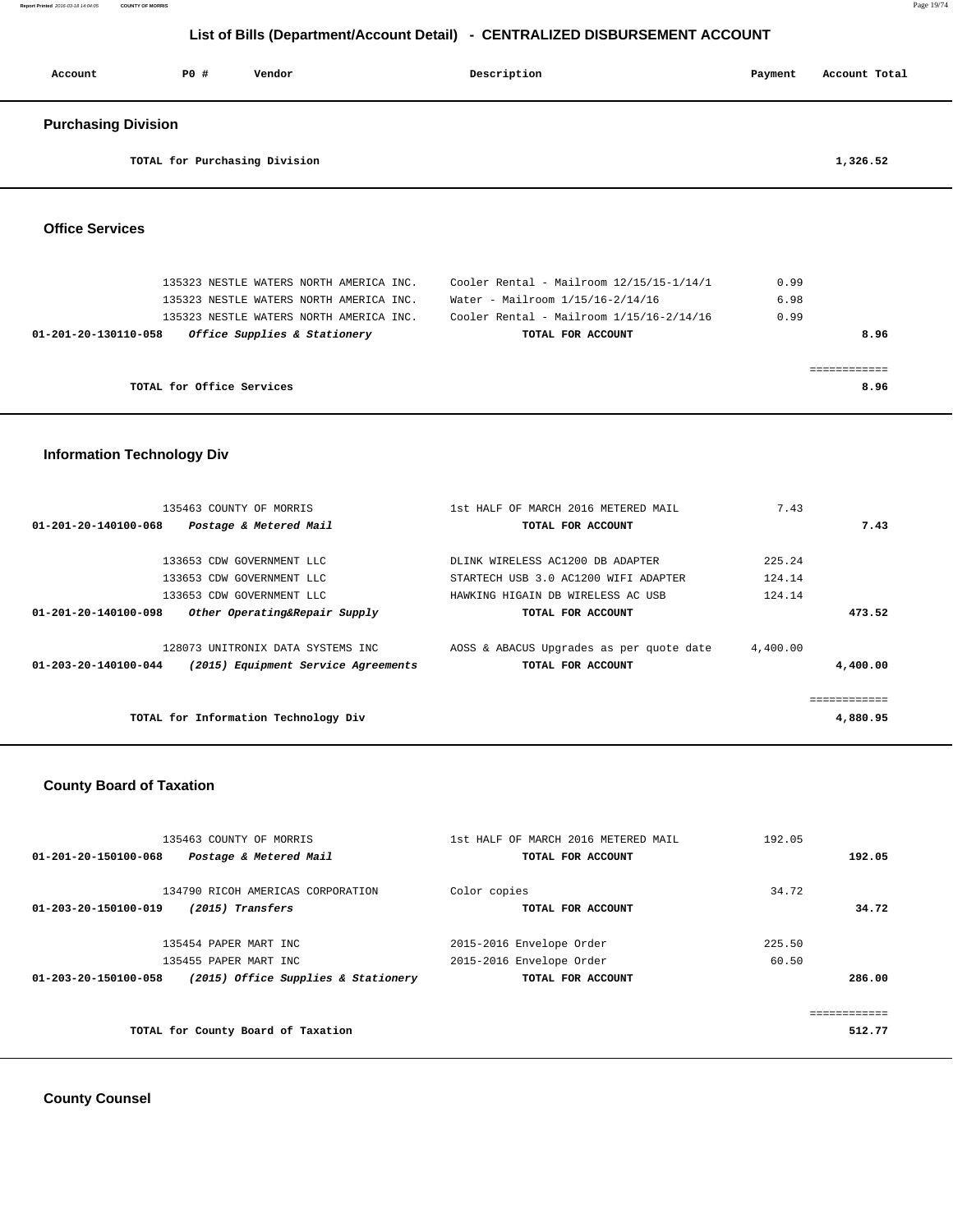**Report Printed** 2016-03-18 14:04:05 **COUNTY OF MORRIS** Page 20/74

## **List of Bills (Department/Account Detail) - CENTRALIZED DISBURSEMENT ACCOUNT**

|                       |                        |                                         | List of Dills (Department/Account Detail) - CLITTIALIZED DIODOROLINENT ACCOUNT |          |               |
|-----------------------|------------------------|-----------------------------------------|--------------------------------------------------------------------------------|----------|---------------|
| Account               | P0 #                   | Vendor                                  | Description                                                                    | Payment  | Account Total |
| <b>County Counsel</b> |                        |                                         |                                                                                |          |               |
|                       | 134444 THOMSON REUTERS |                                         | 1003671819 - Discount Plan Charges Jan                                         | 202.00   |               |
|                       | 134443 THOMSON REUTERS |                                         | 1003671819 - West Information ChargesJan                                       | 692.80   |               |
| 01-201-20-155100-050  | Law Books              |                                         | TOTAL FOR ACCOUNT                                                              |          | 2,323.37      |
|                       |                        |                                         |                                                                                |          |               |
|                       |                        | 135107 TRIMBOLI & PRUSINOWSKI, LLC      | Munoz, J                                                                       | 168.00   |               |
|                       |                        | 135069 TRIMBOLI & PRUSINOWSKI, LLC      | Jose Roa(removal appeal)                                                       | 672.00   |               |
|                       |                        | 135069 TRIMBOLI & PRUSINOWSKI, LLC      | Workplace Invest. (5.15)                                                       | 108.00   |               |
|                       |                        | 135069 TRIMBOLI & PRUSINOWSKI, LLC      | General                                                                        | 360.00   |               |
|                       |                        | 135070 TRIMBOLI & PRUSINOWSKI, LLC      | Det. Glen West                                                                 | 108.00   |               |
|                       |                        | 135070 TRIMBOLI & PRUSINOWSKI, LLC      | PBA 327(2015 cont.neg)                                                         | 1,992.00 |               |
|                       |                        | 134973 KAUFMAN, SEMERARO & LEIBMAN, LLP | DeSimone, A.                                                                   | 2,735.15 |               |
|                       |                        | 135094 DIEGNAN & BROPHY, LLC.           | Monaghan                                                                       | 478.40   |               |

 135094 DIEGNAN & BROPHY, LLC. Werthhammer, M. 60.00 135094 DIEGNAN & BROPHY, LLC. MacCracken, J. 60.00 135094 DIEGNAN & BROPHY, LLC. Colfax, R. 1,049.25 135094 DIEGNAN & BROPHY, LLC. Feldman, R. 373.26 135094 DIEGNAN & BROPHY, LLC. Grounard, J. 396.00 135023 LAW OFFICE OF ROBERT J. GREENBAUM Carberry (Civil Service) 48.00 135023 LAW OFFICE OF ROBERT J. GREENBAUM Holmes (EEOC) 48.00 135023 LAW OFFICE OF ROBERT J. GREENBAUM Restreppo (Civil Service) 48.00 135023 LAW OFFICE OF ROBERT J. GREENBAUM Crayne (Civil Service) 144.00 135023 LAW OFFICE OF ROBERT J. GREENBAUM MCCF 420.00 135096 CLEARY GIACOBBE ALFIERI & Legal services 192.00  **01-201-20-155100-051 Legal TOTAL FOR ACCOUNT 9,460.06**

 134406 W.B. MASON COMPANY INC General Office Supplies - 1/25/16 251.93 134527 W.B. MASON COMPANY INC General Office Supplies - February 10, 2 154.77 134237 W.B. MASON COMPANY INC General Office Supplies - January 5, 201 160.04  **01-201-20-155100-058 Office Supplies & Stationery TOTAL FOR ACCOUNT 566.74**

 135463 COUNTY OF MORRIS 1st HALF OF MARCH 2016 METERED MAIL 7.91  **01-201-20-155100-068 Postage & Metered Mail TOTAL FOR ACCOUNT 7.91**

**TOTAL for County Counsel 12,358.08**

============

|  | <b>County Surrogate</b> |
|--|-------------------------|
|--|-------------------------|

|          | 378.31   | ORDER NO.S033712997,                      | 134455 W.B. MASON COMPANY INC                            |
|----------|----------|-------------------------------------------|----------------------------------------------------------|
|          | 434.95   | ORDER NO. S033709617                      | 134455 W.B. MASON COMPANY INC                            |
|          | 595.74   | ORDER NO. S034038185                      | 134672 W.B. MASON COMPANY INC                            |
| 1,409.00 |          | TOTAL FOR ACCOUNT                         | Office Supplies & Stationery<br>01-201-20-160100-058     |
|          | 403.28   | 1st HALF OF MARCH 2016 METERED MAIL       | 135463 COUNTY OF MORRIS                                  |
| 403.28   |          | TOTAL FOR ACCOUNT                         | $01 - 201 - 20 - 160100 - 068$<br>Postage & Metered Mail |
|          | 2,250.00 | SOFTWARE MAINTENANCE FOR MORRIS COUNTY S  | 134266 E-PROBATE LLC                                     |
|          | 450.00   | HOSTING MORRIS COUNTY'S SURROGATE'S OFFI  | 134266 E-PROBATE LLC                                     |
| 2,700.00 |          | TOTAL FOR ACCOUNT                         | 01-201-20-160100-078<br>Software Maintenance             |
|          | 29.52    | ACCOUNT NO. 0434552170<br>01/15/16-02/14/ | 134713 NESTLE WATERS NORTH AMERICA INC.                  |
| 29.52    |          | TOTAL FOR ACCOUNT                         | Other Administrative Supplies<br>01-201-20-160100-095    |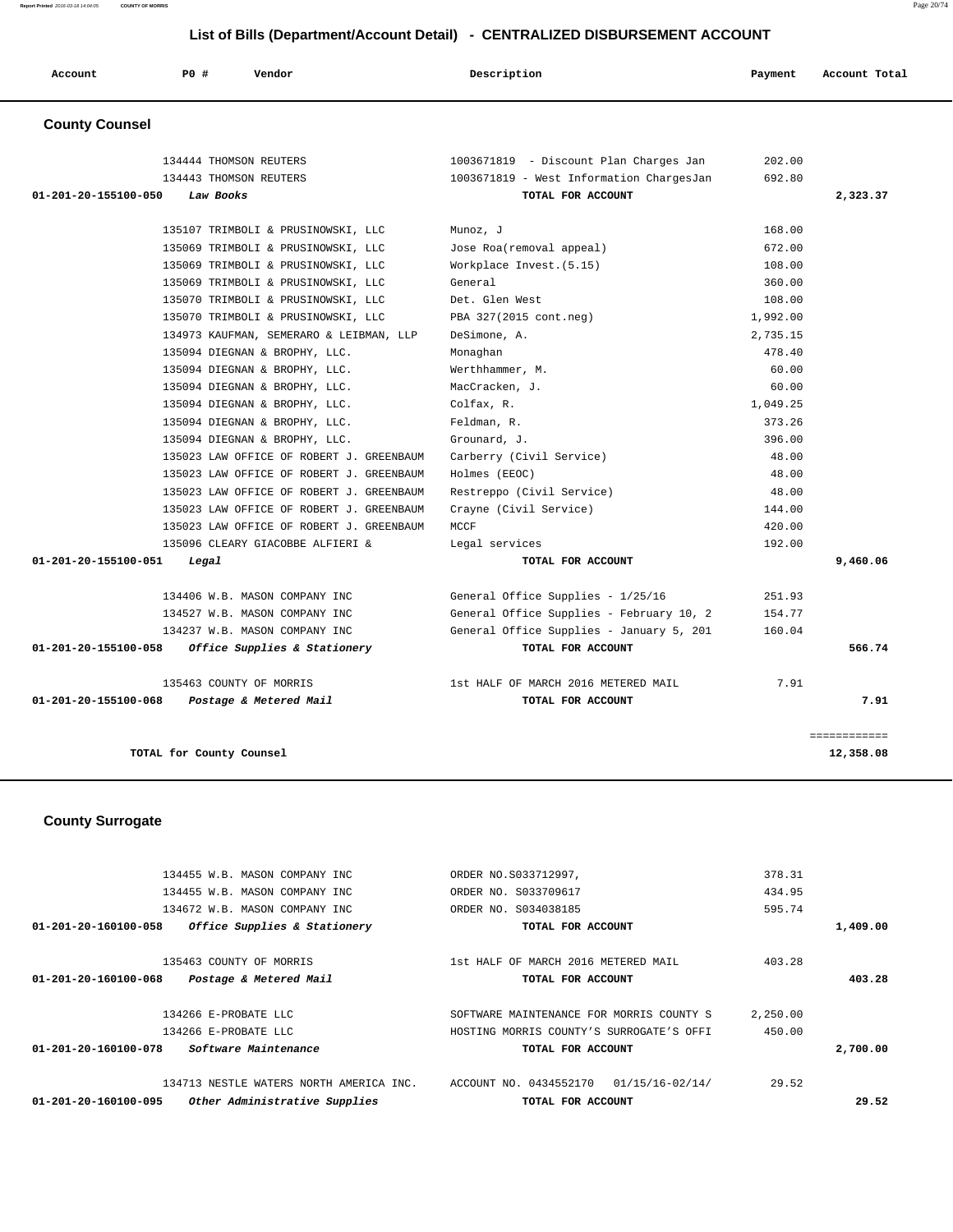**Report Printed** 2016-03-18 14:04:05 **COUNTY OF MORRIS** Page 21/74

## **List of Bills (Department/Account Detail) - CENTRALIZED DISBURSEMENT ACCOUNT**

| Account                        | PO#                        | Vendor                               | Description              | Payment | Account Total |
|--------------------------------|----------------------------|--------------------------------------|--------------------------|---------|---------------|
| <b>County Surrogate</b>        |                            |                                      |                          |         |               |
|                                | 135454 PAPER MART INC      |                                      | 2015-2016 Envelope Order | 49.50   |               |
|                                | 135455 PAPER MART INC      |                                      | 2015-2016 Envelope Order | 374.50  |               |
| $01 - 203 - 20 - 160100 - 095$ |                            | (2015) Other Administrative Supplies | TOTAL FOR ACCOUNT        |         | 1,375.75      |
|                                |                            |                                      |                          |         | ============  |
|                                | TOTAL for County Surrogate |                                      |                          |         | 5,917.55      |

## **Engineering**

| 133759 OFFICE CONCEPTS GROUP, INC.                            | 1 Bx Pouch, Laminating, Menul Bx Pouvh, L                                       | 220.10 |              |
|---------------------------------------------------------------|---------------------------------------------------------------------------------|--------|--------------|
|                                                               | 134780 NESTLE WATERS NORTH AMERICA INC. 0434495495 1/15/16-2/14/16 Water Delive | 18.46  |              |
| 01-201-20-165100-058<br>Office Supplies & Stationery          | TOTAL FOR ACCOUNT                                                               |        | 238.56       |
|                                                               |                                                                                 |        |              |
| 135463 COUNTY OF MORRIS                                       | 1st HALF OF MARCH 2016 METERED MAIL                                             | 2.57   |              |
| 135463 COUNTY OF MORRIS                                       | 1st HALF OF MARCH 2016 METERED MAIL                                             | 16.82  |              |
| 135463 COUNTY OF MORRIS                                       | 1st HALF OF MARCH 2016 METERED MAIL                                             | 309.17 |              |
| $01 - 201 - 20 - 165100 - 068$<br>Postage & Metered Mail      | TOTAL FOR ACCOUNT                                                               |        | 328.56       |
| 135283 ROSLYN KHURDAN                                         | 3/8/16 Renewal of License - Professional                                        | 80.00  |              |
| 135272 JENNIFER MOLTER                                        | Professional Engineers andLand Surveyor                                         | 80.00  |              |
| 01-201-20-165100-082<br>Travel Expense                        | TOTAL FOR ACCOUNT                                                               |        | 160.00       |
| 127086 OFFICE CONCEPTS GROUP, INC. Toaster Oven - CFP-OG22-UC |                                                                                 | 61.26  |              |
| 127086 OFFICE CONCEPTS GROUP, INC.                            | Microwave 1.1 - AVA-MO1108sst                                                   | 154.43 |              |
| $01-203-20-165100-058$ (2015) Office Supplies & Stationery    | TOTAL FOR ACCOUNT                                                               |        | 215.69       |
|                                                               |                                                                                 |        | eessessesses |
| TOTAL for Engineering                                         |                                                                                 |        | 942.81       |

## **Heritage Commission**

| 135463 COUNTY OF MORRIS                        | 1st HALF OF MARCH 2016 METERED MAIL | 57.86 |
|------------------------------------------------|-------------------------------------|-------|
| Postage & Metered Mail<br>01-201-20-175100-068 | TOTAL FOR ACCOUNT                   | 57.86 |
|                                                |                                     |       |
|                                                |                                     |       |
| TOTAL for Heritage Commission                  |                                     | 57.86 |
|                                                |                                     |       |

## **Planning Board**

|                                | 134374 NJ COUNTY PLANNERS ASSOCIATION | 2016 New Jersey County Planners Associat | 150.00 |        |
|--------------------------------|---------------------------------------|------------------------------------------|--------|--------|
|                                | 130737 NORTH JERSEY RESOURCE          | 2016 North Jersey Resource Conservation  | 450.00 |        |
| $01 - 201 - 20 - 180100 - 023$ | Associations and Memberships          | TOTAL FOR ACCOUNT                        |        | 600.00 |
|                                |                                       |                                          |        |        |
|                                | 133235 GANN LAW BOOKS                 | Subscription Renewal **PLEASE ORDER** 20 | 118.00 |        |
|                                | 133235 GANN LAW BOOKS                 | Shipping                                 | 7.00   |        |
| 01-201-20-180100-028           | <b>Books &amp; Periodicals</b>        | TOTAL FOR ACCOUNT                        |        | 125.00 |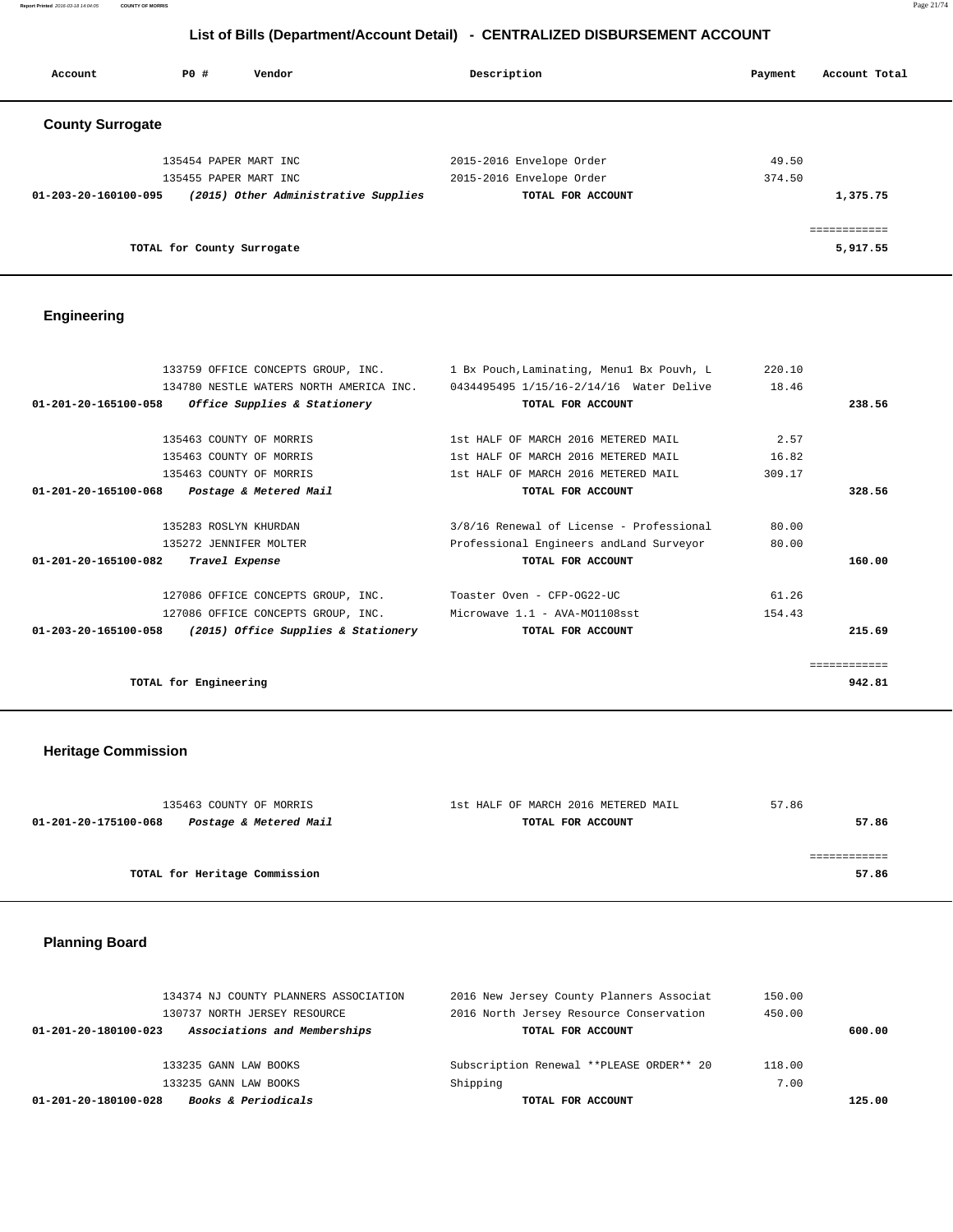| Account               | PO#                      | Vendor                            | Description                             | Payment | Account Total |
|-----------------------|--------------------------|-----------------------------------|-----------------------------------------|---------|---------------|
| <b>Planning Board</b> |                          |                                   |                                         |         |               |
| 01-201-20-180100-058  |                          | Office Supplies & Stationery      | TOTAL FOR ACCOUNT                       |         | 23.08         |
|                       |                          | 135463 COUNTY OF MORRIS           | 1st HALF OF MARCH 2016 METERED MAIL     | 159.91  |               |
| 01-201-20-180100-068  |                          | Postage & Metered Mail            | TOTAL FOR ACCOUNT                       |         | 159.91        |
|                       | 135454 PAPER MART INC    |                                   | 2015-2016 Envelope Order                | 148.50  |               |
| 01-203-20-180100-069  |                          | $(2015)$ Printing                 | TOTAL FOR ACCOUNT                       |         | 148.50        |
|                       |                          | 130055 RICOH AMERICAS CORPORATION | Front Office Color Copies Ricoh MPC5503 | 167.16  |               |
|                       |                          | 130055 RICOH AMERICAS CORPORATION | Back Office Color Copies Ricoh MPC5502A | 158.62  |               |
| 01-203-20-180100-164  |                          | (2015) Office Machines - Rental   | TOTAL FOR ACCOUNT                       |         | 325.78        |
|                       |                          |                                   |                                         |         | ============  |
|                       | TOTAL for Planning Board |                                   |                                         |         | 1,382.27      |

## **County Weights & Measures**

| 135233 VERIZON WIRELESS<br>01-201-22-201100-031<br>Cellular Phones/Pagers                                   | L&PS/WEIGHTS & MEASURES<br>TOTAL FOR ACCOUNT                  | 278.80    | 278.80                    |
|-------------------------------------------------------------------------------------------------------------|---------------------------------------------------------------|-----------|---------------------------|
| 132629 PAPER MART INC<br>$01-201-22-201100-058$ Office Supplies & Stationery                                | SUPREME MULTI WHITE<br>TOTAL FOR ACCOUNT                      | 285.00    | 285.00                    |
| 135463 COUNTY OF MORRIS<br>01-201-22-201100-068<br>Postage & Metered Mail                                   | 1st HALF OF MARCH 2016 METERED MAIL<br>TOTAL FOR ACCOUNT      | 3.40      | 3.40                      |
| 134757 NESTLE WATERS NORTH AMERICA INC. 01/15/16 - 2/14/16<br>$01-201-22-201100-084$ Other Outside Services | TOTAL FOR ACCOUNT                                             | 34.20     | 34.20                     |
| 134860 JERSEY CENTRAL POWER & LIGHT<br>Electricity<br>01-201-22-201100-137                                  | 100 007 051 277 WEIGHTS & MEASURES<br>TOTAL FOR ACCOUNT       | 1,268.83  | 1,268.83                  |
| 135451 NATIONAL FUEL OIL INC.<br>01-201-22-201100-140<br>Gas Purchases                                      | FUEL CHARGES 2/16<br>TOTAL FOR ACCOUNT                        | 529.63    | 529.63                    |
| 135453 COUNTY OF MORRIS<br>Hospital Insurance Premiums<br>01-201-22-201100-329                              | Weights & Measures Medical & Dental Cost<br>TOTAL FOR ACCOUNT | 36,878.70 | 36,878.70                 |
| TOTAL for County Weights & Measures                                                                         |                                                               |           | ============<br>39,278.56 |

## **Employee Group Insurance**

|                                | 133638 DISCOVERY BENEFITS INC.        | January 2016 COBRA Inv # 0000617372-IN; | 779.00 |        |
|--------------------------------|---------------------------------------|-----------------------------------------|--------|--------|
| $01 - 201 - 23 - 220100 - 090$ | Employee Group Insurance Expenditures | TOTAL FOR ACCOUNT                       |        | 779.00 |
|                                |                                       |                                         |        |        |
|                                | 131485 ANNE MARSTON                   | Medicare B - July 2015 through December | 629.40 |        |
|                                | 133631 BETTY KITCHENS                 | Medicare B - July 2015 through December | 634.80 |        |
|                                | 134242 HELEN S BURNS-PRIMUS           | Medicare B - July 2015 through December | 629.40 |        |
|                                | 130997 GORDON BREEDING JR             | Medicare B - July 2015 through December | 629.40 |        |
|                                |                                       |                                         |        |        |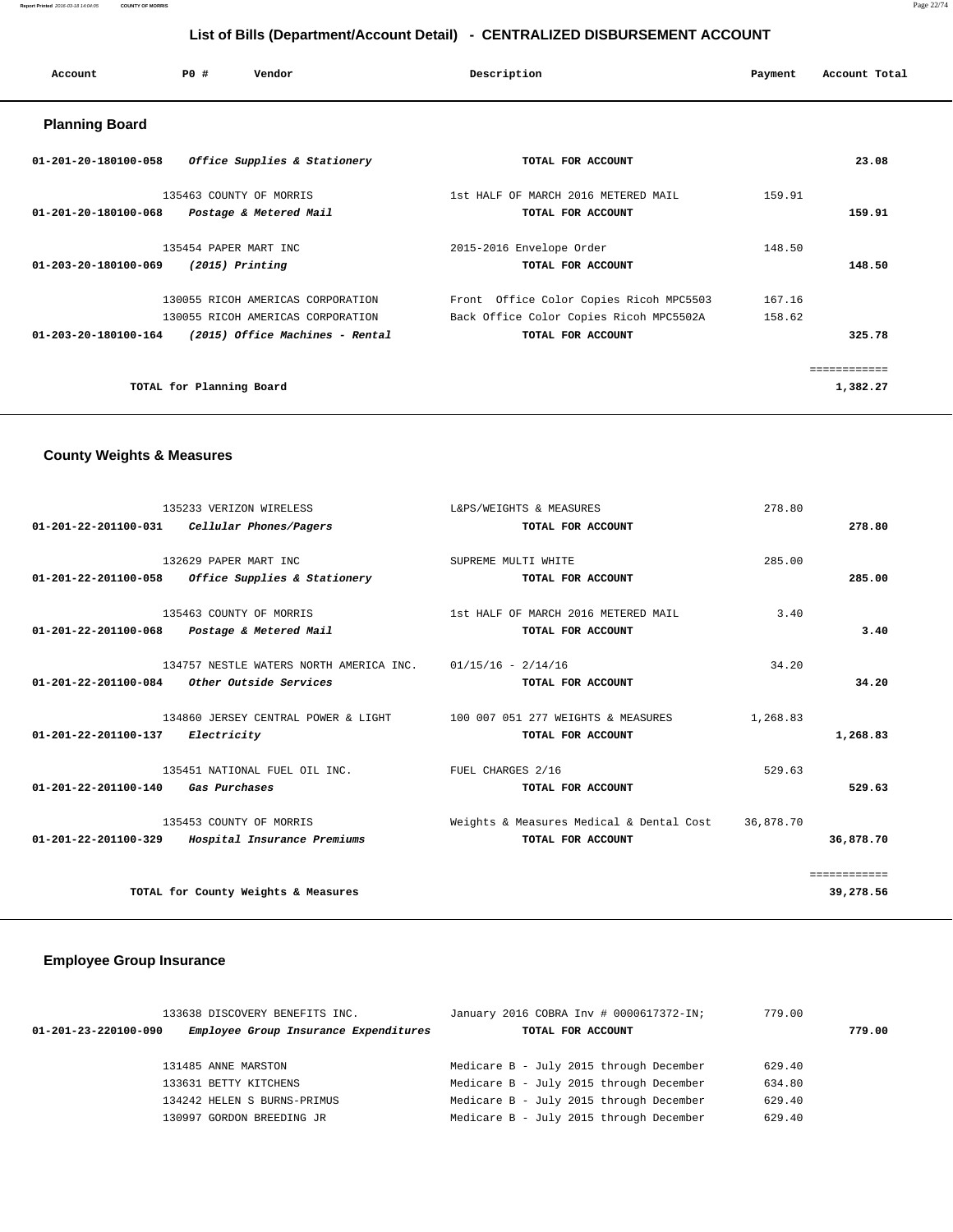| Account                         | PO#<br>Vendor                            | Description                             | Payment   | Account Total |
|---------------------------------|------------------------------------------|-----------------------------------------|-----------|---------------|
| <b>Employee Group Insurance</b> |                                          |                                         |           |               |
|                                 | 131414 JOHN JUSULAVAGE                   | Medicare B - July 2015 through December | 629.40    |               |
|                                 | 131450 LEONARD LAUTER                    | Medicare B - July 2015 through December | 1,258.80  |               |
|                                 | 131010 LUCILLE BROWN                     | Medicare B - July 2015 through December | 629.40    |               |
|                                 | 131524 MARGARET E MINOTT                 | Medicare B - July 2015 through December | 1,258.80  |               |
|                                 | 130992 RUTH BOWSER                       | Medicare B - July 2015 through December | 629.40    |               |
|                                 | 131845 OLGA VISCO                        | Medicare B - July 2015 through December | 629.40    |               |
|                                 | 131261 MARIA FONSECA                     | Medicare B - July 2015 through December | 629.40    |               |
|                                 | 131679 JENNIFER SHELL                    | Medicare B - July 2015 through December | 629.40    |               |
|                                 | 135273 FRENKEL BENEFITS, LLC             | March Consulting Fee (Item #1026848)    | 10,416.67 |               |
|                                 | 135273 FRENKEL BENEFITS, LLC             | April Consulting Fee (Item #1028235)    | 10,416.66 |               |
|                                 | 135273 FRENKEL BENEFITS, LLC             | July Consulting Fee (Item #1096510)     | 10,416.66 |               |
|                                 | 135273 FRENKEL BENEFITS, LLC             | October Consulting Fee (Item #1028247)  | 10,416.67 |               |
|                                 | 131832 ESTATE OF RICHARD VAN WINKLE      | Medicare B - July 2015 through December | 629.40    |               |
| 01-203-23-220100-090            | (2015) Employee Group Insurance Expendit | TOTAL FOR ACCOUNT                       |           | 51,742.46     |
|                                 |                                          |                                         |           |               |
|                                 |                                          |                                         |           | ============  |

**TOTAL for Employee Group Insurance 52,521.46**

## **Office of Emergency Management**

| 135233 VERIZON WIRELESS                                               | L&PS/ADMIN                                                          | 279.45   |          |
|-----------------------------------------------------------------------|---------------------------------------------------------------------|----------|----------|
| $01-201-25-252100-031$ Cellular Phones/Pagers                         | TOTAL FOR ACCOUNT                                                   |          | 279.45   |
|                                                                       | 134749 QUENCH USA, INC. 40 AC#D060587, 3/1/16, 720-UV-HC-U, 066877/ | 48.00    |          |
| 01-201-25-252100-058<br>Office Supplies & Stationery                  | TOTAL FOR ACCOUNT                                                   |          | 48.00    |
| 133251 CABLEVISION                                                    | 07876-618074-01-5 (3) Month Service Pe                              | 307.92   |          |
| 134761 MORRIS COUNTY ENGRAVING LLC                                    | L&PS Complex signage per attached invoic                            | 75.00    |          |
| 134800 DIRECT TV INC                                                  | Account 056856956 - Business, Local Chan                            | 66.99    |          |
| 01-201-25-252100-059 Other General Expenses                           | TOTAL FOR ACCOUNT                                                   |          | 449.91   |
| 134726 FEDEX                                                          | AC#164215938, 2/15/16                                               | 21.37    |          |
| 135463 COUNTY OF MORRIS                                               | 1st HALF OF MARCH 2016 METERED MAIL                                 | 0.49     |          |
| 135463 COUNTY OF MORRIS                                               | 1st HALF OF MARCH 2016 METERED MAIL                                 | 15.35    |          |
| $01 - 201 - 25 - 252100 - 068$ Postage & Metered Mail                 | TOTAL FOR ACCOUNT                                                   |          | 37.21    |
| 133580 RICOH AMERICAS CORPORATION                                     | Pymt 11/12, 1st qtr 2016 L&PS                                       | 681.46   |          |
| 133580 RICOH AMERICAS CORPORATION                                     | Pymt 11/12, 1st qtr 2016 OEM                                        | 1,016.21 |          |
| $01-201-25-252100-164$ Office Machines - Rental                       | TOTAL FOR ACCOUNT                                                   |          | 1,697.67 |
| 133544 CDW GOVERNMENT LLC                                             | Order Per Quote #1BM8ROF Dated 2/9/16 fo                            | 150.47   |          |
| 01-201-25-252100-258<br>Equipment                                     | TOTAL FOR ACCOUNT                                                   |          | 150.47   |
| 131072 W.B. MASON COMPANY INC                                         | Cust#C1033751, 12/4/15                                              | 281.06   |          |
| 131072 W.B. MASON COMPANY INC                                         | Cust#C1033751, 12/2/15                                              | 291.28   |          |
| 131072 W.B. MASON COMPANY INC                                         | Cust#C1033751, 12/7/15                                              | 15.54    |          |
| 131072 W.B. MASON COMPANY INC                                         | Cust#C1033751, 12/7/15                                              | 33.76    |          |
| 131072 W.B. MASON COMPANY INC                                         | Cust#C1033751, 12/24/15                                             | 295.40   |          |
| 131072 W.B. MASON COMPANY INC                                         | Cust#C1033751, 12/4/15 Credit                                       | $-15.54$ |          |
| 134923 RICOH AMERICAS CORPORATION                                     | Color Copies 4th Qtr 2015, Mach ID 6216                             | 36.89    |          |
| 134923 RICOH AMERICAS CORPORATION                                     | Color Copies 4th Qtr 2015, Mach ID 6215                             | 1,273.44 |          |
| $01 - 203 - 25 - 252100 - 058$<br>(2015) Office Supplies & Stationery | TOTAL FOR ACCOUNT                                                   |          | 2,211.83 |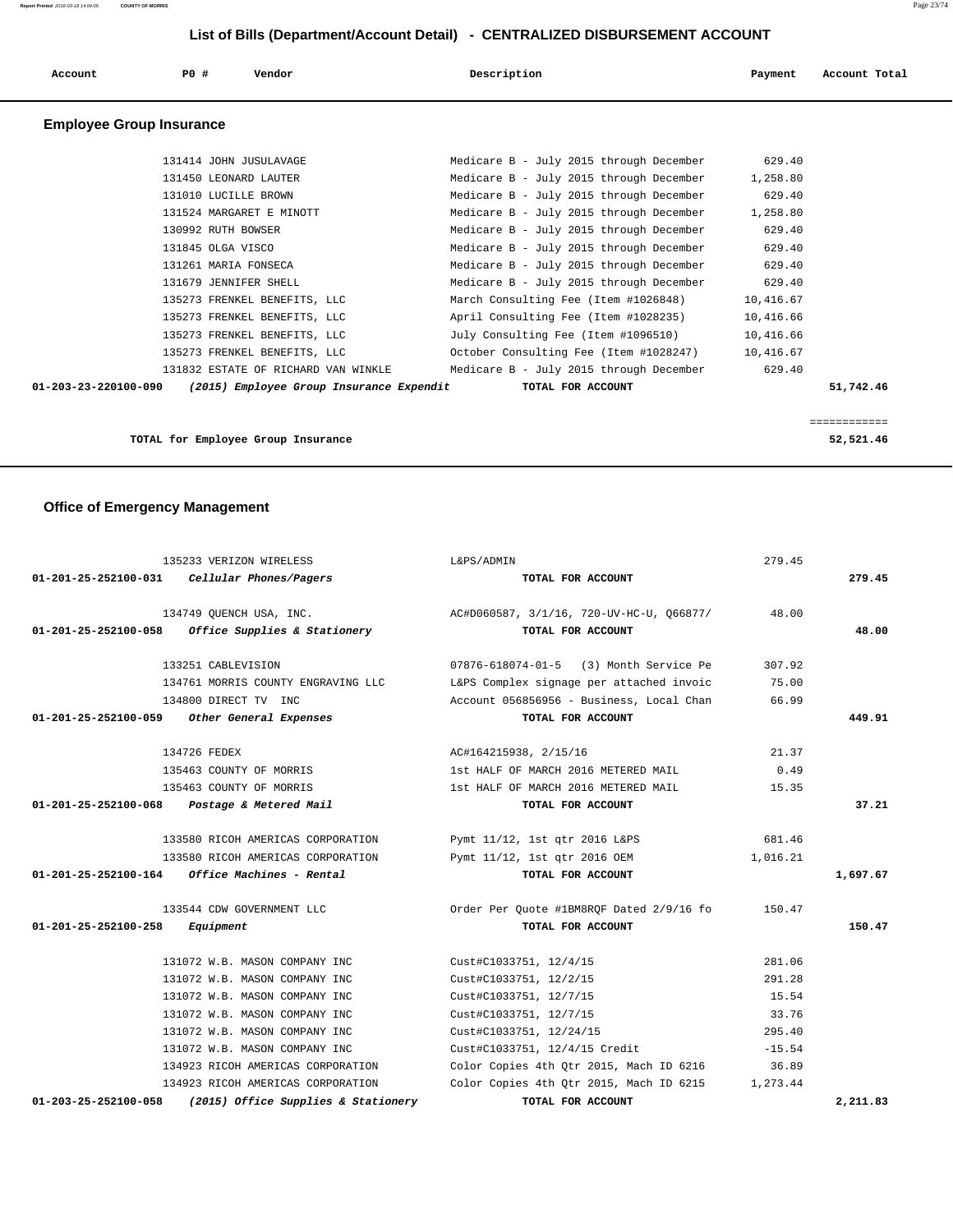**Report Printed** 2016-03-18 14:04:05 **COUNTY OF MORRIS** Page 24/74

## **List of Bills (Department/Account Detail) - CENTRALIZED DISBURSEMENT ACCOUNT**

| Account                               | PO# | Vendor                                   | Description       | Payment | Account Total            |
|---------------------------------------|-----|------------------------------------------|-------------------|---------|--------------------------|
| <b>Office of Emergency Management</b> |     |                                          |                   |         |                          |
| $01 - 203 - 25 - 252100 - 059$        |     | (2015) Other General Expenses            | TOTAL FOR ACCOUNT |         | 210.70                   |
|                                       |     | TOTAL for Office of Emergency Management |                   |         | ============<br>5,085.24 |

### **Communications Center**

|                      | 133551 LIFESAVERS INC                    | 1/25/16, Admin Fee for CPR Cards (paperw | 55.00    |          |
|----------------------|------------------------------------------|------------------------------------------|----------|----------|
|                      | 133627 MARIN CONSULTING ASSOCIATES       | 2/3/16, Registration - Performance and A | 2,400.00 |          |
|                      | 133832 INTERNATIONAL ACADEMIES OF        | 2/1/16, Expired EPD cert. rinstatement f | 45.00    |          |
|                      | 133832 INTERNATIONAL ACADEMIES OF        | 2/2/16, EMD recertification, EPD recerti | 110.00   |          |
|                      | 133832 INTERNATIONAL ACADEMIES OF        | 2/3/16, Expired EFD cert. reinstatement  | 45.00    |          |
| 01-201-25-252105-039 | Education Schools & Training             | TOTAL FOR ACCOUNT                        |          | 2,655.00 |
|                      |                                          |                                          |          |          |
|                      | 133721 W.B. MASON COMPANY INC            | C1033751, 1/27/16, Office supplies, orde | 436.09   |          |
|                      | 134921 QUENCH USA, INC.                  | D060586, 3/1/16, Chiller3-UV-U N00006297 | 48.00    |          |
| 01-201-25-252105-058 | Office Supplies & Stationery             | TOTAL FOR ACCOUNT                        |          | 484.09   |
|                      | 135463 COUNTY OF MORRIS                  | 1st HALF OF MARCH 2016 METERED MAIL      | 8.11     |          |
| 01-201-25-252105-068 | Postage & Metered Mail                   | TOTAL FOR ACCOUNT                        |          | 8.11     |
|                      |                                          |                                          |          |          |
|                      | 134702 CURTIS JAMES                      | LogMeIn yearly subscription purchases fo | 898.00   |          |
| 01-201-25-252105-070 | Publication & Subscriptions              | TOTAL FOR ACCOUNT                        |          | 898.00   |
|                      | 133552 NORTHEAST COMMUNICATIONS, INC.    | 1/29/16, #16-9, 2016 Int'l 7400, LP#CG4A | 250.00   |          |
|                      | 133552 NORTHEAST COMMUNICATIONS, INC.    | 1/29/16, #16-1, Dodge Caravan, LP#CG6AVU | 250.00   |          |
|                      | 133552 NORTHEAST COMMUNICATIONS, INC.    | 1/29/16, #16-13, 2016 Dodge Caravan, LP# | 250.00   |          |
|                      | 134523 NORTHEAST COMMUNICATIONS, INC.    | 1/31/16, #16-8, 2016 International 7400  | 250.00   |          |
| 01-201-25-252105-072 | Radio Repairs                            | TOTAL FOR ACCOUNT                        |          | 1,000.00 |
|                      |                                          |                                          |          |          |
|                      | 133231 KEYSTONE PUBLIC SAFETY INC.       | SOW# 143133, 2/1/16, Provide a "Closed C | 450.00   |          |
|                      | 133550 POWERDMS, INC.                    | 2/1/16, COMM Assessment Annual Subscript | 450.00   |          |
|                      | 133549 SHI INTERNATIONAL CORP            | Quote# 10981009, 2/2/16, Deep Freeze ENT | 458.70   |          |
|                      | 133549 SHI INTERNATIONAL CORP            | Quote# 10981009, 2/2/16, Deep Freeze ENT | 2,294.60 |          |
| 01-201-25-252105-078 | Software Maintenance                     | TOTAL FOR ACCOUNT                        |          | 3,653.30 |
|                      | 134536 AMERICAN TOWER CORPORATION        | Tower rental March 2016, Green Pond Road | 1,910.17 |          |
| 01-201-25-252105-131 | County Wide Radio System                 | TOTAL FOR ACCOUNT                        |          | 1,910.17 |
|                      |                                          |                                          |          |          |
|                      | 134515 JERSEY CENTRAL POWER & LIGHT      | 100 078 772 421, 2/16/16, Hickory Tvrn R | 1,092.75 |          |
|                      | 134515 JERSEY CENTRAL POWER & LIGHT      | 100 078 771 605, 2/16/16, George St Dove | 710.46   |          |
|                      | 134515 JERSEY CENTRAL POWER & LIGHT      | 100 100 194 933, 2/18/16, High Ridge Rd  | 469.51   |          |
|                      | 134515 JERSEY CENTRAL POWER & LIGHT      | 100 097 920 035, 2/18/16, W Springtown R | 318.96   |          |
|                      | 134920 JERSEY CENTRAL POWER & LIGHT      | 100 097 970 519, 2/23/16, W Hanover Dr R | 1,235.70 |          |
|                      | 134920 JERSEY CENTRAL POWER & LIGHT      | 100 082 995 745, 2/26/16, Conkling Rd An | 10.72    |          |
|                      | 134920 JERSEY CENTRAL POWER & LIGHT      | 100 078 774 427, 2/26/16, Ross Dr Boonto | 511.97   |          |
| 01-201-25-252105-137 | Electricity                              | TOTAL FOR ACCOUNT                        |          | 4,350.07 |
|                      | 134524 INSTITUTE FOR FORENSIC PSYCHOLOGY | 2/1/16, Psychological Examinations and R | 1,200.00 |          |
|                      | 134524 INSTITUTE FOR FORENSIC PSYCHOLOGY | 2/4/16, Psychological Examinations and R | 135.00   |          |
| 01-201-25-252105-189 | Medical                                  | TOTAL FOR ACCOUNT                        |          | 1,335.00 |
|                      |                                          |                                          |          |          |
|                      | 134525 FF1 PROFESSIONAL SAFETY SERVICES  | 2/10/16, belts, new pants for T.O'Brien  | 215.19   |          |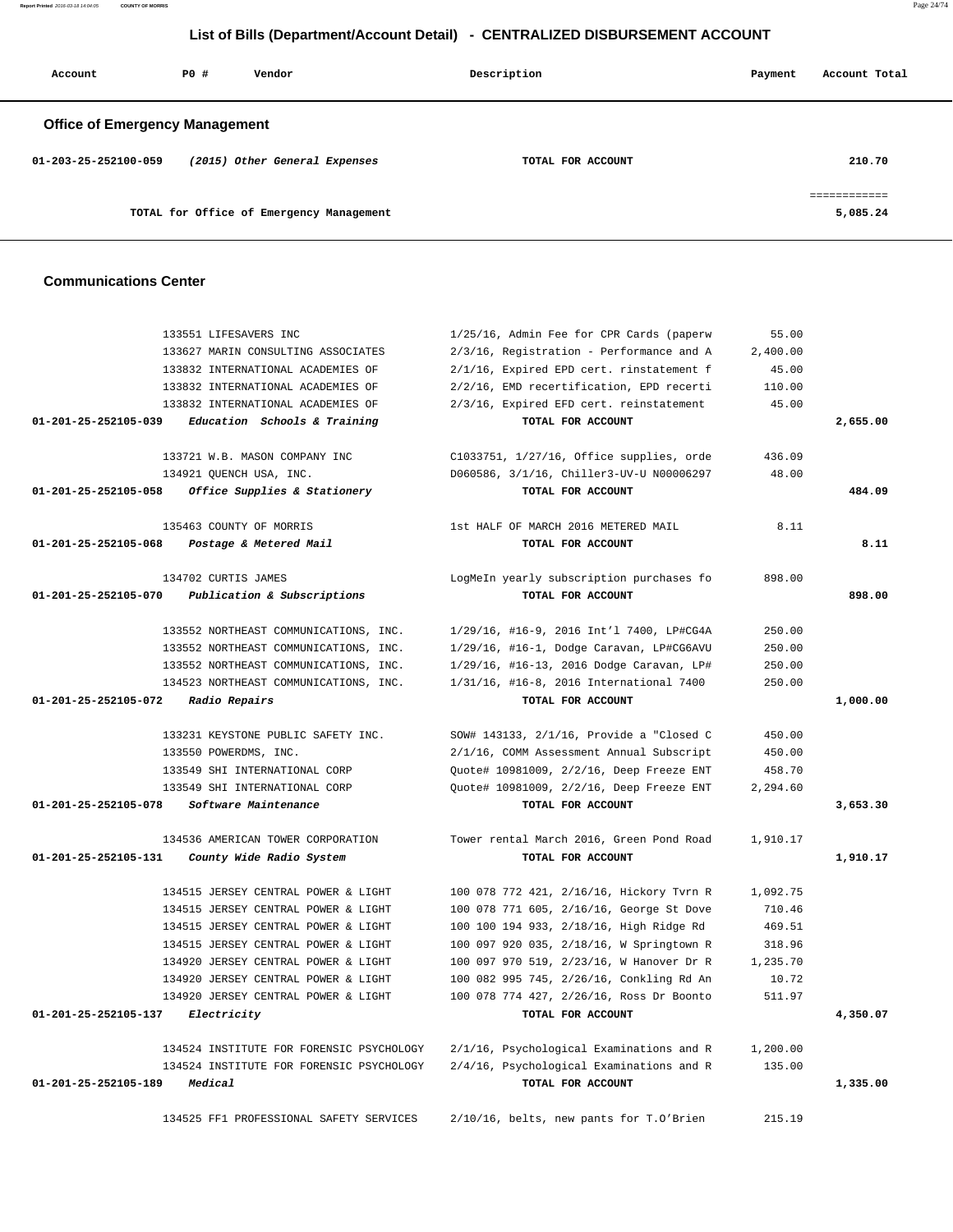| Account | P0 # | Vendor | Description | Payment | Account Total |
|---------|------|--------|-------------|---------|---------------|
|         |      |        |             |         |               |

## **Communications Center**

| $01 - 201 - 25 - 252105 - 202$<br>Uniform And Accessories | TOTAL FOR ACCOUNT                         |        | 476.89       |
|-----------------------------------------------------------|-------------------------------------------|--------|--------------|
| 133116 CDW GOVERNMENT LLC                                 | Ouote# 1BM4HML, 1/25/16, Sandisk 128GB U  | 164.70 |              |
| 133116 CDW GOVERNMENT LLC                                 | Ouote# 1BM4HML, 1/25/16, Transcend 8GB J  | 57.36  |              |
| 133831 GRAINGER                                           | 885860414, 2/2/16,3W141 Stepladder, fibe  | 104.58 |              |
| 129568 UNIQUE PHOTO INC                                   | Customer #188452                          | 99.00  |              |
| 134887 ANTHONY D'ALESANDRO                                | 2/24/16, (1) PH 48-1189 power supply, (1) | 26.98  |              |
| 01-201-25-252105-258<br>Equipment                         | TOTAL FOR ACCOUNT                         |        | 452.62       |
| 129568 UNIQUE PHOTO INC                                   | Equipment/Parts per attached Ouote #4689  | 420.00 |              |
| 01-203-25-252105-258<br>(2015) Equipment                  | TOTAL FOR ACCOUNT                         |        | 420.00       |
|                                                           |                                           |        | ============ |
| TOTAL for Communications Center                           |                                           |        | 17,643.25    |

## **County Medical Examiner Office**

|                      | 134727 NESTLE WATERS NORTH AMERICA INC. AC#0434597878, 2/17/16 |                                          | 28.03     |              |
|----------------------|----------------------------------------------------------------|------------------------------------------|-----------|--------------|
|                      | 01-201-25-254100-058 Office Supplies & Stationery              | TOTAL FOR ACCOUNT                        |           | 28.03        |
|                      | 133237 FF1 PROFESSIONAL SAFETY SERVICES                        | Quote 146786, 1/29/16                    | 41.24     |              |
|                      | 134706 ILIFF-RUGGIERO FUNERAL HOME INC.                        | Sussex Livery 2/16                       | 3.000.00  |              |
|                      | 134803 ILIFF-RUGGIERO FUNERAL HOME INC.                        | Morris Livery 2/16                       | 2,360.00  |              |
|                      | 134804 ILIFF-RUGGIERO FUNERAL HOME INC.                        | Sussex Livery 2/16                       | 300.00    |              |
|                      | 134805 TEW FUNERAL SERVICES INC.                               | Warren Livery 2/16                       | 1,415.00  |              |
| 01-201-25-254100-059 | Other General Expenses                                         | TOTAL FOR ACCOUNT                        |           | 7,116.24     |
|                      | 135463 COUNTY OF MORRIS                                        | 1st HALF OF MARCH 2016 METERED MAIL      | 19.35     |              |
| 01-201-25-254100-068 | Postage & Metered Mail                                         | TOTAL FOR ACCOUNT                        |           | 19.35        |
|                      | 134772 CENTENNIAL PRODUCTS INC.                                | Cust#CP25584, 2/19/16, DNA Cards         | 310.00    |              |
|                      | 134772 CENTENNIAL PRODUCTS INC.                                | Cust#CP25584, 2/19/16, Locks             | 98.00     |              |
|                      | 134772 CENTENNIAL PRODUCTS INC.                                | Freight                                  | 15.32     |              |
|                      | $01-201-25-254100-203$ X-Ray & Medical Supplies                | TOTAL FOR ACCOUNT                        |           | 423.32       |
|                      | 133737 U-LINE SHIPPING SUPPLY                                  | Conf Order 0077560024, 12/30/15          | 276.00    |              |
|                      | 133737 U-LINE SHIPPING SUPPLY                                  | Handling                                 | 9.69      |              |
|                      | 133737 U-LINE SHIPPING SUPPLY                                  | Credit Memo 2/1/16 Exchange 2 gloves fro | $-184.00$ |              |
|                      | 133737 U-LINE SHIPPING SUPPLY                                  | Cust#1033573, 1/27/16 Gloves from exchan | 192.06    |              |
|                      | 133737 U-LINE SHIPPING SUPPLY                                  | Handling                                 | 8.06      |              |
|                      | 01-203-25-254100-203 (2015) X-Ray & Medical Supplies           | TOTAL FOR ACCOUNT                        |           | 301.81       |
|                      |                                                                |                                          |           | ------------ |
|                      | TOTAL for County Medical Examiner Office                       |                                          |           | 7,888.75     |

# **County Sheriff's Department**

|                      | 134189 NJ STATE ASSO. OF CHIEFS POLICE | Annual Membership Dues for "2016" | 275.00 |
|----------------------|----------------------------------------|-----------------------------------|--------|
| 01-201-25-270100-023 | Associations and Memberships           | TOTAL FOR ACCOUNT                 | 275.00 |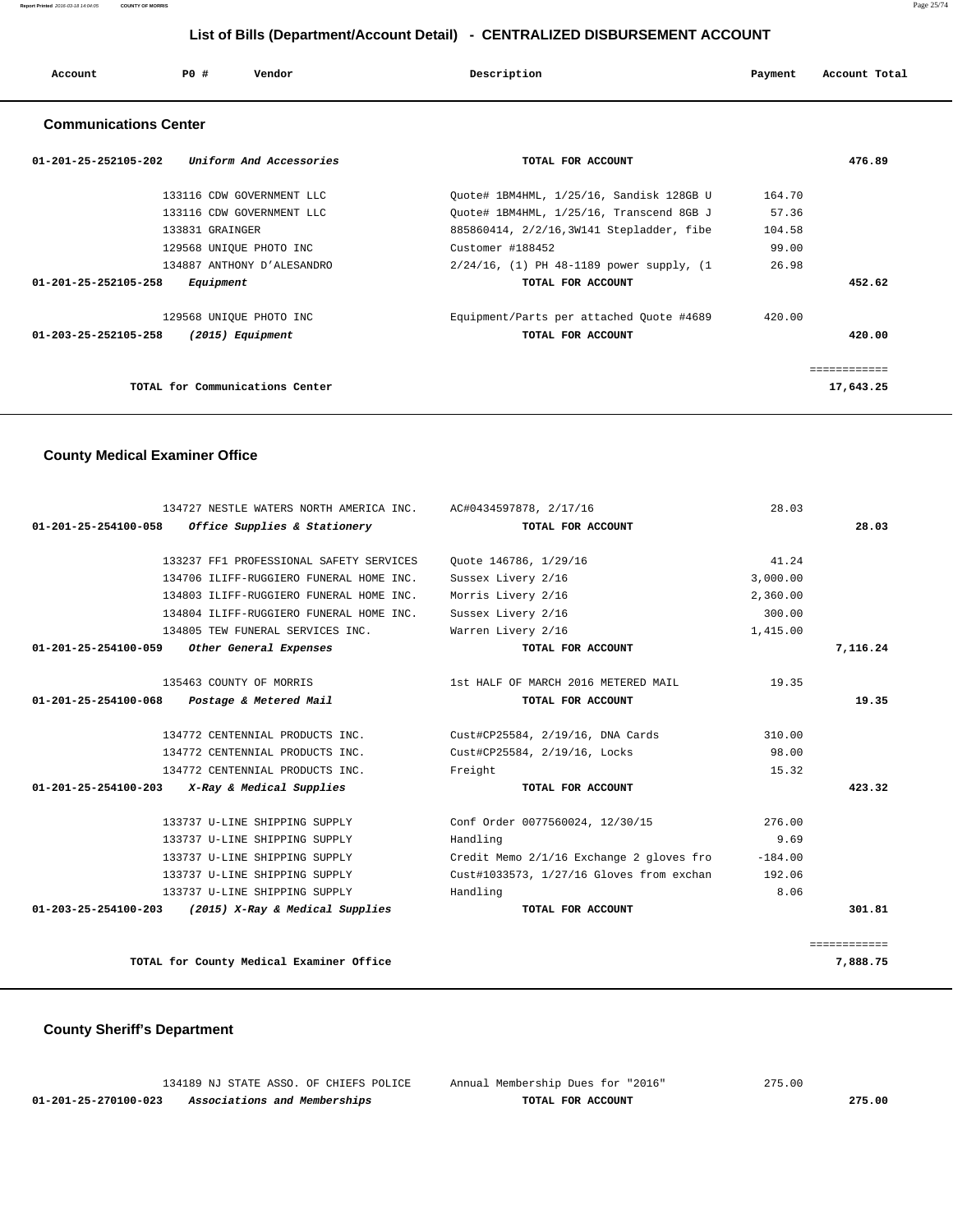| Account              | PO#<br>Vendor                                                          | Description                                                                          | Payment          | Account Total |
|----------------------|------------------------------------------------------------------------|--------------------------------------------------------------------------------------|------------------|---------------|
|                      | <b>County Sheriff's Department</b>                                     |                                                                                      |                  |               |
|                      | 134317 RON SMITH & ASSOCIATES INC<br>134317 RON SMITH & ASSOCIATES INC | Course "Palm Print Comparison Techniques<br>Course "Palm Print Comparison Techniques | 400.00<br>400.00 |               |
| 01-201-25-270100-039 | 133387 WORKING DOG ENTERPRISES<br>Education Schools & Training         | Michael McMahon & Eric Hanna - Registrat<br>TOTAL FOR ACCOUNT                        | 890.00           | 1,750.00      |
|                      | 134320 CASTLE PRINTING                                                 | (500) Business Cards/Michael Puzio, Inv                                              | 45.00            |               |
| 01-201-25-270100-058 | Office Supplies & Stationery                                           | TOTAL FOR ACCOUNT                                                                    |                  | 45.00         |
|                      | 134376 READY REFRESH                                                   | Acct #0443829809, 12/15/15 - 1/14/16, In                                             | 25.99            |               |
|                      | 134376 READY REFRESH                                                   | Acct #0434561387, $12/15/15 - 1/14/16$ , In                                          | 238.20           |               |
|                      | 134773 NESTLE WATERS NORTH AMERICA INC.                                | Water/Delivery - 1/15/16 - 2/14/16, Acct                                             | 235.74           |               |
|                      | 134773 NESTLE WATERS NORTH AMERICA INC.                                | Water/Delivery - 1/15/16 - 2/14/16, Acct                                             | 40.95            |               |
|                      | 133773 RAY ALLEN MANUFACTURING LLC                                     | Item #9662 - Puppy Targeting Cuff                                                    | 49.99            |               |
|                      | 133773 RAY ALLEN MANUFACTURING LLC                                     | Item #EJ5 - 5' Snarem Pole                                                           | 349.95           |               |
|                      | 133773 RAY ALLEN MANUFACTURING LLC                                     | Item #RA9602C Belgian Arm Sleeve Advance                                             | 89.99            |               |
|                      | 133773 RAY ALLEN MANUFACTURING LLC                                     | Item #RA9602B Belgin Arm Sleeve Intermed                                             | 79.99            |               |
|                      | 133773 RAY ALLEN MANUFACTURING LLC                                     | Item #RA9602A - Belgain Arm Sleeve Basic                                             | 69.99            |               |
|                      | 133773 RAY ALLEN MANUFACTURING LLC                                     | Shipping & Handling                                                                  | 32.00            |               |
| 01-201-25-270100-059 | Other General Expenses                                                 | TOTAL FOR ACCOUNT                                                                    |                  | 1,212.79      |
|                      | 135463 COUNTY OF MORRIS                                                | 1st HALF OF MARCH 2016 METERED MAIL                                                  | 634.04           |               |
| 01-201-25-270100-068 | Postage & Metered Mail                                                 | TOTAL FOR ACCOUNT                                                                    |                  | 634.04        |
|                      | 134725 MICHAEL MCMAHON                                                 | HOTEL (Marriot Courtyard Syracuse NY) 1-                                             | 156.49           |               |
| 01-201-25-270100-082 | Travel Expense                                                         | TOTAL FOR ACCOUNT                                                                    |                  | 156.49        |
|                      | 134179 OFFICE CONCEPTS GROUP, INC.                                     | Acct#16868, Inv dtd 2/17/16                                                          | 337.65           |               |
|                      | 134179 OFFICE CONCEPTS GROUP, INC.                                     | Acct#16868, Inv dtd 2/17/16                                                          | 7.13             |               |
|                      | 134184 PAPER MART INC                                                  | Case of White copy paper, Inv dtd 1/31/1                                             | 264.80           |               |
| 01-201-25-270100-095 | Other Administrative Supplies                                          | TOTAL FOR ACCOUNT                                                                    |                  | 609.58        |
|                      | 134187 VERIZON WIRELESS                                                | 482559481-00001 01/2/16-02/1/16, Inv dt                                              | 1,665.70         |               |
| 01-201-25-270100-161 | Communications Equipment                                               | TOTAL FOR ACCOUNT                                                                    |                  | 1,665.70      |
|                      | 134180 METRO PET SUPPLY INC.                                           | BAGS of ProPlan Lg Breed Puppy Food, Inv                                             | 712.35           |               |
| 01-201-25-270100-185 | Food                                                                   | TOTAL FOR ACCOUNT                                                                    |                  | 712.35        |
|                      | 134322 STEVEN B. HODES, DVM PA                                         | RENO - Phys Exam/Radiograph Abdomen, Off                                             | 485.70           |               |
| 01-201-25-270100-189 | Medical                                                                | TOTAL FOR ACCOUNT                                                                    |                  | 485.70        |
|                      | 134190 FIRE FIGHTERS EQUIPMENT CO INC                                  | (5) D-Oxygen Cylinder Recharge ITEM #XDO                                             | 102.50           |               |
| 01-201-25-270100-193 | Oxygen                                                                 | TOTAL FOR ACCOUNT                                                                    |                  | 102.50        |
|                      | 132808 CALEA                                                           | Nameplates (1-499), Inv dtd 1/15/16                                                  | 176.00           |               |
|                      | 132808 CALEA                                                           | Shipping & Handling                                                                  | 20.00            |               |
|                      | 134321 LANIGAN ASSOCIATES INC                                          | Item#75500-275 CUT ID CASE, Inv dtd 2/8/                                             | 378.00           |               |
|                      | 134321 LANIGAN ASSOCIATES INC                                          | SHIPPING & HANDLING                                                                  | 9.00             |               |
|                      | 134316 UNIVERSAL UNIFORM SALES CO INC                                  | E. TOMASINI - Jacket, POS #2-23923, Inv                                              | 264.99           |               |
|                      | 134316 UNIVERSAL UNIFORM SALES CO INC                                  | M. McMAHON - Jacket, POS #2-24204, Inv d                                             | 264.95           |               |
|                      | 134316 UNIVERSAL UNIFORM SALES CO INC                                  | E. HARE - Boots, POS #2-24285, Inv dtd 1                                             | 109.99           |               |
|                      | 134316 UNIVERSAL UNIFORM SALES CO INC                                  | R. WALL - Pants/Jacket/Alterations, POS                                              | 235.00           |               |
|                      | 134316 UNIVERSAL UNIFORM SALES CO INC                                  | E. CROOKER - Fleece Jacket/Alterations,                                              | 135.00           |               |
|                      | 134316 UNIVERSAL UNIFORM SALES CO INC                                  | D. O'CONNOR - BB Hat, POS #2-24777, Inv                                              | 6.00             |               |
|                      | 134316 UNIVERSAL UNIFORM SALES CO INC                                  | D. RIBAUDO - BB Hat, POS #2-24774, Inv d                                             | 6.00             |               |
|                      | 134316 UNIVERSAL UNIFORM SALES CO INC                                  | R. GIORDANO - BB Hat, POS #2-24772, Inv                                              | 6.00<br>6.00     |               |
|                      | 134316 UNIVERSAL UNIFORM SALES CO INC                                  | R. BOSLAND - BB Hat, POS #2-24773, Inv d                                             |                  |               |

**Report Printed** 2016-03-18 14:04:05 **COUNTY OF MORRIS** Page 26/74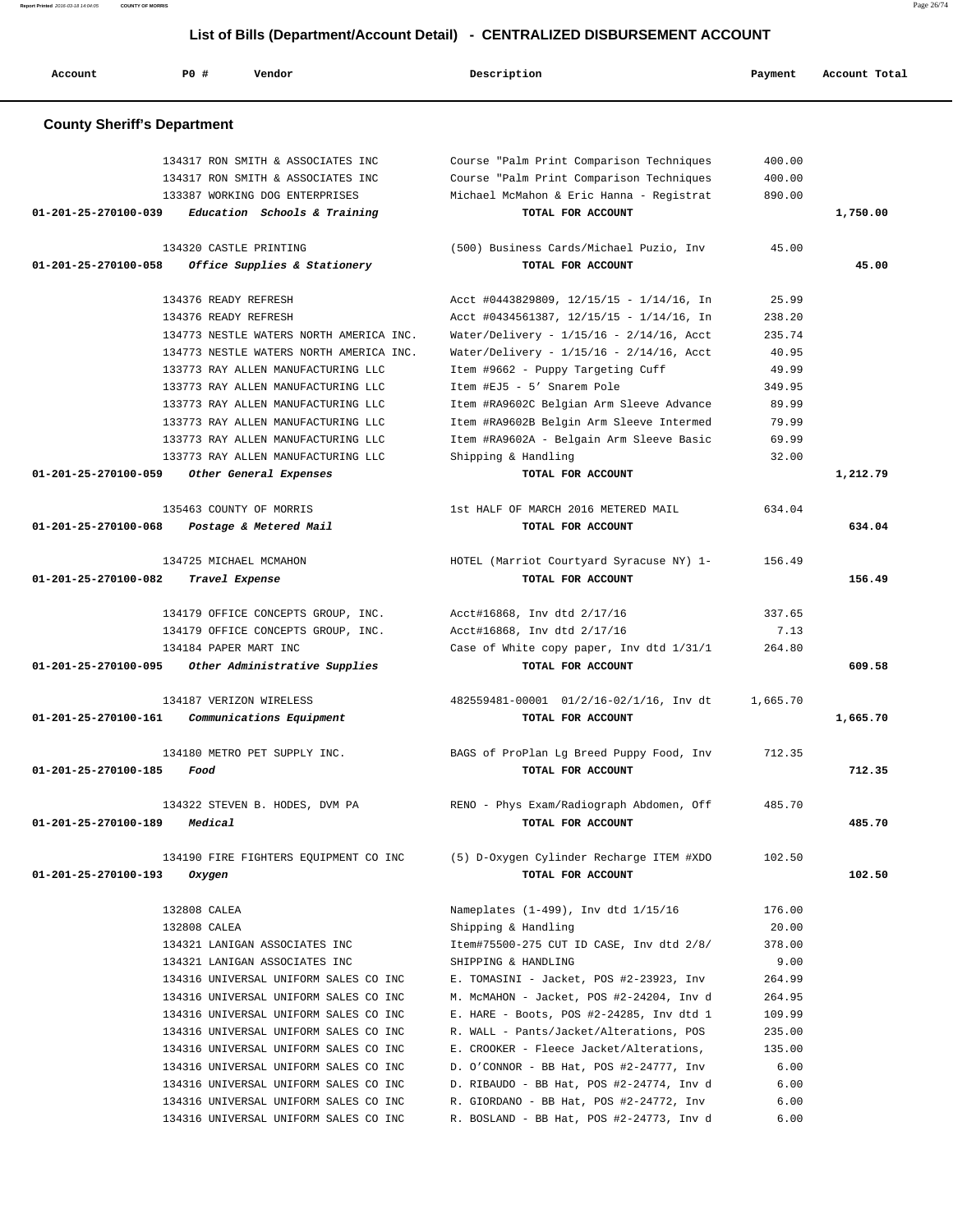**Report Printed** 2016-03-18 14:04:05 **COUNTY OF MORRIS** Page 27/74

### **List of Bills (Department/Account Detail) - CENTRALIZED DISBURSEMENT ACCOUNT**

| Account                            | PO# | Vendor                               | Description                              | Payment | Account Total |
|------------------------------------|-----|--------------------------------------|------------------------------------------|---------|---------------|
| <b>County Sheriff's Department</b> |     |                                      |                                          |         |               |
| $01 - 201 - 25 - 270100 - 202$     |     | Uniform And Accessories              | TOTAL FOR ACCOUNT                        |         | 1,622.93      |
|                                    |     | 133127 ATLANTIC TACTICAL OF NJ, INC. | ITEM #DEF435 - DefTec .2% First Defense  | 197.52  |               |
|                                    |     | 133127 ATLANTIC TACTICAL OF NJ, INC. | ITEM #DEF436 - DefTec .2% First Deefense | 223.44  |               |

134186 PORTER LEE CORPORATION 1/2 Day Server Migration Service, Part # 675.00

 **01-201-25-270100-258 Equipment TOTAL FOR ACCOUNT 1,095.96**

|          | 32.10  | ITEM #RXX - Oversized 3" x 4" customized | 129932 DISCOUNTRUBBERSTAMPS                                    |                                       |
|----------|--------|------------------------------------------|----------------------------------------------------------------|---------------------------------------|
|          | 11.50  | ITEM #43204 - Stamp Pad SIZE 3           | 129932 DISCOUNTRUBBERSTAMPS                                    |                                       |
|          | 6.97   | SHIPPING & HANDLING                      | 129932 DISCOUNTRUBBERSTAMPS                                    |                                       |
| 50.57    |        | TOTAL FOR ACCOUNT                        | $01-203-25-270100-047$ (2015) Identification Equip&Supplies    |                                       |
|          | 727.20 | CD-R with NO Content with Silk Screen pr | 133436 DISC MAKERS                                             |                                       |
|          | 95.10  | S & H                                    | 133436 DISC MAKERS                                             |                                       |
|          | 950.00 | Disc Makers Ultra CD-R Silver 52x, OUOTE | 133436 DISC MAKERS                                             |                                       |
| 1,772.30 |        | TOTAL FOR ACCOUNT                        | 01-203-25-270100-064 (2015) Photographic Suppies               |                                       |
|          | 499.77 | 2015-2016 Envelope Order                 | 135454 PAPER MART INC                                          |                                       |
|          | 664.55 | 2015-2016 Envelope Order                 | 135455 PAPER MART INC                                          |                                       |
| 1,164.32 |        | TOTAL FOR ACCOUNT                        | $01-203-25-270100-095$ (2015) Other Administrative Supplies    |                                       |
|          | 815.57 | 442002049-00001 12/24/15 - 01/23/16, In  | 134188 VERIZON WIRELESS                                        |                                       |
| 815.57   |        | TOTAL FOR ACCOUNT                        | $01 - 203 - 25 - 270100 - 161$ (2015) Communications Equipment |                                       |
|          | 475.00 | ITEM #MREBLT1 - Rebuilt Time Stamp, MODE | 133321 AMERICAN TIME RECORDER INC                              |                                       |
|          | 160.00 | ITEM #MRPR1 - REPAIRED TIME STAMP, MODEL | 133321 AMERICAN TIME RECORDER INC                              |                                       |
| 635.00   |        | TOTAL FOR ACCOUNT                        |                                                                | 01-203-25-270100-258 (2015) Equipment |
|          | 95.00  | Repair Service on Siren for K9 Tahoe, Au | 132653 COMMUNICATIONS SERVICE                                  |                                       |
|          | 427.24 | ITEM #BTOP-48BN - Butcher Block Top Radi | 129924 LISTA                                                   |                                       |
|          | 166.86 | ITEM #NXF/SM4248 - Nexus Frame 42w x 48h | 129924 LISTA                                                   |                                       |
|          |        |                                          |                                                                |                                       |
|          | 133.50 | ITEM #NXLP/4230 - Nexus Louvered Panel   | 129924 LISTA                                                   |                                       |
|          | 113.46 | ITEM #NXS/A4212L - Nexus Adjustable Shel | 129924 LISTA                                                   |                                       |
|          | 382.10 | ITEM #NX/OHL-R48/2 - Nexus Overhead Ligh | 129924 LISTA                                                   |                                       |
|          | 63.40  | ITEM #NX/OHL-TR/BRK24 - Nexus Support Br | 129924 LISTA                                                   |                                       |
|          | 128.96 | ITEM #WBLL33.5x28.5 - Lista Leg, w/Glide | 129924 LISTA                                                   |                                       |
|          | 461.02 | ITEM #NW750 - NW Housing, 16-7/8w x 28-1 | 129924 LISTA                                                   |                                       |
|          | 122.82 | ITEM #NW75N - NW Drawer, 2-18 Usable Ht, | 129924 LISTA                                                   |                                       |
|          | 288.68 | ITEM #NW125N - NW Drawer, 4-1/16 Usable  | 129924 LISTA                                                   |                                       |
|          | 176.58 | ITEM #NW200N -NW Drawer, 7-1/32 Usable H | 129924 LISTA                                                   |                                       |
|          | 181.16 | ITEM #NW225N - NW Drawer, 8 Usable Ht, 1 | 129924 LISTA                                                   |                                       |
|          | 258.17 | S & H                                    | 129924 LISTA                                                   |                                       |

TOTAL for County Sheriff's Department 17,804.75

## **County Prosecutor's Office**

| 133965 SANDRA HOYER    | Supplemental Pay Reg.On Call - January 2 | 1.60  |
|------------------------|------------------------------------------|-------|
| 133965 SANDRA HOYER    | Wkend & Holiday - January 2016           | 36.00 |
| 133966 BETTY ANN DERCO | Supplemental Pay -Req. On Call           | 20.00 |
| 133966 BETTY ANN DERCO | Wnd/ Holiday - January 2016              | 12.50 |
|                        |                                          |       |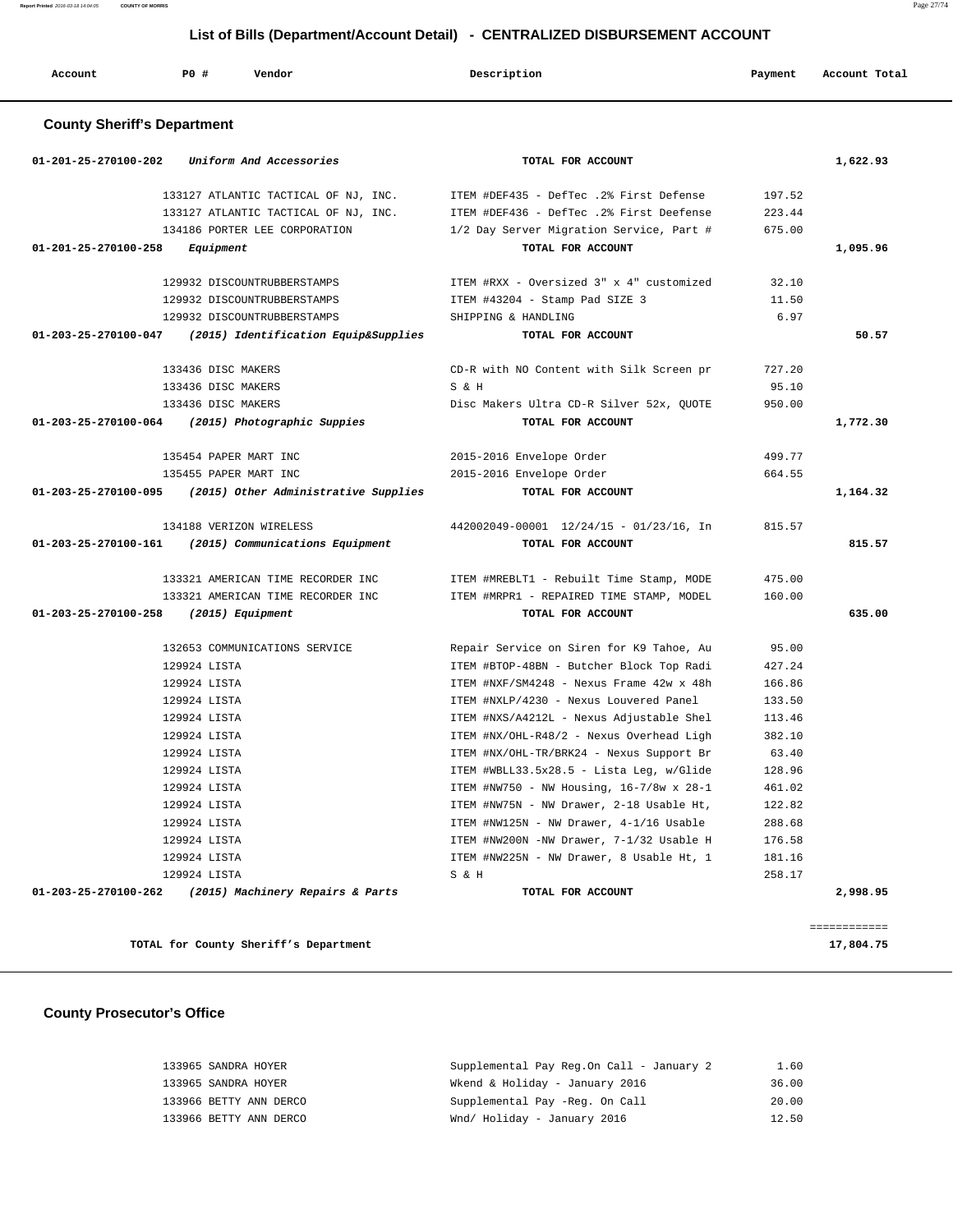**Report Printed** 2016-03-18 14:04:05 **COUNTY OF MORRIS** Page 28/74

## **List of Bills (Department/Account Detail) - CENTRALIZED DISBURSEMENT ACCOUNT**

| Account                           | PO#<br>Vendor                       | Description                              | Payment   | Account Total |
|-----------------------------------|-------------------------------------|------------------------------------------|-----------|---------------|
| <b>County Prosecutor's Office</b> |                                     |                                          |           |               |
| 01-201-25-275100-016              | Outside Salaries & Wages            | TOTAL FOR ACCOUNT                        |           | 145.10        |
|                                   | 134517 OFFICE CONCEPTS GROUP, INC.  | Fax Maintenance Repair Kit               | 239.16    |               |
|                                   | 133964 CDW GOVERNMENT LLC           | WD 2TB MY PASSPORT USB3 BLK ** Quote #1B | 345.56    |               |
| 01-201-25-275100-037              | Data Processing Supplies            | TOTAL FOR ACCOUNT                        |           | 584.72        |
|                                   | 134158 THOMSON REUTER-WEST          | Account #1000176025 - January 2016 Law L | 2,430.72  |               |
|                                   | 134158 THOMSON REUTER-WEST          | Account#1003917278- January 2016 Appella | 1,526.22  |               |
| 01-201-25-275100-050              | Law Books                           | TOTAL FOR ACCOUNT                        |           | 3,956.94      |
|                                   | 134516 RIOS' ENGRAVING              | Date Stamp and name plate holders        | 117.00    |               |
|                                   | 134690 T J'S SPORTWIDE TROPHY       | Sales Order#280686 * Retirement Plaque f | 112.68    |               |
| 01-201-25-275100-058              | Office Supplies & Stationery        | TOTAL FOR ACCOUNT                        |           | 229.68        |
|                                   |                                     |                                          |           |               |
|                                   | 134151 FEDEX                        | Account #105105762 1/22 & 2/3/16         | 35.86     |               |
|                                   | 135463 COUNTY OF MORRIS             | 1st HALF OF MARCH 2016 METERED MAIL      | 1,025.33  |               |
| 01-201-25-275100-068              | Postage & Metered Mail              | TOTAL FOR ACCOUNT                        |           | 1,061.19      |
|                                   | 134163 ESSEX TRAVEL SERVICE         | 1/19/16-Two Round Trip Airfares & lodgin | 1,481.98  |               |
|                                   | 134163 ESSEX TRAVEL SERVICE         | 1/19/16-Two Round Trip Airfares & Lodgin | 1,408.34  |               |
| 01-201-25-275100-082              | Travel Expense                      | TOTAL FOR ACCOUNT                        |           | 2,890.32      |
|                                   | 134158 THOMSON REUTER-WEST          | Account#1000432248-January 2016 CLEAR Ac | 878.00    |               |
| 01-201-25-275100-118              | Investigation Expense               | TOTAL FOR ACCOUNT                        |           | 878.00        |
|                                   |                                     |                                          |           |               |
|                                   | 133965 SANDRA HOYER                 | Supplemental pay Reg.On Call-Dec.2015    | 8.80      |               |
|                                   | 133965 SANDRA HOYER                 | Wkend & Holiday- December 2015           | 32.00     |               |
| 01-203-25-275100-016              | (2015) Outside Salaries & Wages     | TOTAL FOR ACCOUNT                        |           | 40.80         |
|                                   | 134716 RICOH AMERICAS CORPORATION   | Excess Color Copies (10/1/15-12/31/15)   | 3,298.05  |               |
|                                   | 134517 OFFICE CONCEPTS GROUP, INC.  | Account #16858 USB Flash Drives          | 609.00    |               |
| 01-203-25-275100-037              | (2015) Data Processing Supplies     | TOTAL FOR ACCOUNT                        |           | 3,907.05      |
|                                   | 134159 NJ STATE BAR ASSOCIATION     | Understanding OPRA and OPMA** Thomas C.  | 138.75    |               |
| 01-203-25-275100-039              | (2015) Education Schools & Training | TOTAL FOR ACCOUNT                        |           | 138.75        |
|                                   |                                     |                                          |           |               |
|                                   | 134518 OFFICE CONCEPTS GROUP, INC.  | Account #16868 - Misc.Office Supplies    | 248.42    |               |
|                                   | 134518 OFFICE CONCEPTS GROUP, INC.  | Misc. Office Supplies                    | 303.66    |               |
|                                   | 134518 OFFICE CONCEPTS GROUP, INC.  | Misc.Office Supplies                     | 352.87    |               |
|                                   | 134518 OFFICE CONCEPTS GROUP, INC.  | Misc.Office Supplies                     | 814.63    |               |
|                                   | 134518 OFFICE CONCEPTS GROUP, INC.  | Mis.Office Supplies                      | 411.17    |               |
|                                   | 134518 OFFICE CONCEPTS GROUP, INC.  | Misc. Office Supplies                    | 63.62     |               |
|                                   | 135454 PAPER MART INC               | 2015-2016 Envelope Order                 | 49.50     |               |
|                                   | 135455 PAPER MART INC               | 2015-2016 Envelope Order                 | 181.50    |               |
| 01-203-25-275100-058              | (2015) Office Supplies & Stationery | TOTAL FOR ACCOUNT                        |           | 2,425.37      |
|                                   | 134163 ESSEX TRAVEL SERVICE         | 11/29/15-Round Trip Orlando to Newark- S | 406.20    |               |
|                                   | 134163 ESSEX TRAVEL SERVICE         | 12/21/15-Two Round Trip Airfares Newark/ | 1,077.50  |               |
| 01-203-25-275100-082              | (2015) Travel Expense               | TOTAL FOR ACCOUNT                        |           | 1,483.70      |
|                                   | 129428 DELL MARKETING L.P.          | ** Quote #718825896 - Customer #11076610 | 8,786.08  |               |
|                                   | 129428 DELL MARKETING L.P.          | Tablet Keyboards - Mobile                | 959.92    |               |
|                                   | 129428 DELL MARKETING L.P.          | **Quote #718825901 - Dell Sleeve Stands  | 299.92    |               |
|                                   | 129428 DELL MARKETING L.P.          | Detachable Notebook                      | 209.92    |               |
|                                   | 129428 DELL MARKETING L.P.          | Cust, STY, ACTIVE, DAO, A03 Tablet Dock  | 839.92    |               |
|                                   | 129428 DELL MARKETING L.P.          | CREDIT MEMO                              | $-299.92$ |               |
|                                   |                                     |                                          |           |               |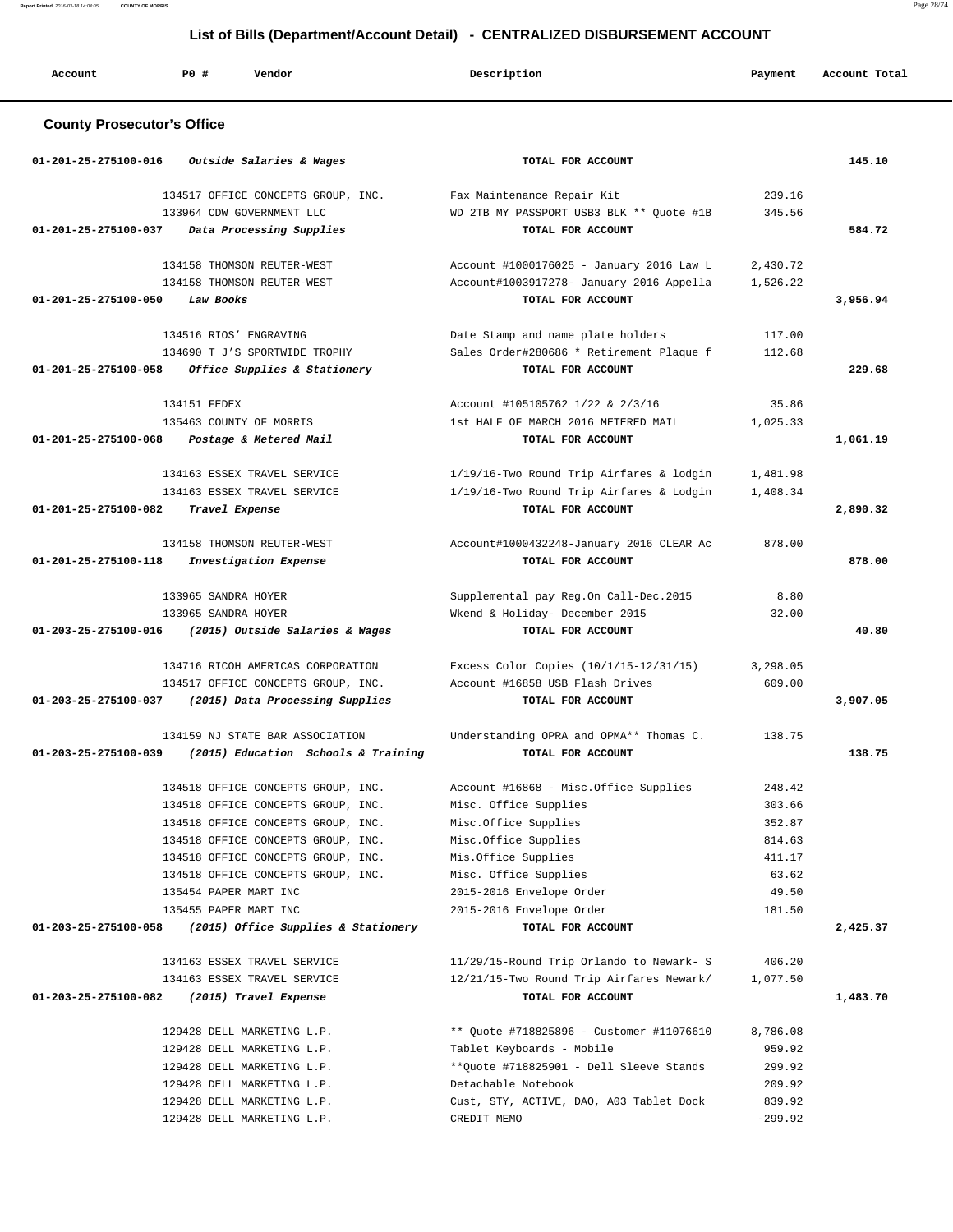**Report Printed** 2016-03-18 14:04:05 **COUNTY OF MORRIS** Page 29/74

## **List of Bills (Department/Account Detail) - CENTRALIZED DISBURSEMENT ACCOUNT**

| Account                           | <b>PO #</b> | Vendor                               | Description                              | Payment  | Account Total |
|-----------------------------------|-------------|--------------------------------------|------------------------------------------|----------|---------------|
| <b>County Prosecutor's Office</b> |             |                                      |                                          |          |               |
|                                   |             | 128388 CRIME POINT, INC.             | Estimate 5178 - Dedicated 3G/4G modem wi | 1,450.00 |               |
|                                   |             | 128388 CRIME POINT, INC.             | Shipping                                 | 35.00    |               |
| 01-203-25-275100-118              |             | (2015) Investigation Expense         | TOTAL FOR ACCOUNT                        |          | 12,487.16     |
|                                   |             | 130016 BATTERY SPECIALTIES           | LSH20122SW for GPS Trackers              | 645.00   |               |
|                                   |             | 130016 BATTERY SPECIALTIES           | LSH14122SW for GPS Trackers              | 530.00   |               |
|                                   |             | 130016 BATTERY SPECIALTIES           | Freight                                  | 45.76    |               |
| 01-203-25-275100-258              |             | $(2015)$ Equipment                   | TOTAL FOR ACCOUNT                        |          | 1,220.76      |
|                                   |             |                                      |                                          |          | ============  |
|                                   |             | TOTAL for County Prosecutor's Office |                                          |          | 31,449.54     |

## **County Jail**

| 134769 MICHEAL MORSCH                                            | REIMBURSEMENT FOR 2 NIGHTS LODGING FOR T                          | 273.60 |          |
|------------------------------------------------------------------|-------------------------------------------------------------------|--------|----------|
| 134769 MICHEAL MORSCH                                            | REIMBURSEMENT FOR MEAL ON 2.8.16                                  | 20.00  |          |
| 134769 MICHEAL MORSCH                                            | REIMBURSEMENT FOR MEAL ON 2.9.16                                  | 20.00  |          |
| 134769 MICHEAL MORSCH                                            | REIMBURSEMENT FOR MEAL ON 2.9.16                                  | 20.00  |          |
|                                                                  | 13.85 134769 MICHEAL MORSCH 2.10.16 13.85                         |        |          |
| 134769 MICHEAL MORSCH                                            | REIMBURSEMENT FOR FUEL ON 2.10.16 19.54                           |        |          |
| 134751 WILLIAM GUIDA                                             | REIMBURSEMENT FOR FUEL ON 2.7.16 19.45                            |        |          |
| 134751 WILLIAM GUIDA                                             | REIMBURSEMENT FOR FUEL ON 2.9.16                                  | 20.00  |          |
| 134751 WILLIAM GUIDA                                             | REIMBURSEMENT FOR MEAL ON 2.8.16                                  | 10.19  |          |
| 134751 WILLIAM GUIDA                                             | REIMBURSEMENT FOR MEAL ON 2.8.16                                  | 7.05   |          |
| 134751 WILLIAM GUIDA                                             | REIMBURSEMENT FOR MEAL ON 2.8.16                                  | 20.00  |          |
| 134751 WILLIAM GUIDA                                             | REIMBURSEMENT FOR MEAL ON 2.9.16                                  | 5.72   |          |
| 134751 WILLIAM GUIDA                                             | REIMBURSEMENT FOR MEAL ON 2.10.16                                 | 8.53   |          |
| 135037 TIMOTHY STEWART                                           | REIMBURSEMENT FOR 2 NIGHTS LODGING FOR T 253.54                   |        |          |
| 135037 TIMOTHY STEWART                                           | REIMBURSEMENT FOR MEAL ON 2.8.16                                  | 7.60   |          |
| 135037 TIMOTHY STEWART                                           | REIMBURSEMENT FOR MEAL ON 2.8.16 20.00                            |        |          |
| 135037 TIMOTHY STEWART                                           | REIMBURSEMENT FOR MEAL ON 2.9.16                                  | 20.00  |          |
| 135037 TIMOTHY STEWART<br>135036 ROBERT HORVOT                   | REIMBURSEMENT FOR MEAL ON 2.10.16                                 | 14.17  |          |
| 135036 ROBERT HORVOT                                             | REIMBURSEMENT FOR 2 NIGHTS LODGING FOR T                          | 316.92 |          |
| 135036 ROBERT HORVOT                                             | REIMBURSEMENT FOR MEAL ON 2.8.16                                  | 4.23   |          |
| 135036 ROBERT HORVOT                                             | REIMBURSEMENT FOR MEAL ON 2.8.16 20.00                            |        |          |
| 135036 ROBERT HORVOT                                             | REIMBURSEMENT FOR MEAL ON 2.9.16 20.00                            |        |          |
| 135036 ROBERT HORVOT                                             | REIMBURSEMENT FOR TOLL ON 2.8.16 1.00                             |        |          |
| 135036 ROBERT HORVOT                                             | REIMBURSEMENT FOR FUEL ON 2.10.16                                 | 18.00  |          |
| 135036 ROBERT HORVOT                                             | REIMBURSEMENT FOR PARKING ON 2.9.16                               | 3.00   |          |
| 135040 JOHN BAENA                                                | REIMBURSEMENT FOR 2 NIGHTS LODGING FOR T                          | 273.60 |          |
| 135040 JOHN BAENA                                                | REIMBURSEMENT FOR MEAL ON 2.8.16                                  | 20.00  |          |
| 135040 JOHN BAENA                                                | REIMBURSEMENT FOR MEAL ON 2.9.16                                  | 20.00  |          |
| 135040 JOHN BAENA                                                | REIMBURSEMENT FOR MEAL ON 2.10.16 11.85                           |        |          |
| 135046 MIKE CHERECHES                                            | REIMBURSEMENT FOR 2 EXTRA NIGHTS LODGING 482.90                   |        |          |
| 133611 ATLANTIC TRAINING CENTER 13 CPR CARDS DATED 2.1.16        |                                                                   | 130.00 |          |
| $01-201-25-280100-039$ Education Schools & Training              | TOTAL FOR ACCOUNT                                                 |        | 2,094.74 |
| 132898 OFFICE CONCEPTS GROUP, INC. OFFICE SUPPLIES DATED 1.18.16 |                                                                   | 76.50  |          |
| 132898 OFFICE CONCEPTS GROUP, INC.                               | OFFICE SUPPLIES DATED 1.18.16                                     | 408.59 |          |
| 132898 OFFICE CONCEPTS GROUP, INC.                               | OFFICE SUPPLIES DATED 1.19.16                                     | 154.36 |          |
| 133610 OFFICE CONCEPTS GROUP, INC. OFFICE SUPPLIES DATED 2.3.16  |                                                                   | 67.64  |          |
| 134294 W.B. MASON COMPANY INC 6 OFFICE SUPPLIES DATED 2.10.16    |                                                                   | 37.19  |          |
|                                                                  | 134291 OFFICE CONCEPTS GROUP, INC. OFFICE SUPPLIES DATED 02.17.16 | 664.80 |          |
| <i>Office Supplies &amp; Stationery</i><br>01-201-25-280100-058  | TOTAL FOR ACCOUNT                                                 |        | 1,409.08 |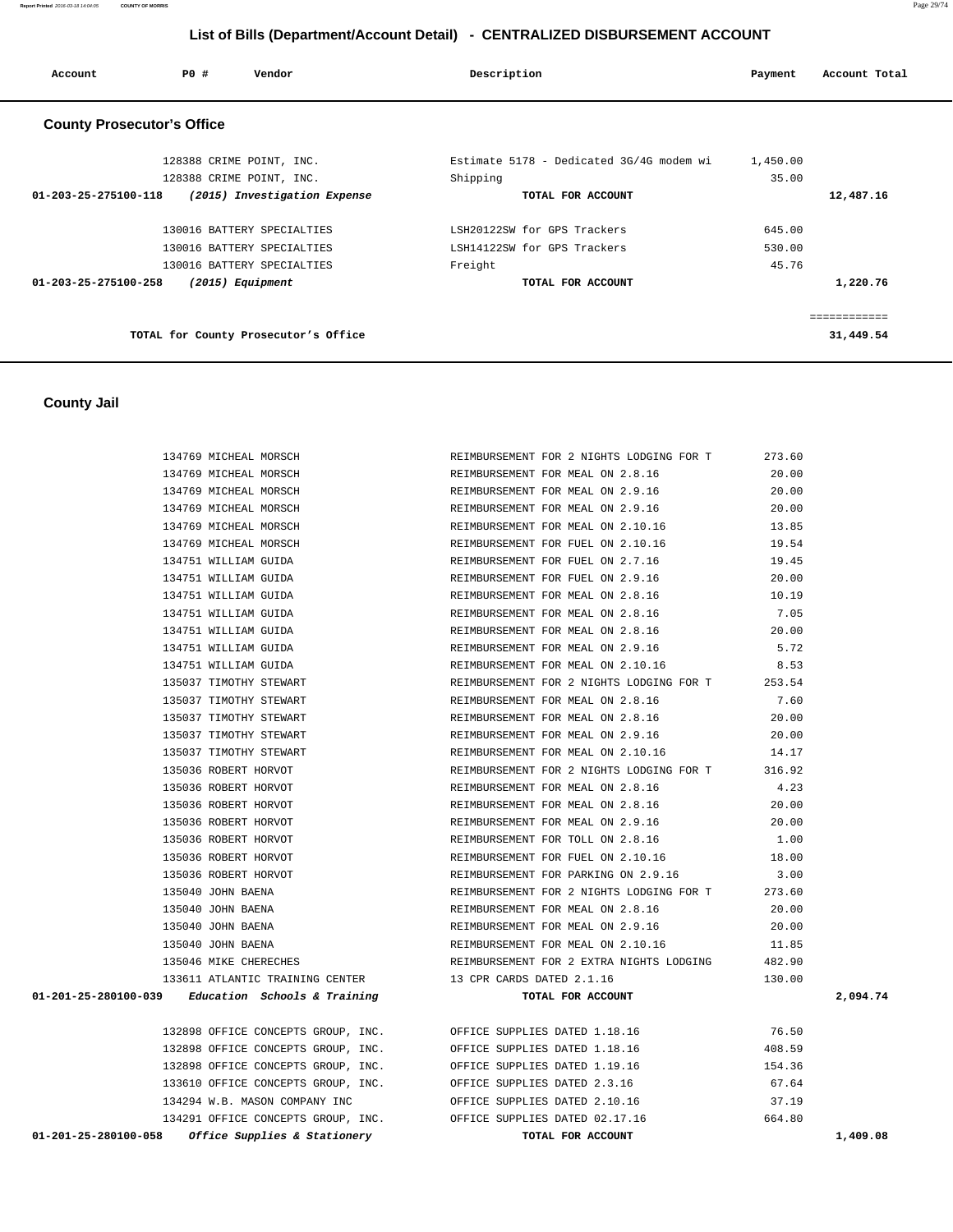**Account P0 # Vendor Description Payment Account Total County Jail**  134280 LANGUAGE LINE SERVICES LANGUAGE TRANSLATION SER 455.60  **01-201-25-280100-059 Other General Expenses TOTAL FOR ACCOUNT 1,883.60** 135463 COUNTY OF MORRIS 1st HALF OF MARCH 2016 METERED MAIL 79.86  **01-201-25-280100-068 Postage & Metered Mail TOTAL FOR ACCOUNT 79.86** 133558 CLIFTON ELEVATOR SERVICE CO INC ELEVATOR MAINTENANCE FOR FEB.2016 DATED 1,680.00 134295 WEBSTER PLUMBING & PLUMBING REPAIRS DATED 2.9.16 504.00 134284 MORRIS COUNTY M.U.A FACILITY GARBAGE TIPPING FE 840.11 134284 MORRIS COUNTY M.U.A FACILITY GARBAGE TIPPING FE 701.19 134284 MORRIS COUNTY M.U.A FACILITY GARBAGE PULL FEE O 1,340.00 134227 T J'S SPORTWIDE TROPHY PLAQUE AND ENGRAVING DATED 2.2.16 50.30  **01-201-25-280100-084 Other Outside Services TOTAL FOR ACCOUNT 5,115.60** 134220 ATLANTIC TACTICAL OF NJ, INC. AMMUNITION DATED 1.28.16. NJ STATE CONTR 2,751.80  **01-201-25-280100-115 Ammunition TOTAL FOR ACCOUNT 2,751.80** 133177 CY DRAKE LOCKSMITHS, INC. KEYS DATED 1.27.16 132.40 133177 CY DRAKE LOCKSMITHS, INC. KEYS AND PADLOCKS DATED 1.28.16 67.48 134271 KURT'S LOCKSMITH SERVICE, LLC LOCKS DATED 2.8.16 2,397.46 134267 CY DRAKE LOCKSMITHS, INC. DOOR HANDLE/LOCK REPAIR DATED 2.3.16 229.00  **01-201-25-280100-128 Security Equipment TOTAL FOR ACCOUNT 2,826.34** 132631 ARAMARK CHARLOTTE LOCKBOX 200334000 - STAFF & INMATE MEALS DATED 1 13,685.03 132631 ARAMARK CHARLOTTE LOCKBOX STAFF MEALS DATED 1.6.16 1,785.00 134290 ARAMARK CHARLOTTE LOCKBOX 200334000 - STAFF & INMATE MEALS DATED 0 13,790.57 134290 ARAMARK CHARLOTTE LOCKBOX 200334000 - STAFF & INMATE MEALS DATED 0 12,746.75 134290 ARAMARK CHARLOTTE LOCKBOX 200334000 - STAFF & INMATE MEALS DATED 0 13,175.49 134290 ARAMARK CHARLOTTE LOCKBOX 200334000 - STAFF & INMATE MEALS DATED 0 13,548.16 134290 ARAMARK CHARLOTTE LOCKBOX 200334000 - STAFF & INMATE MEALS DATED 0 12,913.30  **01-201-25-280100-185 Food TOTAL FOR ACCOUNT 81,644.30** 133181 ATLANTIC AMBULANCE CORP. MEDICAL CARE FOR C.BLOOM DATED 1.4.16 1,573.00 133178 ATLANTIC HEALTH SYSTEM MEDICAL CARE FOR C.BLOOM DATED 1.4.16 4,474.11 133178 ATLANTIC HEALTH SYSTEM MEDICAL CARE FOR M.JEBARA DATED 1.11.16 195.00 132814 HENRY SCHEIN INC MEDICAL SUPPLIES DATED 1.13.16 2,992.20 134275 DR. NATHAN SABIN MEDICAL CARE FOR C.KOTZ DATED 1.26.16 290.00  **01-201-25-280100-189 Medical TOTAL FOR ACCOUNT 9,524.31** 134286 INSTITUTE FOR FORENSIC PSYCHOLOGY PSYCH. EVALUATION DATED 02.11.16 975.00  **01-201-25-280100-198 Psychiatric Services TOTAL FOR ACCOUNT 975.00** 134289 UNIVERSAL UNIFORM SALES CO INC UNIFORMS FOR STRUBLE DATED 02.05.16 401.00 134289 UNIVERSAL UNIFORM SALES CO INC UNIFORMS FOR KOOGER DATED 02.05.16 299.00 134289 UNIVERSAL UNIFORM SALES CO INC UNIFORMS FOR FLORES DATED 02.05.16 426.00 134289 UNIVERSAL UNIFORM SALES CO INC UNIFORMS FOR BRAUNER DATED 02.05.16 426.00 134289 UNIVERSAL UNIFORM SALES CO INC UNIFORMS FOR QUIGLEY DATED 02.01.16 801.70 134289 UNIVERSAL UNIFORM SALES CO INC UNIFORMS FOR FREEMAN DATED 02.08.16 469.00 134289 UNIVERSAL UNIFORM SALES CO INC UNIFORMS FOR LENAHAN DATED 02.10.16 105.00 134278 UNIVERSAL UNIFORM SALES CO INC UNIFORMS FOR VERNOTICA DATED 01.22.16 799.90 134278 UNIVERSAL UNIFORM SALES CO INC UNIFORMS FOR STOLL DATED 01.22.16 278.00

 134278 UNIVERSAL UNIFORM SALES CO INC UNIFORMS FOR STRATA DATED 01.21.16 799.90  **01-201-25-280100-202 Uniform And Accessories TOTAL FOR ACCOUNT 4,805.50**

 134364 CONSOLIDATED STEEL FENCE INSTALL HANOVER AVE GATE DATED 1.3 1,545.00  **01-201-25-280100-223 Building Repairs TOTAL FOR ACCOUNT 1,545.00**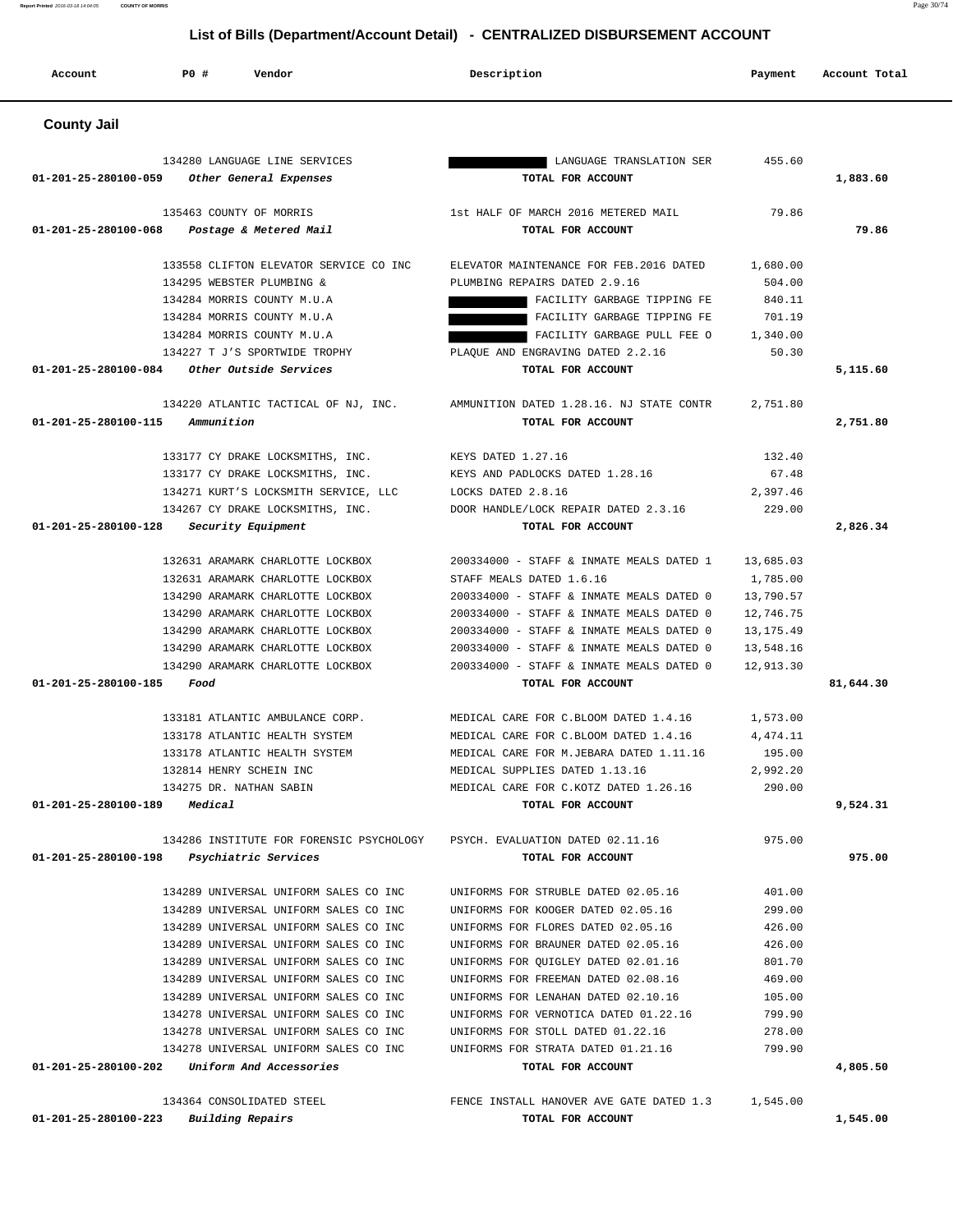| <b>County Jail</b>               |                                                                                  |                                                                                      |                        |           |
|----------------------------------|----------------------------------------------------------------------------------|--------------------------------------------------------------------------------------|------------------------|-----------|
|                                  | 133618 GRAINGER                                                                  | MAINTENANCE SUPPLIES DATED 1.28.16                                                   | 102.72                 |           |
|                                  | 133618 GRAINGER                                                                  | MAINTENANCE SUPPLIES DATED 1.27.16                                                   | 46.16                  |           |
|                                  | 134296 GRIFFITH ELECTRIC SUPPLY CO, INC.                                         | ELECTRICAL SUPPLIES DATED 2.12.16                                                    | 12.95                  |           |
|                                  | 134365 GRIFFITH ELECTRIC SUPPLY CO, INC.                                         | ELECTRICAL SUPPLIES DATED 2.5.16                                                     | 166.95                 |           |
|                                  | 134366 GRAINGER                                                                  | MAINTENANCE SUPPLIES DATED 2.1.16                                                    | 21.06                  |           |
|                                  | 134366 GRAINGER                                                                  | MAINTENANCE SUPPLIES DATED 2.1.16                                                    | 386.96                 |           |
|                                  | 134366 GRAINGER                                                                  | MAINTENANCE SUPPLIES DATED 2.1.16                                                    | 61.08                  |           |
|                                  | 134281 GRAINGER                                                                  | MAINTENANCE SUPPLIES DATED 2.9.16                                                    | 67.36                  |           |
|                                  | 134281 GRAINGER                                                                  | MAINTENANCE SUPPLIES DATED 2.5.16                                                    | 23.83                  |           |
|                                  | 133617 GRIFFITH ELECTRIC SUPPLY CO, INC.                                         | ELECTRICAL SUPPLIES DATED 1.29.16                                                    | 1,835.40               |           |
|                                  | 134368 BAYWAY LUMBER                                                             | MAINTENANCE SUPPLIES DATED 2.12.16                                                   | 42.77                  |           |
| 01-201-25-280100-249             | Bldg Maintenance Supplies                                                        | TOTAL FOR ACCOUNT                                                                    |                        | 2,823.25  |
|                                  | 132727 CALICO INDUSTRIES, INC.                                                   | FACILITY BAGS DATED 1.11.16                                                          | 772.00                 |           |
|                                  | 133606 E.A. MORSE & CO. INC.                                                     | JANITORIAL SUPPLIES DATED 1.27.16                                                    | 1,000.90               |           |
|                                  | 133606 E.A. MORSE & CO. INC.                                                     | JANITORIAL SUPPLIES DATED 1.27.16                                                    | 65.65                  |           |
|                                  | 133606 E.A. MORSE & CO. INC.                                                     | JANITORIAL SUPPLIES DATED 1.27.16                                                    | 1,134.44               |           |
|                                  | 132730 JERSEY PAPER PLUS INC                                                     | FACILITY PAPER PRODUCTS DATED 1.14.16                                                | 865.00                 |           |
|                                  | 134277 JERSEY PAPER PLUS INC                                                     | FACILITY PAPER PRODUCTS DATED 1.8.16                                                 | 621.00                 |           |
|                                  | 134277 JERSEY PAPER PLUS INC                                                     | FACILITY PAPER PRODUCTS DATED 1.8.16                                                 | 459.00                 |           |
|                                  | 134276 PERFORMANCE SAFETY GROUP, INC.                                            | FACILITY GLOVES DATED 1.15.16                                                        | 4,449.50               |           |
|                                  | $01-201-25-280100-252$ Janitorial Supplies                                       | TOTAL FOR ACCOUNT                                                                    |                        | 9,367.49  |
|                                  |                                                                                  |                                                                                      |                        |           |
|                                  | 132985 FOWLER EQUIP CO INC.                                                      | WASHER PARTS/REPAIRS DATED 01.12.16                                                  | 235.50                 |           |
|                                  | 134367 MCMASTER-CARR SUPPLY CO<br>01-201-25-280100-262 Machinery Repairs & Parts | PARTS FOR KITCHEN SLICER DATED 2.4.16<br>TOTAL FOR ACCOUNT                           | 56.18                  | 291.68    |
|                                  |                                                                                  |                                                                                      |                        |           |
|                                  | 133206 BERKELEY COLLEGE                                                          | 01986604 COLLEGE TUITION/FEES FOR HERNE                                              | 8,250.00               |           |
|                                  | 135059 DAVID GRANT                                                               | REIMBURSMENT FOR COLLEGE TUITION FALL SE                                             | 1,893.25               |           |
|                                  | 01-203-25-280100-039 (2015) Education Schools & Training                         | TOTAL FOR ACCOUNT                                                                    |                        | 10,143.25 |
|                                  | 135455 PAPER MART INC                                                            | 2015-2016 Envelope Order                                                             | 461.00                 |           |
|                                  | $01-203-25-280100-058$ (2015) Office Supplies & Stationery                       | TOTAL FOR ACCOUNT                                                                    |                        | 461.00    |
|                                  | 132237 CDW GOVERNMENT LLC                                                        | DUAL DESK STANDS DATED 12.4.15. QUOTE #                                              | 152.84                 |           |
| 01-203-25-280100-059             | (2015) Other General Expenses                                                    | TOTAL FOR ACCOUNT                                                                    |                        | 152.84    |
|                                  | 132844 EQUIFAX INFORMATION SVCS LLC                                              | NEW HIRE CREDIT CHECK DATED 11/07/13                                                 | 68.68                  |           |
|                                  | 132844 EOUIFAX INFORMATION SVCS LLC                                              | NEW HIRE CREDIT CHECKS DATED 11.8.14                                                 | 21.13                  |           |
|                                  | 132844 EOUIFAX INFORMATION SVCS LLC                                              | NEW HIRE CREDIT CHECKS DATED 8.7.14                                                  | 227.62                 |           |
|                                  | 01-203-25-280100-084 (2015) Other Outside Services                               | TOTAL FOR ACCOUNT                                                                    |                        | 317.43    |
|                                  | 132634 ARAMARK CHARLOTTE LOCKBOX                                                 | 200334000 - STAFF & INMATE MEALS DATED 1                                             |                        |           |
|                                  | 132634 ARAMARK CHARLOTTE LOCKBOX                                                 |                                                                                      | 13,572.90              |           |
|                                  |                                                                                  | 200334000 - STAFF MEALS DATED 12.2.15                                                | 552.50                 |           |
|                                  | 132634 ARAMARK CHARLOTTE LOCKBOX<br>132634 ARAMARK CHARLOTTE LOCKBOX             | 200334000 - STAFF & INMATE MEALS DATED 1                                             | 14,230.85              |           |
|                                  |                                                                                  | 200334000 - STAFF & INMATE MEALS DATED 1<br>200334000 - STAFF & INMATE MEALS DATED 1 | 13,675.13<br>13,281.02 |           |
|                                  |                                                                                  |                                                                                      |                        |           |
|                                  | 132640 ARAMARK CHARLOTTE LOCKBOX                                                 |                                                                                      |                        |           |
|                                  | 132640 ARAMARK CHARLOTTE LOCKBOX                                                 | 200334000 - STAFF MEALS DATED 12.30.15                                               | 552.50                 |           |
|                                  | 132640 ARAMARK CHARLOTTE LOCKBOX                                                 | 200334000 - STAFF & INMATE MEALS DATED 1                                             | 13,206.82              |           |
|                                  | 132640 ARAMARK CHARLOTTE LOCKBOX                                                 | CEREAL DISPENSER DATED 12.30.15<br>TOTAL FOR ACCOUNT                                 | 787.00                 |           |
|                                  |                                                                                  |                                                                                      |                        |           |
| 01-203-25-280100-185 (2015) Food | 132302 BOB BARKER COMPANY, INC.                                                  | INMATE MEDICAL SHOES DATED 10.27.15                                                  | 40.35                  | 69,858.72 |
|                                  | 132302 BOB BARKER COMPANY, INC.                                                  | INMATE MEDICAL SHOES DATED 11.6.15                                                   | 25.12                  |           |
|                                  | 132633 ATLANTIC HEALTH SYSTEM                                                    | MEDICAL CARE FOR A. FELICIANO DATED 10.17                                            | 761.80                 |           |

 **Account P0 # Vendor Description Payment Account Total**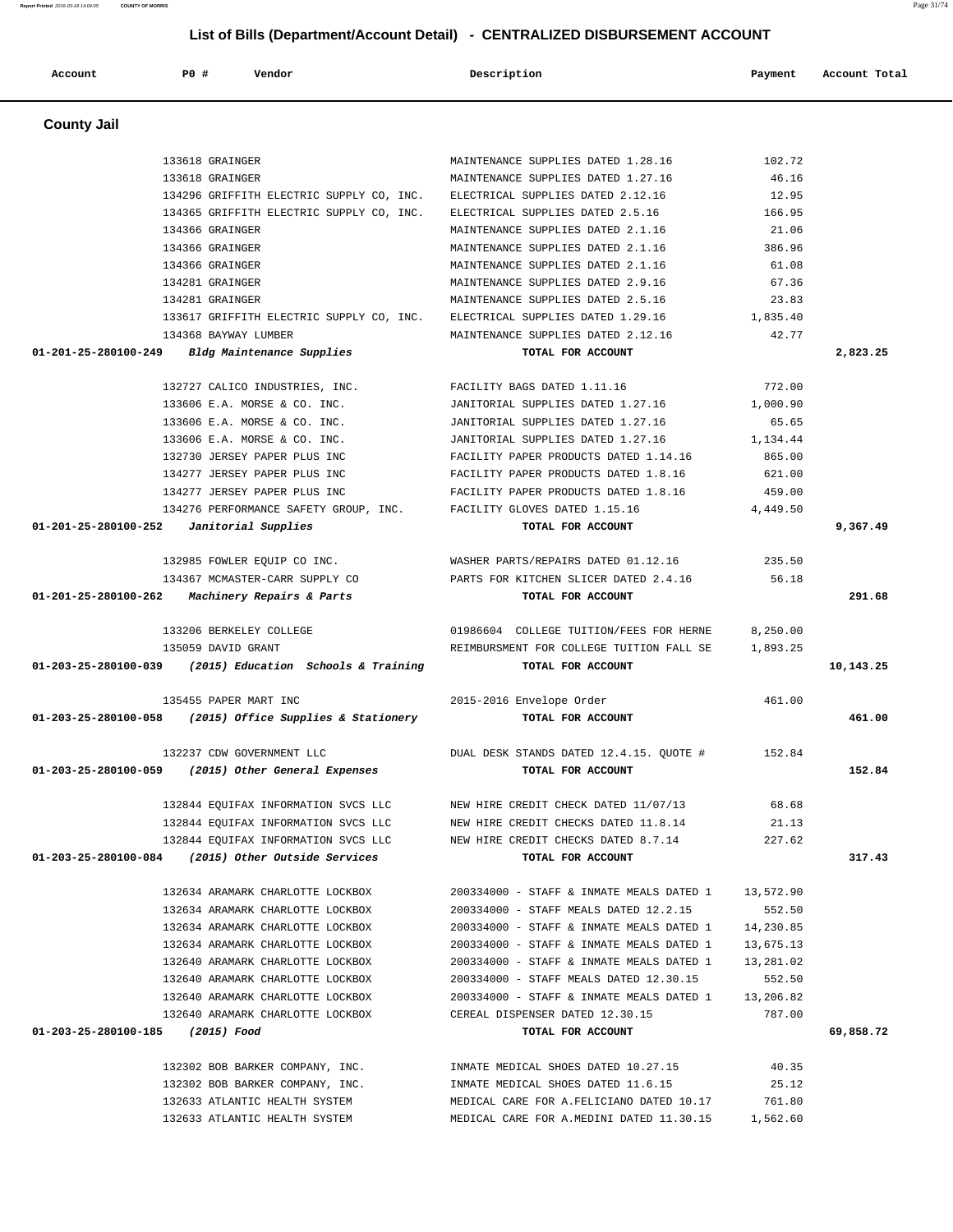| 134302 KARL ZELIFF                                   | PREA Spanish Posters                    | 29.00    |          |
|------------------------------------------------------|-----------------------------------------|----------|----------|
| 134945 EDWARD SHAPLEY                                | Science Cooking                         | 38.86    |          |
| 01-201-25-281100-039<br>Education Schools & Training | TOTAL FOR ACCOUNT                       |          | 67.86    |
| 135463 COUNTY OF MORRIS                              | 1st HALF OF MARCH 2016 METERED MAIL     | 70.96    |          |
| 01-201-25-281100-068<br>Postage & Metered Mail       | TOTAL FOR ACCOUNT                       |          | 70.96    |
| 134297 RICOH AMERICAS CORPORATION                    | 2 Ricoh MP4002SP Copies                 | 1,452.77 |          |
| 01-201-25-281100-164<br>Office Machines - Rental     | TOTAL FOR ACCOUNT                       |          | 1,452.77 |
| 134947 SODEXO INC & AFFILIATES                       | Contractual charge                      | 2,315.80 |          |
| 134947 SODEXO INC & AFFILIATES                       | Congregate Meals: 1049 x \$2.81/meal    | 2,947.69 |          |
| 134947 SODEXO INC & AFFILIATES                       | AFI and Other                           | 1,669.60 |          |
| 134720 NESTLE WATERS NORTH AMERICA INC.              | Acct# 0434495636 Billing Period 1/15/16 | 71.80    |          |
| 01-201-25-281100-185<br>Food                         | TOTAL FOR ACCOUNT                       |          | 7,004.89 |
| 133745 ALERE TOXICOLOGY SERVICES INC.                | Drug Test C. Luke                       | 16.00    |          |
| $01 - 201 - 25 - 281100 - 189$<br>Medical            | TOTAL FOR ACCOUNT                       |          | 16.00    |
| 134298 UNIVERSAL UNIFORM SALES CO INC                | Smooth lether garrison belt w/buckle    | 15.00    |          |
| 134298 UNIVERSAL UNIFORM SALES CO INC                | Name plates                             | 12.00    |          |

### **County Youth Detention Facilit**

| <b>County Jail</b>                                                 |                                           |          |              |
|--------------------------------------------------------------------|-------------------------------------------|----------|--------------|
| 126997 MOBILEX USA                                                 | INMATE XRAYS FOR SEPT 2015 DATED 10.1.15  | 612.00   |              |
| 132343 MOBILEX USA                                                 | INMATE XRAYS FOR DEC 2015 DATED 1.1.16    | 646.00   |              |
| 132344 MOBILEX USA                                                 | INMATE XRAYS FOR NOV 2015 DATED 12.1.15   | 476.00   |              |
| 132344 MOBILEX USA                                                 | INMATE XRAYS FOR NOV 2015 DATED 12.1.15   | 128.02   |              |
| 133147 DENTRUST DENTAL INC.                                        | INMATE DENTAL CARE FOR DEC 2015 DATED 01  | 3,060.00 |              |
| 134288 MORRISTOWN EMERGENCY MEDICAL                                | MEDICAL CARE FOR A. KISSINGER DATED 12.2  | 989.00   |              |
| 134288 MORRISTOWN EMERGENCY MEDICAL                                | MEDICAL CARE FOR O. ARGUETA DATED ON 12.  | 806.00   |              |
| 133613 TRI-COUNTY ORTHOPAEDIC &                                    | MEDICAL CARE FOR V. VERTETIS DATED 6.11.1 | 3,965.00 |              |
| 133614 PERKIN ELMER LABS, INC.                                     | MEDICAL CARE FOR M.JEBARA DATED 11.19.15  | 240.00   |              |
| 01-203-25-280100-189<br>(2015) Medical                             | TOTAL FOR ACCOUNT                         |          | 14,484.47    |
| 132644 GRIFFITH ELECTRIC SUPPLY CO, INC.                           | ELECTRICAL SUPPLIES DATED 12.16.15        | 249.87   |              |
| 132644 GRIFFITH ELECTRIC SUPPLY CO, INC.                           | ELECTRICAL SUPPLIES DATED 12.18.15        | 555.17   |              |
| 132644 GRIFFITH ELECTRIC SUPPLY CO, INC.                           | ELECTRICAL SUPPLIES DATED 12.18.15        | 88.70    |              |
| 132644 GRIFFITH ELECTRIC SUPPLY CO, INC.                           | ELECTRICAL SUPPLIES DATED 12.21.15        | 28.69    |              |
| 01-203-25-280100-249<br>(2015) Bldg Maintenance Supplies           | TOTAL FOR ACCOUNT                         |          | 922.43       |
| 132240 E.A. MORSE & CO. INC.                                       | JANITORIAL SUPPLIES DATED 12.8.15         | 3,749.38 |              |
| 132240 E.A. MORSE & CO. INC.                                       | JANITORIAL SUPPLIES DATED 12.15.15        | 2,647.72 |              |
| 132240 E.A. MORSE & CO. INC.                                       | JANITORIAL SUPPLIES DATED 12.15.15        | 212.10   |              |
| 132240 E.A. MORSE & CO. INC.                                       | JANITORIAL SUPPLIES DATED 12.24.15        | 25.92    |              |
| 132240 E.A. MORSE & CO. INC.                                       | JANITORIAL SUPPLIES DATED 12.24.15        | 985.12   |              |
| 01-203-25-280100-252 (2015) Janitorial Supplies                    | TOTAL FOR ACCOUNT                         |          | 7,620.24     |
|                                                                    |                                           |          |              |
| 132987 T.M. BRENNAN CONTRACTING INC. HVAC REPAIRS DONE ON 12.16.15 |                                           | 229.53   |              |
| 01-203-25-280100-262<br>(2015) Machinery Repairs & Parts           | TOTAL FOR ACCOUNT                         |          | 229.53       |
|                                                                    |                                           |          | ============ |
| TOTAL for County Jail                                              |                                           |          | 231,327.46   |

 **Account P0 # Vendor Description Payment Account Total**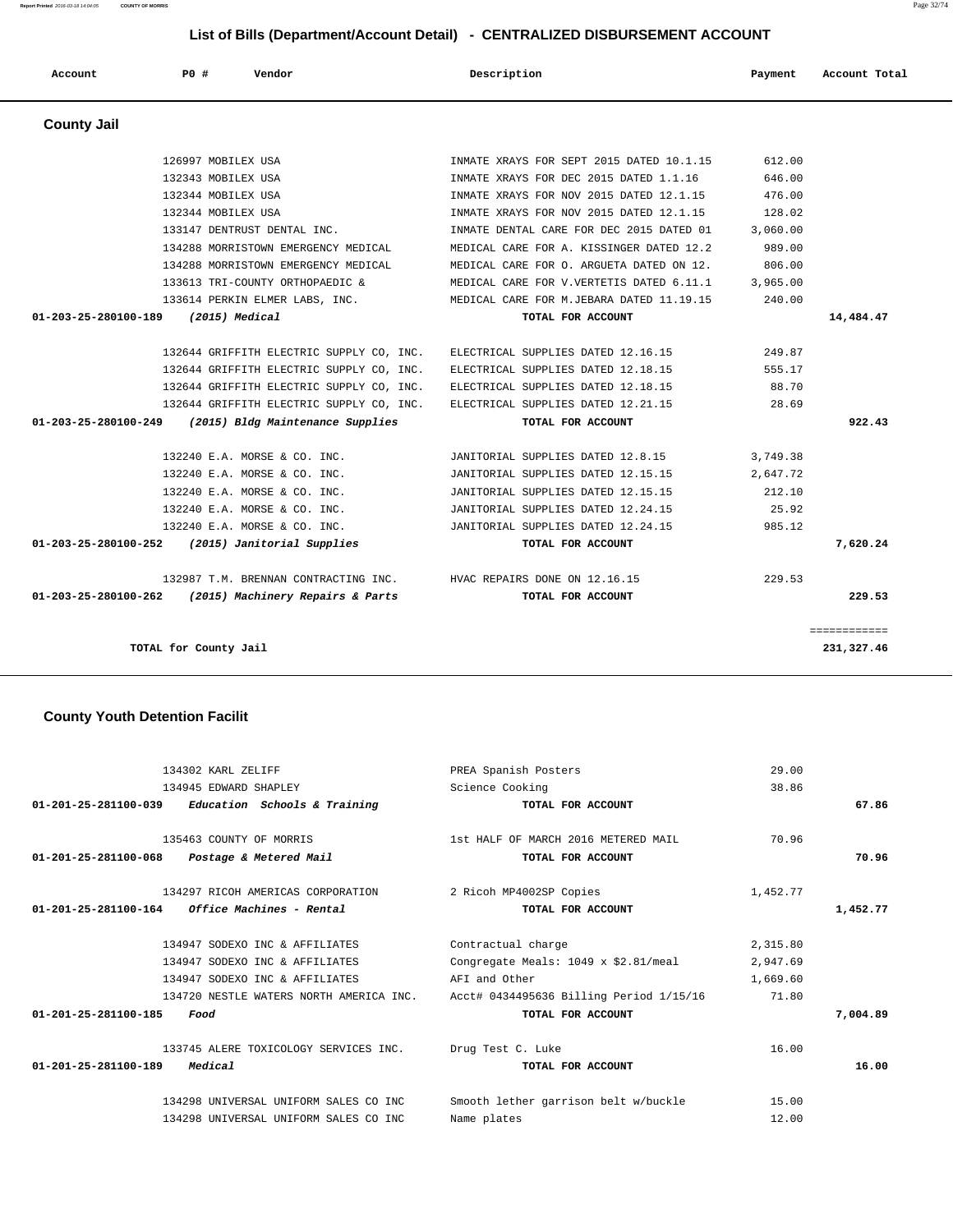**Report Printed** 2016-03-18 14:04:05 **COUNTY OF MORRIS** Page 33/74

## **List of Bills (Department/Account Detail) - CENTRALIZED DISBURSEMENT ACCOUNT**

| Account                               | PO# | Vendor                                | Description                            | Payment | Account Total |
|---------------------------------------|-----|---------------------------------------|----------------------------------------|---------|---------------|
| <b>County Youth Detention Facilit</b> |     |                                       |                                        |         |               |
|                                       |     | 134298 UNIVERSAL UNIFORM SALES CO INC | Streetgear trouser - black             | 303.80  |               |
|                                       |     | 134298 UNIVERSAL UNIFORM SALES CO INC | S/S Black bdu shirt                    | 92.00   |               |
|                                       |     | 134298 UNIVERSAL UNIFORM SALES CO INC | Black t-shirt lg w/white facility logo | 50.00   |               |
|                                       |     | 134298 UNIVERSAL UNIFORM SALES CO INC | Lightweight jacket w/liner             | 145.00  |               |
|                                       |     | 134298 UNIVERSAL UNIFORM SALES CO INC | Black job shirt 72314 size lg-reg      | 60.00   |               |

|              | 25.50    | Nylon open neck top handcuff key | 134298 UNIVERSAL UNIFORM SALES CO INC                                  |
|--------------|----------|----------------------------------|------------------------------------------------------------------------|
|              | 7.00     | Jaypee Handcuff key              | 134298 UNIVERSAL UNIFORM SALES CO INC                                  |
|              | 12.00    | American flag patch              | 134298 UNIVERSAL UNIFORM SALES CO INC                                  |
|              | 108.00   | Black BDU shirt                  | 134298 UNIVERSAL UNIFORM SALES CO INC                                  |
| 940.29       |          | TOTAL FOR ACCOUNT                | Uniform And Accessories<br>01-201-25-281100-202                        |
|              | 132.50   | Lube and adjust 7 shower doors   | 133449 KURT'S LOCKSMITH SERVICE, LLC                                   |
|              | 21.95    | 12V AGM Dura12-3.3F2             | 134300 BATTERIES PLUS                                                  |
| 154.45       |          | TOTAL FOR ACCOUNT                | <i>Machinery Repairs &amp; Parts</i><br>$01 - 201 - 25 - 281100 - 262$ |
|              | 315.33   | Order# S032524852                | 129875 W.B. MASON COMPANY INC                                          |
|              | $-25.96$ |                                  | 129875 W.B. MASON COMPANY INC                                          |
| 289.37       |          | TOTAL FOR ACCOUNT                | 01-203-25-281100-058<br>(2015) Office Supplies & Stationery            |
| ============ |          |                                  |                                                                        |
| 9,996.59     |          |                                  | TOTAL for County Youth Detention Facilit                               |
|              |          |                                  |                                                                        |

## **Road Repairs**

|                                            | 135463 COUNTY OF MORRIS                           | 1st HALF OF MARCH 2016 METERED MAIL                         | 8.92      |          |
|--------------------------------------------|---------------------------------------------------|-------------------------------------------------------------|-----------|----------|
| 01-201-26-290100-068                       | Postage & Metered Mail                            | TOTAL FOR ACCOUNT                                           |           | 8.92     |
|                                            |                                                   | 133980 WASHINGTON TWP MUNICIPAL fuel purchase per agreement | 792.08    |          |
|                                            | 135451 NATIONAL FUEL OIL INC.                     | FUEL CHARGES 2/16                                           | 2,771.69  |          |
| 01-201-26-290100-140 Gas Purchases         |                                                   | TOTAL FOR ACCOUNT                                           |           | 3,563.77 |
|                                            | 134178 LOVEYS PIZZA & GRILL                       | 2016 Meals                                                  | 240.00    |          |
|                                            | 134178 LOVEYS PIZZA & GRILL                       | 15% Gratuity                                                | 36.00     |          |
|                                            | 134177 RED BARN RESTAURANT                        | 2016 Meals                                                  | 170.00    |          |
|                                            | 134177 RED BARN RESTAURANT                        | 15% Gratuity                                                | 25.50     |          |
|                                            | 134678 PAULS DINER                                | 2016 meals 1/15-2/17/2016                                   | 70.00     |          |
|                                            | 134678 PAULS DINER                                | 15% Gratuity                                                | 10.50     |          |
|                                            | 134170 THE DAILY DISH DELI                        | 2016 meals                                                  | 70.00     |          |
|                                            | 134170 THE DAILY DISH DELI                        | 15% Gratuity                                                | 10.50     |          |
| $01 - 201 - 26 - 290100 - 188$             | Meals                                             | TOTAL FOR ACCOUNT                                           |           | 632.50   |
|                                            | 134680 SHAUN MACKEY                               | work boots per contract                                     | 90.00     |          |
|                                            | 135084 EDWARD BRETT                               | Work Boots Per Contract                                     | 90.00     |          |
|                                            | 135043 STEVE ARIAS                                | work boots per contract                                     | 90.00     |          |
|                                            | 135343 ANTHONY FOX                                | work boots per contract                                     | 90.00     |          |
|                                            | 01-201-26-290100-207 Uniform & Clothing Allowance | TOTAL FOR ACCOUNT                                           |           | 360.00   |
|                                            | 134307 TILCON NEW YORK INC.                       | I-6 Skin Patch                                              | 146.03    |          |
|                                            | 134307 TILCON NEW YORK INC.                       | OPR Winter Mix                                              | 1,715.85  |          |
|                                            | 134174 TILCON NEW YORK INC.                       | I-6 Skin Patch                                              | 626.97    |          |
| $01-201-26-290100-222$ Bituminous Concrete |                                                   | TOTAL FOR ACCOUNT                                           |           | 2,488.85 |
|                                            | 134176 JJS SERVICES, INC.                         | Storm #3 January 22, 2016 Sections 11,19                    | 36,980.00 |          |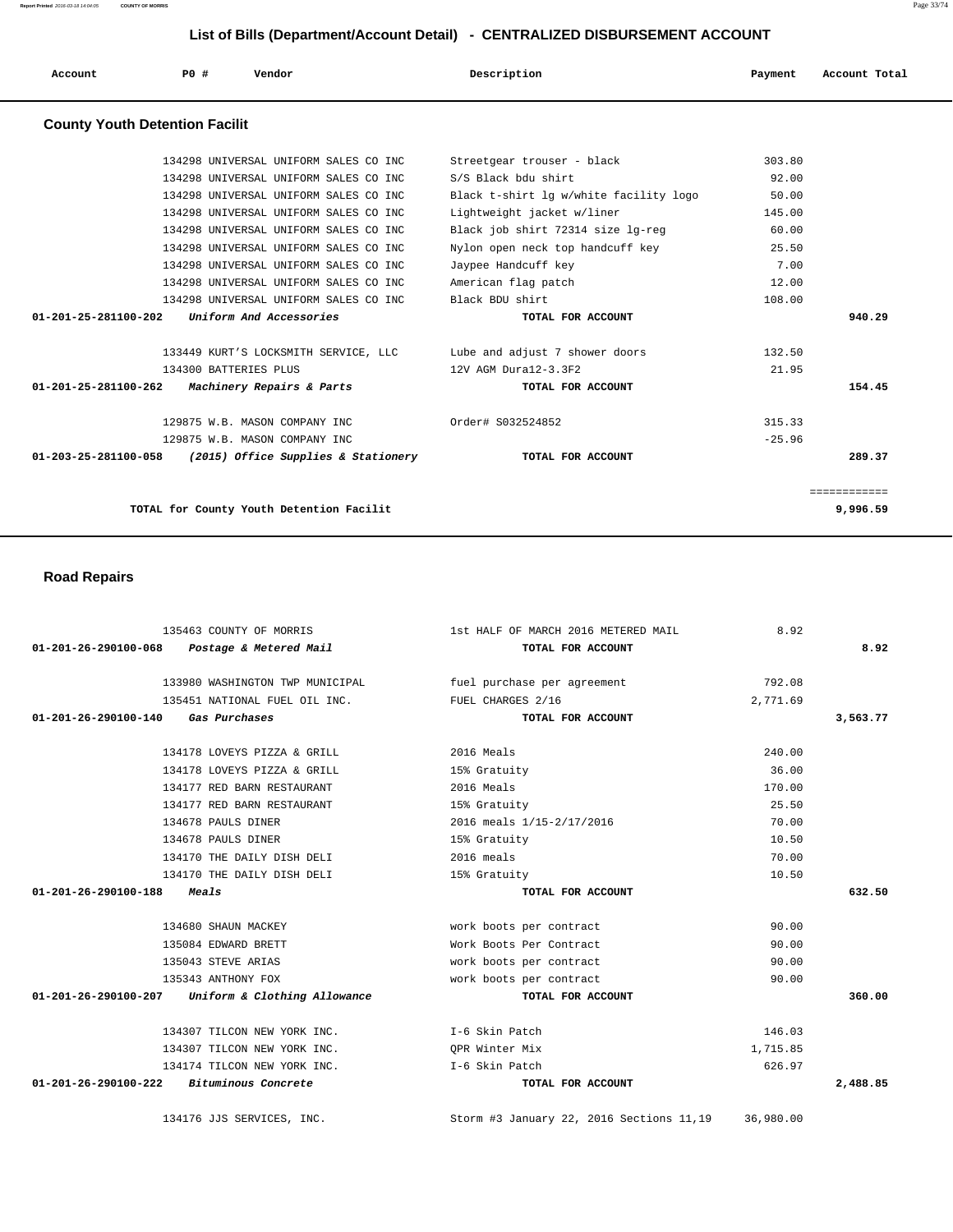| <b>Road Repairs</b>                                 |                                                                              |          |           |
|-----------------------------------------------------|------------------------------------------------------------------------------|----------|-----------|
| 134310 TREE KING INC                                | Storm #7 2/15/16 Sections 10, 17, 22, 30, 34 16, 087.50                      |          |           |
| 134689 TREE KING INC                                | Storm #8 2/23/2016 Sections 10, 17, 22, 30,                                  | 9,900.00 |           |
| 134683 PEQUANNOCK TOWNSHIP                          | Snow Removal 2/15/2016                                                       | 1,600.00 |           |
| Contracted Snow/Ice Removal<br>01-201-26-290100-228 | TOTAL FOR ACCOUNT                                                            |          | 66,567.50 |
|                                                     |                                                                              |          |           |
| 133783 GARDEN STATE HIGHWAY                         | .080x36"x12" Std Holes/Corners Blank                                         | 144.60   |           |
| 133783 GARDEN STATE HIGHWAY                         | .080x24"x10" Std Holes/Corners Blank                                         | 140.70   |           |
| 133661 ONE SOURCE OF NEW JERSEY LLC                 | 5/16x1-1/2 hex tap bolts, washers, finis                                     | 559.59   |           |
| $01 - 201 - 26 - 290100 - 238$<br>Signage           | TOTAL FOR ACCOUNT                                                            |          | 844.89    |
|                                                     |                                                                              |          |           |
|                                                     | 133434 EASTERN CONCRETE MATERIALS, INC. 3/4" QP Tickets # 21287726, 21287763 | 202.05   |           |
| 133434 EASTERN CONCRETE MATERIALS, INC.             | 3/4" QP Tickets #21289126,21289127,21289                                     | 1,459.00 |           |
| 01-201-26-290100-244<br>Stone                       | TOTAL FOR ACCOUNT                                                            |          | 1,661.05  |
|                                                     |                                                                              |          |           |
| 134315 MORRISTOWN LUMBER &                          | hitching ring w/plate, u-bolt, dispose pro                                   | 13.41    |           |
| 133656 MORRISTOWN LUMBER &                          | 18" Poly Snow Shovels                                                        | 39.98    |           |
| 133656 MORRISTOWN LUMBER &                          | mailboxes std white steel, 4x4 standard                                      | 639.72   |           |
| 134171 NORTHEASTERN HARDWARE CO INC                 | Shovels, Road/Stone Rakes                                                    | 200.70   |           |
| 134314 NORTHEASTERN HARDWARE CO INC                 | TD19-823 handles                                                             | 77.88    |           |
| Construction Materials<br>01-201-26-290100-260      | TOTAL FOR ACCOUNT                                                            |          | 971.69    |
| 134750 NESTLE WATERS NORTH AMERICA INC.             | 0434540159 bottle water 1/15 - 2/14/201                                      | 38.90    |           |
| 01-201-26-290100-266<br>Safety Items                | TOTAL FOR ACCOUNT                                                            |          | 38.90     |
|                                                     |                                                                              |          |           |
| 134178 LOVEYS PIZZA & GRILL                         | 2015 Meals                                                                   | 140.00   |           |
| 134178 LOVEYS PIZZA & GRILL                         | 15% Gratuity                                                                 | 21.00    |           |
| 134177 RED BARN RESTAURANT                          | 2015 Meals                                                                   | 50.00    |           |
| 134177 RED BARN RESTAURANT                          | 15% Gratuity                                                                 | 7.50     |           |
| 134678 PAULS DINER                                  | 2015 meals 5/19-12/31/2015                                                   | 210.00   |           |
| 134678 PAULS DINER                                  | 15% Gratuity                                                                 | 31.50    |           |
| 134170 THE DAILY DISH DELI                          | 2015 meals                                                                   | 140.00   |           |
| 134170 THE DAILY DISH DELI                          | 15% Gratuity                                                                 | 21.00    |           |
| $01 - 203 - 26 - 290100 - 188$<br>(2015) Meals      | TOTAL FOR ACCOUNT                                                            |          | 621.00    |
|                                                     |                                                                              |          |           |
| 133665 FLEMINGTON DEPT STORE INC                    | Pocket Tee (L)                                                               | 39.50    |           |
| 133665 FLEMINGTON DEPT STORE INC                    | Pocket Tee (XL)                                                              | 142.20   |           |
| 133665 FLEMINGTON DEPT STORE INC                    | Pocket Tee (XL) PC55PT                                                       | 49.50    |           |
| 133665 FLEMINGTON DEPT STORE INC                    | Crown Piq PO (M)                                                             | 65.70    |           |
| 133665 FLEMINGTON DEPT STORE INC                    | Crown Pig PO (XL)                                                            | 87.60    |           |
| 133665 FLEMINGTON DEPT STORE INC                    | Crown Piq PO (M)                                                             | 65.70    |           |
| 133665 FLEMINGTON DEPT STORE INC                    | Crown Piq PO (L)                                                             | 87.60    |           |
| 133665 FLEMINGTON DEPT STORE INC                    | Crown Pig PO (XL)                                                            | 131.40   |           |
| 133665 FLEMINGTON DEPT STORE INC                    | Relaxed Jeans (Size 33)                                                      | 137.40   |           |
| 133665 FLEMINGTON DEPT STORE INC                    | Relax Jeans (Size 38)                                                        | 435.10   |           |
| 133665 FLEMINGTON DEPT STORE INC                    | Relaxed Jeans (S40)                                                          | 137.40   |           |
| 133665 FLEMINGTON DEPT STORE INC                    | Relaxed Jeans (S42)                                                          | 274.80   |           |
| 133665 FLEMINGTON DEPT STORE INC                    | Relaxed Jeans S34)                                                           | 206.10   |           |
| 133665 FLEMINGTON DEPT STORE INC                    | Relaxed Jeans (S36)                                                          | 549.60   |           |
| 133665 FLEMINGTON DEPT STORE INC                    | Relaxed Jeans (S38)                                                          | 480.90   |           |
| 133665 FLEMINGTON DEPT STORE INC                    | Relaxed Jeans (S40)                                                          | 274.80   |           |
| 133665 FLEMINGTON DEPT STORE INC                    | Relaxed Jeans (S42)                                                          | 68.70    |           |
| 133665 FLEMINGTON DEPT STORE INC                    | Relaxed Jeans (S38)                                                          | 160.30   |           |
| 133665 FLEMINGTON DEPT STORE INC                    | Relaxed Jeans (S40)                                                          | 206.10   |           |
| 133665 FLEMINGTON DEPT STORE INC                    | Reg. Fit (S30)                                                               | 68.70    |           |
| 133665 FLEMINGTON DEPT STORE INC                    | Crown Piq PO XXL                                                             | 143.40   |           |
| 133665 FLEMINGTON DEPT STORE INC                    | Crown Piq PO 3XL                                                             | 71.70    |           |

Account **PO #** Vendor **Description Description Payment** Account Total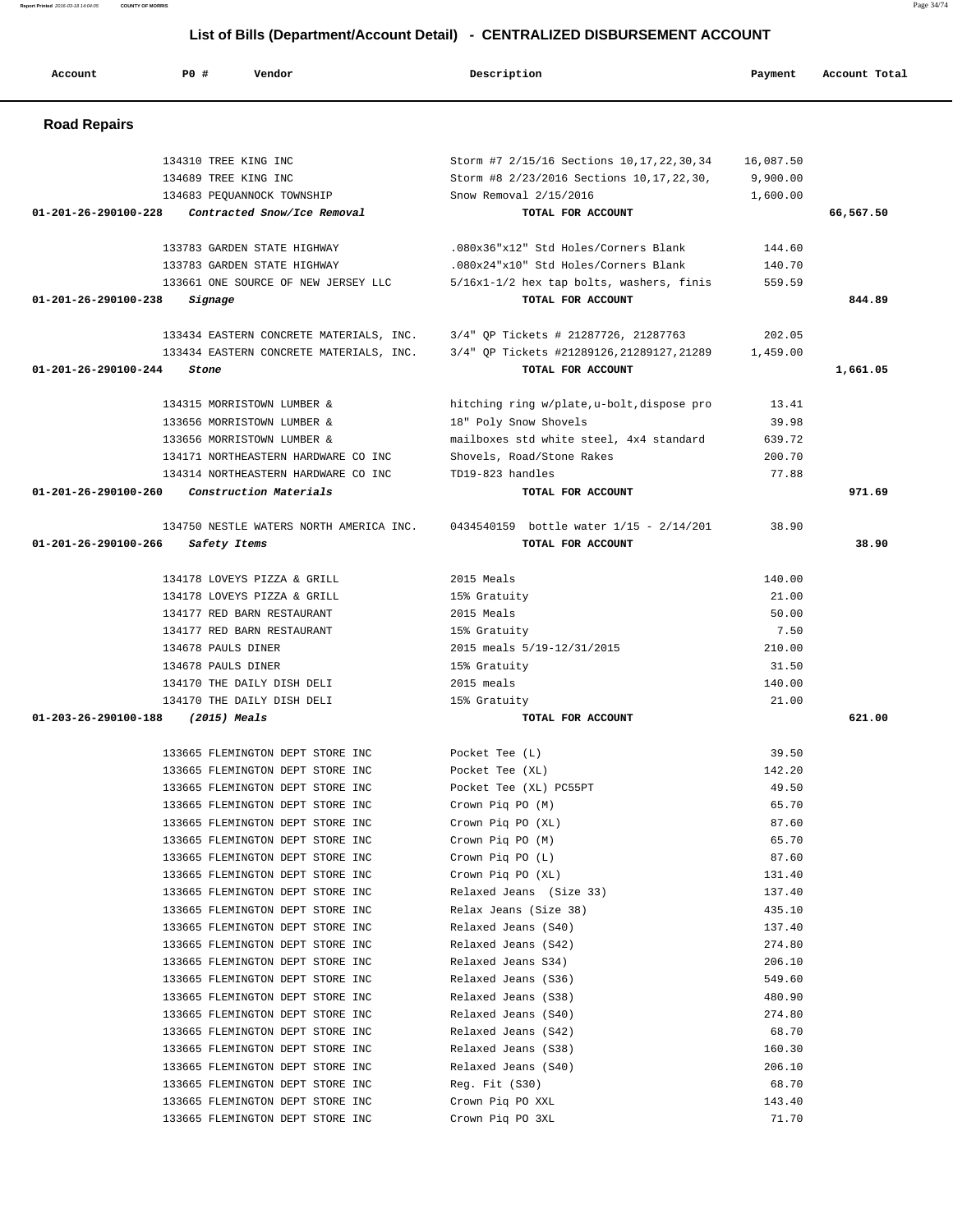| Account              | PO#                    | Vendor                              | Description         | Payment | Account Total |
|----------------------|------------------------|-------------------------------------|---------------------|---------|---------------|
| <b>Road Repairs</b>  |                        |                                     |                     |         |               |
|                      |                        | 133665 FLEMINGTON DEPT STORE INC    | Relaxed Jeans (S50) | 74.70   |               |
|                      |                        | 133665 FLEMINGTON DEPT STORE INC    | Relaxed Jeans (S44) | 74.70   |               |
|                      |                        | 133665 FLEMINGTON DEPT STORE INC    | Polo (XXL)          | 103.60  |               |
|                      |                        | 133665 FLEMINGTON DEPT STORE INC    | Hooded XL           | 171.60  |               |
|                      |                        | 133665 FLEMINGTON DEPT STORE INC    | Hooded L            | 85.80   |               |
|                      |                        | 133665 FLEMINGTON DEPT STORE INC    | Hooded Sweat XL     | 91.80   |               |
|                      |                        | 133665 FLEMINGTON DEPT STORE INC    | Hooded XXL          | 229.50  |               |
| 01-203-26-290100-207 |                        | (2015) Uniform & Clothing Allowance | TOTAL FOR ACCOUNT   |         | 4,790.60      |
|                      |                        |                                     |                     |         | .             |
|                      | TOTAL for Road Repairs |                                     |                     |         | 82,549.67     |

## **Bridges and Culverts**

| 134327 OFFICE CONCEPTS GROUP, INC.                | Refrigerator, Bottom FrzrAVA-FFBM102DOW                                   | 879.00   |              |
|---------------------------------------------------|---------------------------------------------------------------------------|----------|--------------|
| 01-201-26-292100-058 Office Supplies & Stationery | TOTAL FOR ACCOUNT                                                         |          | 879.00       |
| 134328 SHERWIN WILLIAMS                           | 1 Gallon 6405-16837 AMSL TRDPLX EX WHT                                    | 56.07    |              |
| 134328 SHERWIN WILLIAMS                           | 7 inch 4x1/2 Stripe Mini R6501-66192*RET                                  | 8.75     |              |
| 134328 SHERWIN WILLIAMS                           | Discount                                                                  | $-19.57$ |              |
| $01-201-26-292100-234$ Paint                      | TOTAL FOR ACCOUNT                                                         |          | 45.25        |
|                                                   |                                                                           |          |              |
| 133230 SHEAFFER SUPPLY INC.                       | 14x12S1/4x1/2 USS HEX C/S 18-8SS                                          | 17.70    |              |
| 133230 SHEAFFER SUPPLY INC.                       | NY 14S1/4-20 NYLOC Nut 18-8ss( 100 )                                      | 8.82     |              |
| 134330 SHEAFFER SUPPLY, INC.                      | 3/8x2 Carriage Bolt Z, Lock washers, Fen                                  | 6.69     |              |
| 134330 SHEAFFER SUPPLY, INC.                      | 3/4 Forged D Ring w/weld on bracket, 4-1                                  | 40.80    |              |
| 134330 SHEAFFER SUPPLY, INC.                      | 5/16x1 SS PPMS5/16 ST ST Lockwashers5/16                                  | 10.80    |              |
| 134522 SHEAFFER SUPPLY INC.                       | 10 F507812x1/8 8x20MM Metal cut off                                       | 59.20    |              |
| 134522 SHEAFFER SUPPLY INC.                       | 100 TK14X212, 14x2-1/2 Hex/W Tek Z, 3/4                                   | 46.00    |              |
| 01-201-26-292100-239 Small Tools                  | TOTAL FOR ACCOUNT                                                         |          | 190.01       |
|                                                   |                                                                           |          |              |
| 134521 CONSOLIDATED STEEL                         | W. Cooper Street, Dover, NJCost for Mate                                  | 550.00   |              |
| 01-201-26-292100-243<br>Steel                     | TOTAL FOR ACCOUNT                                                         |          | 550.00       |
|                                                   | 133628 PERFORMANCE TRAILERS INC. Trailer 5x10x6Base Model CT5x101Color Wh | 2,470.00 |              |
| 01-201-26-292100-259<br>Equipment Rental          | TOTAL FOR ACCOUNT                                                         |          | 2,470.00     |
|                                                   |                                                                           |          |              |
| 127641 SHERWIN WILLIAMS                           | Gallon B54W151 - IND URE ALK EX WHT                                       | 53.85    |              |
| 01-203-26-292100-234<br>$(2015)$ Paint            | TOTAL FOR ACCOUNT                                                         |          | 53.85        |
|                                                   |                                                                           |          |              |
|                                                   | 134331 KENVIL POWER EQUIPMENT, INC. Part No. 0000-930-3401X Line 31b (2)  | 88.25    |              |
| 01-203-26-292100-239 (2015) Small Tools           | TOTAL FOR ACCOUNT                                                         |          | 88.25        |
|                                                   |                                                                           |          |              |
|                                                   |                                                                           |          | ============ |
| TOTAL for Bridges and Culverts                    |                                                                           |          | 4,276.36     |

### **Shade Tree Commission**

| 134684 JOHN ORGINOS                                  | work boots per contract | 89.99 |
|------------------------------------------------------|-------------------------|-------|
| Uniform & Clothing Allowance<br>01-201-26-300100-207 | TOTAL FOR ACCOUNT       | 89.99 |
|                                                      |                         |       |
|                                                      |                         |       |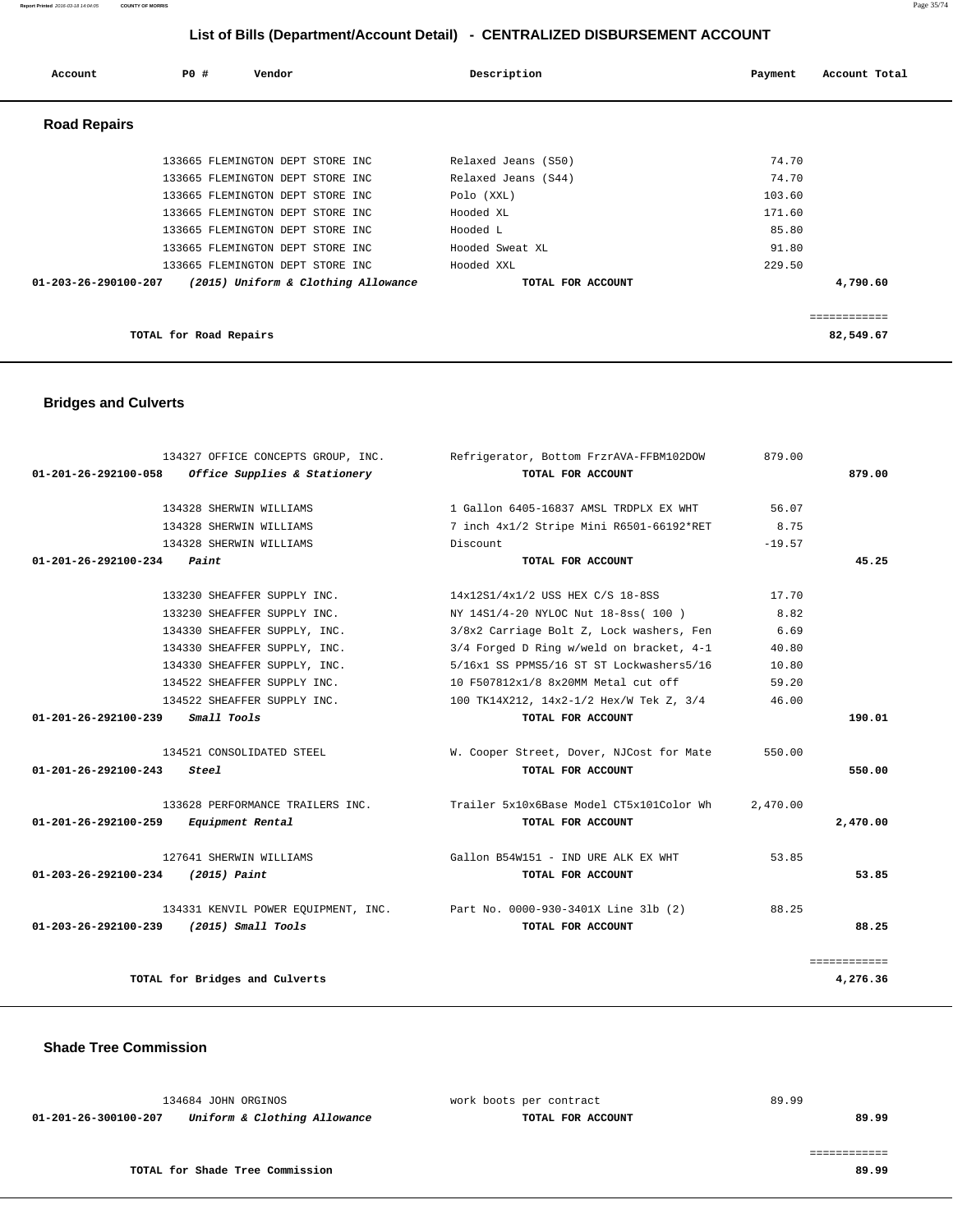| Account | PO# | Vendor | Description | Payment | Account Total<br>. |
|---------|-----|--------|-------------|---------|--------------------|
|         |     |        |             |         |                    |

## **Buildings & Grounds**

|                                      | 134859 WILLIAM F. BARNISH                                               | RENT FOR DOVER PROBATION / APRIL 2016                                          | 8,437.49  |           |
|--------------------------------------|-------------------------------------------------------------------------|--------------------------------------------------------------------------------|-----------|-----------|
| 01-201-26-310100-029 Building Rental |                                                                         | TOTAL FOR ACCOUNT                                                              |           | 8,437.49  |
|                                      |                                                                         |                                                                                |           |           |
|                                      | 134428 ASSOCIATED WATER CONDIT.INC.                                     | RE: PSTA - MONTHLY SERVICE AGREEMENT/ FE                                       | 359.50    |           |
|                                      | 134405 WEBSTER PLUMBING &                                               | RE: A&R/ 02-09-16                                                              | 2,016.00  |           |
|                                      | 134405 WEBSTER PLUMBING &                                               | RE: MOSQUITO CONTROL/ 02-09-16                                                 | 1,176.00  |           |
|                                      | 134503 WEBSTER PLUMBING &                                               | RE: COM CENTER, JDC, CAC/ 02-17-16                                             | 1,519.00  |           |
|                                      | 134503 WEBSTER PLUMBING &                                               | RE: FREEDOM HOUSE/ 02-17-16                                                    | 504.00    |           |
| 01-201-26-310100-044                 | Equipment Service Agreements                                            | TOTAL FOR ACCOUNT                                                              |           | 5,574.50  |
|                                      | 134856 MORRISTOWN PARKING AUTHORITY PARKING MAINTENANCE FEE/ MARCH 2016 |                                                                                | 5,340.00  |           |
| 01-201-26-310100-062                 | Parking Lot Rental                                                      | TOTAL FOR ACCOUNT                                                              |           | 5,340.00  |
|                                      |                                                                         |                                                                                |           |           |
|                                      |                                                                         | 134862 EMPLOYMENT HORIZONS, INC. CLEANING SERVICES - FEBRUARY 2016/ DATED      | 45,379.00 |           |
|                                      | 01-201-26-310100-084 Other Outside Services                             | TOTAL FOR ACCOUNT                                                              |           | 45,379.00 |
|                                      |                                                                         | 134714 NESTLE WATERS NORTH AMERICA INC. 0434507703/01-15-16 THRU 02-14-16/DATE | 113.67    |           |
|                                      | 01-201-26-310100-095 Other Administrative Supplies                      | TOTAL FOR ACCOUNT                                                              |           | 113.67    |
|                                      |                                                                         |                                                                                |           |           |
|                                      | 132935 MORRIS COUNTY ENGRAVING LLC                                      | RE: B&G/ 01-20-15                                                              | 56.32     |           |
| 01-201-26-310100-098                 | Other Operating&Repair Supply                                           | TOTAL FOR ACCOUNT                                                              |           | 56.32     |
|                                      |                                                                         |                                                                                |           |           |
|                                      | 134505 COMPLETE SECURITY SYSTEMS, INC.                                  | JOB# 16-061/ RE: CH/ 02-02-16                                                  | 262.00    |           |
| 01-201-26-310100-128                 | 134505 COMPLETE SECURITY SYSTEMS, INC.                                  | JOB# 16-060/ RE: PSTA/ 02-04-16<br>TOTAL FOR ACCOUNT                           | 365.00    | 627.00    |
|                                      | Security Equipment                                                      |                                                                                |           |           |
|                                      | 134508 RICOH AMERICAS CORPORATION                                       | ID# 6233/ COLOR COPIES/ 01-28-16                                               | 14.91     |           |
| 01-201-26-310100-164                 | Office Machines - Rental                                                | TOTAL FOR ACCOUNT                                                              |           | 14.91     |
|                                      |                                                                         |                                                                                |           |           |
|                                      | 135106 SAMUEL MENDEZ                                                    | RE: 2016 WORK BOOTS - SECURITY/ 03-08-16                                       | 90.00     |           |
|                                      | 134855 TYLER KNIPE                                                      | RE: 2016 WORK BOOTS/ DATED 02-29-16                                            | 90.00     |           |
|                                      | 134836 JOSEPH MACDONALD                                                 | RE: 2016 WORK BOOTS - NIGHT CREW/ 02-28-                                       | 90.00     |           |
|                                      | 01-201-26-310100-207 Uniform & Clothing Allowance                       | TOTAL FOR ACCOUNT                                                              |           | 270.00    |
|                                      | 133766 RICCIARDI BROTHERS OF                                            | WO76808/ RE: A&R/ 01-05-16                                                     | 284.62    |           |
|                                      | 133766 RICCIARDI BROTHERS OF                                            | WO76853/ RE: SCHUYLER/ 01-07-16                                                | 126.25    |           |
|                                      | 133766 RICCIARDI BROTHERS OF                                            | WO76808/ RE: A&R/ 01-11-16                                                     | 316.84    |           |
|                                      | 133766 RICCIARDI BROTHERS OF                                            | WO76808/ RE: A&R/ 01-12-16                                                     | 191.91    |           |
|                                      | 133766 RICCIARDI BROTHERS OF                                            | WO76898/ RE: CH/ 01-14-16                                                      | 363.58    |           |
|                                      | 133766 RICCIARDI BROTHERS OF                                            | WO76808/ RE: A&R/ 01-18-16                                                     | 220.76    |           |
|                                      | 133766 RICCIARDI BROTHERS OF                                            | WO76808/ RE: A&R/ 01-19-16                                                     | 540.36    |           |
|                                      | 133766 RICCIARDI BROTHERS OF                                            | WO76808/ RE: A&R/ 01-19-16                                                     | 305.81    |           |
|                                      | 133766 RICCIARDI BROTHERS OF                                            | WO76808/ RE: A&R/ 01-20-16                                                     | 206.86    |           |
|                                      | 133766 RICCIARDI BROTHERS OF                                            | WO76808/ RE: A&R/ 01-22-16                                                     | 271.04    |           |
|                                      | 133766 RICCIARDI BROTHERS OF                                            | WO76808/ RE: A&R/ 01-22-16                                                     | 59.14     |           |
|                                      | 133766 RICCIARDI BROTHERS OF                                            | WO76808/ RE: A&R/ 01-25-16                                                     | 286.93    |           |
|                                      | 133766 RICCIARDI BROTHERS OF                                            | WO76808/ RE: A&R/ 01-26-16                                                     | 198.64    |           |
|                                      | 133766 RICCIARDI BROTHERS OF                                            | WO76808/ RE: A&R/ 01-26-16                                                     | 81.98     |           |
|                                      | 133766 RICCIARDI BROTHERS OF                                            | WO76808/ RE: A&R/ 01-29-16                                                     | 18.35     |           |
|                                      | 133766 RICCIARDI BROTHERS OF                                            | WO76909/ RE: A&R - JBWS/ 01-15-16                                              | 665.14    |           |
|                                      | 134421 SHERWIN-WILLIAMS                                                 | WO77067/ RE: CTY LIBRARY/ 02-09-16                                             | 140.97    |           |
| $01 - 201 - 26 - 310100 - 234$ Paint |                                                                         |                                                                                |           | 4,279.18  |
|                                      |                                                                         | TOTAL FOR ACCOUNT                                                              |           |           |
|                                      | 134473 FASTENAL COMPANY                                                 | WO77105/ RE: SMALL TOOLS/ 02-17-16                                             | 222.11    |           |

**Report Printed** 2016-03-18 14:04:05 **COUNTY OF MORRIS** Page 36/74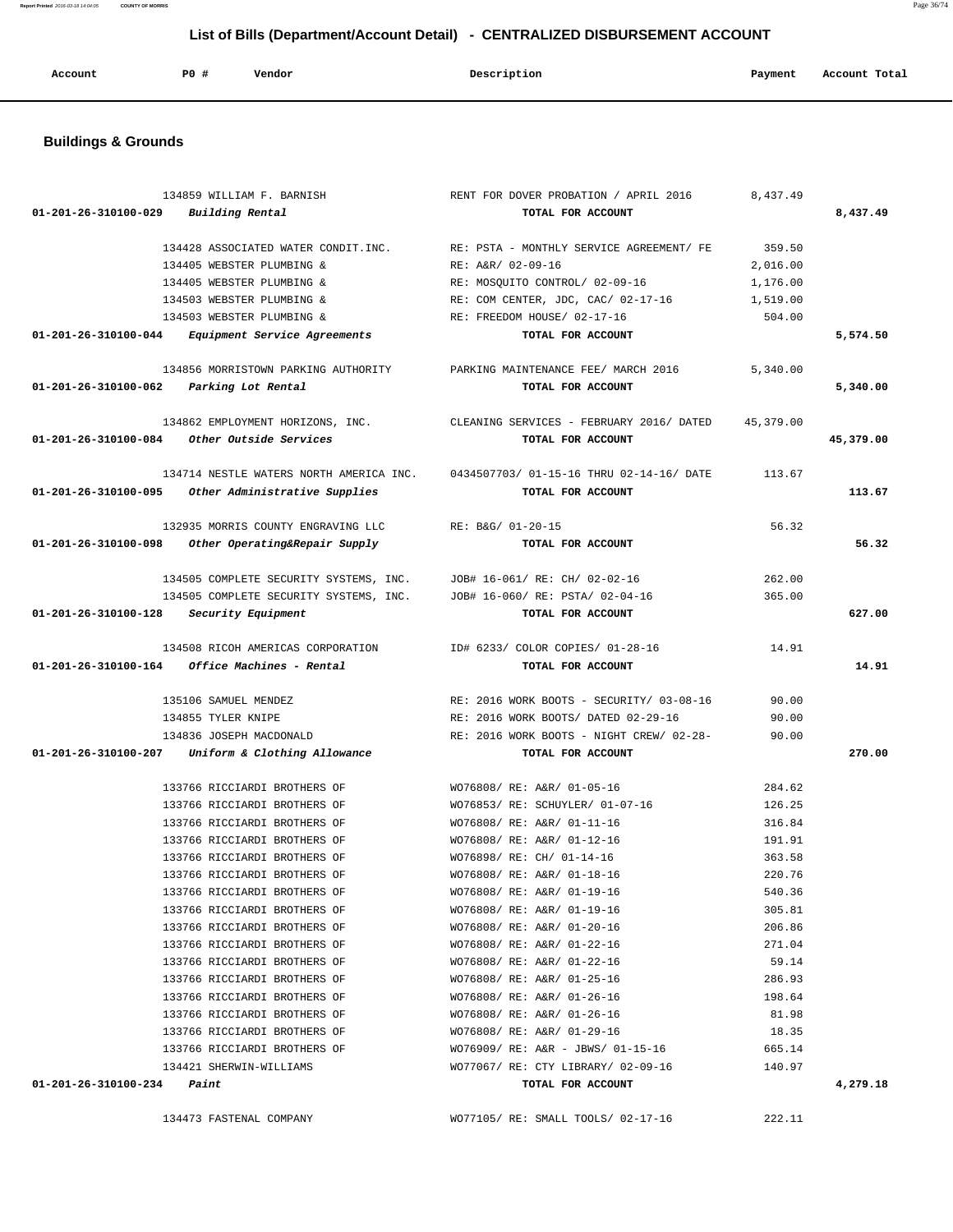| <b>Buildings &amp; Grounds</b>                        |                                                                                  |                  |           |
|-------------------------------------------------------|----------------------------------------------------------------------------------|------------------|-----------|
| 01-201-26-310100-239<br><i>Small Tools</i>            | TOTAL FOR ACCOUNT                                                                |                  | 285.96    |
| 135222 JJS SERVICES, INC.                             | RE: COUNTY LIBRARY - SNOW & ICE REMOVAL 0                                        | 3,875.00         |           |
| 135222 JJS SERVICES, INC.                             | RE: COUNTY LIBRARY - SNOW & ICE REMOVAL 0                                        | 3,817.50         |           |
| 135222 JJS SERVICES, INC.                             | SNOW & RE: COUNTY LIBRARY - ICE REMOVAL                                          | 9,067.50         |           |
| 135222 JJS SERVICES, INC.                             | RE: COUNTY LIBRARY - ICE REMOVAL 03-04-1                                         | 1,550.00         |           |
| 135222 JJS SERVICES, INC.                             | RE: CAC - SNOW & ICE REMOVAL 02-05-16 THR                                        | 6,335.00         |           |
| 135222 JJS SERVICES, INC.                             | RE: CAC - SNOW & ICE REMOVAL 02-15-16 THR                                        | 7,775.00         |           |
| 135222 JJS SERVICES, INC.                             | RE: CAC - SNOW & ICE REMOVAL 03-04-16/0                                          | 1,440.00         |           |
| 135222 JJS SERVICES, INC.                             | RE: SALT/ 03-05-16                                                               | 2,385.50         |           |
| Snow Removal & Ice Control<br>01-201-26-310100-242    | TOTAL FOR ACCOUNT                                                                |                  | 36,245.50 |
| 134473 FASTENAL COMPANY                               | WO76798/ RE: OTA/ 02-17-16                                                       | 35.95            |           |
| 134473 FASTENAL COMPANY                               | WO77090/ RE: B&G/ 02-11-16                                                       | 14.82            |           |
| 134473 FASTENAL COMPANY                               | WO77090/ RE: B&G/ 02-19-16                                                       | 12.81            |           |
| 134501 MOE DISTRIBUTORS INC.                          | WO77131/ RE: A&R/ 02-19-16                                                       | 209.52           |           |
| 134472 GRAINGER                                       | WO77089/ RE: A&R/ 02-11-16                                                       | 203.36           |           |
| 134472 GRAINGER                                       | RE: B&G/ 02-09-16                                                                | 94.59            |           |
| 134752 BAYWAY LUMBER                                  | WO76873/ RE: A&R - 4TH FLOOR/ 01-21-16                                           | 663.92           |           |
| 134752 BAYWAY LUMBER                                  | WO76873/ RE: A&R - 4TH FLOOR/ 01-26-16                                           | 420.50           |           |
| 134752 BAYWAY LUMBER                                  | WO76873/ RE: A&R - 4TH FLOOR/ 02-03-16                                           | 4,617.00         |           |
| 134752 BAYWAY LUMBER<br>134752 BAYWAY LUMBER          | WO76873/ RE: A&R - 4TH FLOOR/ 02-03-16<br>WO76873/ RE: A&R - 4TH FLOOR/ 02-11-16 | 429.90<br>513.00 |           |
| 134752 BAYWAY LUMBER                                  | WO76873/ RE: A&R - 4TH FLOOR/ 02-11-16                                           | 663.92           |           |
| 134752 BAYWAY LUMBER                                  | WO76873/ RE: A&R - 4TH FLOOR/ 02-16-16                                           | 134.40           |           |
| 134755 BAYWAY LUMBER                                  | WO76863/ RE: B&G/ 01-21-16                                                       | 1,031.94         |           |
| 134755 BAYWAY LUMBER                                  | WO76862/ RE: B&G/ 01-21-16                                                       | 1,245.00         |           |
| 134755 BAYWAY LUMBER                                  | WO76862/ RE: B&G/ 01-29-16                                                       | 249.00           |           |
| 134755 BAYWAY LUMBER                                  | WO76710/ RE: RISK/ 01-21-16                                                      | 324.60           |           |
| 134755 BAYWAY LUMBER                                  | WO77051/RE: SEU/ 02-09-16                                                        | 681.09           |           |
| 134755 BAYWAY LUMBER                                  | WO77051/RE: SEU/ 02-11-16                                                        | 238.00           |           |
| 134755 BAYWAY LUMBER                                  | WO77051/RE: SEU/ 02-16-16                                                        | 119.98           |           |
| 01-201-26-310100-249<br>Bldg Maintenance Supplies     | TOTAL FOR ACCOUNT                                                                |                  | 11,903.30 |
| 134255 DUBLIN JANITORIAL SUPPLY                       | WO76882/ RE: B&G/ 01-15-16                                                       | 2,101.50         |           |
| 01-201-26-310100-252<br>Janitorial Supplies           | TOTAL FOR ACCOUNT                                                                |                  | 2,101.50  |
| 134506 POWER PLACE INC                                | WO76973/ RE: B&G - SNOW BLOWER REPAIR/ 0                                         | 124.20           |           |
| 134506 POWER PLACE INC                                | WO76973/ RE: B&G - SNOWBLOWER REPAIR/ 02                                         | 386.62           |           |
| 134506 POWER PLACE INC                                | WO76973/ RE: B&G - SNOWBLOWER REPAIR/ 02                                         | 78.19            |           |
| $01 - 201 - 26 - 310100 - 258$ Equipment              | TOTAL FOR ACCOUNT                                                                |                  | 589.01    |
| 133958 CAPOZZI OVERHEAD DOORS, INC.                   | RE: COUNTY GARAGE/ 02-04-16                                                      | 390.00           |           |
| 133958 CAPOZZI OVERHEAD DOORS, INC. RE: W&M/ 02-04-16 |                                                                                  | 280.00           |           |
| 01-201-26-310100-262 Machinery Repairs & Parts        | TOTAL FOR ACCOUNT                                                                |                  | 670.00    |
| 134472 GRAINGER                                       | WO77094/ RE: JDC/ 02-15-16                                                       | 295.92           |           |
| 134375 GRAINGER                                       | WO77009/ RE: LAW & PUB SAFETY/ 02-01-16                                          | 262.20           |           |
| 134375 GRAINGER                                       | WO77009/ RE: LAW & PUB SAFETY/ 02-01-16                                          | 215.74           |           |
| 134870 JOHNSTONE SUPPLY                               | WO76498/ RE: B&G/ 02-23-16                                                       | 38.53            |           |
| 01-201-26-310100-264 Heat & A/C                       | TOTAL FOR ACCOUNT                                                                |                  | 812.39    |
| 133660 GRIFFITH ELECTRIC SUPPLY CO, INC.              | WO76660/ RE: B&G/ 01-22-16                                                       | 192.07           |           |
| 133660 GRIFFITH ELECTRIC SUPPLY CO, INC.              | WO76838/ RE: B&G/ 01-20-16                                                       | 758.27           |           |
| 133815 GRIFFITH ELECTRIC SUPPLY CO, INC.              | WO76660/ RE: B&G/ 01-25-16                                                       | 91.42            |           |
| 133815 GRIFFITH ELECTRIC SUPPLY CO, INC.              | WO76940/ RE: JDC/ 01-25-16                                                       | 154.21           |           |

 **Account P0 # Vendor Description Payment Account Total**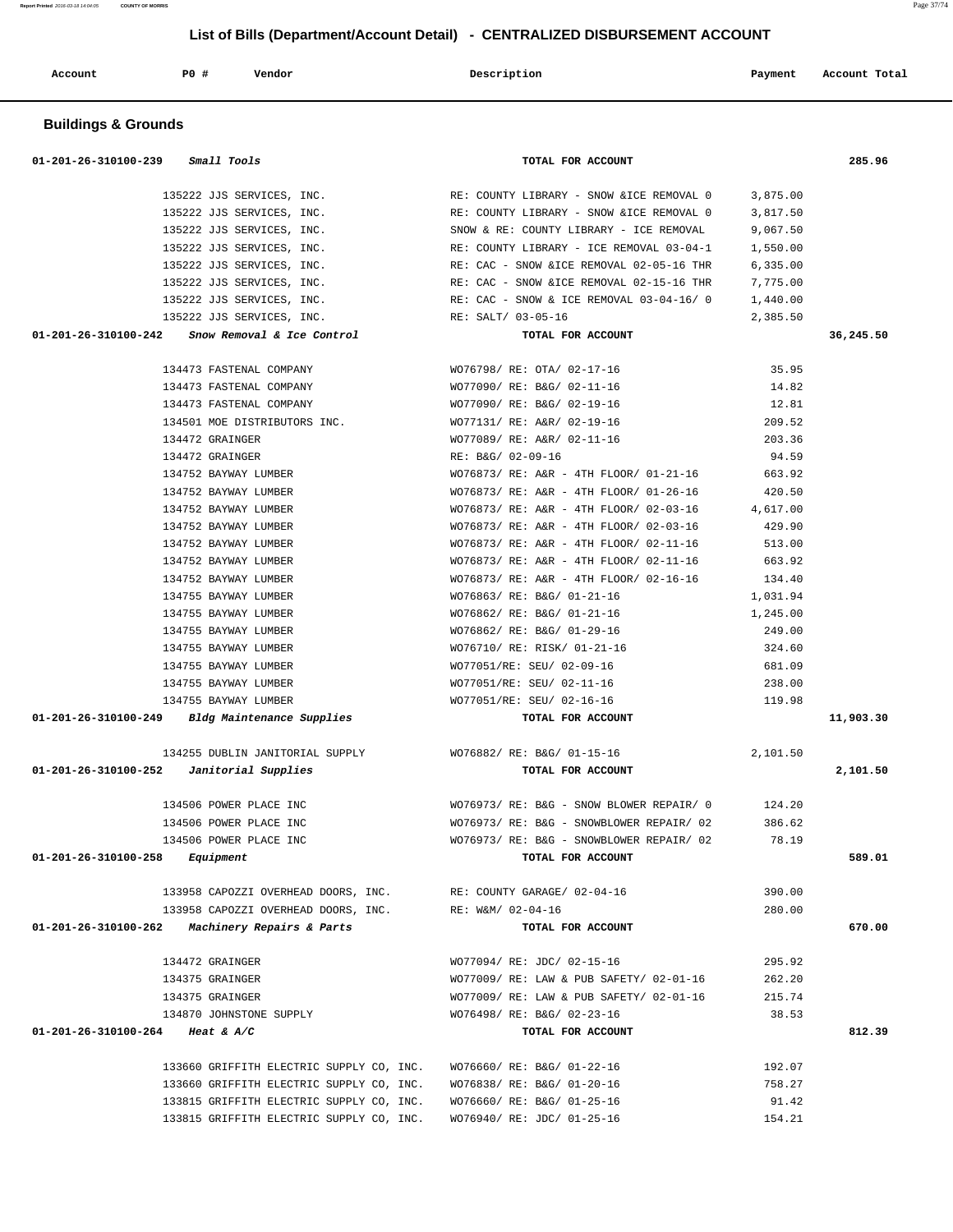| Account                        | PO#                           | Vendor                                   | Description                                                        | Payment   | Account Total |
|--------------------------------|-------------------------------|------------------------------------------|--------------------------------------------------------------------|-----------|---------------|
| <b>Buildings &amp; Grounds</b> |                               |                                          |                                                                    |           |               |
|                                |                               |                                          | 133815 GRIFFITH ELECTRIC SUPPLY CO, INC. WO76940/RE: JDC/ 02-05-16 | 14.17     |               |
|                                |                               | 133815 GRIFFITH ELECTRIC SUPPLY CO, INC. | WO76660/ RE: B&G/ 02-05-16                                         | 664.03    |               |
|                                |                               | 133815 GRIFFITH ELECTRIC SUPPLY CO, INC. | WO77030/ RE: CTY GRG/ 02-08-16                                     | 23.54     |               |
|                                |                               | 133815 GRIFFITH ELECTRIC SUPPLY CO, INC. | WO77030/ RE: CTY GRG/ 02-08-16                                     | 84.73     |               |
|                                |                               | 133815 GRIFFITH ELECTRIC SUPPLY CO, INC. | WO77029/ RE: PSTA/ 02-08-16                                        | 1,137.40  |               |
|                                |                               | 134210 GRIFFITH ELECTRIC SUPPLY CO, INC. | WO76660/ RE: B&G/ 02-15-16                                         | 381.52    |               |
|                                |                               | 134210 GRIFFITH ELECTRIC SUPPLY CO, INC. | WO76660/ RE: B&G/ 02-15-16                                         | 44.91     |               |
|                                |                               | 134210 GRIFFITH ELECTRIC SUPPLY CO, INC. | WO77061/ RE: A&R/ 02-15-16                                         | 80.75     |               |
|                                |                               | 134210 GRIFFITH ELECTRIC SUPPLY CO, INC. | WO77092/ RE: B&G/ 02-15-16                                         | 1,882.14  |               |
| 01-201-26-310100-265           | Electrical                    |                                          | TOTAL FOR ACCOUNT                                                  |           | 5,568.59      |
|                                |                               | 135217 EMPLOYMENT HORIZONS, INC.         | CLEANING SERVICES - DECEMBER 2015/ DATED                           | 44,059.00 |               |
| 01-203-26-310100-084           |                               | (2015) Other Outside Services            | TOTAL FOR ACCOUNT                                                  |           | 44,059.00     |
|                                |                               |                                          |                                                                    |           | ============  |
|                                | TOTAL for Buildings & Grounds |                                          |                                                                    |           | 172,327.32    |

#### **Motor Services Center**

| 133129 PWANJ |                                                      | MEMBERSHIP RENEWAL - ROBERT COOK, MARK CA      | 90.00    |          |  |
|--------------|------------------------------------------------------|------------------------------------------------|----------|----------|--|
|              | 01-201-26-315100-023 Associations and Memberships    | TOTAL FOR ACCOUNT                              |          | 90.00    |  |
|              | 133762 FRED PRYOR SEMINARS                           | EVENT # 176709, CUSTOMER # 33301258 EXCE 79.00 |          |          |  |
|              | 133762 FRED PRYOR SEMINARS                           | EVENT # 176715, CUSTOMER # 33301258 EXCE       | 49.00    |          |  |
|              | 133762 FRED PRYOR SEMINARS                           | EVENT # 176709, CUSTOMER # 33301260 EXCE       | 79.00    |          |  |
|              | $01-201-26-315100-039$ Education Schools & Training  | TOTAL FOR ACCOUNT                              |          | 207.00   |  |
|              | 133672 BEAUTIFUL RAGS                                | WHITE SHOP TOWEL                               | 225.84   |          |  |
|              | 133764 GRAINGER                                      | REFLECTIVE TAPE STRIPS RED                     | 55.58    |          |  |
|              | 133764 GRAINGER                                      | MANUAL PUMP                                    | 78.08    |          |  |
|              | 133764 GRAINGER                                      | WHEEL NUT STEEL                                | 316.80   |          |  |
|              | 133764 GRAINGER                                      | LOBBY BROOM                                    | 4.32     |          |  |
|              | 133142 WHITEMARSH CORPORATION                        | 5WT COVERS                                     | 1,124.06 |          |  |
|              | 133757 EMED CO INC.                                  | CUST INVENT LABELS PAPER 2"X3" FL YELLOW       | 692.03   |          |  |
|              | 134982 MARK CARTER                                   | MOTOR VEHICLE COMMISSION - 5 TITLES            | 300.00   |          |  |
|              | 134982 MARK CARTER                                   | NJ EMISSIONS PROGRAM                           | 7.11     |          |  |
|              | $01-201-26-315100-098$ Other Operating&Repair Supply | TOTAL FOR ACCOUNT                              |          | 2,803.82 |  |
|              | 133668 AMERICAN WEAR INC.                            | UNIFORMS AND MAT RENTAL SERVICES               | 249.37   |          |  |
|              | 133668 AMERICAN WEAR INC.                            | UNIFORMS AND MAT RENTAL SERVICES               | 199.57   |          |  |
|              | 133668 AMERICAN WEAR INC.                            | UNIFORMS AND MAT RENTAL SERVICES               | 257.36   |          |  |
|              | 01-201-26-315100-207 Uniform & Clothing Allowance    | TOTAL FOR ACCOUNT                              |          | 706.30   |  |
|              | 134788 DAVID WEBER OIL COMPANY WINDSHIELD WASH FLUID |                                                | 518.85   |          |  |
|              | $01-201-26-315100-232$ Lubricants & Anti Freeze      | TOTAL FOR ACCOUNT                              |          | 518.85   |  |
|              | 133683 INTER CITY TIRE                               | TIRES                                          | 950.00   |          |  |
|              | 133683 INTER CITY TIRE                               | TIRES                                          | 869.69   |          |  |
|              | 133683 INTER CITY TIRE                               | TIRES                                          | 74.66    |          |  |
|              | 133683 INTER CITY TIRE                               | TIRES                                          | 222.54   |          |  |
|              | 133683 INTER CITY TIRE                               | TIRES                                          | 1,510.61 |          |  |
|              | 133683 INTER CITY TIRE                               | TIRES                                          | 339.05   |          |  |
|              | 133683 INTER CITY TIRE                               | TIRES                                          | 561.35   |          |  |

**Report Printed** 2016-03-18 14:04:05 **COUNTY OF MORRIS** Page 38/74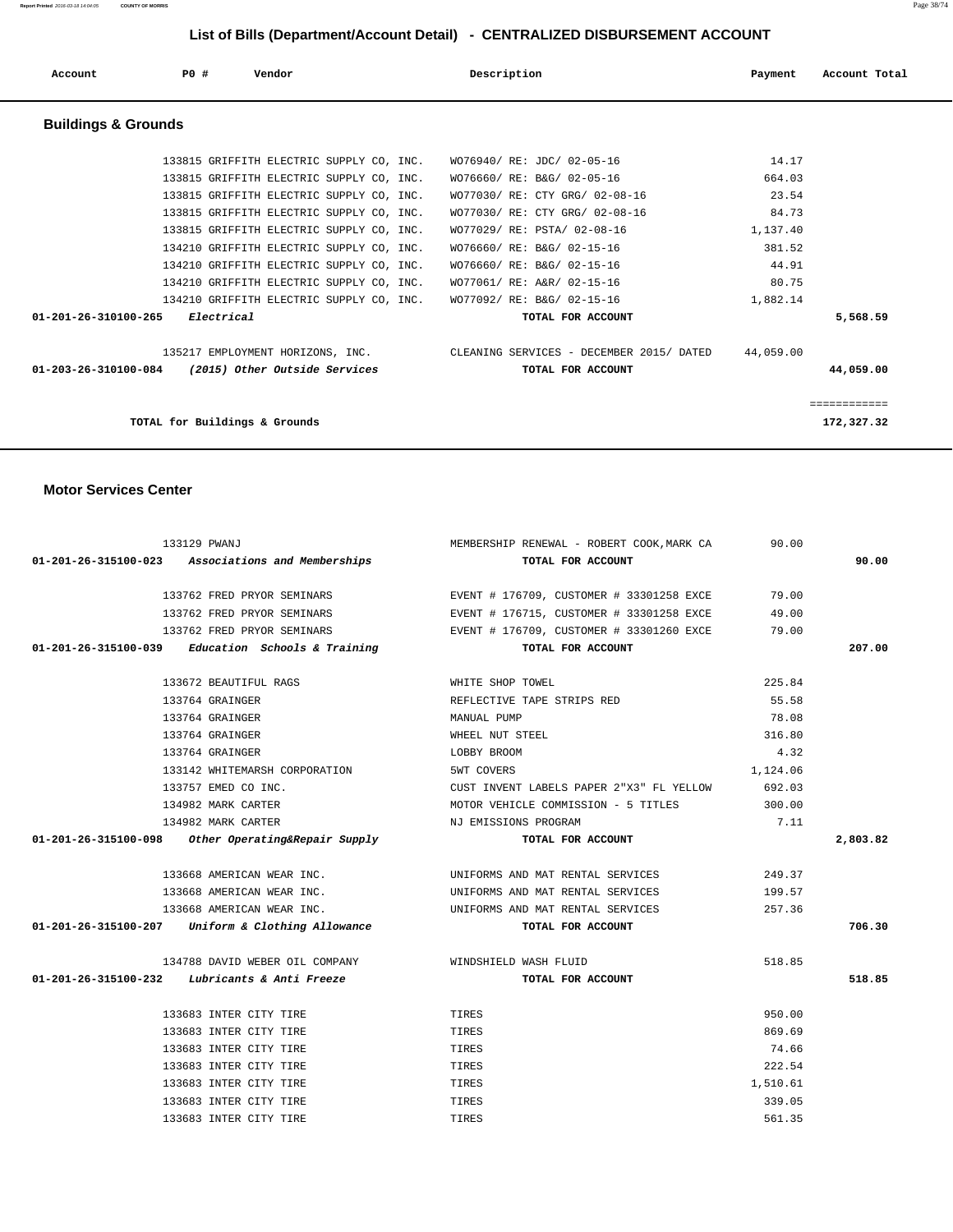| Account                      | PO#   | Vendor                             | Description                                 | Payment   | Account Total |  |  |
|------------------------------|-------|------------------------------------|---------------------------------------------|-----------|---------------|--|--|
| <b>Motor Services Center</b> |       |                                    |                                             |           |               |  |  |
|                              |       | 133683 INTER CITY TIRE             | TIRES                                       | 742.02    |               |  |  |
|                              |       | 133683 INTER CITY TIRE             | TIRES                                       | 309.96    |               |  |  |
|                              |       | 133683 INTER CITY TIRE             | TIRES                                       | 259.74    |               |  |  |
|                              |       | 133683 INTER CITY TIRE             | TIRES                                       | 222.70    |               |  |  |
|                              |       | 133683 INTER CITY TIRE             | CREDIT                                      | $-136.00$ |               |  |  |
|                              |       | 134798 GOODYEAR AUTO SERVICE       | TIRES                                       | 294.50    |               |  |  |
| 01-201-26-315100-245         | Tires |                                    | TOTAL FOR ACCOUNT                           |           | 6,968.78      |  |  |
|                              |       | 133701 PRAXAIR DISTRIBUTION        | CYLINDER RENTAL $12/20/15 - 0$              | 299.70    |               |  |  |
| 01-201-26-315100-248         |       | Welding-Oxygen-Acetylene Etc       | TOTAL FOR ACCOUNT                           |           | 299.70        |  |  |
|                              |       | 133671 AIR BRAKE & EQUIPMENT       | WIPER BLADE                                 | 198.00    |               |  |  |
|                              |       | 133673 BOBCAT OF NORTH JERSEY-EAST | COUPLER                                     | 165.43    |               |  |  |
|                              |       | 133675 BROWN'S HUNTERDON           | BRACKET ASSY                                | 121.62    |               |  |  |
|                              |       | 133675 BROWN'S HUNTERDON           | COVER POWER WITH GASKET                     | 100.86    |               |  |  |
|                              |       | 133675 BROWN'S HUNTERDON           | LABEL                                       | 86.33     |               |  |  |
|                              |       | 133675 BROWN'S HUNTERDON           | RELAY GEN CONTROL                           | 212.10    |               |  |  |
|                              |       | 133675 BROWN'S HUNTERDON           | REAR VIEW MIRROR                            | 263.10    |               |  |  |
|                              |       | 133675 BROWN'S HUNTERDON           | FRONT FEND, GRAPHIC, DEFLECTOR, SPLASH SHIE | 807.41    |               |  |  |
|                              |       | 133675 BROWN'S HUNTERDON           | SUPPORT ASSY MUFFLER, CLAMP, BUSHING, SPACE | 206.53    |               |  |  |
|                              |       | 133675 BROWN'S HUNTERDON           | CREDIT                                      | $-100.86$ |               |  |  |
|                              |       | 133675 BROWN'S HUNTERDON           | CREDIT                                      | $-215.66$ |               |  |  |
|                              |       | 133765 GUARANTEED REBUILDERS INC   | <b>ALTERNATOR</b>                           | 290.00    |               |  |  |
|                              |       | 133765 GUARANTEED REBUILDERS INC   | <b>STARTER</b>                              | 275.00    |               |  |  |
|                              |       | 133711 HOOVER TRUCK CENTERS INC    | AIR DRYER                                   | 455.67    |               |  |  |
|                              |       | 133711 HOOVER TRUCK CENTERS INC    | SOCKET END                                  | 41.08     |               |  |  |
|                              |       | 133711 HOOVER TRUCK CENTERS INC    | PASSTHROUGH                                 | 77.78     |               |  |  |
|                              |       | 133711 HOOVER TRUCK CENTERS INC    | AIR DRYER                                   | 458.45    |               |  |  |
|                              |       | 133711 HOOVER TRUCK CENTERS INC    | CREDIT                                      | $-176.00$ |               |  |  |
|                              |       | 133687 JESCO INC.                  | FILTER CAP, FILTER, LOOP RING               | 82.80     |               |  |  |
|                              |       | 133687 JESCO INC.                  | <b>CUTTING ED</b>                           | 192.34    |               |  |  |
|                              |       | 133687 JESCO INC.                  | SWITCH                                      | 24.66     |               |  |  |
|                              |       | 133687 JESCO INC.                  | HYDRAULIC CYLIN                             | 3,543.16  |               |  |  |
|                              |       | 133689 MONTAGE ENTERPRISES INC.    | 1.25" KEYED SHAFT, SEAL KIT                 | 592.58    |               |  |  |
|                              |       | 133756 PEIRCE EQUIPMENT CO.        | HOSE COUPLING                               | 125.75    |               |  |  |
|                              |       | 133838 SOMERSET HILLS TOWING       | TOWING (9-22)                               | 472.36    |               |  |  |
|                              |       | 133838 SOMERSET HILLS TOWING       | $TOWING(12-7)$                              | 404.28    |               |  |  |
|                              |       | 133841 TONY SANCHEZ LTD            | COVER STRAPS, TANK ENCLOSURE                | 1,222.00  |               |  |  |
|                              |       | 133841 TONY SANCHEZ LTD            | AUGER MOTOR                                 | 815.75    |               |  |  |
|                              |       | 133803 WINFIELD UPHOLSTERING CO    | (UNIT# 13-35) ARMREST ASSEMBLY              | 138.00    |               |  |  |
|                              |       | 134792 DOVER BRAKE & CLUTCH CO INC | SLACK ADJUSTER                              | 78.07     |               |  |  |
|                              |       | 134770 AIR BRAKE & EQUIPMENT       | WIPER BLADE                                 | 139.00    |               |  |  |
|                              |       | 134778 BUNKY'S HEAVY TOWING, LLC   | TOWING (#6-1)                               | 700.00    |               |  |  |
|                              |       | 133761 FRED BEANS PARTS, INC.      | SEAL                                        | 85.22     |               |  |  |
|                              |       | 133761 FRED BEANS PARTS, INC.      | PUMP ASM, BELT                              | 516.65    |               |  |  |
|                              |       | 133761 FRED BEANS PARTS, INC.      | DOOR ASY, HINGE ASY, CHECK ASY              | 651.14    |               |  |  |
| 01-201-26-315100-261         |       | Spare Parts for Equipment          | TOTAL FOR ACCOUNT                           |           | 13,050.60     |  |  |
|                              |       | 133709 RE-TRON TECHNOLOGIES INC.   | <b>BATTERY</b>                              | 328.65    |               |  |  |
|                              |       | 133709 RE-TRON TECHNOLOGIES INC.   | <b>BATTERY</b>                              | 598.18    |               |  |  |
|                              |       | 134789 D&B AUTO SUPPLY             | CREDIT                                      | $-18.00$  |               |  |  |
|                              |       | 134789 D&B AUTO SUPPLY             | CREDIT                                      | $-239.67$ |               |  |  |
|                              |       | 134789 D&B AUTO SUPPLY             | BLADE, OXYGEN SENSOR, OIL FILTER, SOLDER    | 76.86     |               |  |  |
|                              |       | 134789 D&B AUTO SUPPLY             | HOSE END, AIR FILTER, OIL FILTER, MINI LAMP | 178.21    |               |  |  |
|                              |       | 134789 D&B AUTO SUPPLY             | AIRFLOW SENSOR                              | 143.78    |               |  |  |

134789 D&B AUTO SUPPLY FUEL FILTER,SIGNAL LAMP,BRAKE SHOES,AERO 357.70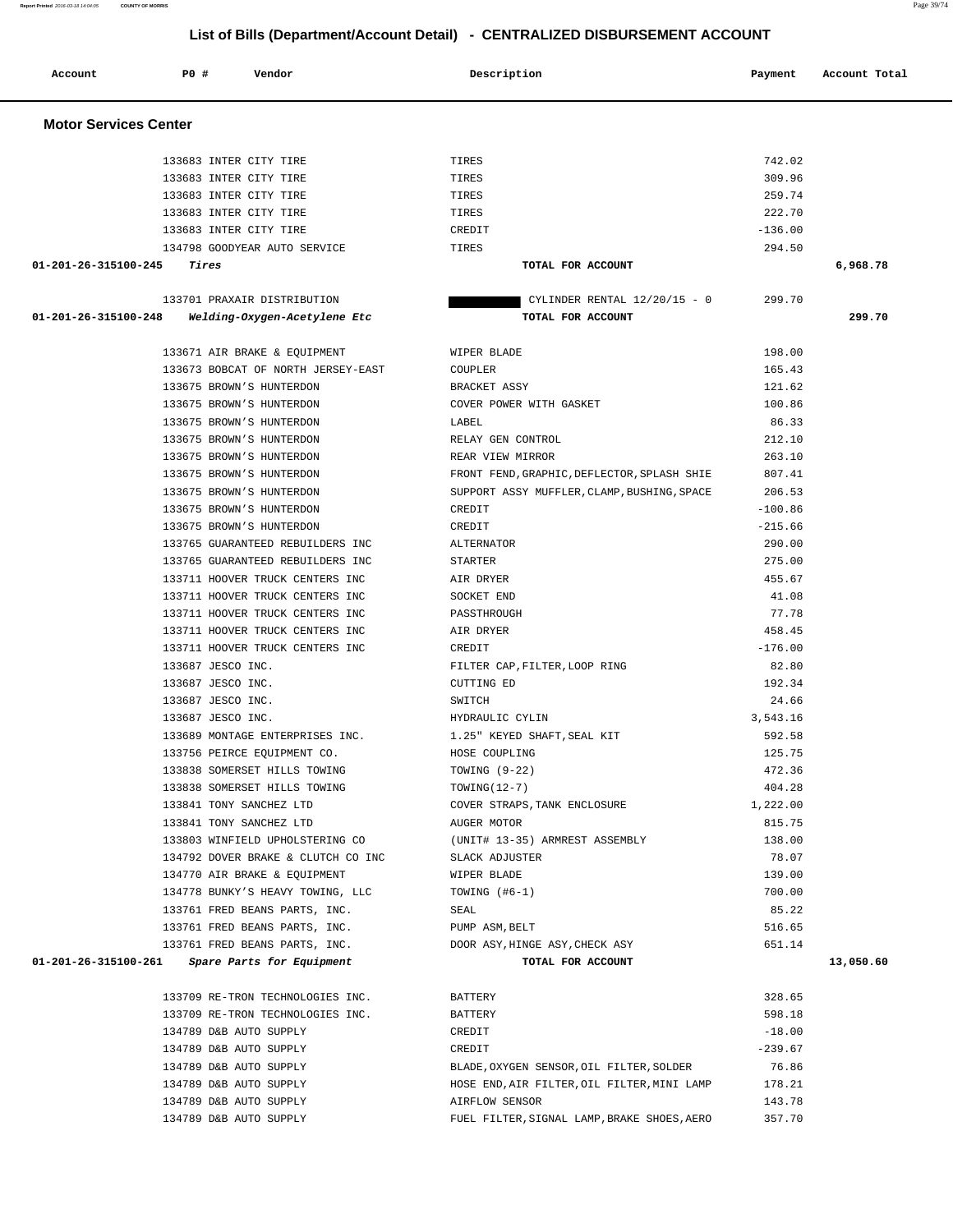| Account<br>. | PO# | Vendor<br>. | Description | Payment<br>$\sim$ $\sim$ | Account Total<br>. |
|--------------|-----|-------------|-------------|--------------------------|--------------------|

| 01-203-26-315100-261 (2015) Spare Parts for Equipment                 | TOTAL FOR ACCOUNT                                                           |          | 13,931.53 |
|-----------------------------------------------------------------------|-----------------------------------------------------------------------------|----------|-----------|
| 133141 VERMEER NORTH ATLANTIC SERVICE                                 | ACTUATOR CLUTCH (SC01)                                                      | 543.64   |           |
| 133141 VERMEER NORTH ATLANTIC SERVICE                                 | CLUTCH DISK, PRESSURE PLATE, SLEEVE W/ REG                                  | 863.20   |           |
| 133138 TRANSAXLE LLC                                                  | DIFFERENTIAL, WASTE DISPOSAL                                                | 3,989.94 |           |
| 132916 ODB CO                                                         | WIRE SEG-VRT                                                                | 160.00   |           |
| 133687 JESCO INC.                                                     | (UNIT# 20L1) ROCKER ARM, HYDRAULIC HOSE, P 7,680.15                         |          |           |
| 132470 JENSON & MITCHELL INC                                          | U BOLT KIT                                                                  | 694.60   |           |
| 01-203-26-315100-241 (2015) Snow Plowing Parts                        | TOTAL FOR ACCOUNT                                                           |          | 4,528.33  |
| 133143 WINTER EQUIPMENT COMPANY INC. BLOCKBUSTER CLASSIC 11FT SHP MED |                                                                             | 4,528.33 |           |
| $01-203-26-315100-098$ (2015) Other Operating&Repair Supply           | TOTAL FOR ACCOUNT                                                           |          | 3,864.00  |
|                                                                       | 133142 WHITEMARSH CORPORATION THE REPLACED CPU/SOFTWARE AND REPROGRAMMED U  | 1,644.00 |           |
| 132816 MITCHELL 1                                                     | PRODEMAND/MTR ONLY COMBO GOVT SUB                                           | 2,220.00 |           |
| $01-203-26-315100-039$ (2015) Education Schools & Training            | TOTAL FOR ACCOUNT                                                           |          | 2,000.00  |
|                                                                       | 129060 LINCOLN TECHNICAL INSTITUTE CUSTOMIZED VEHICLE TRAINING (10/1/15 & 1 | 2,000.00 |           |
| 01-201-26-315100-291    Vehicle Repairs                               | TOTAL FOR ACCOUNT                                                           |          | 3,288.16  |
| 134795 FLEMINGTON CHRYSLER                                            | ENG FILTER                                                                  | 41.40    |           |
| 134795 FLEMINGTON CHRYSLER                                            | OIL PAN, SEALER, SCREW                                                      | 52.90    |           |
| 134795 FLEMINGTON CHRYSLER                                            | RACK                                                                        | 165.32   |           |
| 134795 FLEMINGTON CHRYSLER                                            | CONVERTER, CLAMP, BOLT, NUT                                                 | 604.31   |           |
| 134795 FLEMINGTON CHRYSLER                                            | CREDIT                                                                      | $-75.90$ |           |
| 134789 D&B AUTO SUPPLY                                                | OIL FILTER, SERP BLT, FUEL FILTER, CLAMP, EX                                | 103.89   |           |
| 134789 D&B AUTO SUPPLY                                                | ODR SGN, BRAKLEEN, VALVE CVR GASKET                                         | 104.57   |           |
| 134789 D&B AUTO SUPPLY                                                | FILTER, DISC PAD, COMBINATION SWITCH                                        | 164.32   |           |
| 134789 D&B AUTO SUPPLY                                                | OIL FILTER, SIGNAL LAMP, BRAKLEEN, AIR FRES                                 | 173.24   |           |
| 134789 D&B AUTO SUPPLY                                                | HUB BEARING ASSEMBLY, BATTERY                                               | 341.81   |           |
| 134789 D&B AUTO SUPPLY                                                | SPARK PLUG                                                                  | 18.96    |           |

 133186 ASSOCIATED EXECUTIVES OF 2016 Membership Dues - Kristian McMorlan 20.00 134879 KRISTIAN MCMORLAND Goldent Nugget Hotel, Atlantic City for 170.48 134879 KRISTIAN MCMORLAND Round trip mileage - 298 @ .35 104.30 134879 KRISTIAN MCMORLAND Tolls - round trip 7.50 134879 KRISTIAN MCMORLAND Meals and snacks 35.33 134879 KRISTIAN MCMORLAND Tips 3.00  **01-201-26-320100-021 Administrative Services TOTAL FOR ACCOUNT 340.61**

> 133186 ASSOCIATED EXECUTIVES OF 2016 Membership Dues - Teresa Duckworth 15.00 134878 RUSSELL BERGER Golden Nugget Hote, Atlantic City for NJ 255.72 134878 RUSSELL BERGER Round trip mileage 352 @ .35 123.20 134878 RUSSELL BERGER TOLLS - round trip 9.50 134878 RUSSELL BERGER Meals and snacks 93.70 134878 RUSSELL BERGER Tips 8.00 134963 TERESA DUCKWORTH Golden Nugget Hotel, Atlantic City for N 255.72 134963 TERESA DUCKWORTH Round trip mileage 320 @.35 112.00 134963 TERESA DUCKWORTH Tolls - round trip 8.25

**TOTAL for Motor Services Center 52,257.07**

 **Mosquito Extermination** 

============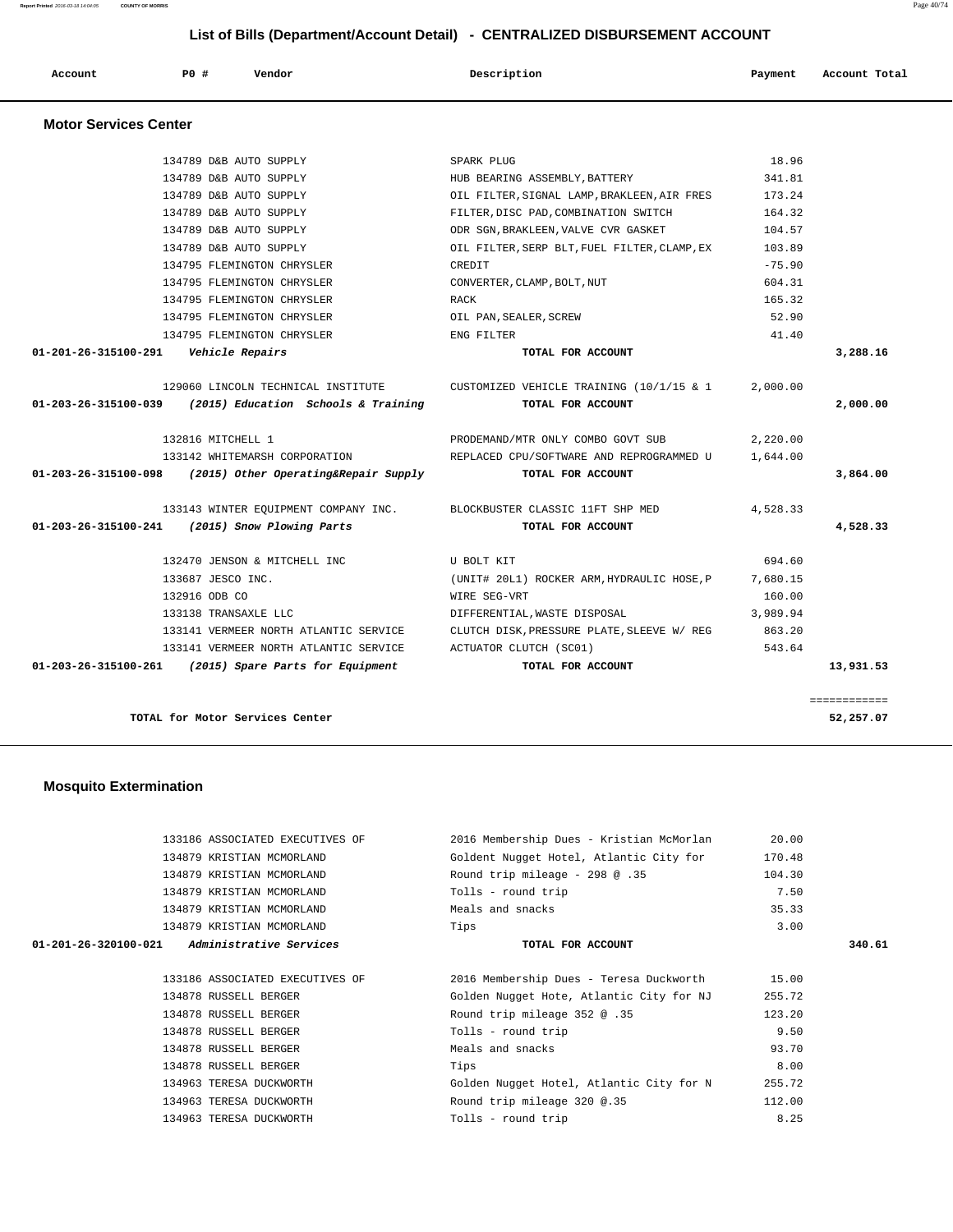134963 TERESA DUCKWORTH Tips 8.00 134447 NJ MOSQUITO CONTROL ASSO. Reg. for Pesticide Training - Jeff Donne 100.00 134447 NJ MOSQUITO CONTROL ASSO. Reg. for Pesticide Training - Roger Arms 100.00 134447 NJ MOSQUITO CONTROL ASSO. Reg. for Pesticide Training - Ron Foster 100.00 134447 NJ MOSQUITO CONTROL ASSO. Reg. for Pesticide Training - Jason Vivi 100.00 134447 NJ MOSQUITO CONTROL ASSO. Reg. for Pesticide Training - Walter Jon 100.00 134447 NJ MOSQUITO CONTROL ASSO. Reg. for Pesticide Training - William Mo 100.00 134447 NJ MOSQUITO CONTROL ASSO. Reg. for Pesticide Training - Mike Hende 100.00 134447 NJ MOSQUITO CONTROL ASSO. Reg. for Pesticide Training - Melissa Ma 100.00 134447 NJ MOSQUITO CONTROL ASSO. Reg. for Pesticide Training - Sean Del B 100.00 134447 NJ MOSQUITO CONTROL ASSO. Reg. for Pesticide Training - Charlie Mo 100.00 134447 NJ MOSQUITO CONTROL ASSO. Reg. for Pesticide Training - Errol Woll 100.00 134447 NJ MOSQUITO CONTROL ASSO. Reg. for Pesticide Training - Justin Chu 100.00 134447 NJ MOSQUITO CONTROL ASSO. Reg. for Pesticide Training - Thomas Rem 100.00 134447 NJ MOSQUITO CONTROL ASSO. Reg. for Pesticide Training - John Zeger 100.00  **01-201-26-320100-039 Education Schools & Training TOTAL FOR ACCOUNT 2,330.78** 133355 OFFICE CONCEPTS GROUP, INC. Ink cartridges, binders, coffee, envelop 215.49 134308 W.B. MASON COMPANY INC Fastener, RND, 1" BRS, 100/Box #LEO4RBP 14.20 134661 OFFICE CONCEPTS GROUP, INC. Binders, Poly, Car, 4" #AVE-79812 160.55 134661 OFFICE CONCEPTS GROUP, INC. Portfolio, LTR, 2 PCKT, TL #OXF-53442 32.16 134661 OFFICE CONCEPTS GROUP, INC. Credit Memo for binders returned -41.00 134661 OFFICE CONCEPTS GROUP, INC. Ink Cartridges, hole punch, paper & spon 113.76 134959 NESTLE WATERS NORTH AMERICA INC. 8450007060 Spring Water 1/1/16 -1/31/16 89.23  **01-201-26-320100-058 Office Supplies & Stationery TOTAL FOR ACCOUNT 584.39** 133655 GROFF TRACTOR NEW JERSEY LLC Deck Washer #GEN2054869 126.00 133655 GROFF TRACTOR NEW JERSEY LLC Bolt #GEN2059133 37.50 133655 GROFF TRACTOR NEW JERSEY LLC Nut # GEN2059134 27.00 134667 PLAINSMAN AUTO SUPPLY 20V Power Luber 349.00  **01-201-26-320100-098 Other Operating & Repair Supply TOTAL FOR ACCOUNT 539.50** 131689 ATLANTIC RESPONSE INC Manpower - 1 Supervisor @ \$71.00/hr x 16 213.00 131689 ATLANTIC RESPONSE INC Manpower - 1 Operator @ \$51.00/hr x 16 h 408.00 131689 ATLANTIC RESPONSE INC Manpower - 1 Chemical Technician @ \$43.0 344.00 131689 ATLANTIC RESPONSE INC Vehicles & Equipment - 1 Roll off contai 75.00 131689 ATLANTIC RESPONSE INC Vehicles & Equipment - Roll off mobiliza 600.00 131689 ATLANTIC RESPONSE INC Vehicles & Equipment - 1 PID Meter (VOC' 90.00 131689 ATLANTIC RESPONSE INC Materials - 1 roll off liner @ \$78.00 ea 156.00 131689 ATLANTIC RESPONSE INC Materials - 16 yards of clean, QP @ \$25. 69.55 131689 ATLANTIC RESPONSE INC Materials - ARI 20% markup 13.91 131689 ATLANTIC RESPONSE INC Disposal - 15 tons of petroleum contamin 2,605.96 131689 ATLANTIC RESPONSE INC Disposal - ARI 20% markup 521.19 131689 ATLANTIC RESPONSE INC Disposal - 1 Soil Analysis for Disposal 478.11 131689 ATLANTIC RESPONSE INC Disposal - ARI 20% markup 95.62 131689 ATLANTIC RESPONSE INC Subsurface Evaluation - 1 Excavation Ove 1,535.00 131689 ATLANTIC RESPONSE INC Subsurface Evaluation - 1 Local Health D 530.00 131689 ATLANTIC RESPONSE INC Subsurface Evaluation - ARI 20% markup 413.00 131689 ATLANTIC RESPONSE INC V&E-2 Utility Vehicle 330.00 131689 ATLANTIC RESPONSE INC V&E - Roll off Truck/Operator 930.00 131689 ATLANTIC RESPONSE INC HRI 5% Insurance Surcharge 470.42  **01-201-26-320100-225 Chemicals & Sprays TOTAL FOR ACCOUNT 9,878.76** 134260 TOMAR INDUSTRIES INC Poly Bag 22 X 16 X 58 Black 100/CS #MPB 39.65 134260 TOMAR INDUSTRIES INC Microburst 3000 Country #TCL-401259 181.68

 **01-201-26-320100-249 Bldg Maintenance Supplies TOTAL FOR ACCOUNT 221.33**

 **List of Bills (Department/Account Detail) - CENTRALIZED DISBURSEMENT ACCOUNT**

 **Account P0 # Vendor Description Payment Account Total**

 **Mosquito Extermination**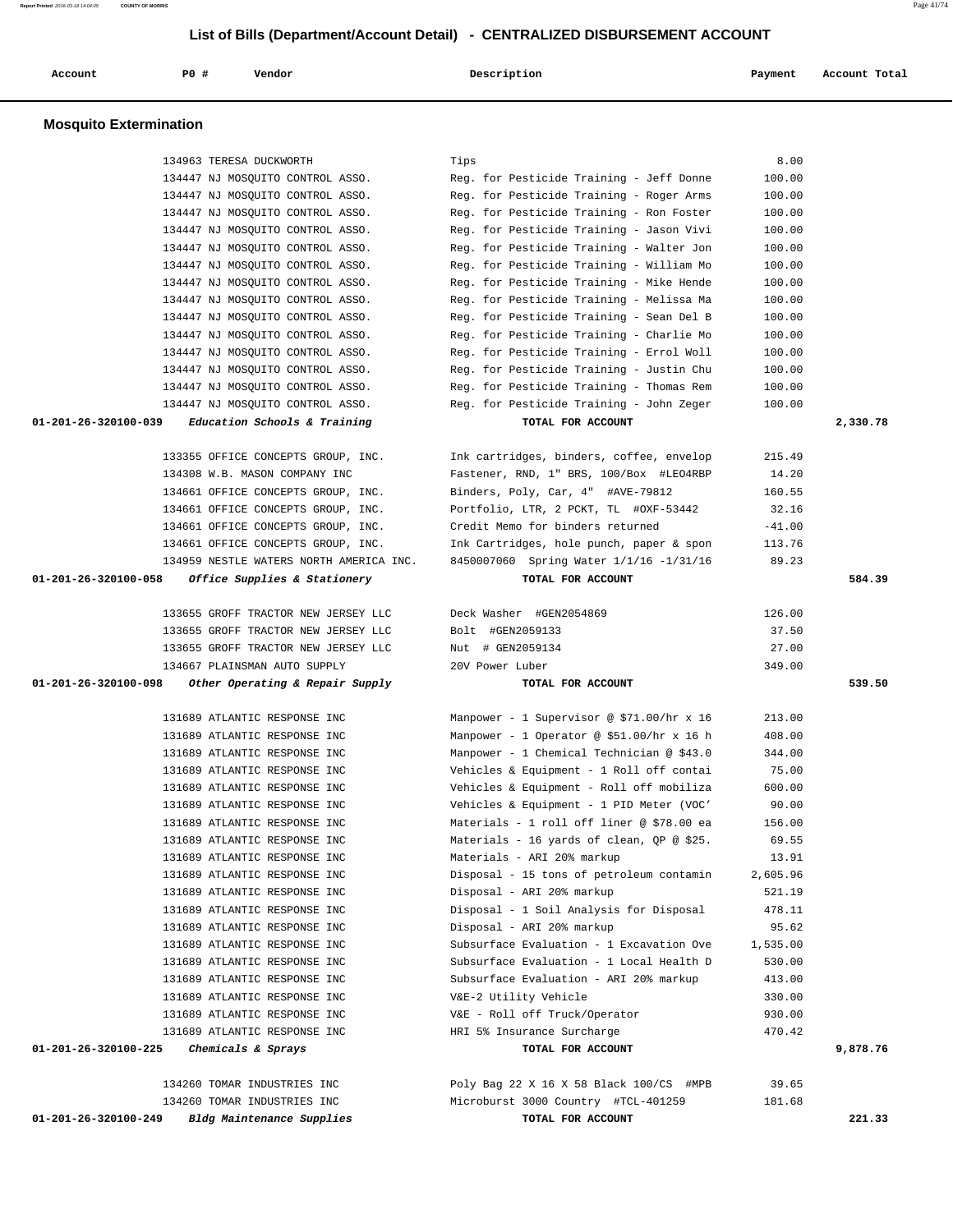| Account | <b>PO #</b> | Vendor | Description | Payment | Account Total |
|---------|-------------|--------|-------------|---------|---------------|
|         |             |        |             |         |               |

#### **Mosquito Extermination**

| 134031 MCMASTER-CARR SUPPLY CO      | Disposable Alkaline Battery, Size D, Pac                        | 7.32   |          |
|-------------------------------------|-----------------------------------------------------------------|--------|----------|
| 134031 MCMASTER-CARR SUPPLY CO      | Disposable Alkaline Battery, 9-Volt, Pac                        | 27.11  |          |
| 134031 MCMASTER-CARR SUPPLY CO      | Disposable Alkaline Battery, Size AA, Pa                        | 16.74  |          |
| 134031 MCMASTER-CARR SUPPLY CO      | Plastic Handle Paint Brush, with 4" wide                        | 33.00  |          |
| 134031 MCMASTER-CARR SUPPLY CO      | Plastic Handle Paint Brush, with 2" wide                        | 30.00  |          |
| 134031 MCMASTER-CARR SUPPLY CO      | Shipping & Handling                                             | 7.05   |          |
| 133035 MORRISTOWN LUMBER &          | 1# 2" Coarse Drywall screw #1460047                             | 6.99   |          |
| 133035 MORRISTOWN LUMBER &          | V2040 6 Ceiling Hooks Zinc #120-816                             | 1.50   |          |
| 133035 MORRISTOWN LUMBER &          | 2oz 50008 Gorilla Glue #50002                                   | 11.98  |          |
| 133035 MORRISTOWN LUMBER &          | 50085 ADHS Hanger/Eyelets #4571097                              | 2.19   |          |
| 133035 MORRISTOWN LUMBER &          | 20328-BT480J 41/2 Jigsaw Blade #6301287                         | 11.98  |          |
| 133035 MORRISTOWN LUMBER &          | 2150 5/16X4 Lag Eye Bolt Zinc #220-681                          | 0.89   |          |
| 133035 MORRISTOWN LUMBER &          | 2160 3/8X5 Eye Bolt w/nut XNC #220-275                          | 3.60   |          |
| 133035 MORRISTOWN LUMBER &          | 2040 0 Ceiling Hooks Zinc #220-483                              | 1.07   |          |
| 133035 MORRISTOWN LUMBER &          | Chain #05                                                       | 53.90  |          |
| 133035 MORRISTOWN LUMBER &          | 2X4X08 Doug Fir Stud KD #2408F                                  | 15.16  |          |
| 134410 MORRISTOWN LUMBER &          | 19-004 Yellow Wire Connectors #1095994                          | 1.65   |          |
| 134410 MORRISTOWN LUMBER &          | 19-003 Orange Wire Connectors #2095609                          | 1.65   |          |
| 134410 MORRISTOWN LUMBER &          | 19-002 Blue Wire Connectors #1095692                            | 1.65   |          |
|                                     | 134410 MORRISTOWN LUMBER & KG-821 Krazy Glue Wood Glue #1395680 | 3.29   |          |
| 134410 MORRISTOWN LUMBER &          | .21oz. Gorilla Glue #780010                                     | 3.99   |          |
| 134410 MORRISTOWN LUMBER &          | 19513 Deluxe Snowbrush 22In #8981839                            | 6.58   |          |
| 134410 MORRISTOWN LUMBER &          | Caster Swivel Plate 3IN REDWHL #9278524                         | 35.96  |          |
| 134410 MORRISTOWN LUMBER &          | CDB805 Braid Cord 50' Yellow/Red #0057                          | 23.98  |          |
| 134410 MORRISTOWN LUMBER &          | 3/8X15/8 H.S.OE.LAP Link #223-115                               | 6.40   |          |
| 134410 MORRISTOWN LUMBER &          | 1/4X15/8 H.S.OE.LAP Link #223-081                               | 0.75   |          |
| 134410 MORRISTOWN LUMBER &          | 349 14' 3000LB Ratchetx 4Pk #3691318                            | 49.99  |          |
| 134425 SAFETY- KLEEN SYSTEMS, INC.  | 16G Parts Washer Solvent                                        | 297.44 |          |
| 134666 MCMASTER-CARR SUPPLY CO      | Niosh TC-84A-160 Solid Particle Respirat                        | 17.85  |          |
| 134666 MCMASTER-CARR SUPPLY CO      | Respirator with Exhale Valve, for Solid                         | 40.98  |          |
| 134666 MCMASTER-CARR SUPPLY CO      | Shipping & Handling                                             | 5.36   |          |
| 134664 MCMASTER-CARR SUPPLY CO      | Ballast for Tubular Fluorescent Light Bu                        | 57.15  |          |
| 134664 MCMASTER-CARR SUPPLY CO      | Shipping and Handling                                           | 5.36   |          |
| 134662 MCMASTER-CARR SUPPLY CO      | Clip on Mini Flashlight Mount #65955T41                         | 24.49  |          |
| 134662 MCMASTER-CARR SUPPLY CO      | Utility Knife, with Retractable Blade, S                        | 10.44  |          |
| 134662 MCMASTER-CARR SUPPLY CO      | Reciprocating Saw Blade, Multipurpose wi                        | 11.62  |          |
| 134662 MCMASTER-CARR SUPPLY CO      | Reciprocating Saw Blade, Multipurpose wi                        | 15.56  |          |
| 134662 MCMASTER-CARR SUPPLY CO      | Reciprocating Saw Blade, Multipurpose, 4                        | 8.63   |          |
| 134662 MCMASTER-CARR SUPPLY CO      | Reciprocating Saw Blade, for Metal, 4" L                        | 8.64   |          |
| 134662 MCMASTER-CARR SUPPLY CO      | Economy Lever-Activated Garden Hose Nozz                        | 9.52   |          |
| 134662 MCMASTER-CARR SUPPLY CO      | Nylon Male Coupling for 5/8" ID Hose #6                         | 3.60   |          |
| 134662 MCMASTER-CARR SUPPLY CO      | Nylon Female Coupling for 5/8" ID Hose,                         | 4.00   |          |
| 134662 MCMASTER-CARR SUPPLY CO      | 3/8" Square Drive Socket, 6-Point Standa                        | 5.07   |          |
| 134662 MCMASTER-CARR SUPPLY CO      | 1/4" & 3/8" Square Drive Torx Bit Socket                        | 72.25  |          |
| 134662 MCMASTER-CARR SUPPLY CO      | Shipping & Handling                                             | 7.05   |          |
| 01-201-26-320100-258<br>Equipment   | TOTAL FOR ACCOUNT                                               |        | 1,118.47 |
|                                     |                                                                 |        |          |
| 134032 CY DRAKE LOCKSMITHS, INC.    | Chevy High Security Key                                         | 69.95  |          |
| 134032 CY DRAKE LOCKSMITHS, INC.    | Program Key                                                     | 17.00  |          |
| 134264 PLAINSMAN AUTO SUPPLY        | Nut #641-5016                                                   | 1.10   |          |
| 134264 PLAINSMAN AUTO SUPPLY        | 3/16X25 ez bend #CNC325                                         | 26.93  |          |
| 134264 PLAINSMAN AUTO SUPPLY        | Oil Filter Pro Select #21040                                    | 4.56   |          |
| 133654 ONE SOURCE OF NEW JERSEY LLC | 16-14 GA. Butt Heat Shrink Terminals 50/                        | 40.63  |          |
| 133654 ONE SOURCE OF NEW JERSEY LLC | 12-10 GA. Butt Heat Shrink Terminals 50/                        | 49.29  |          |
| 133654 ONE SOURCE OF NEW JERSEY LLC | 16-14 GA. Female Tab Heat Shrink Termina                        | 23.61  |          |
| 133654 ONE SOURCE OF NEW JERSEY LLC | Blaster - Case/12 #CHE203CS                                     | 76.19  |          |
|                                     |                                                                 |        |          |

**Report Printed** 2016-03-18 14:04:05 **COUNTY OF MORRIS** Page 42/74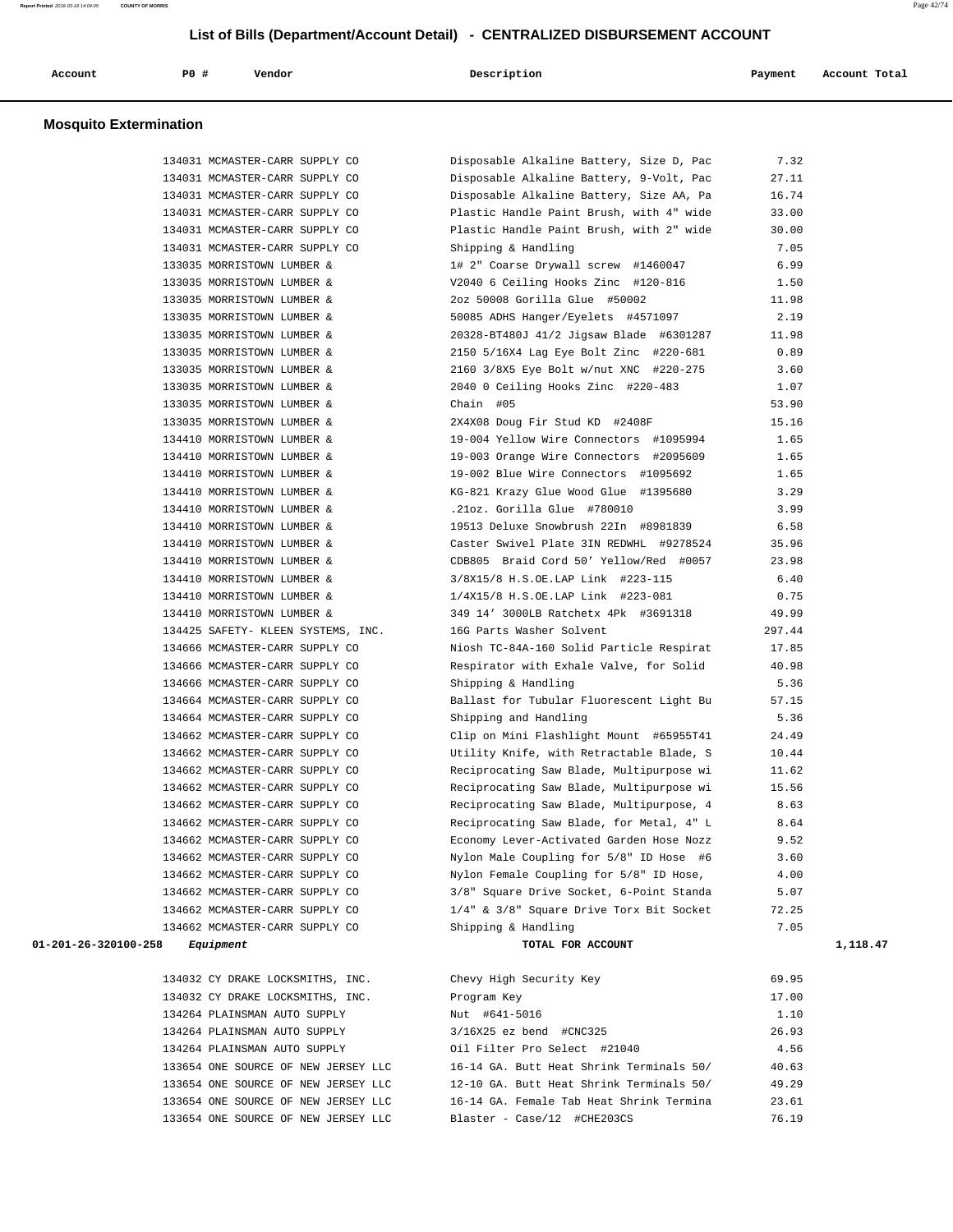**Report Printed** 2016-03-18 14:04:05 **COUNTY OF MORRIS** Page 43/74

### **List of Bills (Department/Account Detail) - CENTRALIZED DISBURSEMENT ACCOUNT**

| Account                       | PO#              | Vendor                              | Description                              | Payment | Account Total |
|-------------------------------|------------------|-------------------------------------|------------------------------------------|---------|---------------|
| <b>Mosquito Extermination</b> |                  |                                     |                                          |         |               |
|                               |                  | 133654 ONE SOURCE OF NEW JERSEY LLC | 5/16 Split Lock Washer 100/pkg #00378    | 8.63    |               |
|                               |                  | 133654 ONE SOURCE OF NEW JERSEY LLC | 1/4 SAE Flat Washer 100/pkg #00359       | 7.74    |               |
|                               |                  | 133654 ONE SOURCE OF NEW JERSEY LLC | Shipping & Handling                      | 15.04   |               |
| 01-201-26-320100-291          |                  | Vehicle Repairs                     | TOTAL FOR ACCOUNT                        |         | 355.21        |
|                               |                  | 134665 RICOH AMERICAS CORPORATION   | Color Copies 10/01/15 - 12/31/15         | 640.99  |               |
| 01-203-26-320100-163          |                  | (2015) Office Machines              | TOTAL FOR ACCOUNT                        |         | 640.99        |
|                               | 129494 GEMPLER'S |                                     | Ylw Trap 3 x 5 Sticky Cards, Pk 25 #RST  | 51.25   |               |
|                               | 129494 GEMPLER'S |                                     | Chain Saw Maintenance Tool #224602       | 41.70   |               |
|                               | 129494 GEMPLER'S |                                     | Anti-Itch Foil Packets, 0.06 oz, Pk 144  | 27.55   |               |
|                               | 129494 GEMPLER'S |                                     | Knit Gloves, Cotton, Pk 12 #M59X-L       | 14.95   |               |
|                               | 129494 GEMPLER'S |                                     | Pruner, Aluminum, Economy Bond Mfg 8 In  | 27.00   |               |
|                               | 129494 GEMPLER'S |                                     | Shipping & Handling                      | 49.95   |               |
| 01-203-26-320100-249          |                  | (2015) Bldg Maintenance Supplies    | TOTAL FOR ACCOUNT                        |         | 212.40        |
|                               | 129494 GEMPLER'S |                                     | Traffic Cone, 28In, Flo Lime, Refl Colla | 240.00  |               |
| 01-203-26-320100-258          |                  | (2015) Equipment                    | TOTAL FOR ACCOUNT                        |         | 240.00        |
|                               |                  |                                     |                                          |         | ============  |
|                               |                  | TOTAL for Mosquito Extermination    |                                          |         | 16,462.44     |

### **Health Management**

| 135233 VERIZON WIRELESS                          | L&PS/HEALTH MANAGEMENT                   | 720.65   |          |
|--------------------------------------------------|------------------------------------------|----------|----------|
| Cellular Phone/Pagers<br>01-201-27-330100-031    | TOTAL FOR ACCOUNT                        |          | 720.65   |
|                                                  |                                          |          |          |
| 132742 NORTH JERSEY HEALTH                       | Membership Dues 2016                     | 1,000.00 |          |
| 135463 COUNTY OF MORRIS                          | 1st HALF OF MARCH 2016 METERED MAIL      | 24.76    |          |
| 01-201-27-330100-084<br>Other Outside Services   | TOTAL FOR ACCOUNT                        |          | 1,024.76 |
| 134807 RICOH AMERICAS CORPORATION                | color copies Machine ID 6417             | 205.73   |          |
| 132393 FF1 PROFESSIONAL SAFETY SERVICES          | Ouote 146212 dated 12/11/2016            | 2,220.00 |          |
| 01-201-27-330100-210<br>Environmental Compliance | TOTAL FOR ACCOUNT                        |          | 2,425.73 |
| 134933 NESTLE WATERS NORTH AMERICA INC.          | 0434540191 billing period 1/15/16-2/14/1 | 23.84    |          |
| $01 - 201 - 27 - 330100 - 258$<br>Equipment      | TOTAL FOR ACCOUNT                        |          | 23.84    |
|                                                  |                                          |          |          |
| TOTAL for Health Management                      |                                          |          | 4,194.98 |

### **Human Services**

| Office Supplies & Stationery<br>01-201-27-331100-058 | TOTAL FOR ACCOUNT                                  | 434.70 |
|------------------------------------------------------|----------------------------------------------------|--------|
| 134882 W.B. MASON COMPANY INC                        | 2016 Dept. of Human Services Office Supp<br>218.13 |        |
| 134775 OFFICE CONCEPTS GROUP, INC.                   | 2016 Human Services & C&BH Office Suppli<br>72.00  |        |
| 134775 OFFICE CONCEPTS GROUP, INC.                   | 2016 Human Services Office Supplies, wal<br>48.83  |        |
| 134775 OFFICE CONCEPTS GROUP, INC.                   | 2016 C&BH Office Supplies, Filing folder<br>21.00  |        |
| 134775 OFFICE CONCEPTS GROUP, INC.                   | 2016 C&BH Office Supplies, First Aid Kit<br>57.93  |        |
| 134775 OFFICE CONCEPTS GROUP, INC.                   | 2016 C&BH Office Supplies, pocket filing<br>16.81  |        |
|                                                      |                                                    |        |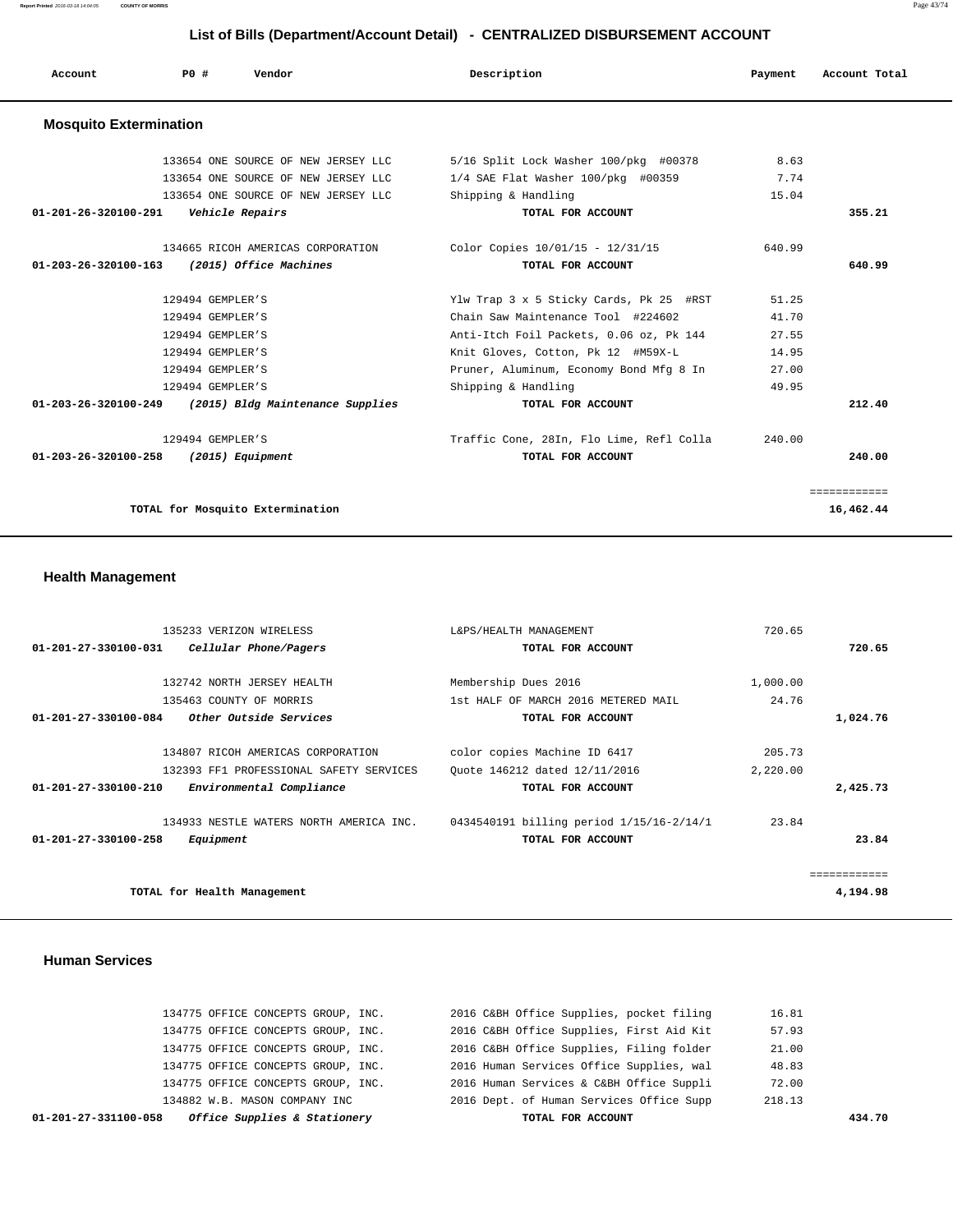#### **Report Printed** 2016-03-18 14:04:05 **COUNTY OF MORRIS** Page 44/74

# **List of Bills (Department/Account Detail) - CENTRALIZED DISBURSEMENT ACCOUNT**

| Account<br>. | PO# | Vendor | Description | Payment | Account Total |
|--------------|-----|--------|-------------|---------|---------------|
|              |     |        |             |         |               |

### **Human Services**

| $01 - 201 - 27 - 331100 - 068$<br>Postage & Metered Mail                 | TOTAL FOR ACCOUNT                        | 148.97       |
|--------------------------------------------------------------------------|------------------------------------------|--------------|
| 135031 ELIZABETH A. JACOBSON                                             | Mileage to meetings                      | 140.70       |
| 135031 ELIZABETH A. JACOBSON                                             | Parking fees                             | 24.00        |
| $01 - 201 - 27 - 331100 - 082$<br>Travel Expense                         | TOTAL FOR ACCOUNT                        | 164.70       |
| 134999 LONGFELLOWS SANDWICH DELI                                         | Food and refreshments for HSAC meeting f | 137.99       |
| 135326 SODEXO INC & AFFILIATES                                           | Sandwiches and Beverages for MHASAB Advi | 127.40       |
| $01 - 201 - 27 - 331100 - 088$<br>Meeting Exp Advisory Board Etc         | TOTAL FOR ACCOUNT                        | 265.39       |
| 134984 RICOH AMERICAS CORPORATION                                        | Feb, March, April 2016 Copier Contract R | 729.28       |
| $01 - 201 - 27 - 331100 - 164$<br><i><b>Office Machines - Rental</b></i> | TOTAL FOR ACCOUNT                        | 729.28       |
| 135095 RICOH AMERICAS CORPORATION                                        | 2015 Ricoh MPC3503R Color Copies Charges | 10.66        |
| $01 - 203 - 27 - 331100 - 164$<br>(2015) Office Machines - Rental        | TOTAL FOR ACCOUNT                        | 10.66        |
|                                                                          |                                          | ============ |
| TOTAL for Human Services                                                 |                                          | 1,753.70     |

# **Youth Shelter**

| 133793 MORRIS MUSEUM                                  | Payment for Trip to Morris Museum for th | 55.00    |              |
|-------------------------------------------------------|------------------------------------------|----------|--------------|
| 01-201-27-331110-059<br>Other General Expenses        | TOTAL FOR ACCOUNT                        |          | 55.00        |
| 135463 COUNTY OF MORRIS                               | 1st HALF OF MARCH 2016 METERED MAIL      | 0.49     |              |
| 01-201-27-331110-068<br>Postage and Metered Mail      | TOTAL FOR ACCOUNT                        |          | 0.49         |
| 134835 SODEXO INC & AFFILIATES                        | Dietary Services Services for Jan. - Feb | 2,975.60 |              |
| 134835 SODEXO INC & AFFILIATES                        | congregate meas                          | 2,051.30 |              |
| 134835 SODEXO INC & AFFILIATES                        | AFI AND OTHER                            | 2,331.01 |              |
| 01-201-27-331110-185<br>Food                          | TOTAL FOR ACCOUNT                        |          | 7,357.91     |
| 134832 ATLANTIC CORPORATE                             | Medical Services for Youth Shelter Febru | 8,533.00 |              |
| $01 - 201 - 27 - 331110 - 189$<br>Medical             | TOTAL FOR ACCOUNT                        |          | 8,533.00     |
| 133778 JERSEY PAPER PLUS INC                          | Coarse Paper & Household Supplies 12 oz  | 69.00    |              |
| 133778 JERSEY PAPER PLUS INC                          | 7 oz cups order 236924 product 247784    | 148.00   |              |
| 133778 JERSEY PAPER PLUS INC                          | 5 oz cups order 236924 product code 2512 | 68.00    |              |
| 133778 JERSEY PAPER PLUS INC                          | Fold towels product 691100               | 24.40    |              |
| $01 - 201 - 27 - 331110 - 252$<br>Janitorial Supplies | TOTAL FOR ACCOUNT                        |          | 309.40       |
| 129147 MOORE MEDICAL LLC                              | Medical acct 21138271 Statement 21138271 | 108.43   |              |
| 134830 ATLANTIC CORPORATE                             | Comprehensive Medical Services           | 7.037.33 |              |
| $(2015)$ Medical<br>01-203-27-331110-189              | TOTAL FOR ACCOUNT                        |          | 7,145.76     |
| 129145 ALLEN PAPER & SUPPLY CO                        | Coarse Paper and Household Supplies 1 ca | 36.00    |              |
| 01-203-27-331110-252<br>(2015) Janitorial Supplies    | TOTAL FOR ACCOUNT                        |          | 36.00        |
|                                                       |                                          |          | ============ |
| TOTAL for Youth Shelter                               |                                          |          | 23,437.56    |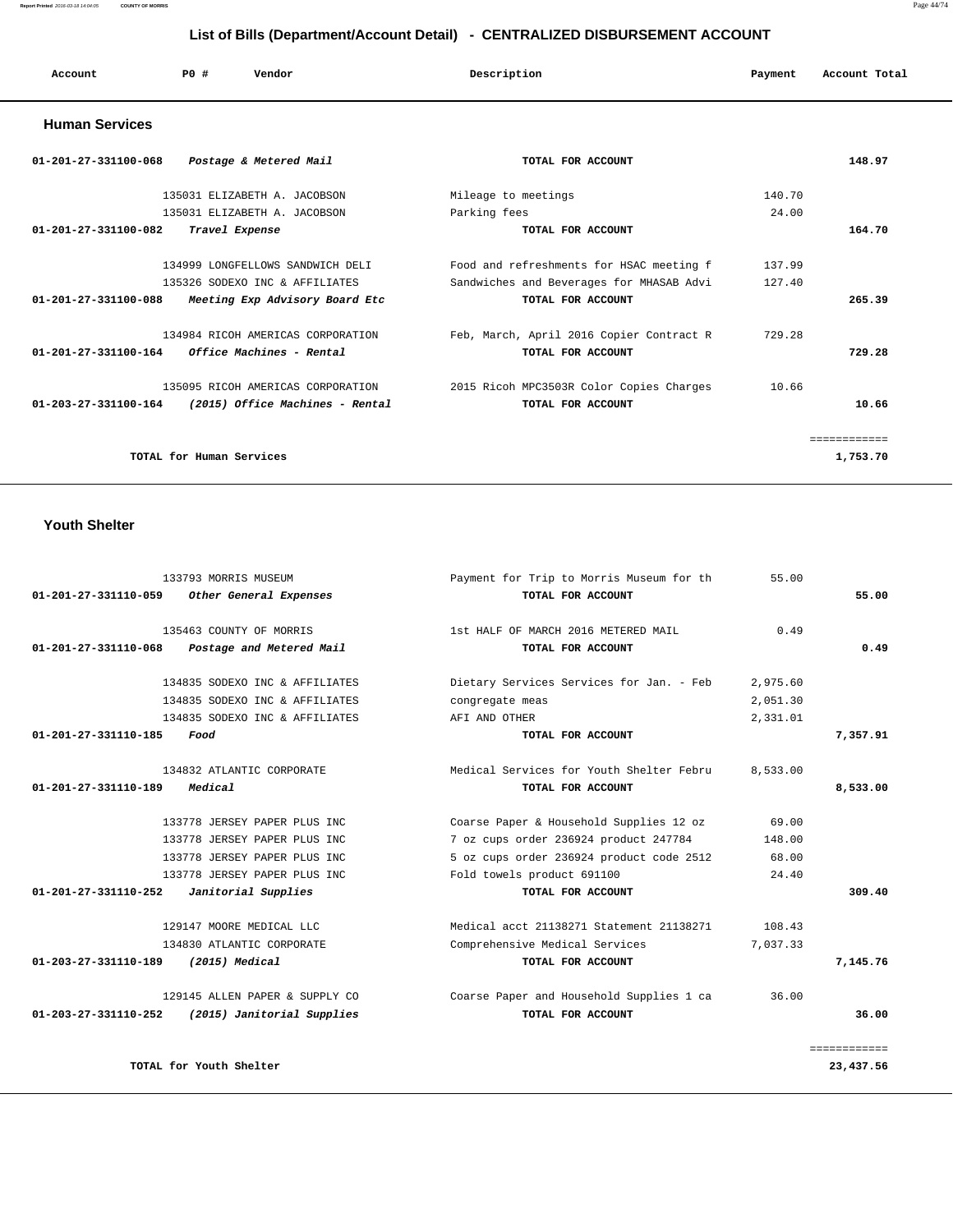**Report Printed** 2016-03-18 14:04:05 **COUNTY OF MORRIS** Page 45/74

# **List of Bills (Department/Account Detail) - CENTRALIZED DISBURSEMENT ACCOUNT**

| Account                        | $P()$ #<br>Vendor                 | Description                              | Payment | Account Total |
|--------------------------------|-----------------------------------|------------------------------------------|---------|---------------|
|                                |                                   |                                          |         |               |
|                                | 135098 BETH DENMEAD               | Car Ins. Reimb                           | 12.00   |               |
|                                | 135100 LUCY CANNIZZO              | car ins reimb                            | 12.00   |               |
|                                | 134910 ANDREA BATISTONI           | Car Insurance Reimbursement December 201 | 12.00   |               |
|                                | 135099 ANDREA BATISTONI           | Car Ins. reimb                           | 12.00   |               |
| $01 - 201 - 27 - 333100 - 048$ | Insurance                         | TOTAL FOR ACCOUNT                        |         | 48.00         |
|                                | 133663 W.B. MASON COMPANY INC     | BIC Cover-it White BICWOC12WE            | 0.78    |               |
|                                | 133663 W.B. MASON COMPANY INC     | Extra Fine Black Sharpie SAN35001        | 4.56    |               |
|                                | 133663 W.B. MASON COMPANY INC     | Brother Toner Cartridge for Fax BRTTN450 | 80.00   |               |
|                                | 133663 W.B. MASON COMPANY INC     | Universal Manila Folders Legal Size UNV1 | 5.12    |               |
| 01-201-27-333100-058           | Office Supplies & Stationery      | TOTAL FOR ACCOUNT                        |         | 90.46         |
|                                | 134533 SODEXO INC & AFFILIATES    | Advisory Council Meeting Catering 2/11/2 | 170.10  |               |
| 01-201-27-333100-059           | Other General Expenses            | TOTAL FOR ACCOUNT                        |         | 170.10        |
|                                | 135463 COUNTY OF MORRIS           | 1st HALF OF MARCH 2016 METERED MAIL      | 99.14   |               |
| 01-201-27-333100-068           | Postage & Metered Mail            | TOTAL FOR ACCOUNT                        |         | 99.14         |
|                                | 135098 BETH DENMEAD               | Travel expense for 2/2016                | 83.30   |               |
|                                | 135100 LUCY CANNIZZO              | travel expense 2/2016                    | 23.10   |               |
|                                | 135041 MARIA ROSARIO              | Mileage for Jan.2016                     | 46.34   |               |
|                                | 135041 MARIA ROSARIO              | Mileage for Feb. 2016                    | 3.15    |               |
|                                | 134910 ANDREA BATISTONI           | APS Mileage Reimbursement December 2015  | 50.40   |               |
|                                | 135099 ANDREA BATISTONI           | Travel expense for 2/2016                | 66.15   |               |
| 01-201-27-333100-082           | Travel Expense                    | TOTAL FOR ACCOUNT                        |         | 272.44        |
|                                | 135097 BETH D DENMEAD             | Car Ins. reimb 1/2016                    | 12.00   |               |
| $01 - 203 - 27 - 333100 - 048$ | (2015) Insurance                  | TOTAL FOR ACCOUNT                        |         | 12.00         |
|                                | 134532 RICOH AMERICAS CORPORATION | Color Copies Machine ID:6056 7/1/2015 -  | 83.09   |               |
| $01 - 203 - 27 - 333100 - 059$ | (2015) Other General Expenses     | TOTAL FOR ACCOUNT                        |         | 83.09         |
|                                | 135097 BETH D DENMEAD             | travel expense for 1/2016                | 38.15   |               |
| $01 - 203 - 27 - 333100 - 082$ | (2015) Travel Expense             | TOTAL FOR ACCOUNT                        |         | 38.15         |
|                                |                                   |                                          |         | ============  |
|                                | TOTAL for Office on Aging         |                                          |         | 813.38        |
|                                |                                   |                                          |         |               |

 **Grant in Aid** 

| 131956 FREEDOM HOUSE INC.                                  | Halfway House bed days          | 7,568.00    |
|------------------------------------------------------------|---------------------------------|-------------|
| 131956 FREEDOM HOUSE INC.                                  | Less Client share               | $-1,883.00$ |
| 131956 FREEDOM HOUSE INC.                                  | Adjustment - amount left in CAF | $-39.00$    |
| (2015) Grant in Aid: Freedom House<br>01-203-27-342000-482 | TOTAL FOR ACCOUNT               | 5,646.00    |
|                                                            |                                 |             |
|                                                            |                                 |             |
| TOTAL for Grant in Aid                                     |                                 | 5,646.00    |
|                                                            |                                 |             |

#### **Seniors, Disabled & Veterans**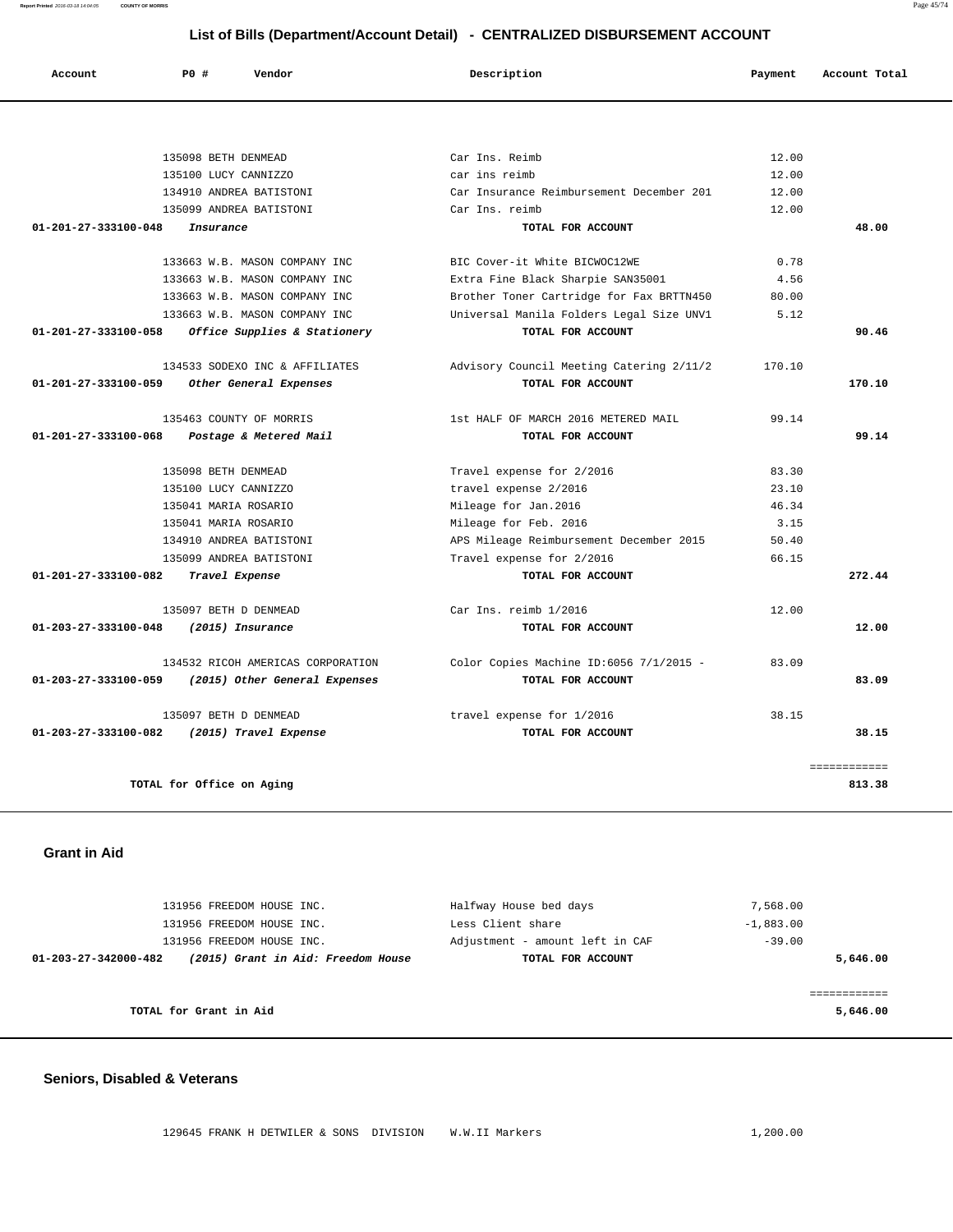**Report Printed** 2016-03-18 14:04:05 **COUNTY OF MORRIS** Page 46/74

# **List of Bills (Department/Account Detail) - CENTRALIZED DISBURSEMENT ACCOUNT**

| Account                                 | PO# | Vendor                                  |          | Description               | Payment | Account Total |
|-----------------------------------------|-----|-----------------------------------------|----------|---------------------------|---------|---------------|
| <b>Seniors, Disabled &amp; Veterans</b> |     |                                         |          |                           |         |               |
|                                         |     | 129645 FRANK H DETWILER & SONS          | DIVISION | Korea                     | 800.00  |               |
|                                         |     | 129645 FRANK H DETWILER & SONS          | DIVISION | Peacetime                 | 800.00  |               |
|                                         |     | 129645 FRANK H DETWILER & SONS DIVISION |          | Approximate Shipping Cost | 160.00  |               |
| $01 - 203 - 27 - 343100 - 059$          |     | (2015) Other General Expenses           |          | TOTAL FOR ACCOUNT         |         | 3,760.00      |
|                                         |     |                                         |          |                           |         |               |
|                                         |     | TOTAL for Seniors, Disabled & Veterans  |          |                           |         | 3,760.00      |
|                                         |     |                                         |          |                           |         |               |
|                                         |     |                                         |          |                           |         |               |

### **County Board of Social Service**

| 134708 LINDA CARUTH                      | ADM - Insurance reimb. for January to Ju | 72.00 |
|------------------------------------------|------------------------------------------|-------|
| 01-201-27-345100-333<br>Other Allowances | TOTAL FOR ACCOUNT                        | 72.00 |
|                                          |                                          |       |
|                                          |                                          |       |
| TOTAL for County Board of Social Service |                                          | 72.00 |

#### **MV:Administration**

| 01-201-27-350100-036 | Contracted Services                                       | TOTAL FOR ACCOUNT                                                                 |           | 24,890.00   |
|----------------------|-----------------------------------------------------------|-----------------------------------------------------------------------------------|-----------|-------------|
|                      | 135257 CORNERSTONE FAMILY                                 | Social Work for MV Residents, February~20 24,890.00                               |           |             |
| 01-201-27-350100-016 | Outside Salaries & Wages                                  | TOTAL FOR ACCOUNT                                                                 |           | 27,627.95   |
|                      |                                                           | 135113 AEQUOR HEALTHCARE SERVICES, LLC Agency Nursing, 2-21 > 2-27-2016           | 13,793.40 |             |
|                      |                                                           | 135113 AEQUOR HEALTHCARE SERVICES, LLC Agency Nursing, 2-14 > 2-20-2016 13,834.55 |           |             |
|                      | $01-201-27-350100-013$ Temporary Help - Per Diem Nurses   | TOTAL FOR ACCOUNT                                                                 |           | 35, 117. 31 |
|                      | 135406 TERESA OMWENGA                                     | 592.00<br>RN, 2-28-2016 thru 3-12-2016                                            |           |             |
|                      | 135405 TEODORA O. DELEON                                  | RN,2-28-2016 thru 3-12-2016                                                       | 296.00    |             |
|                      | 135404 SUZIE COLLIN                                       | RN,2-28-2016 thru 3-12-2016 2,996.26                                              |           |             |
|                      | 135403 SHELLEY REINER                                     | LPN, 2-28-2016 thru 3-12-2016                                                     | 725.00    |             |
|                      |                                                           | 135402 ROSEMARY BATANE COBCOBO RN, 2-28-2016 thru 3-12-2016                       | 1,480.00  |             |
|                      | 135401 ROSE DUMAPIT                                       | RN, 2-28-2016 thru 3-12-2016<br>1,407.11                                          |           |             |
|                      | 135400 MIRLENE ESTRIPLET                                  | RN, 2-28-2016 thru 3-12-2016                                                      | 3,903.50  |             |
|                      | 135399 MICHELLE CAPILI                                    | RN,2-28-2016 thru 3-12-2016                                                       | 296.00    |             |
|                      | 135398 MELOJANE CELESTINO                                 | RN, 2-28-2016 thru 3-12-2016                                                      | 1,183.26  |             |
|                      | 135397 MARTHA YAGHI                                       | 1,184.00<br>RN,2-28-2016 thru 3-12-2016                                           |           |             |
|                      | 135396 MADUKWE IMO IBOKO, RN RN, 2-28-2016 thru 3-12-2016 | 2,368.00                                                                          |           |             |
|                      | 135395 LOUISE R. MACCHIA                                  | RN, 2-28-2016 thru 3-12-2016 2, 728.75                                            |           |             |
|                      | 135394 LOREEN RAFISURA                                    | RN, 2-28-2016 thru 3-12-2016                                                      | 548.34    |             |
|                      |                                                           | 135393 ILLIENE CHARLES, RN LPN, 2-28-2016 thru 3-12-2016                          | 2,581.00  |             |
|                      | 135392 HARRIET VALLECER RN                                | RN, 2-28-2016 thru 3-12-2016 1, 184.00                                            |           |             |
|                      | 135391 GEORGINA GRAY-HORSLEY                              | LPN,2-28-2016 thru 3-12-2016                                                      | 717.75    |             |
|                      | 135390 EVELYN TOLENTINO                                   | RN, 2-28-2016 thru 3-12-2016                                                      | 952.75    |             |
|                      | 135389 ELLEN M. NOLL                                      | LPN, 2-28-2016 thru 3-12-2016 342.50                                              |           |             |
|                      | 135388 EDITHA MARQUEZ                                     | RN, 2-28-2016 thru 3-12-2016                                                      | 296.00    |             |
|                      | 135387 DAMACINA L. OKE                                    | LPN, 2-28-2016 thru 3-12-2016 1, 276.00                                           |           |             |
|                      | 135386 CARRELLE L CALIXTE                                 | LPN, 2-28-2016 thru 3-12-2016 2, 551.42                                           |           |             |
|                      | 135383 BARKEL FLEMMING                                    | LPN, 2-28-2016 thru 3-12-2016 2,072.92                                            |           |             |
|                      | 135384 ARNEL P GARCIA                                     | LPN, 2-28-2016 thru 3-12-2016                                                     | 2,834.75  |             |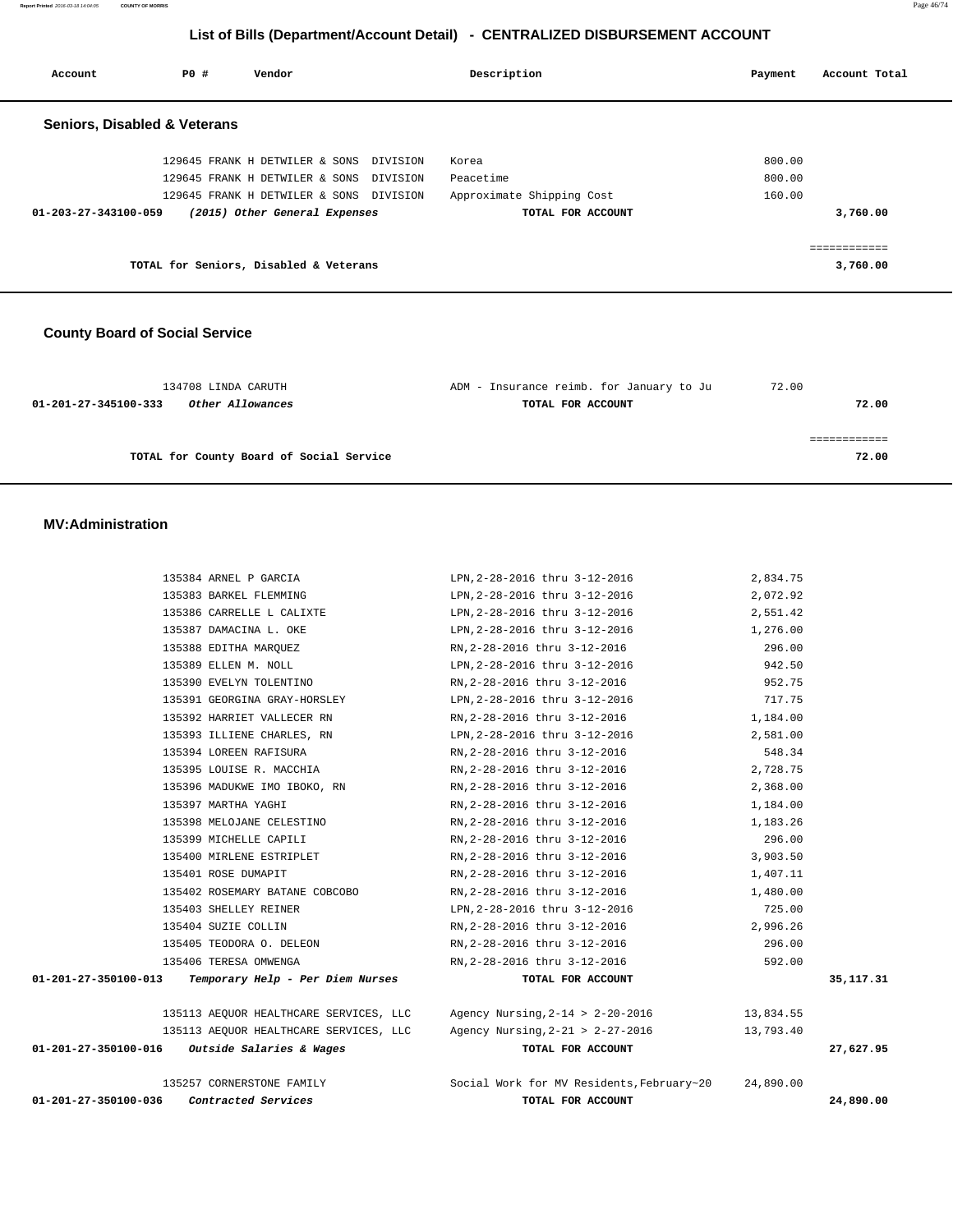| Account<br>. | P0 # | Vendor | Description | Payment | Account Total |
|--------------|------|--------|-------------|---------|---------------|
|              |      |        |             |         |               |

#### **MV:Administration**

| 01-201-27-350100-041 | Employee Recognition Program          | TOTAL FOR ACCOUNT                         |          | 80.90        |
|----------------------|---------------------------------------|-------------------------------------------|----------|--------------|
|                      | 134429 W.B. MASON COMPANY INC         | C1019843, 1-18-2016                       | 239.97   |              |
| 01-201-27-350100-046 | General Stores                        | TOTAL FOR ACCOUNT                         |          | 239.97       |
|                      | 134646 W.B. MASON COMPANY INC         | C1019843, 2-9-2016                        | 234.95   |              |
|                      | 134646 W.B. MASON COMPANY INC         | C1019843, 2-10-2016                       | 574.75   |              |
|                      | 134429 W.B. MASON COMPANY INC         | C1019843, 1-12-2016                       | 134.96   |              |
|                      | 134429 W.B. MASON COMPANY INC         | $C1019843.1 - 29 - 2016$                  | 147.41   |              |
|                      | 134429 W.B. MASON COMPANY INC         | C1019843, 1-25-2016                       | 174.84   |              |
|                      | 134429 W.B. MASON COMPANY INC         | C1019843, 1-13-2016                       | 2,254.43 |              |
|                      | 134429 W.B. MASON COMPANY INC         | C1019843, 1-13-2016                       | 25.59    |              |
|                      | 134429 W.B. MASON COMPANY INC         | C1019843, 1-12-2016 [Credit Memo]         | $-25.59$ |              |
| 01-201-27-350100-058 | Office Supplies & Stationery          | TOTAL FOR ACCOUNT                         |          | 3,521.34     |
|                      | 135463 COUNTY OF MORRIS               | 1st HALF OF MARCH 2016 METERED MAIL       | 259.88   |              |
| 01-201-27-350100-068 | Postage & Metered Mail                | TOTAL FOR ACCOUNT                         |          | 259.88       |
|                      | 135451 NATIONAL FUEL OIL INC.         | FUEL CHARGES 2/16                         | 267.86   |              |
| 01-201-27-350100-140 | Gas Purchases                         | TOTAL FOR ACCOUNT                         |          | 267.86       |
|                      | 135149 VERIZON                        | 973-984-0357 078 33Y, 2-22 > 3-21-2016    | 29.92    |              |
| 01-201-27-350100-146 | Telephone                             | TOTAL FOR ACCOUNT                         |          | 29.92        |
|                      | 134355 U.S. SECURITY ASSOCIATES, INC. | $27010, 1 - 22 > 1 - 28 - 2016$           | 6,465.60 |              |
|                      | 134355 U.S. SECURITY ASSOCIATES, INC. | $27010, 1-29 > 2-4-2016$                  | 6,636.96 |              |
|                      | 134355 U.S. SECURITY ASSOCIATES, INC. | $27010.2 - 5 > 2 - 11 - 2016$             | 6,765.48 |              |
| 01-201-27-350100-266 | Safety Items                          | TOTAL FOR ACCOUNT                         |          | 19,868.04    |
|                      | 133398 BON VENTURE SERVICES LLC       | 662677, Church Bulletin Advertising/St.An | 377.00   |              |
| 01-203-27-350100-022 | (2015) Advertising                    | TOTAL FOR ACCOUNT                         |          | 377.00       |
|                      | 133409 LOVEYS PIZZA & GRILL           | Department Head Luncheon, 12-16-2015      | 63.50    |              |
| 01-203-27-350100-041 | (2015) Employee Recognition Program   | TOTAL FOR ACCOUNT                         |          | 63.50        |
|                      | 135454 PAPER MART INC                 | 2015-2016 Envelope Order                  | 311.75   |              |
| 01-203-27-350100-058 | (2015) Office Supplies & Stationery   | TOTAL FOR ACCOUNT                         |          | 311.75       |
|                      |                                       |                                           |          | ============ |
|                      | TOTAL for MV:Administration           |                                           |          | 112,655.42   |

### **MV:Building Services**

|                      | 135138 SODEXO INC & AFFILIATES         | 100022833, February~2016        | 186,085.67 |
|----------------------|----------------------------------------|---------------------------------|------------|
| 01-201-27-350110-036 | Contracted Services                    | TOTAL FOR ACCOUNT               | 186,085.67 |
|                      | 134342 PORTASOFT OF MORRIS COUNTY INC. | $17029$ , February > April~2016 | 450.00     |
|                      | 134424 TBS CONTROLS LLC                | M13000, March~2016              | 2,679.17   |
| 01-201-27-350110-044 | Equipment Service Agreements           | TOTAL FOR ACCOUNT               | 3,129.17   |
|                      |                                        |                                 |            |
|                      | 134620 AGL WELDING SUPPLY CO INC       | 584500, February~2016           | 250.00     |
|                      | 134620 AGL WELDING SUPPLY CO INC       | 584500, February~2016           | 250.00     |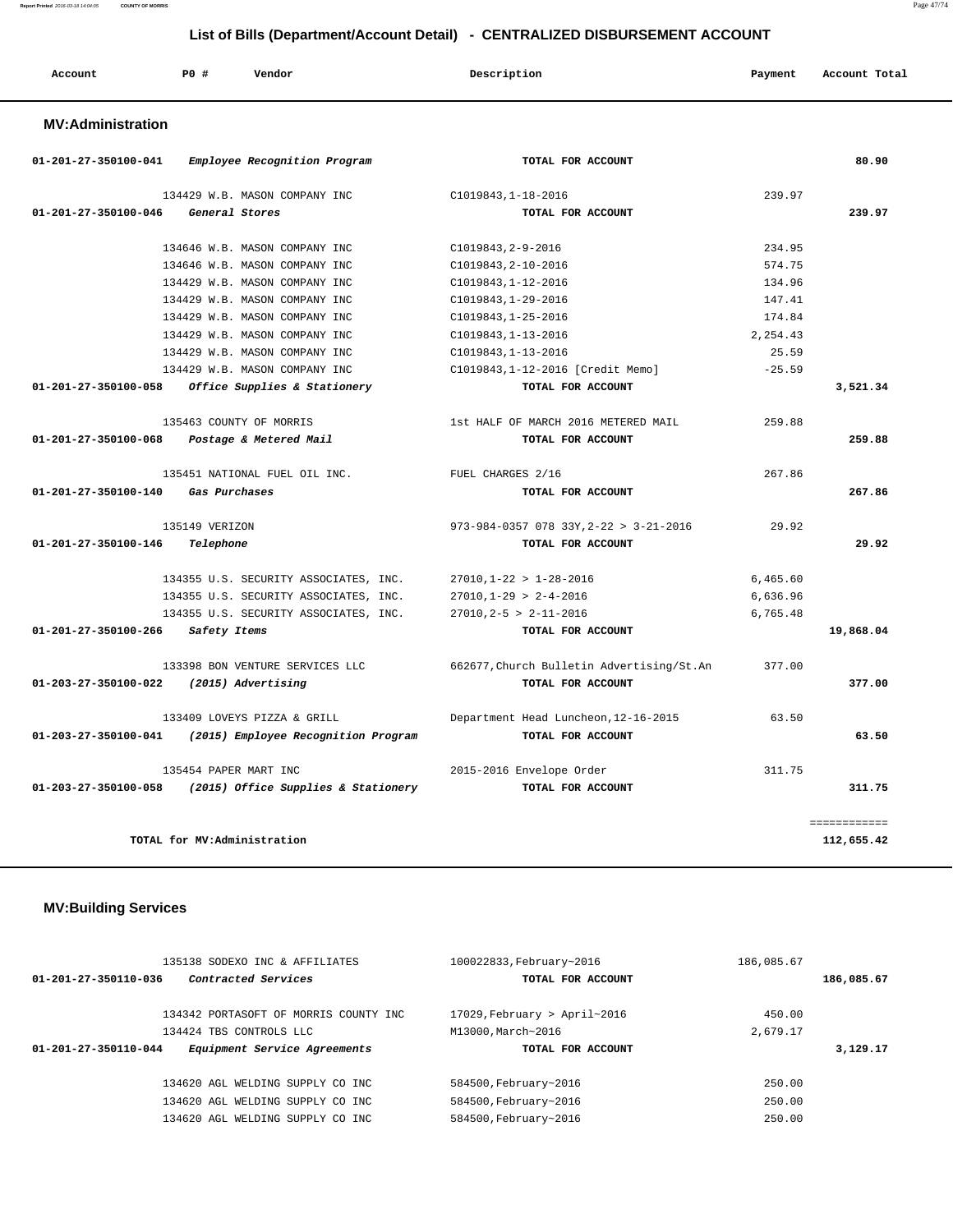135136 SODEXO INC & AFFILIATES 100005746,February~2016 280,889.08  **01-201-27-350115-036 Contracted Services TOTAL FOR ACCOUNT 280,889.08** 134953 STAR LEDGER 947758,w/e 2-13-2016 44.25 135143 STAR LEDGER 947758,w/e 2-20-2016 66.25 135143 STAR LEDGER 947758,w/e 2-27-2016 66.25  **01-201-27-350115-186 Coffee / Gift Shop TOTAL FOR ACCOUNT 176.75** 134343 ACME AMERICAN REPAIRS INC. 0118615,1-28-2016 757.60 134343 ACME AMERICAN REPAIRS INC. 0118615,1-28-2016 636.95 134343 ACME AMERICAN REPAIRS INC. 0118615,1-28-2016 756.75  **01-201-27-350115-262 Machinery Repairs & Parts TOTAL FOR ACCOUNT 2,151.30** 133532 ACME AMERICAN REPAIRS INC. Repair of Commercial Food Processor,12-2 1,852.05  **01-203-27-350115-262 (2015) Machinery Repairs & Parts TOTAL FOR ACCOUNT 1,852.05** ============ **TOTAL for MV:Dietary 285,069.18**

#### **MV:Dietary**

| <b>MV:Building Services</b>    |                                          |                                           |          |                    |
|--------------------------------|------------------------------------------|-------------------------------------------|----------|--------------------|
|                                | 135118 CLEANWAY PROFESSIONALS            | Kitchen Area Cleaning, 2-29-2016          | 700.00   |                    |
|                                | 135115 ANTHONY PATERNO CORP.             | Dietary/Laundry Cleaning, 2-29-2016       | 7,500.00 |                    |
|                                | 134646 W.B. MASON COMPANY INC            | C1019843, 2-8-2016                        | 2,739.18 |                    |
|                                | 134430 W.B. MASON COMPANY INC            | $C1019843, 1-6-16$                        | 599.80   |                    |
| $01 - 201 - 27 - 350110 - 204$ | Plant Operation                          | TOTAL FOR ACCOUNT                         |          | 12,488.98          |
|                                | 134346 DIRECT MACHINERY SERVICE CORP.    | Laundry Equipment Repair, 1-12-2016       | 613.27   |                    |
|                                | 134346 DIRECT MACHINERY SERVICE CORP.    | Laundry Equipment Repair, 2-01-2016       | 986.79   |                    |
|                                | 134346 DIRECT MACHINERY SERVICE CORP.    | Laundry Equipment Repair, 2-01-2016       | 136.69   |                    |
|                                | 134346 DIRECT MACHINERY SERVICE CORP.    | Laundry Equipment Repair, 2-04-2016       | 18.92    |                    |
|                                | 134346 DIRECT MACHINERY SERVICE CORP.    | Laundry Equipment Repair, 2-09-2016       | 195.03   |                    |
|                                | 134341 NATIONAL INDUSTRIES               | MVNH066,1-21-2016                         | 63.80    |                    |
|                                | 134414 R.D. SALES DOOR & HARDWARE LLC    | Nursing Unit Door Installation, 1-14-2016 | 2,175.00 |                    |
|                                | 134414 R.D. SALES DOOR & HARDWARE LLC    | Patio Door Repair, 1-13-2016              | 315.00   |                    |
|                                | 135133 RELIABLE LIFT TRUCK SERVICES      | MOR2805, Pallet Jack Repair, 3-2-2016     | 244.75   |                    |
| $01 - 201 - 27 - 350110 - 262$ | Machinery Repairs & Parts                | TOTAL FOR ACCOUNT                         |          | 4,749.25           |
|                                | 134951 SHERWIN WILLIAMS                  | 6776-8278-3,10-22-2015                    | 113.56   |                    |
|                                | 134620 AGL WELDING SUPPLY CO INC         | 584500,10-26-2015                         | 250.00   |                    |
| 01-203-27-350110-204           | (2015) Plant Operation                   | TOTAL FOR ACCOUNT                         |          | 363.56             |
|                                | 133406 GRIFFITH ELECTRIC SUPPLY CO, INC. | 17362,12-23-2015                          | 1,282.33 |                    |
|                                | 133406 GRIFFITH ELECTRIC SUPPLY CO, INC. | 17362, 12-14-2015                         | 347.20   |                    |
|                                | 133406 GRIFFITH ELECTRIC SUPPLY CO, INC. | 17362, 12-093-2015                        | 796.66   |                    |
|                                | 133406 GRIFFITH ELECTRIC SUPPLY CO, INC. | 17362, 12-18-2015                         | 162.58   |                    |
|                                | 133510 WEBSTER PLUMBING &                | Condesate Return Pump Repair, 1-7-2015    | 4,680.72 |                    |
| $01 - 203 - 27 - 350110 - 262$ | (2015) Machinery Repairs & Parts         | TOTAL FOR ACCOUNT                         |          | 7,269.49           |
|                                |                                          |                                           |          | <b>EEEEEEEEEEE</b> |
|                                |                                          |                                           |          |                    |

 **Account P0 # Vendor Description Payment Account Total**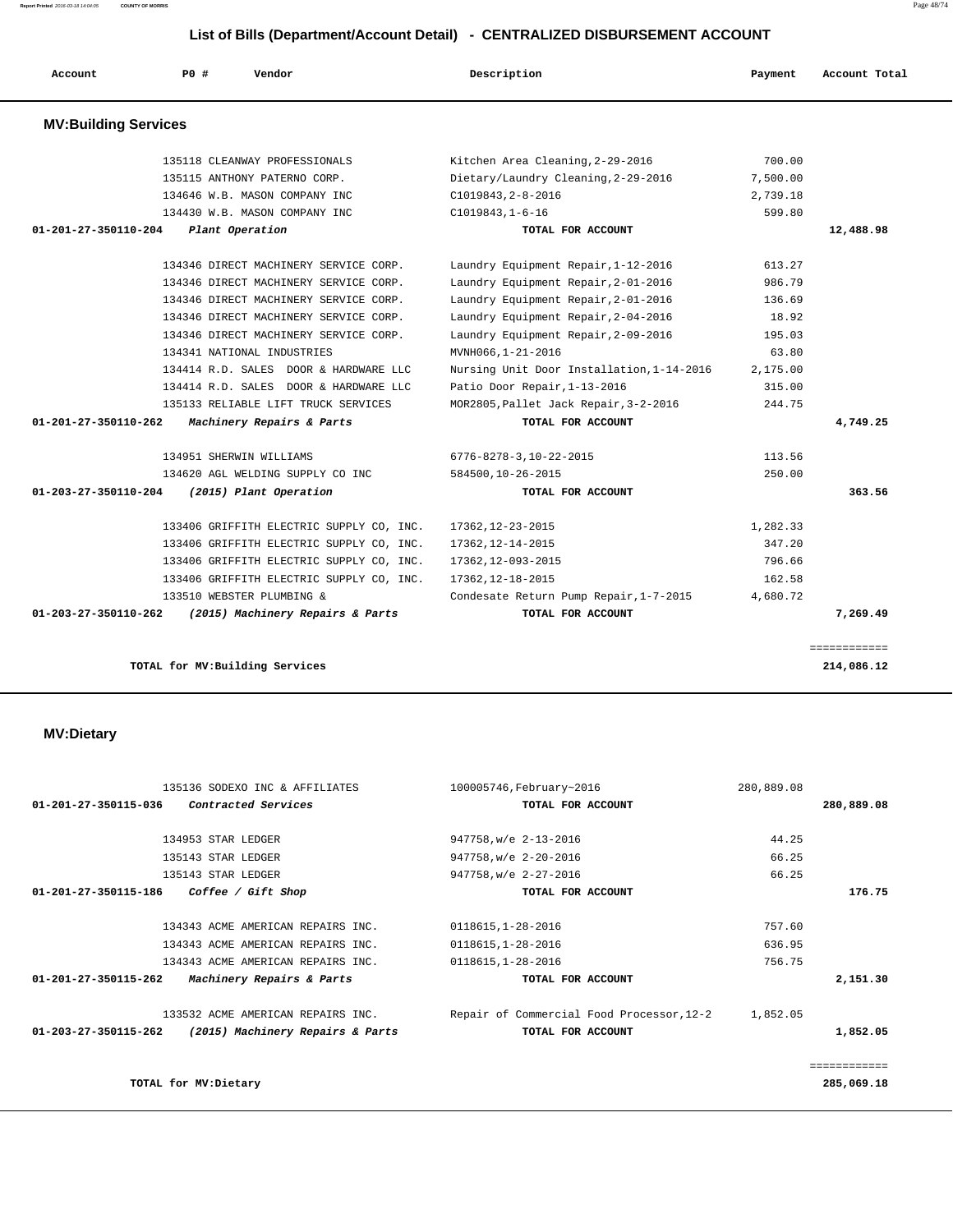|                      | 135123 JML MEDICAL INC.                 | $5MOC02, 1-19-2016$                       | 8,769.33    |           |
|----------------------|-----------------------------------------|-------------------------------------------|-------------|-----------|
|                      | 135123 JML MEDICAL INC.                 | 5MOC02, 1-23-2016                         | 428.55      |           |
|                      | 135123 JML MEDICAL INC.                 | $5MOCO2, 1-7-2016$                        | 252.00      |           |
|                      | 135123 JML MEDICAL INC.                 | $5MOCO2, 1-20-2016$                       | 798.00      |           |
|                      | 135123 JML MEDICAL INC.                 | $5MOCO2, 1-14-2016$                       | 1,809.74    |           |
|                      | 135123 JML MEDICAL INC.                 | $5MOCO2, 1-14-2016$                       | 4,570.10    |           |
|                      | 135123 JML MEDICAL INC.                 | 5MOC02, 1-18-2016                         | 76.70       |           |
|                      | 134430 W.B. MASON COMPANY INC           | $C1019843, 1-6-16$                        | 2,563.45    |           |
| 01-201-27-350130-046 | General Stores                          | TOTAL FOR ACCOUNT                         |             | 31,251.93 |
|                      | 134344 BIO-REFERENCE LABORATORIES, INC. | M8049 EG, January~2016                    | 1,308.52    |           |
|                      | 134344 BIO-REFERENCE LABORATORIES, INC. | M8049 EG, January~2016                    | 149.07      |           |
| 01-201-27-350130-049 | Laboratory Services                     | TOTAL FOR ACCOUNT                         |             | 1,457.59  |
|                      | 135121 GERISCRIPT PHARMACY              | Legendary, February~2016                  | 25, 101. 13 |           |
| 01-201-27-350130-171 | Legend Drugs (Prescription)             | TOTAL FOR ACCOUNT                         |             | 25,101.13 |
|                      | 135121 GERISCRIPT PHARMACY              | IV Stock/Supply & OTC Pharmacy, February~ | 6,514.43    |           |
| 01-201-27-350130-172 | Non-Legend Drugs (OTC)                  | TOTAL FOR ACCOUNT                         |             | 6,514.43  |
|                      | 135112 TAMOR P BELL                     | CNA Re-Certification, 2-23-2016           | 30.00       |           |
|                      | 135111 JUDITH I EDWARDS                 | CNA Re-Certification, 2-23-2016           | 30.00       |           |
|                      | 135157 RELIENNE PIERRE                  | CNA Re-Certification, 3-8-2016            | 30.00       |           |
|                      | 135110 ODINE DEBROSSE                   | CNA Re-Certification, 2-11-2016           | 30.00       |           |
| 01-201-27-350130-191 | <i>Nursing</i>                          | TOTAL FOR ACCOUNT                         |             | 120.00    |
|                      | 133394 ATHOME MEDICAL                   | 317093, 1-7-2016                          | 65.00       |           |
| 01-201-27-350130-258 | Equipment                               | TOTAL FOR ACCOUNT                         |             | 65.00     |
|                      | 134354 FRIENDLY CARE MEDICAL            | Medical Transport, 1-08-2016              | 464.00      |           |
|                      | 134354 FRIENDLY CARE MEDICAL            | Medical Transport, 1-26-2016              | 112.00      |           |
|                      | 134354 FRIENDLY CARE MEDICAL            | Medical Transport, 1-27-2016              | 127.00      |           |
|                      | 134354 FRIENDLY CARE MEDICAL            | Medical Transport, 1-27-2016              | 118.00      |           |
|                      | 134354 FRIENDLY CARE MEDICAL            | Medical Transport, 1-28-2016              | 94.00       |           |
|                      | 134354 FRIENDLY CARE MEDICAL            | Medical Transport, 1-28-2016              | 127.00      |           |
|                      | 134354 FRIENDLY CARE MEDICAL            | Medical Transport, 2-01-2016              | 127.00      |           |
|                      | 134354 FRIENDLY CARE MEDICAL            | Medical Transport, 2-02-2016              | 398.00      |           |
|                      | 134354 FRIENDLY CARE MEDICAL            | Medical Transport, 2-02-2016              | 112.00      |           |
|                      | 134354 FRIENDLY CARE MEDICAL            | Medical Transport, 2-02-2016              | 77.00       |           |
|                      | 134354 FRIENDLY CARE MEDICAL            | Medical Transport, 2-03-2016              | 127.00      |           |
|                      | 134354 FRIENDLY CARE MEDICAL            | Medical Transport, 2-04-2016              | 112.00      |           |

### **MV:Nursing**

| Account              | PO#                   | Vendor                          | Description                               | Payment     | Account Total |
|----------------------|-----------------------|---------------------------------|-------------------------------------------|-------------|---------------|
|                      |                       |                                 |                                           |             |               |
|                      |                       |                                 |                                           |             |               |
|                      |                       |                                 |                                           |             |               |
|                      |                       | 135141 SODEXO INC & AFFILIATES  | 100005746, February~2016                  | 83, 427. 45 |               |
| 01-201-27-350125-036 |                       | Contracted Services             | TOTAL FOR ACCOUNT                         |             | 83,427.45     |
|                      |                       |                                 |                                           |             |               |
|                      |                       | 134647 LABEL TAPE SYSTEMS, INC. | Label Tape for Resident Clothing, 11-23-2 | 730.20      |               |
| 01-203-27-350125-046 |                       | (2015) General Stores           | TOTAL FOR ACCOUNT                         |             | 730.20        |
|                      |                       |                                 |                                           |             |               |
|                      |                       |                                 |                                           |             |               |
|                      | TOTAL for MV: Laundry |                                 |                                           |             | 84,157.65     |

 135123 JML MEDICAL INC. 5MOC02,1-7-2016 8,002.06 135123 JML MEDICAL INC. 5MOC02,1-9-2016 3,982.00

# **List of Bills (Department/Account Detail) - CENTRALIZED DISBURSEMENT ACCOUNT**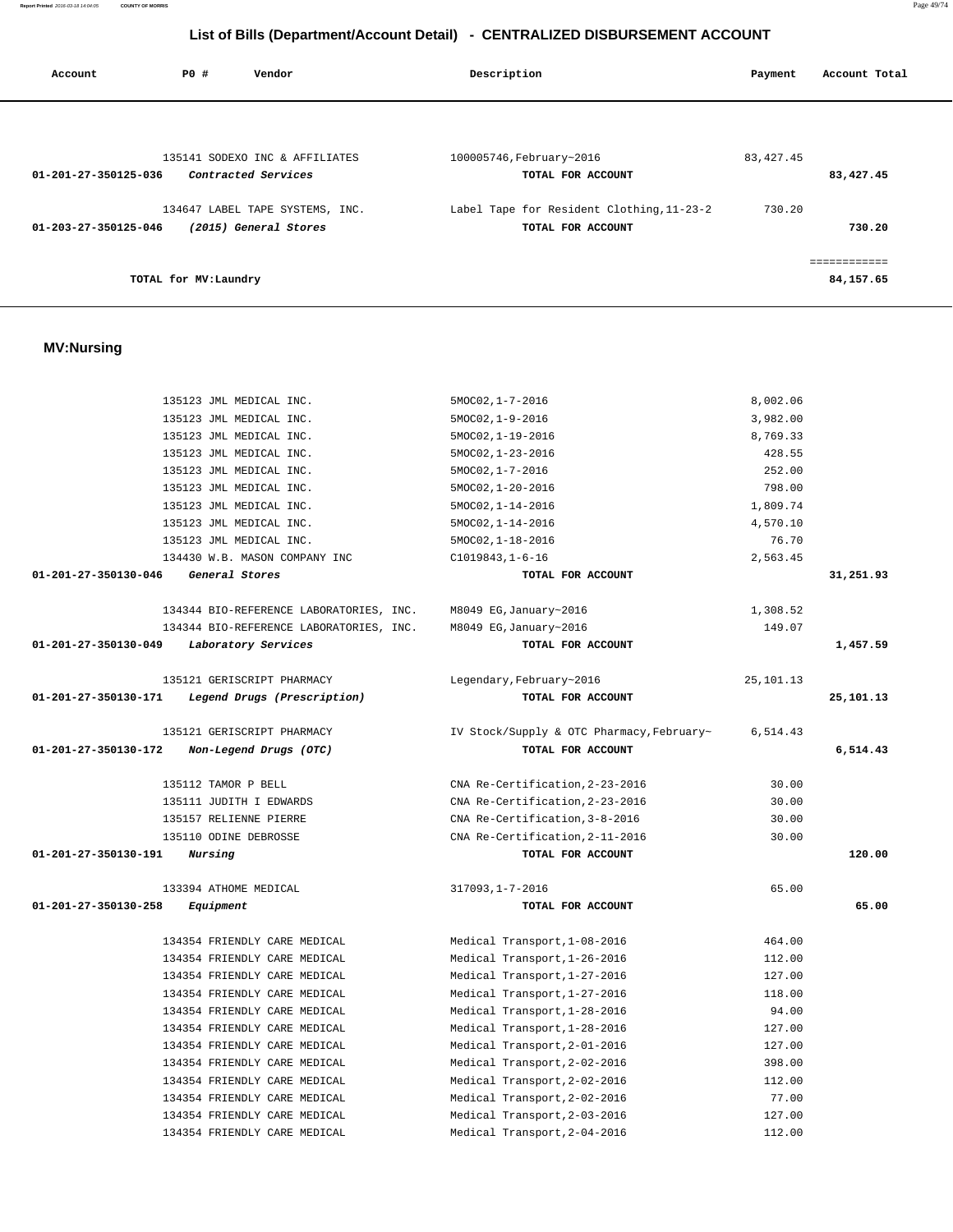**Report Printed** 2016-03-18 14:04:05 **COUNTY OF MORRIS** Page 50/74

# **List of Bills (Department/Account Detail) - CENTRALIZED DISBURSEMENT ACCOUNT**

| Account                        | PO#                  | Vendor                                  | Description                  | Payment | Account Total |
|--------------------------------|----------------------|-----------------------------------------|------------------------------|---------|---------------|
| <b>MV:Nursing</b>              |                      |                                         |                              |         |               |
|                                |                      | 134354 FRIENDLY CARE MEDICAL            | Medical Transport, 2-05-2016 | 226.00  |               |
| $01 - 201 - 27 - 350130 - 340$ |                      | Transportation Services                 | TOTAL FOR ACCOUNT            |         | 2,348.00      |
|                                |                      | 134344 BIO-REFERENCE LABORATORIES, INC. | M8049 EG.December~2015       | 142.71  |               |
| $01 - 203 - 27 - 350130 - 049$ |                      | (2015) Laboratory Services              | TOTAL FOR ACCOUNT            |         | 142.71        |
|                                |                      |                                         |                              |         | ------------  |
|                                | TOTAL for MV:Nursing |                                         |                              |         | 67,000.79     |

### **MV:Recreation/Volunteer Svc**

| 135126 CABLEVISION                                                                   | 07876-529177-01-5, March~2016              | 26.40        |
|--------------------------------------------------------------------------------------|--------------------------------------------|--------------|
| 01-201-27-350135-036 Contracted Services                                             | TOTAL FOR ACCOUNT                          | 26.40        |
|                                                                                      |                                            |              |
| 134461 JV MUSIC AND ENTERTAINMENTASSO, LLC Valentine Day Elvis Performance, 2-11-201 |                                            | 250.00       |
| 134351 ORIENTAL TRADING COMPANY INC.                                                 | 19407861,1-28-2016                         | 217.43       |
| 134353 ORIENTAL TRADING COMPANY INC.                                                 | 19407861,1-28-2016                         | 43.99        |
| 134352 POSITIVE PROMOTIONS, INC.                                                     | 00371625-24,1-29-2016                      | 103.75       |
| 135144 SOMERSET PATRIOTS                                                             | Order#:11602128613, 2-16-2016              | 255.00       |
| 135127 PRECIOUS GEMS MUSIC, LLC                                                      | Musical Program on 2D, 2-25-2016           | 125.00       |
| 135125 MOONLIGHT DESIGNS                                                             | Art Class in Atrium, 2-24-2016             | 165.00       |
| 135124 KERRY KUBER                                                                   | Stretching w/Kerry on 2D, 2-3-2016         | 100.00       |
| 135124 KERRY KUBER                                                                   | Stretching w/Kerry in Atrium, 2-10-2016    | 100.00       |
| 135124 KERRY KUBER                                                                   | Stretching w/Kerry on 2D, 2-17-2016        | 100.00       |
| 135120 GREEN ' ERGY LLC                                                              | Horticultural Therapy, 2-24-2016           | 200.00       |
| 135119 DENNIS GRAU                                                                   | Rock w/Dennis, Unit 2-D                    | 150.00       |
| 135119 DENNIS GRAU                                                                   | Rock w/Dennis, Unit 2-D & Atrium, two show | 300.00       |
| 135117 BRUSHSTROKES                                                                  | Art Appreciation, 3-1-2016                 | 135.00       |
| 135116 ARTISTIC AQUARIA INC                                                          | Fish Tank Maintenance, February~2016       | 571.00       |
| 134431 W.B. MASON COMPANY INC                                                        | C1019843, 1-14-2016                        | 207.22       |
| $01-201-27-350135-194$ Patient Activities                                            | TOTAL FOR ACCOUNT                          | 3,023.39     |
| 130198 AFI FOODSERVICE DISTRIBUTORS 185674, 11-24-2015                               |                                            | 190.88       |
| 01-203-27-350135-194 (2015) Patient Activities                                       | TOTAL FOR ACCOUNT                          | 190.88       |
|                                                                                      |                                            | ============ |
| TOTAL for MV: Recreation/Volunteer Svc                                               |                                            | 3,240.67     |

#### **MV:Rehabilitation**

| 134418 PATTERSON MEDICAL SUPPLY, INC.<br>134415 SPECIALTY MEDICAL PRODUCTS INC. | 104022453.2-11-2016<br>MOVMN, January~2016 | 230.43<br>1,066.55 |
|---------------------------------------------------------------------------------|--------------------------------------------|--------------------|
| 01-201-27-350140-046<br>General Stores                                          | TOTAL FOR ACCOUNT                          | 1,296.98           |
| 135135 SELECT REHABILITATION INC.                                               | 850. Rehab for EvercareB. November~2016    | 18,266.03          |
| 135134 SELECT REHABILITATION INC.                                               | 850.All Rehab less EvercareB.November~20   | 121,208.98         |
| (2015) Contracted Services<br>01-203-27-350140-036                              | TOTAL FOR ACCOUNT                          | 139,475.01         |
|                                                                                 |                                            |                    |
| TOTAL for MV: Rehabilitation                                                    |                                            | 140,771.99         |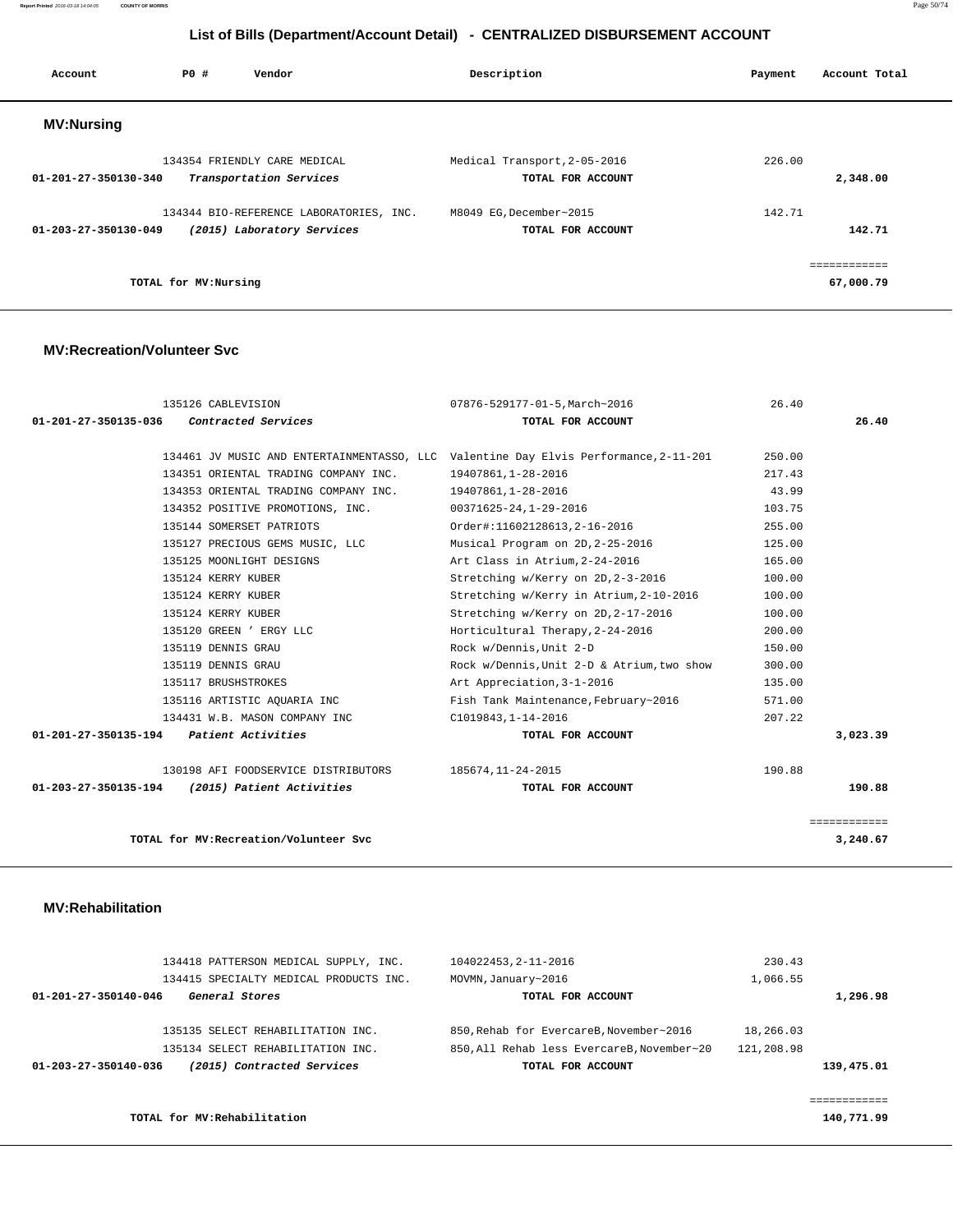**Report Printed** 2016-03-18 14:04:05 **COUNTY OF MORRIS** Page 51/74

# **List of Bills (Department/Account Detail) - CENTRALIZED DISBURSEMENT ACCOUNT**

| Account                | <b>PO #</b>               | Vendor                                                        | Description                                              | Payment | Account Total          |
|------------------------|---------------------------|---------------------------------------------------------------|----------------------------------------------------------|---------|------------------------|
| <b>County Adjuster</b> |                           |                                                               |                                                          |         |                        |
| 01-201-27-357100-058   |                           | 134055 W.B. MASON COMPANY INC<br>Office Supplies & Stationery | Toner, HP 78A, BK<br>TOTAL FOR ACCOUNT                   | 102.56  | 102.56                 |
| 01-201-27-357100-068   |                           | 135463 COUNTY OF MORRIS<br>Postage & Metered Mail             | 1st HALF OF MARCH 2016 METERED MAIL<br>TOTAL FOR ACCOUNT | 460.14  | 460.14                 |
|                        | TOTAL for County Adjuster |                                                               |                                                          |         | ============<br>562.70 |

# **County Library**

| 135463 COUNTY OF MORRIS                        | 1st HALF OF MARCH 2016 METERED MAIL | 1,074.10 |
|------------------------------------------------|-------------------------------------|----------|
| Postage & Metered Mail<br>01-201-29-390100-068 | TOTAL FOR ACCOUNT                   | 1,074.10 |
|                                                |                                     |          |
|                                                |                                     |          |
| TOTAL for County Library                       |                                     | 1,074.10 |
|                                                |                                     |          |

### **County Superintendent of Schoo**

| 135235 ROGER JINKS                                          | 582377356-00001 REIMBUSEMENT CELL PHONE | 55.44  |        |
|-------------------------------------------------------------|-----------------------------------------|--------|--------|
| 01-201-29-392100-031<br>Cellular Phones/Pagers              | TOTAL FOR ACCOUNT                       |        | 55.44  |
|                                                             |                                         |        |        |
| 135463 COUNTY OF MORRIS                                     | 1st HALF OF MARCH 2016 METERED MAIL     | 84.25  |        |
| Postage & Metered Mail<br>$01 - 201 - 29 - 392100 - 068$    | TOTAL FOR ACCOUNT                       |        | 84.25  |
|                                                             |                                         |        |        |
| 135454 PAPER MART INC                                       | 2015-2016 Envelope Order                | 49.50  |        |
| 135455 PAPER MART INC                                       | 2015-2016 Envelope Order                | 132.50 |        |
| (2015) Office Supplies & Stationery<br>01-203-29-392100-058 | TOTAL FOR ACCOUNT                       |        | 182.00 |
|                                                             |                                         |        |        |
|                                                             |                                         |        |        |
| TOTAL for County Superintendent of Schoo                    |                                         |        | 321.69 |
|                                                             |                                         |        |        |

### **Rutgers Extension Service**

| 134206 W.B. MASON COMPANY INC<br>134206 W.B. MASON COMPANY INC             | supplies<br>supplies                                     | 226.26<br>320.52 |        |
|----------------------------------------------------------------------------|----------------------------------------------------------|------------------|--------|
| Office Supplies & Stationery<br>01-201-29-396100-058                       | TOTAL FOR ACCOUNT                                        |                  | 546.78 |
| 135463 COUNTY OF MORRIS<br>Postage & Metered Mail<br>01-201-29-396100-068  | 1st HALF OF MARCH 2016 METERED MAIL<br>TOTAL FOR ACCOUNT | 2.39             | 2.39   |
| 134412 GRAINGER<br><i>Furniture &amp; Fixtures</i><br>01-201-29-396100-162 | shelving<br>TOTAL FOR ACCOUNT                            | 426.70           | 426.70 |
| 135455 PAPER MART INC<br>01-203-29-396100-069<br>$(2015)$ Printing         | 2015-2016 Envelope Order<br>TOTAL FOR ACCOUNT            | 195.65           | 195.65 |

============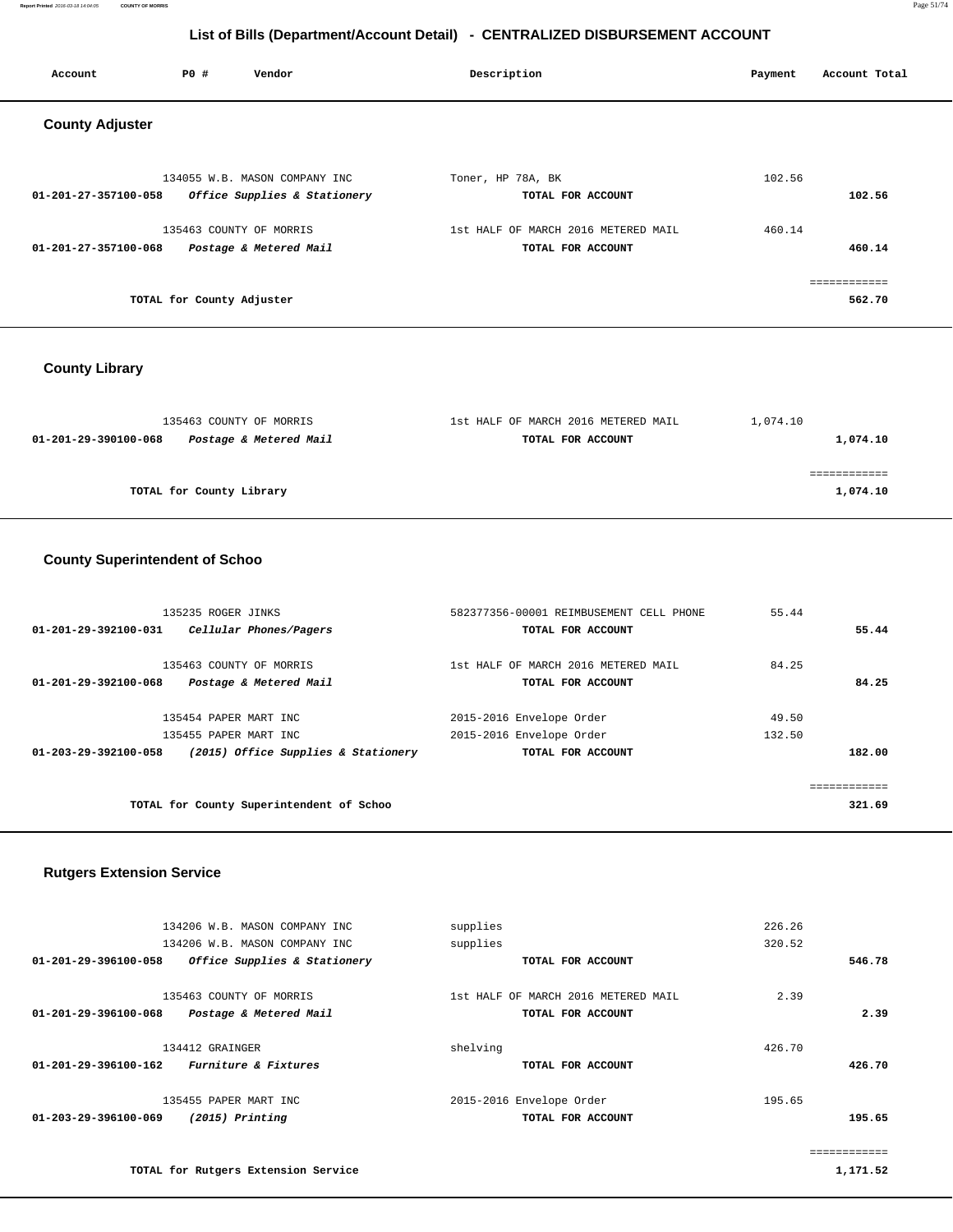**Report Printed** 2016-03-18 14:04:05 **COUNTY OF MORRIS** Page 52/74

# **List of Bills (Department/Account Detail) - CENTRALIZED DISBURSEMENT ACCOUNT**

| Account                           | PO# | Vendor | Description | Payment | Account Total |
|-----------------------------------|-----|--------|-------------|---------|---------------|
| <b>Rmb Out of Cty Two Yr Coll</b> |     |        |             |         |               |

|                                      | 135263 BERGEN COMMUNITY COLLEGE         | CHARGEBACKS FOR WINTER 2016 / JENNIFER TE | 385.38   |
|--------------------------------------|-----------------------------------------|-------------------------------------------|----------|
|                                      | 135262 BERGEN COMMUNITY COLLEGE         | CHARGEBACKS FOR SPRING 2016 - MORRIS COU  | 5,909.16 |
| 01-201-29-397100-090                 | Rmb Out of Cty Two Yr Coll Expenditures | TOTAL FOR ACCOUNT                         | 6,294.54 |
|                                      |                                         |                                           |          |
|                                      |                                         |                                           |          |
| TOTAL for Rmb Out of Cty Two Yr Coll |                                         |                                           | 6,294.54 |

### **Fire and Police Academy**

|          | 100.00   | Membership Dues 01052016            | 133598 PADA OF NJ                 |                                |
|----------|----------|-------------------------------------|-----------------------------------|--------------------------------|
| 100.00   |          | TOTAL FOR ACCOUNT                   | Associations and Memberships      | $01 - 201 - 29 - 407100 - 023$ |
|          |          |                                     |                                   |                                |
|          | 1,875.00 | Student Manuals                     | 133619 NECI                       |                                |
|          | 22.95    | Shipping                            | 133619 NECI                       |                                |
| 1,897.95 |          | TOTAL FOR ACCOUNT                   | <i>Books &amp; Periodicals</i>    | 01-201-29-407100-028           |
|          | 96.70    | 1st HALF OF MARCH 2016 METERED MAIL | 135463 COUNTY OF MORRIS           |                                |
| 96.70    |          | TOTAL FOR ACCOUNT                   |                                   | 01-201-29-407100-068           |
|          |          |                                     | Postage & Metered Mail            |                                |
|          | 630.00   | Paper Targets                       | 133620 THE TARGET SHOP LLC        |                                |
| 630.00   |          | TOTAL FOR ACCOUNT                   | Equipment                         | 01-201-29-407100-258           |
|          | 75.00    | 6" Poinsettias                      | 133821 CONROY'S                   |                                |
|          | 10.99    | Delivery Charge                     | 133821 CONROY'S                   |                                |
|          | 265.00   | 2015-2016 Envelope Order            | 135455 PAPER MART INC             |                                |
| 350.99   |          | TOTAL FOR ACCOUNT                   | (2015) Other General Expenses     | $01 - 203 - 29 - 407100 - 059$ |
|          |          |                                     |                                   |                                |
|          |          |                                     |                                   |                                |
| 3,075.64 |          |                                     | TOTAL for Fire and Police Academy |                                |
|          |          |                                     |                                   |                                |

### **Utilities**

|                                    | 133808 NATIONAL TERMINAL INC.          | 4500.0 GAL DIESEL FOR WHARTON                                                | 5,150.25 |           |
|------------------------------------|----------------------------------------|------------------------------------------------------------------------------|----------|-----------|
|                                    | 133808 NATIONAL TERMINAL INC.          | 800.0 GAL DIESEL FOR MONTVILLE                                               | 776.32   |           |
|                                    | 133808 NATIONAL TERMINAL INC.          | 2024.0 GAL DIESEL FOR WHARTON                                                | 2,042.22 |           |
|                                    | 133808 NATIONAL TERMINAL INC.          | 1000.0 GAL DIESEL FOR THE HILL                                               | 1,009.00 |           |
|                                    | 133808 NATIONAL TERMINAL INC.          | 2001.0 GAL DIESEL FOR COUNTY GARAGE                                          | 2,019.01 |           |
|                                    | 133808 NATIONAL TERMINAL INC.          | 5027.0 GAL DIESEL FOR COUNTY GARAGE                                          | 5,936.89 |           |
|                                    |                                        | 133808 NATIONAL TERMINAL INC. 4750.0 GAL DIESEL FOR WHARTON                  | 5,609.75 |           |
|                                    |                                        |                                                                              |          |           |
|                                    | 133808 NATIONAL TERMINAL INC.          | 805.0 GAL DIESEL FOR MONTVILLE                                               | 914.48   |           |
| $01-201-31-430100-136$ Diesel Fuel |                                        | TOTAL FOR ACCOUNT                                                            |          | 23,457.92 |
|                                    |                                        |                                                                              |          |           |
|                                    |                                        | 134312 JERSEY CENTRAL POWER & LIGHT 10-00-05-8414-2-2 Street Lighting Morris | 329.42   |           |
|                                    | 134507 JERSEY CENTRAL POWER & LIGHT    | 100 102 459 516 - WARRANTS JANUARY 2016                                      | 808.21   |           |
|                                    | 134679 JERSEY CENTRAL POWER & LIGHT    | 10-00-01-6063-0-8 St Lighting 2/18/2016                                      | 619.89   |           |
|                                    | 133603 TIOGA SOLAR MORRIS COUNTY 1 LLC | 136242003/ RE: VOTING TECH                                                   | 324.71   |           |
|                                    | 133603 TIOGA SOLAR MORRIS COUNTY 1 LLC | 136242003/ RE: SCHUYLER BUILDING                                             | 174.42   |           |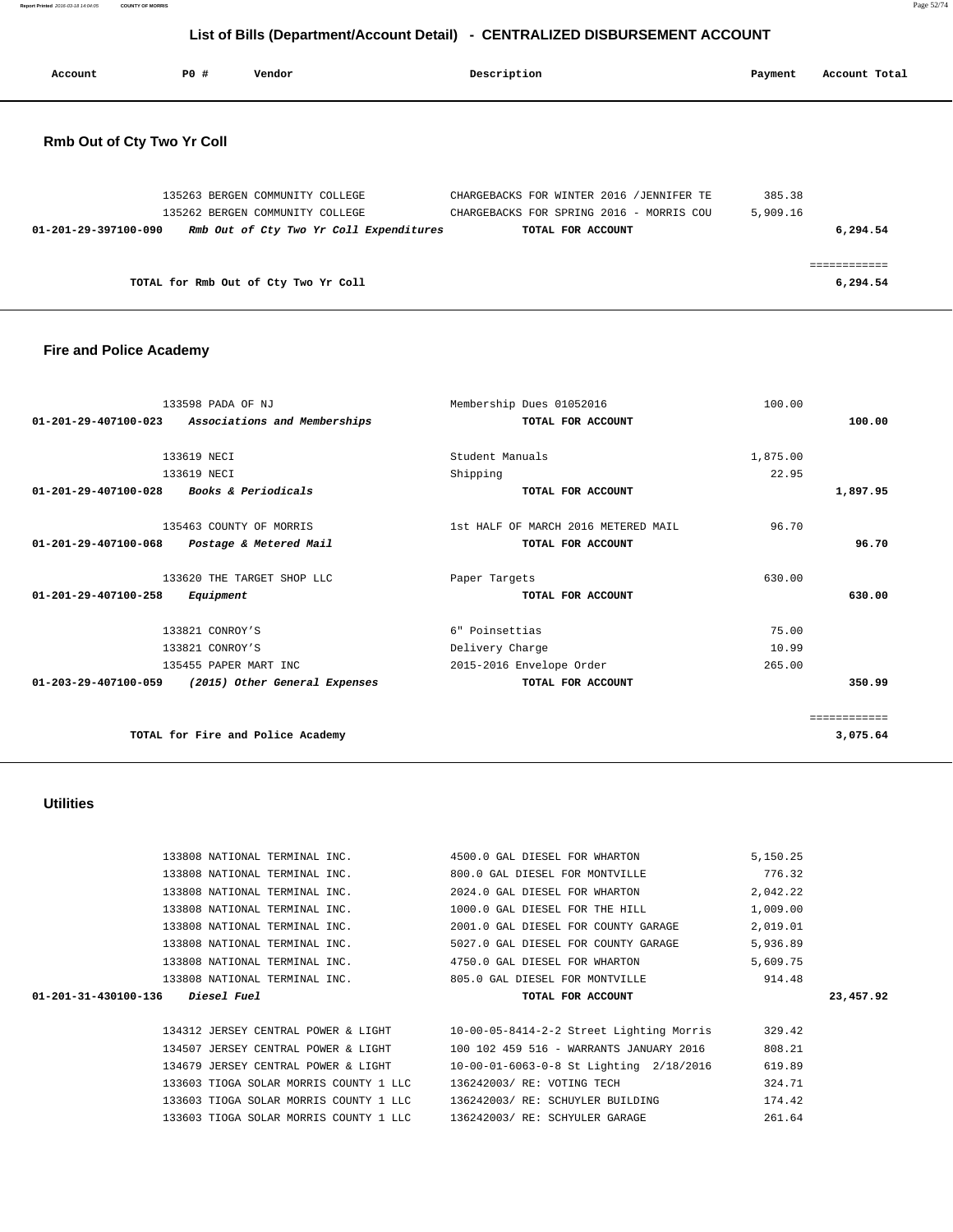| Account              | P0 #<br>Vendor                                                             | Description                                                                           | Payment               | Account Total |
|----------------------|----------------------------------------------------------------------------|---------------------------------------------------------------------------------------|-----------------------|---------------|
|                      |                                                                            |                                                                                       |                       |               |
|                      |                                                                            |                                                                                       |                       |               |
| <b>Utilities</b>     |                                                                            |                                                                                       |                       |               |
|                      |                                                                            |                                                                                       |                       |               |
|                      | 134860 JERSEY CENTRAL POWER & LIGHT                                        | 100 0060483 885 - REVERSED INVOICE CREDI                                              | $-63.85$              |               |
|                      | 134868 JERSEY CENTRAL POWER & LIGHT<br>134872 JERSEY CENTRAL POWER & LIGHT | 20-00-00-0538-4-9, REMOTE LOCATIONS, DATE<br>20 00 00 0537 8 1 - MASTER ACCT - HILL 3 | 4,218.44<br>91,448.91 |               |
|                      | 134872 JERSEY CENTRAL POWER & LIGHT                                        | 100 005 599 099 - REVERSED INVOICE CREDI                                              | $-17, 349.69$         |               |
|                      | 134872 JERSEY CENTRAL POWER & LIGHT                                        | 100 029 488 127 - DISCONNECT - RECONNECT                                              | 577.00                |               |
|                      | 134839 JERSEY CENTRAL POWER & LIGHT                                        | 100 079 438 253 - CAC COMPLEX 1/22/15 -2                                              | 12,716.47             |               |
|                      | 134837 JERSEY CENTRAL POWER & LIGHT                                        | 100 102 601 695 - COMM CENTER 1/21/2016                                               | 12,751.95             |               |
|                      | 135052 JERSEY CENTRAL POWER & LIGHT                                        | 10-00-89-1397-3-5 Rt 206 Chester 2/26/                                                | 66.74                 |               |
|                      | 135026 JERSEY CENTRAL POWER & LIGHT                                        | 10-00-28-8978-6-4 Rt 80 Mt Arlington 2/                                               | 49.74                 |               |
|                      | 135160 JERSEY CENTRAL POWER & LIGHT                                        | 100 004 885 628- MOSQUITO CONTROL 1/28/1                                              | 748.43                |               |
|                      | 135219 JERSEY CENTRAL POWER & LIGHT                                        | 200-000-971-008/ RUTH DAVIS DRIVE/ 3/4/1                                              | 281.94                |               |
|                      | 135129 PSE&G CO                                                            | 66 472 055 00, February~2016                                                          | 1,205.55              |               |
|                      | 135122 JERSEY CENTRAL POWER & LIGHT                                        | 100 004 803 738, February~2016                                                        | 37,049.23             |               |
|                      | 135332 BOROUGH OF BUTLER                                                   | 8496-0 Rt 23 & Decker Ave                                                             | 64.69                 |               |
|                      | 135332 BOROUGH OF BUTLER                                                   | 8495-1 Rt 23 Traffic Light                                                            | 80.66                 |               |
|                      | 135332 BOROUGH OF BUTLER                                                   | 8495-0 Rt 23 South Light Pole #144                                                    | 88.57                 |               |
| 01-201-31-430100-137 | Electricity                                                                | TOTAL FOR ACCOUNT                                                                     |                       | 177,620.55    |
|                      |                                                                            |                                                                                       |                       |               |
|                      | 135451 NATIONAL FUEL OIL INC.                                              | FUEL CHARGES 2/16                                                                     | 22,885.26             |               |
| 01-201-31-430100-140 | Gas Purchases                                                              | TOTAL FOR ACCOUNT                                                                     |                       | 22,885.26     |
|                      | 134241 SUBURBAN PROPANE -2347                                              | Propane                                                                               | 896.44                |               |
|                      | 134241 SUBURBAN PROPANE -2347                                              | Safety P&T Fee                                                                        | 9.62                  |               |
|                      | 134259 SUBURBAN PROPANE -2347                                              | Propane                                                                               | 174.03                |               |
|                      | 134259 SUBURBAN PROPANE -2347                                              | Safety P&T Fee                                                                        | 9.62                  |               |
|                      | 134863 DIRECT ENERGY BUSINESS MARKETING                                    | $706982$ $1/27/16$ - 2/24/16                                                          | 1,955.43              |               |
|                      | 134863 DIRECT ENERGY BUSINESS MARKETING                                    | $706983$ $1/27/16$ - 2/24/16                                                          | 169.49                |               |
|                      | 134867 PSE&G CO                                                            | REF # MOMBAG/ 66-254-142-04 - 18 HIGHVIE                                              | 1,151.03              |               |
|                      | 135161 N.J. NATURAL GAS COMPANY                                            | 12-1157-4515-09/ RE: DOVER PROBATION 2/3                                              | 456.48                |               |
|                      | 135162 N.J. NATURAL GAS COMPANY                                            | 22-0009-8231-77/ RE: WHARTON BRIDGE GEN                                               | 26.88                 |               |
|                      | 135163 N.J. NATURAL GAS COMPANY                                            | 06-1126-4174-12/ RE: WHARTON OFF 2/3/16                                               | 289.10                |               |
|                      | 135165 N.J. NATURAL GAS COMPANY                                            | 06-1126-4355-14 - WHARTON BRIDGES 2/3/16                                              | 2,589.18              |               |
|                      | 135164 N.J. NATURAL GAS COMPANY                                            | 06-1126-4370-18 - WHARTON ROADS 2/3/16 -                                              | 1,124.59              |               |
|                      | 135229 DIRECT ENERGY BUSINESS MARKETING                                    | 706980 - 16 HIGHIVEW AVE                                                              | 133.94                |               |
|                      | 135152 WOODRUFF ENERGY                                                     | 508-579, February~2016                                                                | 23,686.76             |               |
|                      | 135152 WOODRUFF ENERGY                                                     | 508-584, February~2016                                                                | 2,312.53              |               |
|                      | 135128 PSE&G CO                                                            | 65 858 068 08, February~2016                                                          | 12,913.25             |               |
|                      | 01-201-31-430100-141 Natural Gas                                           | TOTAL FOR ACCOUNT                                                                     |                       | 47,898.37     |
|                      |                                                                            |                                                                                       |                       |               |
|                      | 134952 STERICYCLE INC.                                                     | 8074425, March~2016                                                                   | 1,015.57              |               |
|                      | 01-201-31-430100-145 Solid Waste Cost                                      | TOTAL FOR ACCOUNT                                                                     |                       | 1,015.57      |
|                      | 132330 GRAYBAR ELECTRIC COMPANY                                            | Cables as per quote 0223982778                                                        | 222.10                |               |
|                      | 132330 GRAYBAR ELECTRIC COMPANY                                            |                                                                                       | 1,580.00              |               |
|                      | 132330 GRAYBAR ELECTRIC COMPANY                                            |                                                                                       | 2,364.10              |               |
|                      | 132330 GRAYBAR ELECTRIC COMPANY                                            |                                                                                       | 15.16                 |               |
|                      | 134526 VERIZON                                                             | 973-328-3165 445 58Y, 2/4/16, Dover WT (                                              | 34.17                 |               |
|                      | 134526 VERIZON                                                             | 973-829-0312 882 15Y, 2/4/16, Randolph O                                              | 67.22                 |               |
|                      | 134526 VERIZON                                                             | 973-299-6835 828 04Y, 2/10/16, Boonton T                                              | 34.17                 |               |
|                      | 134526 VERIZON                                                             | 973-584-2050 195 53Y, 2/11/16, Mt Rd Rox                                              | 29.92                 |               |
|                      | 134420 VERIZON                                                             | 973 682-4152 547 11Y 02/11/2016                                                       | 6,998.08              |               |
|                      | 134232 VERIZON BUSINESS                                                    | Bill Payer ID Y2206770                                                                | 5,929.02              |               |
|                      | 134236 AT&T                                                                | - PRI Circuits                                                                        | 1,858.63              |               |
|                      | 134236 AT&T                                                                | - Centrex/POTS Circu                                                                  | 283.58                |               |
|                      | 134419 VERIZON                                                             | 973 682-4353 854 87Y 02/11/2016                                                       | 6,118.95              |               |
|                      | 134919 VERIZON                                                             | 201 V03-7261 127 66Y, 2/16/16, 911 Switc                                              | 11,336.09             |               |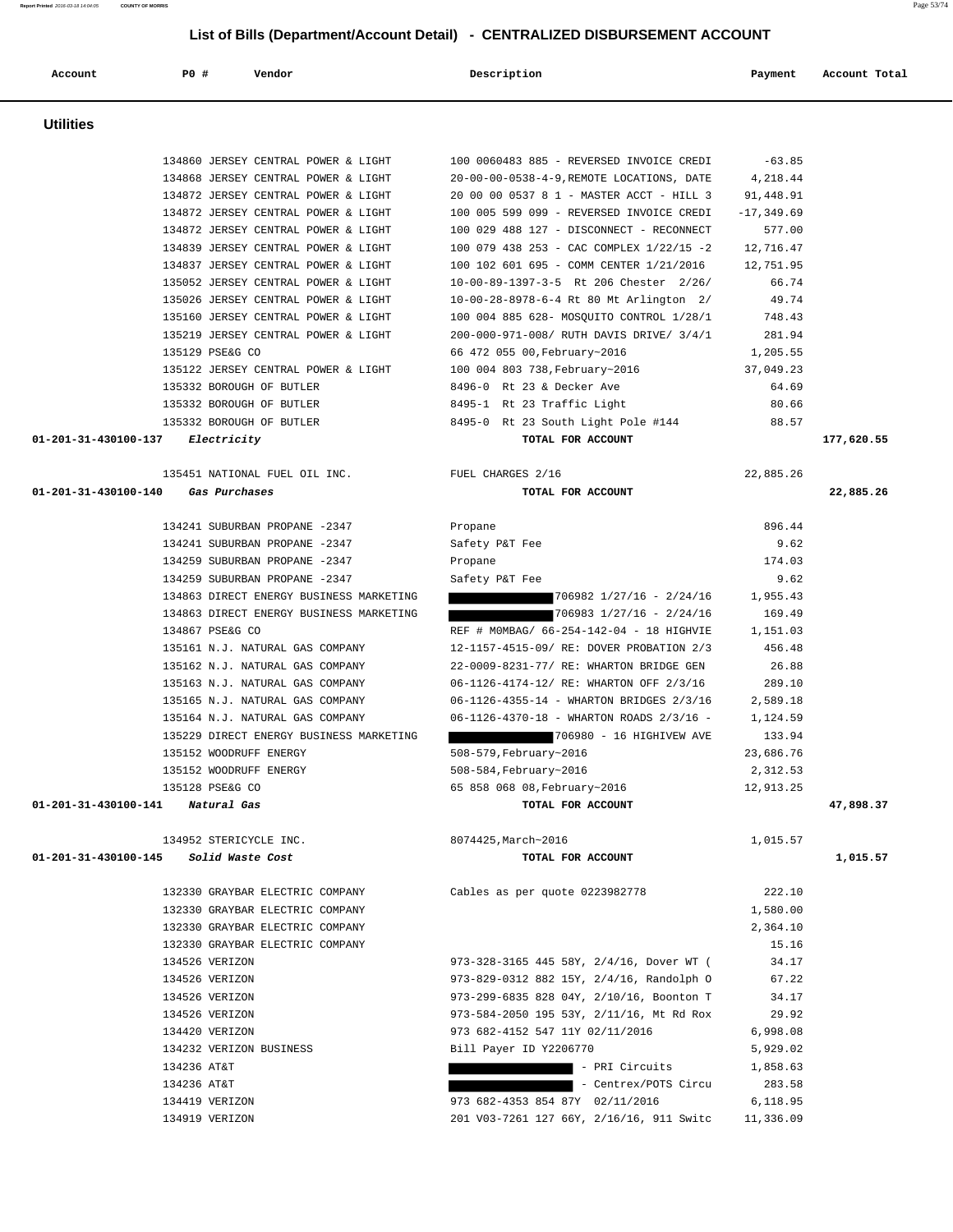#### **Nutrition**

| 476,678.00<br>NORMAL CONTRIBUTION<br>881,757.00<br>ACCRUED LIABILITY<br>63,383.00<br>NON-CONTRIBUTORY GROUP LIFE INSURANCE<br>TOTAL FOR ACCOUNT | 5,258,204.00 |
|-------------------------------------------------------------------------------------------------------------------------------------------------|--------------|
|                                                                                                                                                 |              |
|                                                                                                                                                 |              |
|                                                                                                                                                 |              |
|                                                                                                                                                 |              |
|                                                                                                                                                 |              |
| 172,202.00<br>NON-CONTRIBUTORY GROUP LIFE INSURANCE                                                                                             |              |
| 2,362,384.00<br>ACCRUED LIABILITY                                                                                                               |              |
| 1,301,800.00<br>NORMAL CONTRIBUTION                                                                                                             |              |
|                                                                                                                                                 |              |

#### **Police & Fire Retire System**

|                      | ISSIIS CUUNII UP MURRIS                  | DELAIED APPROPRIAIIONS     | 14, JIU 04   |
|----------------------|------------------------------------------|----------------------------|--------------|
|                      | 135449 COUNTY OF MORRIS                  | EMPLOYER SHARE RETROACTIVE | 15,351.04    |
| 01-201-36-471100-090 | Public Employee Retire System Expenditur | TOTAL FOR ACCOUNT          | 8,895,670.64 |
|                      |                                          |                            |              |
|                      |                                          |                            |              |
|                      | TOTAL for Public Employee Retire System  |                            | 8,895,670.64 |
|                      |                                          |                            |              |

| 135449 COUNTY OF MORRIS | NORMAL CONTRIBUTION                   | 1,500,275.00 |  |
|-------------------------|---------------------------------------|--------------|--|
| 135449 COUNTY OF MORRIS | ACCRUED LIABILITY                     | 6,911,221.00 |  |
| 135449 COUNTY OF MORRIS | NON-CONTRIBUTORY GROUP LIFE INSURANCE | 450,359.00   |  |
| 135449 COUNTY OF MORRIS | DELAYED ENROLLMENTS                   | 4, 153.96    |  |
| 135449 COUNTY OF MORRIS | DELAYED APPROPRIATIONS                | 14,310.64    |  |
| 135449 COUNTY OF MORRIS | EMPLOYER SHARE RETROACTIVE            | 15, 351.04   |  |

#### **Public Employee Retire System**

|              | 951.38   | 201 M55-4914 825, 1/25/16, T1 American T | 133682 VERIZON CABS               |
|--------------|----------|------------------------------------------|-----------------------------------|
|              | 4,455.24 | 201 M55-5534 968, 1/25/16, E911 fiber li | 133684 VERIZON CABS               |
| 52,788.14    |          | TOTAL FOR ACCOUNT                        | 01-201-31-430100-146<br>Telephone |
|              | 58.26    | DATED 02-29-16/ 10-23-15                 | 134858 DOVER WATER COMMISSIONERS  |
|              | 666.22   | 211000004000/ A & R BLDG                 | 134851 SOUTHEAST MORRIS COUNTY    |
|              | 1,312.43 | 211000004500/ CH                         | 134851 SOUTHEAST MORRIS COUNTY    |
|              | 6,476.07 | 212000084700/ CORRECTION FACILITY        | 134851 SOUTHEAST MORRIS COUNTY    |
|              | 350.16   | 211000005000/ ADM CTS                    | 134851 SOUTHEAST MORRIS COUNTY    |
|              | 2,246.49 | 212000053001/ SHADETREE                  | 134851 SOUTHEAST MORRIS COUNTY    |
|              | 48.29    | 9999 593/ HEALTH MNGMNT/ 10-16-15 THRU 0 | 134866 TOWNSHIP OF RANDOLPH       |
|              | 5,002.58 | $2120000537.00.1 - 12 > 2 - 9 - 2016$    | 135142 SOUTHEAST MORRIS COUNTY    |
| 16,160.50    |          | TOTAL FOR ACCOUNT                        | 01-201-31-430100-147<br>Water     |
|              |          |                                          |                                   |
| ============ |          |                                          |                                   |

**TOTAL for Utilities** 341,826.31

# **Utilities**  133833 VERIZON BUSINESS 6000057810 X26, 2/1/16, Mthly charge (au 295.00 134922 CENTURYLINK 309973303, 2/19/16, T1 Chester site (2/1 1,785.33 135233 VERIZON WIRELESS COUNTY WIDE 486023883-00001 JAN 22 - FE 8,400.08 133682 VERIZON CABS 201 M55-4914 825, 1/25/16, T1 American T 951.38

 **Account P0 # Vendor Description Payment Account Total**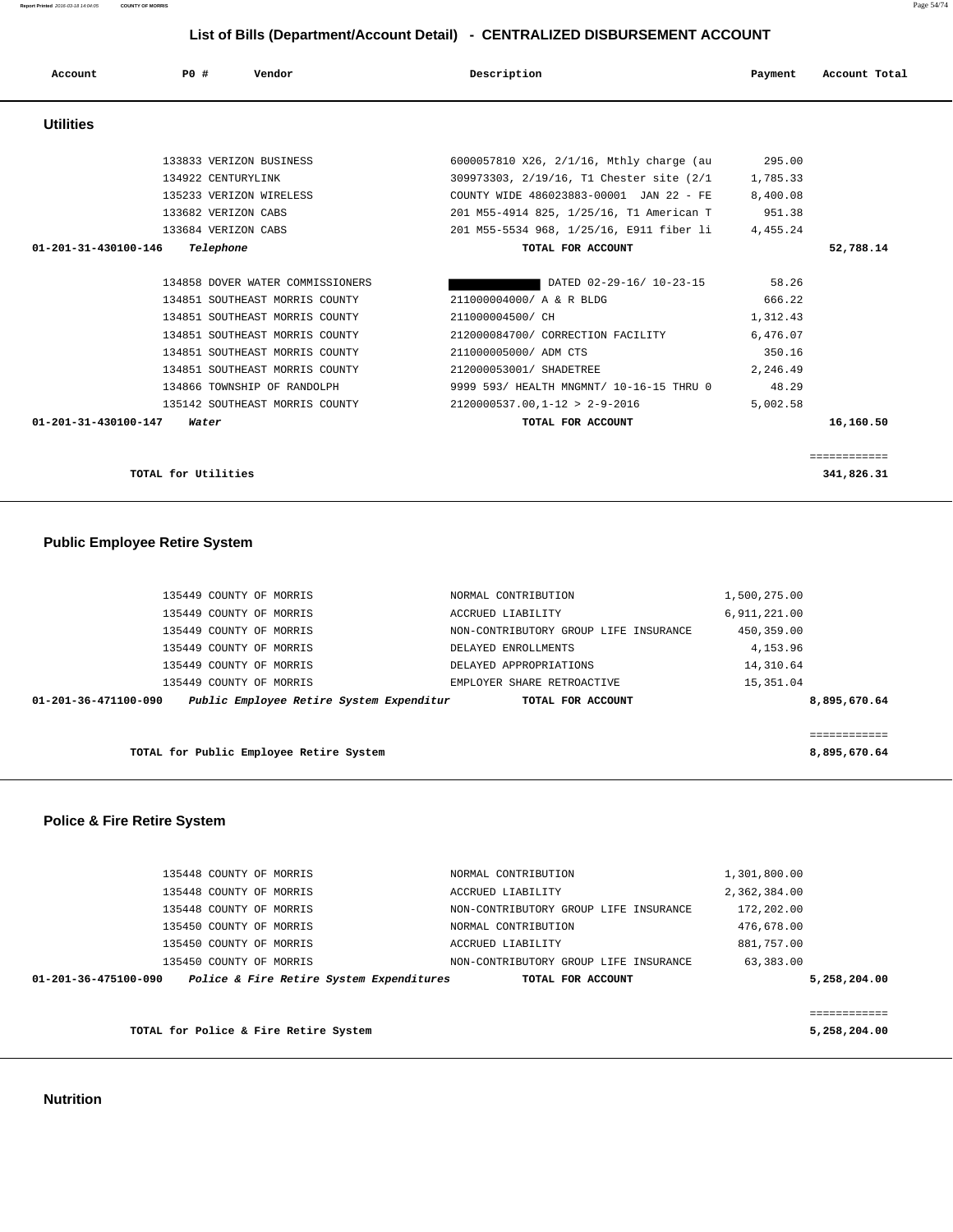| Account              | Vendor<br>PO#                        | Description                              | Payment  | Account Total |
|----------------------|--------------------------------------|------------------------------------------|----------|---------------|
| <b>Nutrition</b>     |                                      |                                          |          |               |
|                      | 133662 W.B. MASON COMPANY INC        | Hanging Folders-Pendaflex PFX-4152       | 16.85    |               |
|                      | 133662 W.B. MASON COMPANY INC        | Plastic Bandages SCJ-100563500           | 2.93     |               |
| 01-201-41-716100-058 | Office Supplies & Stationery         | TOTAL FOR ACCOUNT                        |          | 84.58         |
|                      | 135042 DOROTHY TAYLOR                | 1 Loaf Pan                               | 8.56     |               |
|                      | 135042 DOROTHY TAYLOR                | Ice cream /toppings                      | 26.67    |               |
| 01-201-41-716100-059 | Other General Expenses               | TOTAL FOR ACCOUNT                        |          | 35.23         |
|                      | 135451 NATIONAL FUEL OIL INC.        | FUEL CHARGES 2/16                        | 1,797.70 |               |
| 01-201-41-716100-140 | Gas Purchases                        | TOTAL FOR ACCOUNT                        |          | 1,797.70      |
|                      | 134529 VERIZON                       | Act.# 201 Z43-6536 999 73Y January 2015  | 816.96   |               |
| 01-201-41-716100-146 | Telephone                            | TOTAL FOR ACCOUNT                        |          | 816.96        |
|                      | 135044 DOROTHY TAYLOR                | Dec. 2015 Morristown Nut. Site Christmas | 111.40   |               |
| 01-203-41-716100-059 | (2015) Other General Expenses        | TOTAL FOR ACCOUNT                        |          | 111.40        |
|                      | 135062 ALLEN PAPER & SUPPLY CO       | Thunder food pan 6'deep clear            | 5.00     |               |
|                      | 135062 ALLEN PAPER & SUPPLY CO       | Thunder food pan solid lid               | 2.93     |               |
| 01-203-41-716100-098 | (2015) Other Operating&Repair Supply | TOTAL FOR ACCOUNT                        |          | 7.93          |
|                      |                                      |                                          |          | ============  |
|                      | TOTAL for Nutrition                  |                                          |          | 2,853.80      |
|                      |                                      |                                          |          |               |

#### **Area Plan Grant**

| 134766 M.C. ORGANIZATION FOR                | Assisted Transportation OAA SHTP 795 rid | 7,600.00  |
|---------------------------------------------|------------------------------------------|-----------|
| 135019 VISITING NURSE ASSOC. OF             | 2015 Funding through the Older Americans | 1,786.50  |
| 135021 VISITING NURSE ASSOC. OF             | 2015 Funding through the Older Americans | 6,362.00  |
| 135022 VISITING NURSE ASSOC. OF             | 15-14-077 Resp. CGS OAAPer. 10/1/15-12/3 | 4,553.00  |
| (2015) Expenditures<br>01-203-41-716110-090 | TOTAL FOR ACCOUNT                        | 20,301.50 |
|                                             |                                          |           |
|                                             |                                          |           |
| TOTAL for Area Plan Grant                   |                                          | 20,301.50 |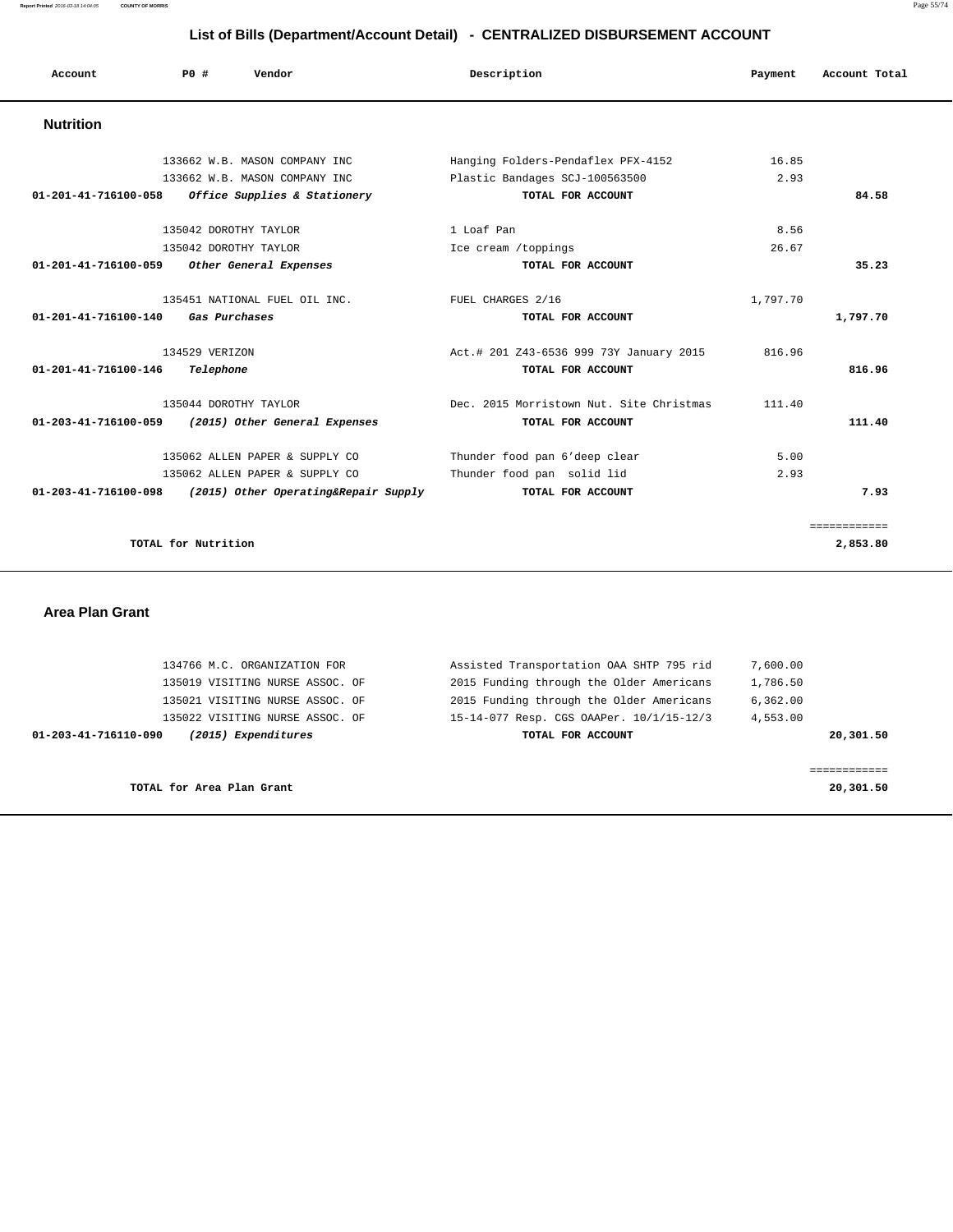**Report Printed** 2016-03-18 14:04:05 **COUNTY OF MORRIS** Page 56/74

# **List of Bills (Department/Account Detail) - CENTRALIZED DISBURSEMENT ACCOUNT**

| Account                    | PO#                | Vendor                                                                                             |                   | Description                                                              | Payment                     | Account Total           |
|----------------------------|--------------------|----------------------------------------------------------------------------------------------------|-------------------|--------------------------------------------------------------------------|-----------------------------|-------------------------|
| <b>Bio-Terrorism Grant</b> |                    |                                                                                                    | <b>Grant Fund</b> |                                                                          |                             |                         |
|                            | 134931 CABLEVISION | 134334 OFFICE CONCEPTS GROUP, INC.                                                                 | supplies          | 07876 616465 01 8 Billing period 3/1/201                                 | 242.52<br>1,409.83<br>29.76 |                         |
|                            |                    | 134334 OFFICE CONCEPTS GROUP, INC.<br>134808 RICOH AMERICAS CORPORATION<br>135456 COUNTY OF MORRIS |                   | color copies Machine ID 6028<br>Health Management 1st Half March 2016 Me | 13.23<br>26.18              |                         |
| 02-213-41-718605-391       |                    | Public Health Emer Grant $(7/1/15-6/30/16)$                                                        |                   | TOTAL FOR ACCOUNT                                                        |                             | 1,721.52<br>----------- |
|                            |                    | TOTAL for Bio-Terrorism Grant                                                                      |                   |                                                                          |                             | 1,721.52                |

#### **DEPARTMENT 741615**

|                                                                    |                         |                  | ============ |
|--------------------------------------------------------------------|-------------------------|------------------|--------------|
| 02-213-41-741615-392 WFNJ-TANF (7/1/15-12/31/16)                   | TOTAL FOR ACCOUNT       |                  | 27,037.77    |
| 135447 COUNTY OF MORRIS                                            |                         | 19,993.92        |              |
| 134983 PROJECT SELF SUFFICIENCY                                    | Amanda E.               | 453.00           |              |
| 135243 MARIN REGENTHAL- GARLAND                                    |                         | 0.41             |              |
| 133924 SPRINT NEXTEL                                               |                         | 0.66             |              |
| 134114 NEW JERSEY HERALD                                           |                         | 0.39             |              |
| 134985 PROJECT SELF SUFFICIENCY<br>135003 PROJECT SELF SUFFICIENCY | Diana F.<br>Brandi C.   | 453.00<br>208.00 |              |
| 134015 CENTURYLINK                                                 |                         |                  |              |
| 134534 TELESEARCH INC                                              | Denise D., W/E 2/14/16. | 831.32<br>5.14   |              |
| 134534 TELESEARCH INC                                              | Karen I., W/E 2/14/16.  | 837.20           |              |
| 134534 TELESEARCH INC                                              |                         | 11.17            |              |
| 134534 TELESEARCH INC                                              |                         | 15.90            |              |
| 134534 TELESEARCH INC                                              |                         | 2.21             |              |
| 135055 DONNA BUCHANAN                                              |                         | 7.11             |              |
| 133925 W.B. MASON COMPANY INC                                      |                         | 0.54             |              |
| 134121 VERIZON                                                     |                         | 5.80             |              |
| 134126 TELESEARCH INC                                              | Denise D., W/E 2/7/16.  | 1,039.15         |              |
| 134126 TELESEARCH INC                                              | Karen I., W/E 2/7/16.   | 1,031.55         |              |
| 134126 TELESEARCH INC                                              |                         | 13.96            |              |
| 134126 TELESEARCH INC                                              |                         | 17.40            |              |
| 134126 TELESEARCH INC                                              |                         | 10.73            |              |
| 133922 TELESEARCH INC                                              | Karen I., W/E 1/31/16.  | 1,001.65         |              |
| 133922 TELESEARCH INC                                              |                         | 14.86            |              |
| 133922 TELESEARCH INC                                              |                         | 19.88            |              |
| 133922 TELESEARCH INC                                              |                         | 11.03            |              |
| 133921 TELESEARCH INC                                              | Denise D., W/E 1/31/16. | 979.77           |              |
| 127689 STAPLES ADVANTAGE                                           |                         | 0.64             |              |
| 127689 STAPLES ADVANTAGE                                           |                         | 24.25            |              |
| 127568 STAPLES ADVANTAGE                                           |                         | 46.19            |              |
| 133454 AT&T                                                        |                         | 0.94             |              |
|                                                                    |                         |                  |              |

**TOTAL for DEPARTMENT 741615** 27,037.77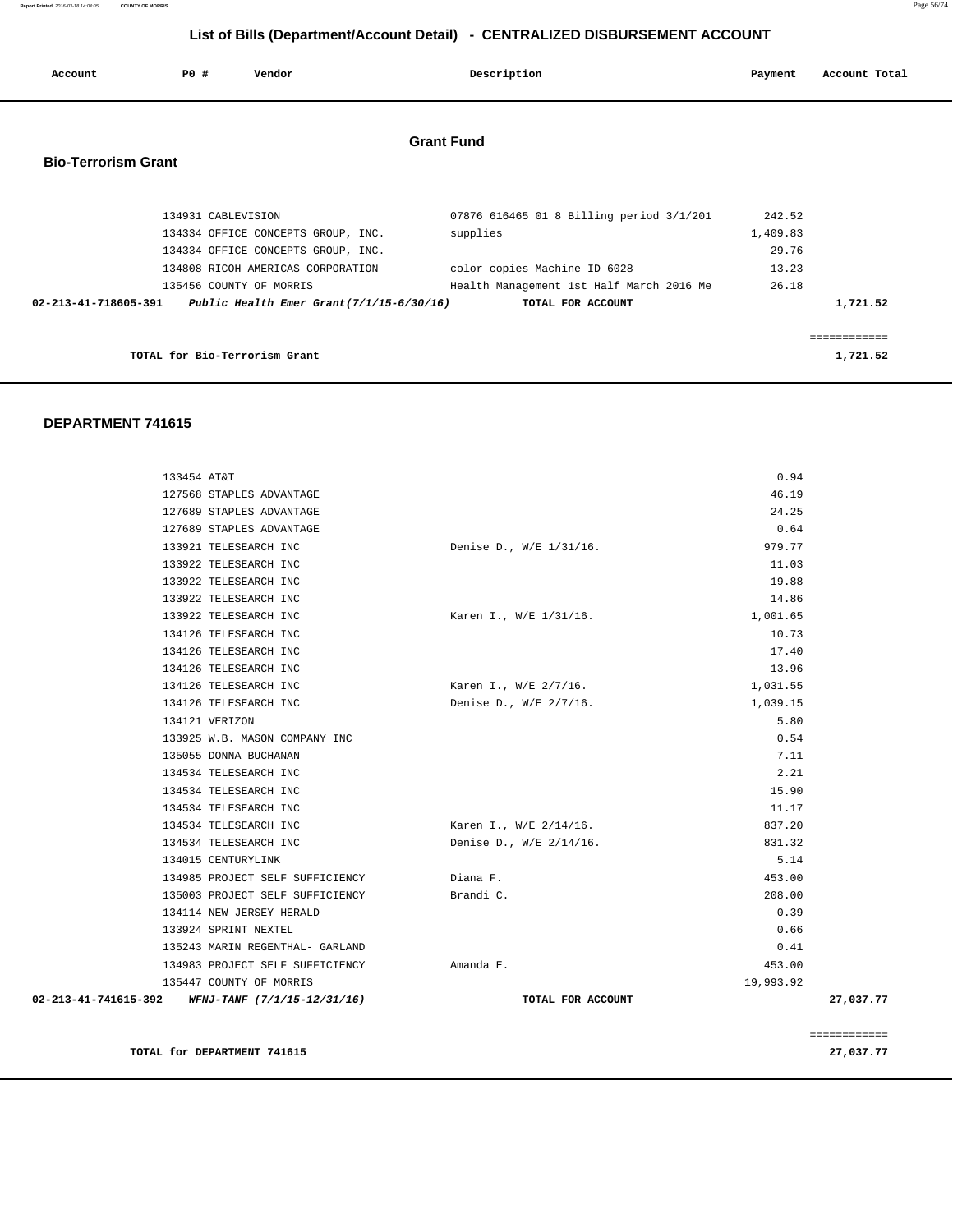| Account | <b>PO #</b> | Vendor | Description | Payment | Account Total |
|---------|-------------|--------|-------------|---------|---------------|
|         |             |        |             |         |               |

| $02-213-41-741620-392$ WFNJ-General Assistance(7/1/15-12/31/16) TOTAL FOR ACCOUNT |           | 18,689.24 |
|-----------------------------------------------------------------------------------|-----------|-----------|
| 135447 COUNTY OF MORRIS                                                           | 15,840.06 |           |
| 135243 MARIN REGENTHAL- GARLAND                                                   | 0.41      |           |
| 133924 SPRINT NEXTEL                                                              | 0.66      |           |
| 134114 NEW JERSEY HERALD                                                          | 0.39      |           |
| 134994 RUTGERS CENTER FOR CONTINUING Ray M.                                       | 2,676.00  |           |
| 134015 CENTURYLINK                                                                | 5.14      |           |
| 134534 TELESEARCH INC                                                             | 11.17     |           |
| 134534 TELESEARCH INC                                                             | 15.90     |           |
| 134534 TELESEARCH INC                                                             | 2.21      |           |
| 135055 DONNA BUCHANAN                                                             | 7.11      |           |
| 133925 W.B. MASON COMPANY INC                                                     | 0.54      |           |
| 134121 VERIZON                                                                    | 5.80      |           |
| 134126 TELESEARCH INC                                                             | 13.96     |           |
| 134126 TELESEARCH INC                                                             | 17.40     |           |
| 134126 TELESEARCH INC                                                             | 10.73     |           |
| 133922 TELESEARCH INC                                                             | 14.86     |           |
| 133922 TELESEARCH INC                                                             | 19.88     |           |
| 133922 TELESEARCH INC                                                             | 11.03     |           |
| 127689 STAPLES ADVANTAGE                                                          | 0.42      |           |
| 127689 STAPLES ADVANTAGE                                                          | 16.16     |           |
| 127568 STAPLES ADVANTAGE                                                          | 18.47     |           |
| 133454 AT&T                                                                       | 0.94      |           |

 **DEPARTMENT 741630** 

| 135447 COUNTY OF MORRIS     |                             | 2015 4th qtr. fringe benefits. | 1,931.45 |
|-----------------------------|-----------------------------|--------------------------------|----------|
| 02-213-41-741630-392        | WFNJ-WLLP (7/1/15-12/31/16) | TOTAL FOR ACCOUNT              | 1,931.45 |
|                             |                             |                                |          |
|                             |                             |                                |          |
| TOTAL for DEPARTMENT 741630 |                             |                                | 1,931.45 |
|                             |                             |                                |          |

 **DEPARTMENT 741635** 

| 134928 RUTGERS CENTER FOR CONTINUING<br>135447 COUNTY OF MORRIS | Eric D.           | 2,204.00<br>176.15 |
|-----------------------------------------------------------------|-------------------|--------------------|
| 02-213-41-741635-392<br>WDPP-DW (7/1/15-12/31/16)               | TOTAL FOR ACCOUNT | 2,380.15           |
|                                                                 |                   |                    |
| TOTAL for DEPARTMENT 741635                                     |                   | 2,380.15           |

#### **DEPARTMENT 742605**

 133454 AT&T 7.54 134587 M.C. SCHOOL OF TECHNOLOGY Pootchina P. 800.00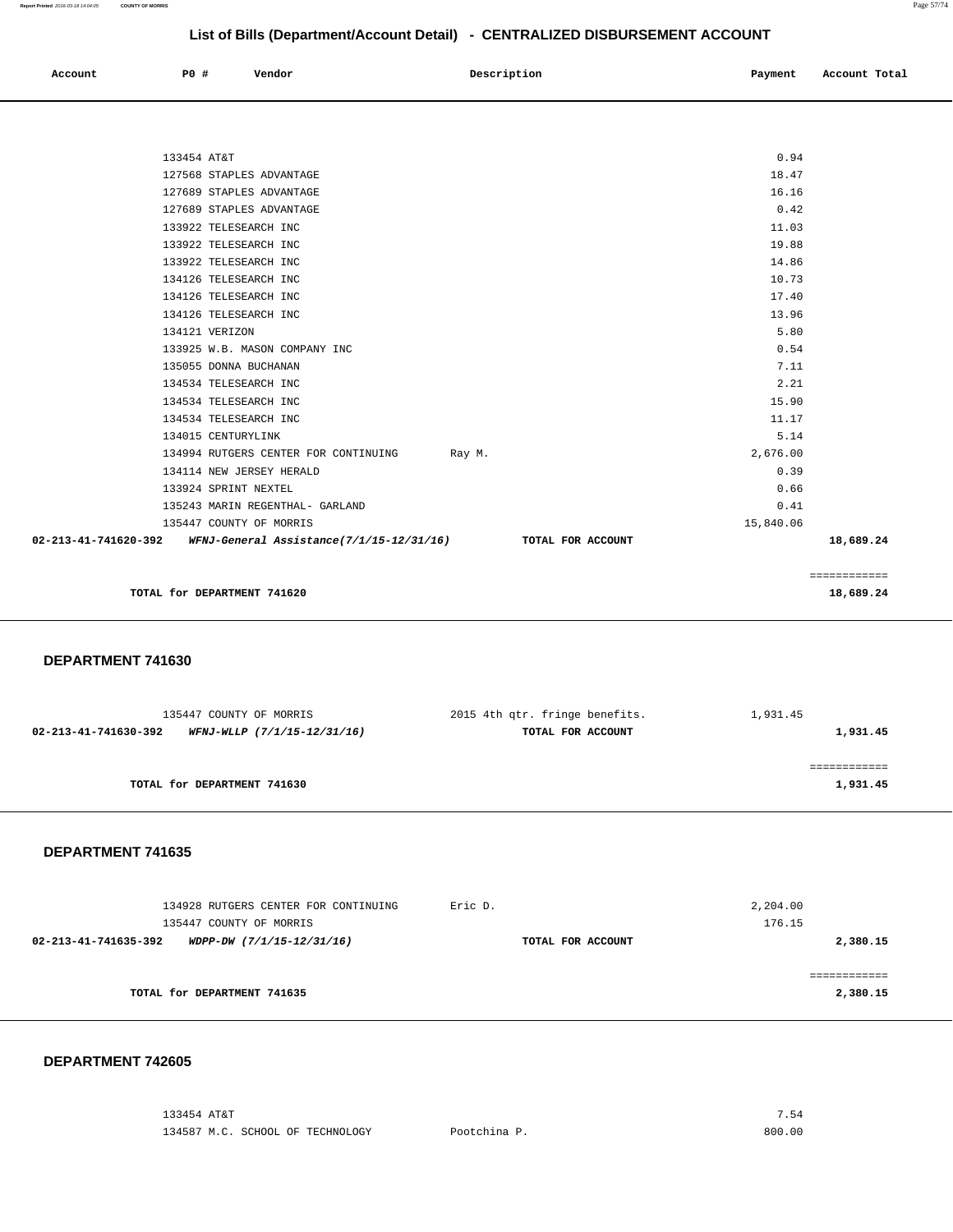| Account | PO# | Vendor | Description | Payment | Account Total |
|---------|-----|--------|-------------|---------|---------------|
|         |     |        |             |         |               |

### **DEPARTMENT 742605**

| 02-213-41-742605-391<br>WIA Adult (7/1/14-6/30/16) | TOTAL FOR ACCOUNT        |           | 21,300.23 |
|----------------------------------------------------|--------------------------|-----------|-----------|
| 135454 PAPER MART INC                              | 2015-2016 Envelope Order | 396.00    |           |
| 135451 NATIONAL FUEL OIL INC.                      | FUEL CHARGES 2/16        | 3.97      |           |
| 135447 COUNTY OF MORRIS                            |                          | 17,716.51 |           |
| 135245 AVTECH INSTITUTE                            | Steven M.                | 800.00    |           |
| 135243 MARIN REGENTHAL- GARLAND                    |                          | 3.24      |           |
| 135240 JOAN STREHL                                 |                          | 23.56     |           |
| 133924 SPRINT NEXTEL                               |                          | 5.27      |           |
| 134114 NEW JERSEY HERALD                           |                          | 3.12      |           |
| 134015 CENTURYLINK                                 |                          | 41.09     |           |
| 134534 TELESEARCH INC                              |                          | 89.33     |           |
| 134534 TELESEARCH INC                              |                          | 127.23    |           |
| 134534 TELESEARCH INC                              |                          | 17.64     |           |
| 135204 LORI L. KINTNER                             |                          | 16.81     |           |
| 135055 DONNA BUCHANAN                              |                          | 56.90     |           |
| 133925 W.B. MASON COMPANY INC                      |                          | 4.30      |           |
| 134121 VERIZON                                     |                          | 46.40     |           |
| 134126 TELESEARCH INC                              |                          | 111.66    |           |
| 134126 TELESEARCH INC                              |                          | 139.23    |           |
| 134126 TELESEARCH INC                              |                          | 85.81     |           |
| 133922 TELESEARCH INC                              |                          | 118.88    |           |
| 133922 TELESEARCH INC                              |                          | 159.04    |           |
| 133922 TELESEARCH INC                              |                          | 88.22     |           |
| 127689 STAPLES ADVANTAGE                           |                          | 3.18      |           |
| 127689 STAPLES ADVANTAGE                           |                          | 121.23    |           |
|                                                    |                          |           |           |

**TOTAL for DEPARTMENT 742605 21,300.23**

#### **DEPARTMENT 742610**

| WIA Dislocated Worker $(7/1/14-6/30/16)$<br>02-213-41-742610-391 | TOTAL FOR ACCOUNT                               |          | 7,473.56 |
|------------------------------------------------------------------|-------------------------------------------------|----------|----------|
| 135456 COUNTY OF MORRIS                                          | Employment & Training 1st Half March 201 307.11 |          |          |
| 134996 LINCOLN TECHNICAL INSTITUTE                               | Dolores S.                                      | 1,038.96 |          |
| 135077 INFORMATION & TECHNOLOGY                                  | Rosa R                                          | 870.00   |          |
| 135243 MARIN REGENTHAL- GARLAND                                  | Travel to WIB meeting in Hackettstown an 12.16  |          |          |
| 135240 JOAN STREHL                                               | Travel from 1/6/16 to 2/23/16.                  | 70.68    |          |
| 135005 AVTECH INSTITUTE                                          | Kaushik M.                                      | 800.00   |          |
| 134015 CENTURYLINK                                               | 310372742 Bill dated: 1/22/16.                  | 154.10   |          |
| 135204 LORI L. KINTNER                                           | Travel from 12/10/15 to 2/15/16.                | 50.44    |          |
| 134538 WARREN COUNTY COMMUNITY COLL.                             | Fikreta R.                                      | 3,200.00 |          |
| 131097 STAPLES ADVANTAGE                                         | Scortape - 625 X 27 Yd,                         | 9.59     |          |
| 127689 STAPLES ADVANTAGE                                         | 8GB flash drive.                                | 13.34    |          |
| 127689 STAPLES ADVANTAGE                                         | various office supplies.                        | 509.17   |          |
| 127568 STAPLES ADVANTAGE                                         | Box of standard size staples.                   | 3.31     |          |
| 127568 STAPLES ADVANTAGE                                         | Office supplies for ETS.                        | 406.45   |          |
| 133454 AT&T                                                      | 030 515 8956 001 Bill dates 1/27/16. 9 28.25    |          |          |
|                                                                  |                                                 |          |          |

============

 ============ **TOTAL for DEPARTMENT 742610** 7,473.56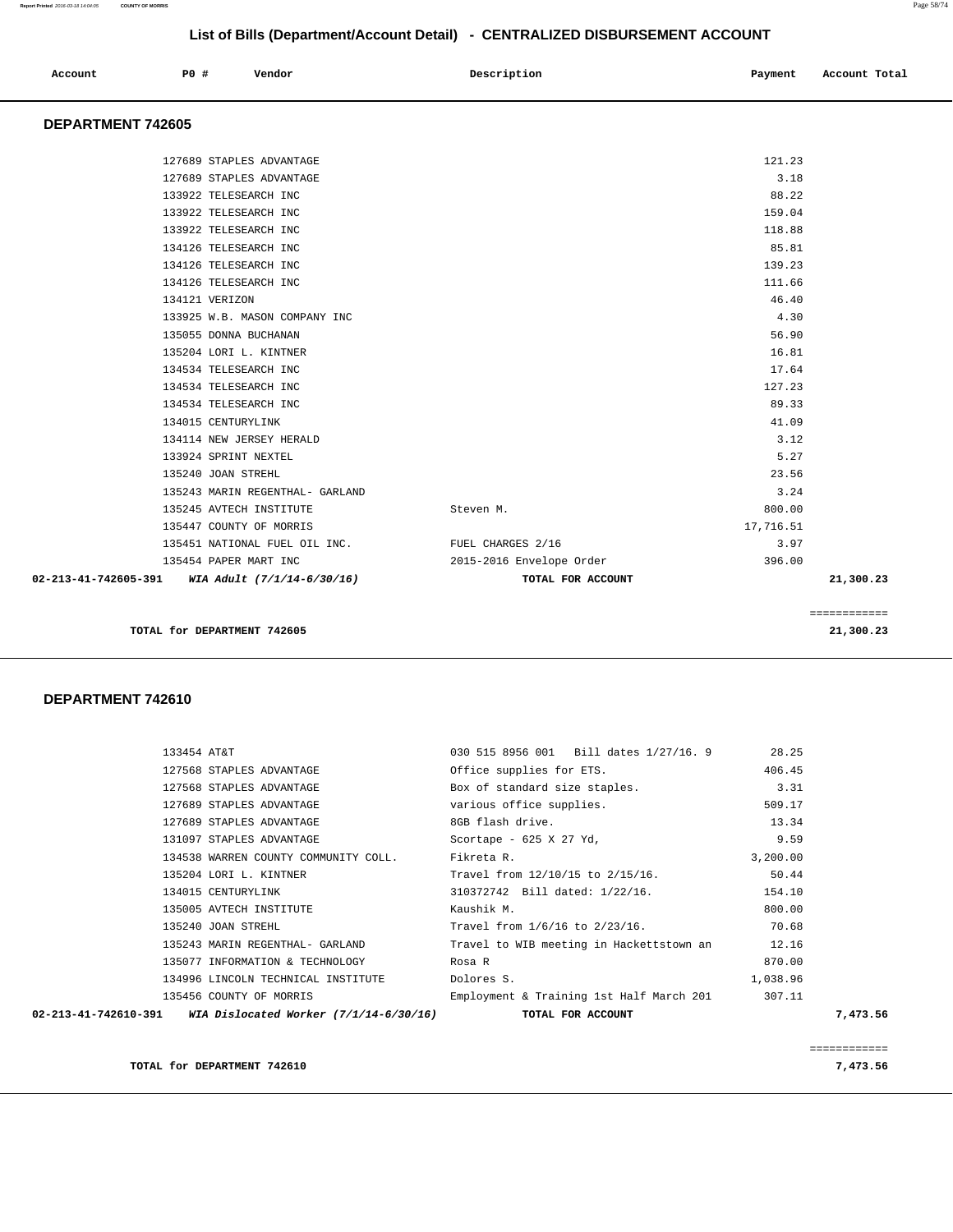**Report Printed** 2016-03-18 14:04:05 **COUNTY OF MORRIS** Page 59/74

# **List of Bills (Department/Account Detail) - CENTRALIZED DISBURSEMENT ACCOUNT**

| $\sim$ $\sim$<br>. | Account | P0 # | Vendor | Description | Payment | Account Total |
|--------------------|---------|------|--------|-------------|---------|---------------|
|                    |         |      |        |             |         |               |

| 02-213-41-742620-391 WIA Youth (7/1/14-6/30/16) | TOTAL FOR ACCOUNT                                                                                                                                                                                                                                                                                                                                                                                                                                                                                                                                                                                                                                                                                                                        |                                                                                             | 19,881.37                                              |
|-------------------------------------------------|------------------------------------------------------------------------------------------------------------------------------------------------------------------------------------------------------------------------------------------------------------------------------------------------------------------------------------------------------------------------------------------------------------------------------------------------------------------------------------------------------------------------------------------------------------------------------------------------------------------------------------------------------------------------------------------------------------------------------------------|---------------------------------------------------------------------------------------------|--------------------------------------------------------|
|                                                 |                                                                                                                                                                                                                                                                                                                                                                                                                                                                                                                                                                                                                                                                                                                                          | 15,662.43                                                                                   |                                                        |
|                                                 |                                                                                                                                                                                                                                                                                                                                                                                                                                                                                                                                                                                                                                                                                                                                          | 4.05                                                                                        |                                                        |
|                                                 |                                                                                                                                                                                                                                                                                                                                                                                                                                                                                                                                                                                                                                                                                                                                          | 6.59                                                                                        |                                                        |
|                                                 |                                                                                                                                                                                                                                                                                                                                                                                                                                                                                                                                                                                                                                                                                                                                          | 3.90                                                                                        |                                                        |
|                                                 | Joseph 0.                                                                                                                                                                                                                                                                                                                                                                                                                                                                                                                                                                                                                                                                                                                                | 92.00                                                                                       |                                                        |
|                                                 |                                                                                                                                                                                                                                                                                                                                                                                                                                                                                                                                                                                                                                                                                                                                          | 51.37                                                                                       |                                                        |
|                                                 |                                                                                                                                                                                                                                                                                                                                                                                                                                                                                                                                                                                                                                                                                                                                          | 111.66                                                                                      |                                                        |
|                                                 |                                                                                                                                                                                                                                                                                                                                                                                                                                                                                                                                                                                                                                                                                                                                          | 159.05                                                                                      |                                                        |
|                                                 |                                                                                                                                                                                                                                                                                                                                                                                                                                                                                                                                                                                                                                                                                                                                          | 22.06                                                                                       |                                                        |
|                                                 |                                                                                                                                                                                                                                                                                                                                                                                                                                                                                                                                                                                                                                                                                                                                          | 71.12                                                                                       |                                                        |
|                                                 |                                                                                                                                                                                                                                                                                                                                                                                                                                                                                                                                                                                                                                                                                                                                          | 1,411.20                                                                                    |                                                        |
|                                                 |                                                                                                                                                                                                                                                                                                                                                                                                                                                                                                                                                                                                                                                                                                                                          | 5.38                                                                                        |                                                        |
|                                                 |                                                                                                                                                                                                                                                                                                                                                                                                                                                                                                                                                                                                                                                                                                                                          | 58.00                                                                                       |                                                        |
|                                                 |                                                                                                                                                                                                                                                                                                                                                                                                                                                                                                                                                                                                                                                                                                                                          | 139.58                                                                                      |                                                        |
|                                                 |                                                                                                                                                                                                                                                                                                                                                                                                                                                                                                                                                                                                                                                                                                                                          | 174.05                                                                                      |                                                        |
|                                                 |                                                                                                                                                                                                                                                                                                                                                                                                                                                                                                                                                                                                                                                                                                                                          | 107.27                                                                                      |                                                        |
|                                                 |                                                                                                                                                                                                                                                                                                                                                                                                                                                                                                                                                                                                                                                                                                                                          | 148.60                                                                                      |                                                        |
|                                                 |                                                                                                                                                                                                                                                                                                                                                                                                                                                                                                                                                                                                                                                                                                                                          | 198.80                                                                                      |                                                        |
|                                                 |                                                                                                                                                                                                                                                                                                                                                                                                                                                                                                                                                                                                                                                                                                                                          | 110.28                                                                                      |                                                        |
|                                                 |                                                                                                                                                                                                                                                                                                                                                                                                                                                                                                                                                                                                                                                                                                                                          | 3.60                                                                                        |                                                        |
|                                                 |                                                                                                                                                                                                                                                                                                                                                                                                                                                                                                                                                                                                                                                                                                                                          |                                                                                             |                                                        |
|                                                 |                                                                                                                                                                                                                                                                                                                                                                                                                                                                                                                                                                                                                                                                                                                                          |                                                                                             |                                                        |
|                                                 |                                                                                                                                                                                                                                                                                                                                                                                                                                                                                                                                                                                                                                                                                                                                          |                                                                                             |                                                        |
|                                                 |                                                                                                                                                                                                                                                                                                                                                                                                                                                                                                                                                                                                                                                                                                                                          |                                                                                             |                                                        |
|                                                 | Edward K.                                                                                                                                                                                                                                                                                                                                                                                                                                                                                                                                                                                                                                                                                                                                | 211.00                                                                                      |                                                        |
|                                                 |                                                                                                                                                                                                                                                                                                                                                                                                                                                                                                                                                                                                                                                                                                                                          |                                                                                             |                                                        |
|                                                 | 133454 AT&T<br>134537 PHILLIPSBURG SCHOOL BASED<br>134537 PHILLIPSBURG SCHOOL BASED<br>134537 PHILLIPSBURG SCHOOL BASED<br>134537 PHILLIPSBURG SCHOOL BASED<br>127568 STAPLES ADVANTAGE<br>127689 STAPLES ADVANTAGE<br>127689 STAPLES ADVANTAGE<br>133922 TELESEARCH INC<br>133922 TELESEARCH INC<br>133922 TELESEARCH INC<br>134126 TELESEARCH INC<br>134126 TELESEARCH INC<br>134126 TELESEARCH INC<br>134121 VERIZON<br>133925 W.B. MASON COMPANY INC<br>135055 DONNA BUCHANAN<br>134534 TELESEARCH INC<br>134534 TELESEARCH INC<br>134534 TELESEARCH INC<br>134015 CENTURYLINK<br>135205 PHILLIPSBURG SCHOOL BASED<br>134114 NEW JERSEY HERALD<br>133924 SPRINT NEXTEL<br>135243 MARIN REGENTHAL- GARLAND<br>135447 COUNTY OF MORRIS | Destin M.<br>Tristan M.<br>Heather W.<br>134582 WARREN COUNTY COMMUNITY COLL. Jacqueline M. | 9.42<br>211.00<br>211.00<br>422.00<br>138.56<br>137.40 |

**TOTAL for DEPARTMENT 742620 19,881.37** 

#### **DEPARTMENT 742705**

| 02-213-41-742705-391 | WIOA Adult (7/1/15-6/30/17)          | TOTAL FOR ACCOUNT | 19,745.96 |
|----------------------|--------------------------------------|-------------------|-----------|
|                      | 135254 INFORMATION & TECHNOLOGY      | Heidy M.          | 1,365.00  |
|                      | 135256 INFORMATION & TECHNOLOGY      | Lidia T.          | 60.00     |
|                      | 135081 EZ WHEELS DRIVING SCHOOL      | Dorothy G.        | 1,013.08  |
|                      | 135078 THE SALON PROFESSIONAL        | Nancy R.          | 1,641.64  |
|                      | 134995 RUTGERS CENTER FOR CONTINUING | Claudia L.        | 3,004.00  |
|                      | 134561 SMITH & SOLOMON               | Gerard P.         | 2,323.84  |
|                      | 134554 SMITH & SOLOMON               | Mervyn T.         | 3,200.00  |
|                      | 134573 RUTGERS SCHOOL OF BUSINESS    | Aisha C.          | 2,980.00  |
|                      | 134556 EZ WHEELS DRIVING SCHOOL      | Miquel F          | 1,142.40  |
|                      | 134580 AVTECH INSTITUTE              | Sheri B.          | 1,056.00  |
|                      | 134576 AVTECH INSTITUTE              | Alice H.          | 896.00    |
|                      | 134575 AVTECH INSTITUTE              | Bryan B.          | 1,064.00  |
|                      |                                      |                   |           |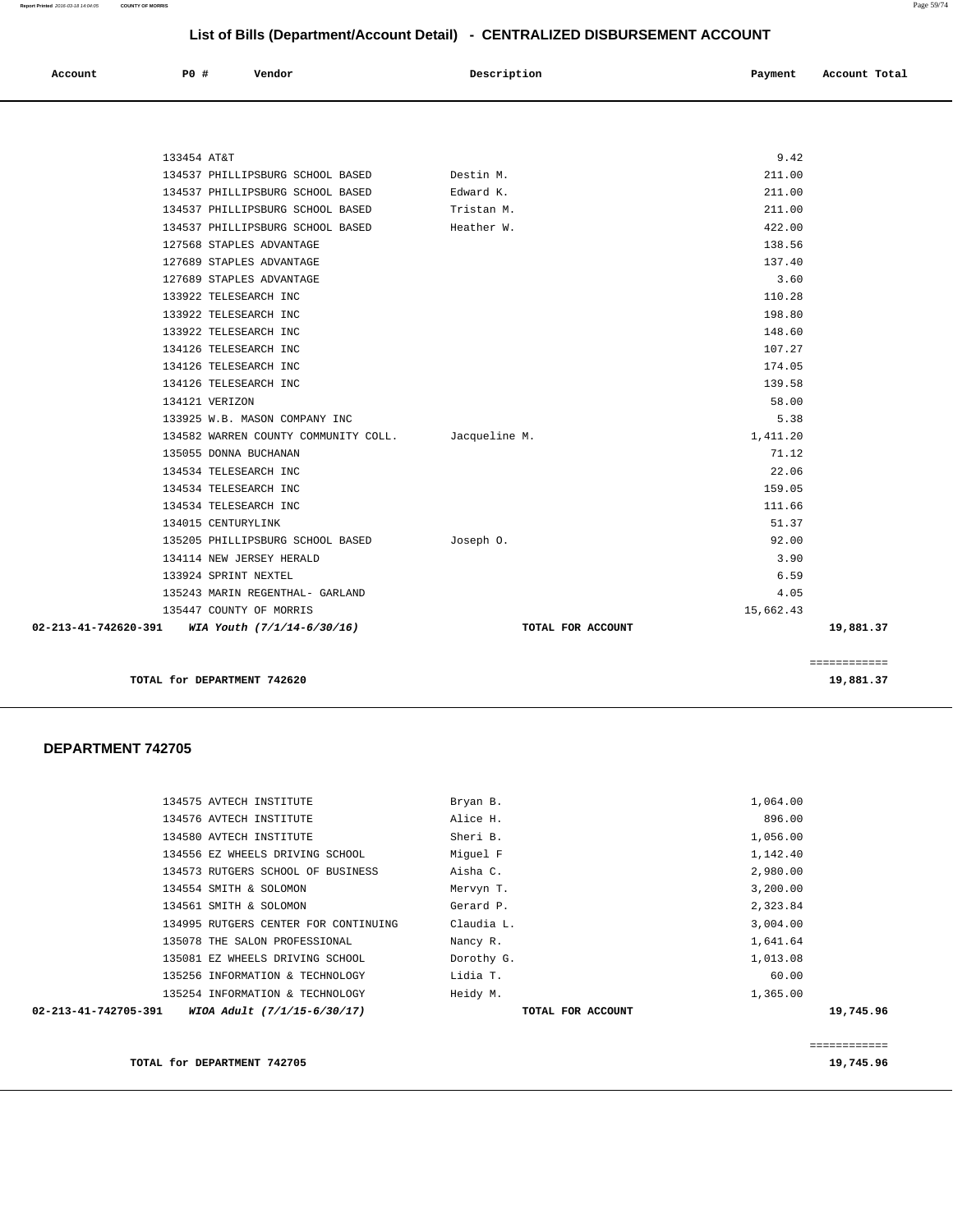| Account | P0 # | Vendor | Description | Payment | Account Total |
|---------|------|--------|-------------|---------|---------------|

| 134574 AVTECH INSTITUTE                                            | Jinette Z.                               | 1,290.67             |
|--------------------------------------------------------------------|------------------------------------------|----------------------|
| 134578 AVTECH INSTITUTE                                            | Denise M.                                | 1,157.33             |
| 134581 AVTECH INSTITUTE                                            | Randall S.                               | 1,340.00             |
| 134583 AVTECH INSTITUTE                                            | Tracy S.                                 | 680.00               |
| 134585 AVTECH INSTITUTE                                            | Sailaga Rani V.                          | 1,033.33             |
| 134539 DENTAL & MEDICAL CAREER<br>134555 EZ WHEELS DRIVING SCHOOL  | Victoria W.<br>George S.                 | 799.00<br>959.76     |
| 134557 EZ WHEELS DRIVING SCHOOL                                    | Alex M.                                  | 1,126.10             |
| 134558 EZ WHEELS DRIVING SCHOOL                                    | Walter W.                                | 1,066.40             |
| 134560 EZ WHEELS DRIVING SCHOOL                                    | Jeffrey S.                               | 1,013.08             |
| 134563 EZ WHEELS DRIVING SCHOOL                                    | Wilson S.                                | 1,066.40             |
| 134564 EZ WHEELS DRIVING SCHOOL                                    | Karen A. A.                              | 1,069.80             |
| 134566 EZ WHEELS DRIVING SCHOOL                                    | Jonathan S.                              | 1,028.16             |
| 134567 EZ WHEELS DRIVING SCHOOL                                    | Cesar O.                                 | 1,046.00             |
| 134571 EZ WHEELS DRIVING SCHOOL                                    | Jeffrey S.                               | 1,013.08             |
| 134553 LASCOMP INSTITUTE                                           | Susan R.                                 | 3,200.00             |
| 134579 PEQUANNOCK DENTAL PC                                        | Laura B., Dates from 12-1-15 to 1/29/16. | 3,722.81             |
| 134570 RUTGERS, THE STATE UNIVERSITY                               | Jennifer C.                              | 3,200.00             |
| 134568 RUTGERS SCHOOL OF BUSINESS                                  | Thomas D.                                | 3,200.00             |
| 133922 TELESEARCH INC                                              | Linda B., W/E 1/31/16.                   | 330.82               |
| 133922 TELESEARCH INC                                              | Roseanne H., W/E 1/31/16.                | 596.40               |
| 133922 TELESEARCH INC                                              | Lilly H., W/E 1/31/16.                   | 445.79               |
| 134126 TELESEARCH INC                                              | Linda B., W/E 2/7/16.                    | 321.80               |
| 134126 TELESEARCH INC                                              | Roseanne H., W/E 2/7/16.                 | 522.12               |
| 134126 TELESEARCH INC                                              | Lilly H., W/E 2/7/16.                    | 418.74               |
| 134121 VERIZON                                                     | 908-859-3220 143 27Y; bill dated 2/4/16. | 174.02               |
| 133925 W.B. MASON COMPANY INC                                      | Self Inking stamp pad.                   | 16.13                |
| 134588 WARREN COUNTY COMMUNITY COLL.                               | Julia C.                                 | 3,017.33             |
| 134562 WILLIAM PATERSON UNIVERSITY                                 | George L.                                | 1,520.00             |
| 134569 WILLIAM PATERSON UNIVERSITY                                 | Matthew C.                               | 1,340.00             |
| 134572 WILLIAM PATERSON UNIVERSITY                                 | Zoraida P.                               | 774.56               |
| 135055 DONNA BUCHANAN                                              | Travel & expense voucher from 11/23/1 to | 213.35               |
| 134534 TELESEARCH INC                                              | Linda B., W/E 2/14/16.                   | 66.16                |
| 134534 TELESEARCH INC                                              | Roseanne H.; $W/E$ 2/14/16.              | 477.12               |
| 134534 TELESEARCH INC                                              | Lilly H., W/E 2/14/16.                   | 334.99               |
| 135007 INFORMATION & TECHNOLOGY                                    | Guy S.                                   | 1,280.00             |
| 135006 RUTGERS CENTER FOR CONTINUING                               | Vibha J.                                 | 517.00               |
| 134997 E-TEK COMPUTER TRAINING                                     | Steven G.                                | 1,476.84             |
| 134993 WILLIAM PATERSON UNIVERSITY                                 | Lauren R.                                | 2,144.66<br>2,026.16 |
| 134992 INFORMATION & TECHNOLOGY<br>134991 INFORMATION & TECHNOLOGY | Kamini P.<br>Janice J.                   | 800.00               |
| 134990 INFORMATION & TECHNOLOGY                                    | Michelle L.S.                            | 1,280.00             |
| 134989 JERSEY TRACTOR TRAILER                                      | Edward K.                                | 800.00               |
| 134988 RUTGERS CENTER FOR CONTINUING                               | Theresa C.                               | 963.46               |
| 134986 RUTGERS CENTER FOR CONTINUING                               | Millie D.                                | 1,916.00             |
| 135075 JERSEY TRACTOR TRAILER                                      | Douglas T.                               | 3,200.00             |
| 135076 LASCOMP INSTITUTE                                           | Susan R.                                 | 800.00               |
| 135080 AMERICAN INSTITUTE                                          | Melissa M.                               | 639.36               |
| 134114 NEW JERSEY HERALD                                           | Advertising cost for WDB Open Meetings N | 11.70                |
| 133924 SPRINT NEXTEL                                               | 564861630 - 973-765-3723. bill dated 1/  | 19.78                |
| 135239 E-TEK COMPUTER TRAINING                                     | Maurice H.                               | 1,218.09             |
| 135236 RUTGERS CENTER FOR CONTINUING                               | Kisha T.                                 | 1,300.20             |
| 135244 SMITH & SOLOMON                                             | James S.                                 | 3,176.00             |
| 135255 INFORMATION & TECHNOLOGY                                    | Rosa V.                                  | 1,290.00             |
| 135251 INFORMATION & TECHNOLOGY                                    | Luzmarina T.                             | 1,290.00             |
| 135246 RUTGERS CENTER FOR CONTINUING                               | Mark A.                                  | 2,050.56             |
| 135252 RUTGERS CENTER FOR CONTINUING                               | Riya B.                                  | 1,436.00             |
|                                                                    |                                          |                      |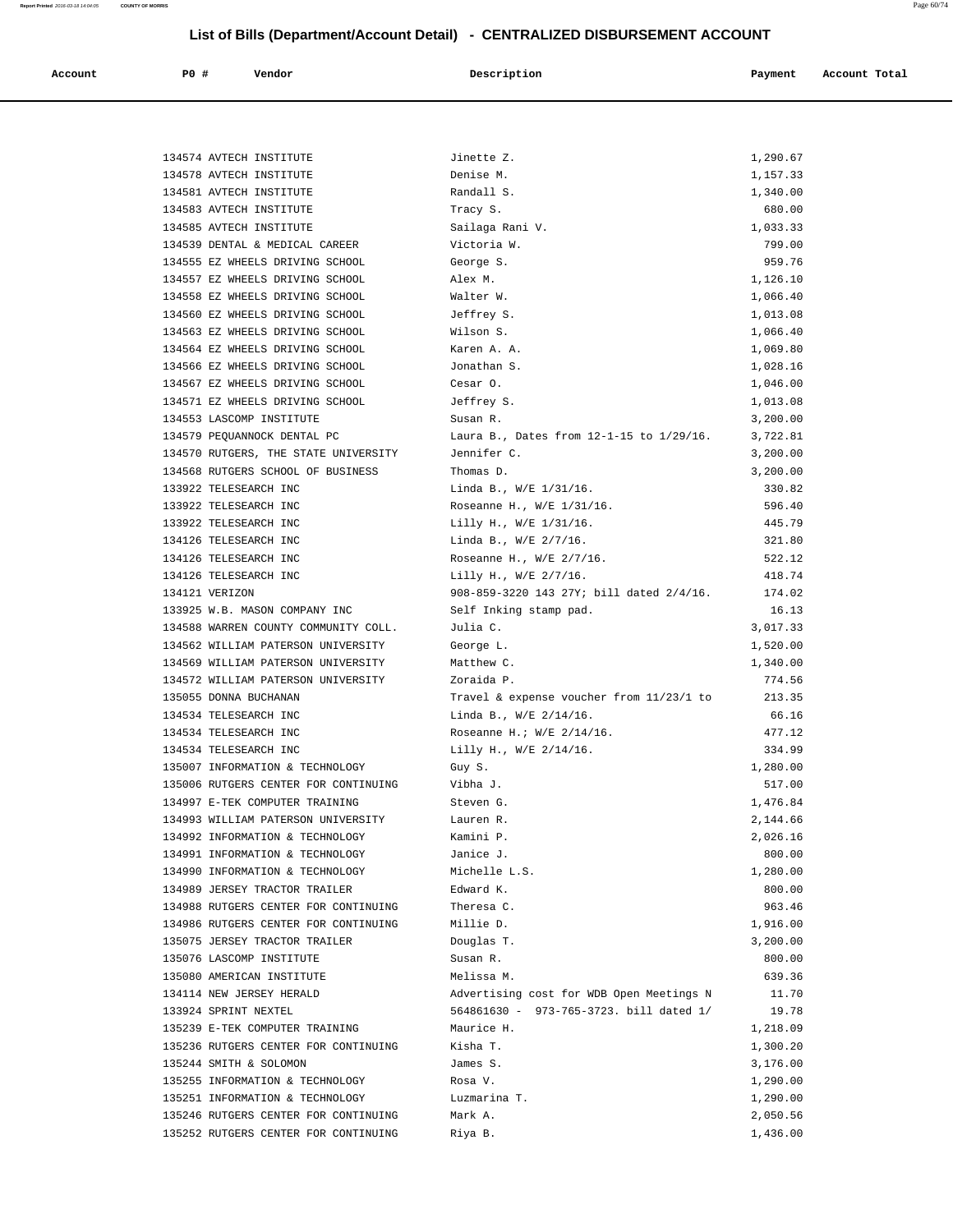**Report Printed** 2016-03-18 14:04:05 **COUNTY OF MORRIS** Page 61/74

# **List of Bills (Department/Account Detail) - CENTRALIZED DISBURSEMENT ACCOUNT**

| Account              | PO# | Vendor                                  | Description       | Payment   | Account Total           |
|----------------------|-----|-----------------------------------------|-------------------|-----------|-------------------------|
|                      |     | 135250 RUTGERS CENTER FOR CONTINUING    | Gonzalo A.        | 1,730.31  |                         |
|                      |     | 135247 INFORMATION & TECHNOLOGY         | Pilar J.          | 1,320.00  |                         |
|                      |     | 135447 COUNTY OF MORRIS                 |                   | 59,402.85 |                         |
| 02-213-41-742710-391 |     | WIOA Dislocated Worker (7/1/15-6/30/17) | TOTAL FOR ACCOUNT |           | 133,874.22              |
|                      |     |                                         |                   |           | . = = = = = = = = = = = |
|                      |     | TOTAL for DEPARTMENT 742710             |                   |           | 133,874.22              |

#### **DEPARTMENT 742720**

| 02-213-41-742720-391 WIOA Youth $(7/1/15-6/30/17)$ | TOTAL FOR ACCOUNT | 11,957.91 |
|----------------------------------------------------|-------------------|-----------|
| 135083 SUSSEX COUNTY COMMUNITY COLLEGE             | Marion I.         | 239.97    |
| 134987 COUNTY COLLEGE OF MORRIS                    | Alessandro C.     | 920.00    |
| 134593 PHILLIPSBURG SCHOOL BASED                   | Mike C.           | 92.00     |
| 134593 PHILLIPSBURG SCHOOL BASED                   | Chris T.          | 92.00     |
| 134593 PHILLIPSBURG SCHOOL BASED                   | Isaac P.          | 92.00     |
| 134559 PHILLIPSBURG SCHOOL BASED                   | Ann I.            | 92.00     |
| 134559 PHILLIPSBURG SCHOOL BASED                   | James S.          | 92.00     |
| 134559 PHILLIPSBURG SCHOOL BASED                   | Kelsey M.         | 92.00     |
| 134559 PHILLIPSBURG SCHOOL BASED                   | Angel H.          | 92.00     |
| 134559 PHILLIPSBURG SCHOOL BASED                   | Henry S.          | 92.00     |
| 134559 PHILLIPSBURG SCHOOL BASED                   | Kelsey M.         | 92.00     |
| 134591 NEWBRIDGE SERVICES INC                      | Tristano M.       | 3,650.00  |
| 134592 M.C. SCHOOL OF TECHNOLOGY                   | Deshaun G.        | 359.64    |
| 134589 M.C. SCHOOL OF TECHNOLOGY                   | Jonathan D.       | 691.50    |
| 134584 LINCOLN TECHNICAL INSTITUTE                 | Cristian T.       | 614.40    |
| 134577 LINCOLN TECHNICAL INSTITUTE                 | Samuel V.         | 1,454.40  |
| 134596 JERSEY TRACTOR TRAILER                      | Giovanni C.       | 3,200.00  |

**TOTAL for DEPARTMENT 742720** 11,957.91

#### **Reach Program**

|                      | TOTAL for Reach Program        |                                              | 39,887,00 |
|----------------------|--------------------------------|----------------------------------------------|-----------|
|                      |                                |                                              |           |
| 02-213-41-751605-392 | REACH Prog(7/1/15-6/30/16)     | TOTAL FOR ACCOUNT                            | 39,887.00 |
|                      | 135447 COUNTY OF MORRIS        |                                              | 19,024.08 |
|                      | 135238 AEROFUND FINANCIAL INC. | Tranportation from 2/29/16 to 3/4/16.        | 4,985.53  |
|                      | 135056 AEROFUND FINANCIAL INC. | Transportation from $2/22/16$ to $2/26/16$ . | 4,435.59  |
|                      | 134595 AEROFUND FINANCIAL INC. | Transportation from 2/8/15 to 2/12/16.       | 3,682.43  |
|                      | 134594 AEROFUND FINANCIAL INC. | Transportation from $2/15/16$ to $2/19/16$ . | 3,586.79  |
|                      | 134590 AEROFUND FINANCIAL INC. | Transportation from $2/1/16$ to $2/5/16$ .   | 4,172.58  |

============

### **Chapter 51**

| 131960 NEW HOPE FOUNDATION INC. | Bed days            | 1,485.00 |
|---------------------------------|---------------------|----------|
| 134721 NEWBRIDGE SERVICES INC   | Individual Sessions | 5,031.00 |
| 134721 NEWBRIDGE SERVICES INC   | Group Sessions      | 123.00   |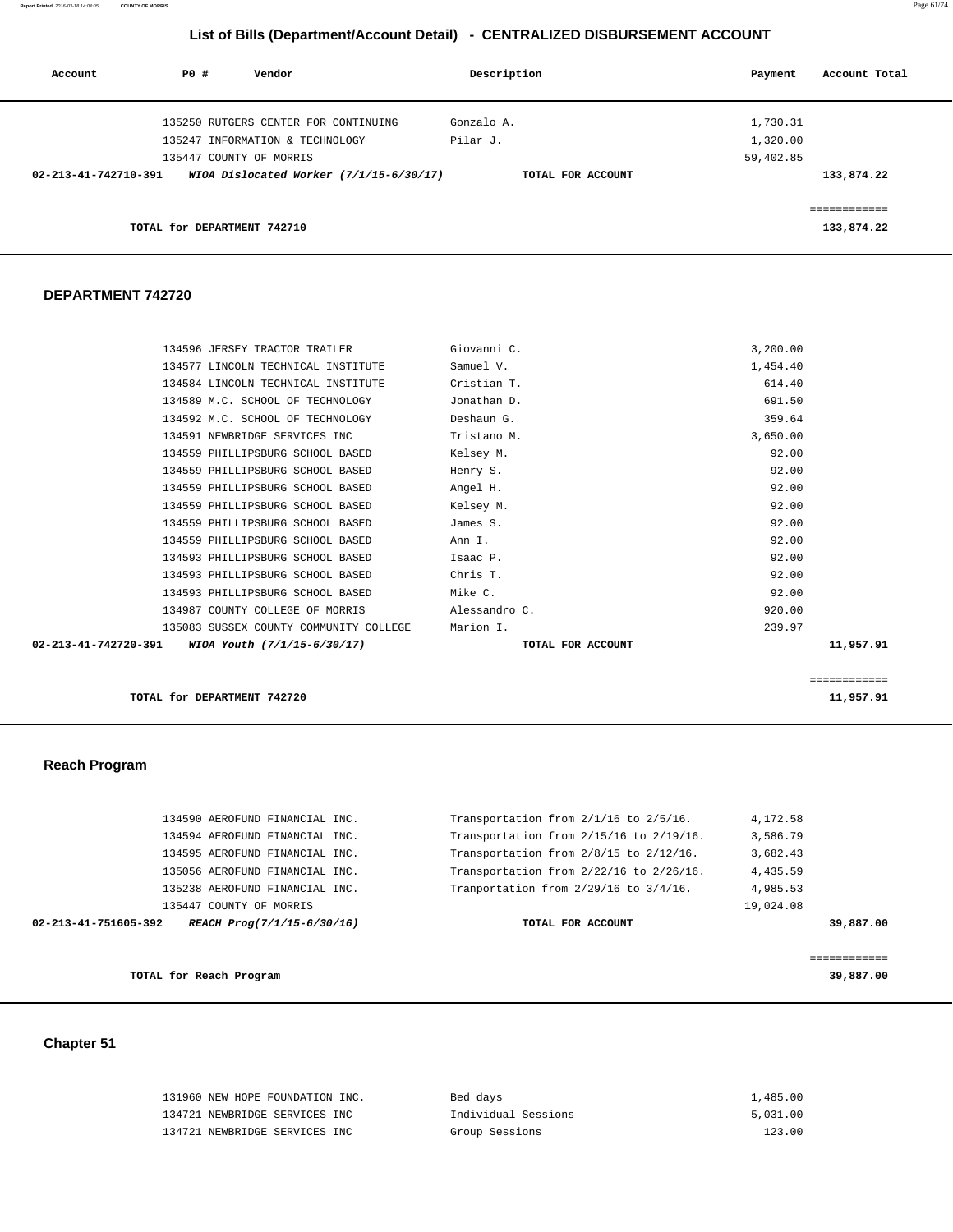**Report Printed** 2016-03-18 14:04:05 **COUNTY OF MORRIS** Page 62/74

# **List of Bills (Department/Account Detail) - CENTRALIZED DISBURSEMENT ACCOUNT**

| Account              | P0 #                 | Vendor                       | Description       | Account Total<br>Payment |
|----------------------|----------------------|------------------------------|-------------------|--------------------------|
| Chapter 51           |                      |                              |                   |                          |
| 02-213-41-757505-392 |                      | Chapter 51 (1/1/15-12/31/15) | TOTAL FOR ACCOUNT | 9,639.00                 |
|                      | TOTAL for Chapter 51 |                              |                   | ============<br>9,639.00 |
|                      |                      |                              |                   |                          |

#### **DEPARTMENT 758510**

| 135090 PARSIPPANY-TROY HILLS                                   | 2015 Parsippany Municipal Alliance Suppl | 2,000.00 |
|----------------------------------------------------------------|------------------------------------------|----------|
| 135441 WHARTON BORO MUNICIPAL                                  | 2015 Wharton Municipal Alliance Suppleme | 1,322.74 |
| Municipal Alliance $(1/1/15-12/31/15)$<br>02-213-41-758510-394 | TOTAL FOR ACCOUNT                        | 3,322.74 |
|                                                                |                                          |          |
|                                                                |                                          |          |
| TOTAL for DEPARTMENT 758510                                    |                                          | 3,322.74 |
|                                                                |                                          |          |

#### **DEPARTMENT 758610**

| 135442 WHARTON BORO MUNICIPAL                               | Fiscal Year 2016 Wharton Municipal Allia | 1,797.80 |
|-------------------------------------------------------------|------------------------------------------|----------|
| Municipal Alliance (7/1/15-6/30/16)<br>02-213-41-758610-392 | TOTAL FOR ACCOUNT                        | 1,797.80 |
|                                                             |                                          |          |
|                                                             |                                          |          |
| TOTAL for DEPARTMENT 758610                                 |                                          | 1,797.80 |
|                                                             |                                          |          |

#### **ALPN - HSAC**

| 134660 MORRIS COUNTY PREVENTION                        | 150 "Beautiful Boy" books for annual pre | 1,345.50 |
|--------------------------------------------------------|------------------------------------------|----------|
| 134660 MORRIS COUNTY PREVENTION                        | 150 "Clean" books for annual prevention  | 1,435.50 |
| 15 ALPN-HSAC (1/1/15-12/31/16)<br>02-213-41-759605-392 | TOTAL FOR ACCOUNT                        | 2,781.00 |
|                                                        |                                          |          |
|                                                        |                                          |          |
| TOTAL for ALPN - HSAC                                  |                                          | 2,781.00 |

#### **DEPARTMENT 784605**

| 02-213-41-784605-391 |  |                                        | FFY14 Homeland Security $(9/1/14-8/31/16)$ |                                          |  | TOTAL FOR ACCOUNT |  |             | 52,707.39 |
|----------------------|--|----------------------------------------|--------------------------------------------|------------------------------------------|--|-------------------|--|-------------|-----------|
|                      |  |                                        |                                            |                                          |  |                   |  |             |           |
|                      |  | 133207 TACTICAL MEDICAL SOLUTIONS INC. |                                            | Equipment order per attached Quote #4800 |  |                   |  | 5,695.11    |           |
|                      |  | 132820 TACTICAL MEDICAL SOLUTIONS INC. |                                            | Equipment order per attached Quote #4773 |  |                   |  | 21, 187. 22 |           |
|                      |  | 132994 TACTICAL MEDICAL SOLUTIONS INC. |                                            | Equipment order per attached Quote #4790 |  |                   |  | 11,276.04   |           |
|                      |  | 133111 TACTICAL MEDICAL SOLUTIONS INC. |                                            | Equipment order per attached Quote #4791 |  |                   |  | 2,084.78    |           |
|                      |  | 132336 TACTICAL MEDICAL SOLUTIONS INC. |                                            | Equipment order per attached Quote #4762 |  |                   |  | 12,464.24   |           |

**TOTAL for DEPARTMENT 784605 52,707.39**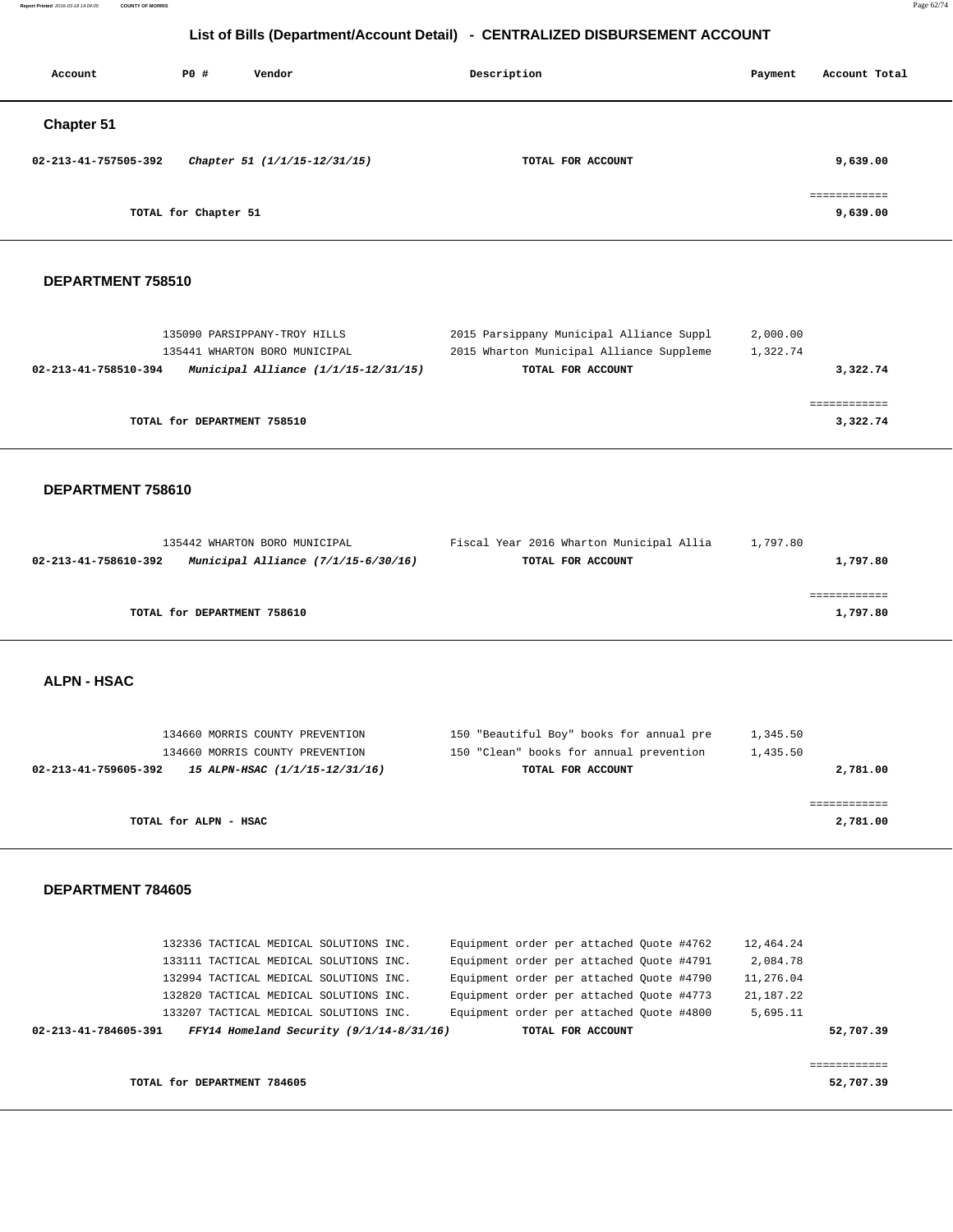**Report Printed** 2016-03-18 14:04:05 **COUNTY OF MORRIS** Page 63/74

# **List of Bills (Department/Account Detail) - CENTRALIZED DISBURSEMENT ACCOUNT**

| Account                        | PO# | Vendor                                   | Description                             | Payment   | Account Total |
|--------------------------------|-----|------------------------------------------|-----------------------------------------|-----------|---------------|
|                                |     |                                          |                                         |           |               |
|                                |     | 133736 RUTGERS UNIVERSITY                | Partial Payment of RO PO 119930 for Inv | 71,875.98 |               |
|                                |     | 128135 BEST ENTERPRISES, LLC             | Ouote 15386.1                           | 43,464.00 |               |
|                                |     | 128135 BEST ENTERPRISES, LLC             | Ouote 15386.2                           | 69,483.00 |               |
| $02 - 213 - 41 - 784630 - 391$ |     | FFY14 UASI (9/1/14-8/31/16)              | TOTAL FOR ACCOUNT                       |           | 184,822.98    |
|                                |     |                                          |                                         |           | eessessesses  |
|                                |     | TOTAL for Urban Areas Security Initiativ |                                         |           | 184,822.98    |
|                                |     |                                          |                                         |           |               |

#### **DEPARTMENT 784820**

| 134140 TELVENT DTN, LLC                             | EOC Weather Service $2/22/16-2/21/17$ Per | 4,224.00 |
|-----------------------------------------------------|-------------------------------------------|----------|
| FFY15 UASI (9/1/15-8/31/18)<br>02-213-41-784820-391 | TOTAL FOR ACCOUNT                         | 4,224.00 |
|                                                     |                                           |          |
|                                                     |                                           |          |
| TOTAL for DEPARTMENT 784820                         |                                           | 4,224.00 |
|                                                     |                                           |          |

 **MAPS** 

| TOTAL for MAPS                                 |                           | 198.64       |
|------------------------------------------------|---------------------------|--------------|
|                                                |                           | ------------ |
| 02-213-41-786505-394<br>MAPS (1/1/15-12/31/15) | TOTAL FOR ACCOUNT         | 198.64       |
| 133985 W.B. MASON COMPANY INC                  | MAPS order S033179721     | 10.72        |
| 133985 W.B. MASON COMPANY INC                  | MAPS order # \$033701251  | $-13.80$     |
| 133985 W.B. MASON COMPANY INC                  | MAPS order # \$0337287860 | $-45.72$     |
| 133985 W.B. MASON COMPANY INC                  | MAPS order # S033728892   | $-64.86$     |
| 133985 W.B. MASON COMPANY INC                  | MAPS order # S033179721   | 32.16        |
| 133985 W.B. MASON COMPANY INC                  | MAPS order # S033999993   | 201.48       |
| 133985 W.B. MASON COMPANY INC                  | MAPS order # S033701316   | 78.66        |

#### **DEPARTMENT 786625**

| 135451 NATIONAL FUEL OIL INC.                  | FUEL CHARGES 2/16 | 5,421.57 |
|------------------------------------------------|-------------------|----------|
| 02-213-41-786625-394<br>MAPS (1/1/16-12/31/16) | TOTAL FOR ACCOUNT | 5,421.57 |
|                                                |                   |          |
|                                                |                   |          |
| TOTAL for DEPARTMENT 786625                    |                   | 5,421.57 |
|                                                |                   |          |

 **FY08 SCAAP** 

| 112829 EXTREME NETWORKS INC.                     | SECURITY CAMERA UPGRADE DATED 11.17.14 T | 26,958.60 |
|--------------------------------------------------|------------------------------------------|-----------|
| FY08 SCAAP Federal Share<br>02-213-41-806815-391 | TOTAL FOR ACCOUNT                        | 26,958.60 |
|                                                  |                                          |           |
|                                                  |                                          |           |
| TOTAL for FY08 SCAAP                             |                                          | 26,958.60 |
|                                                  |                                          |           |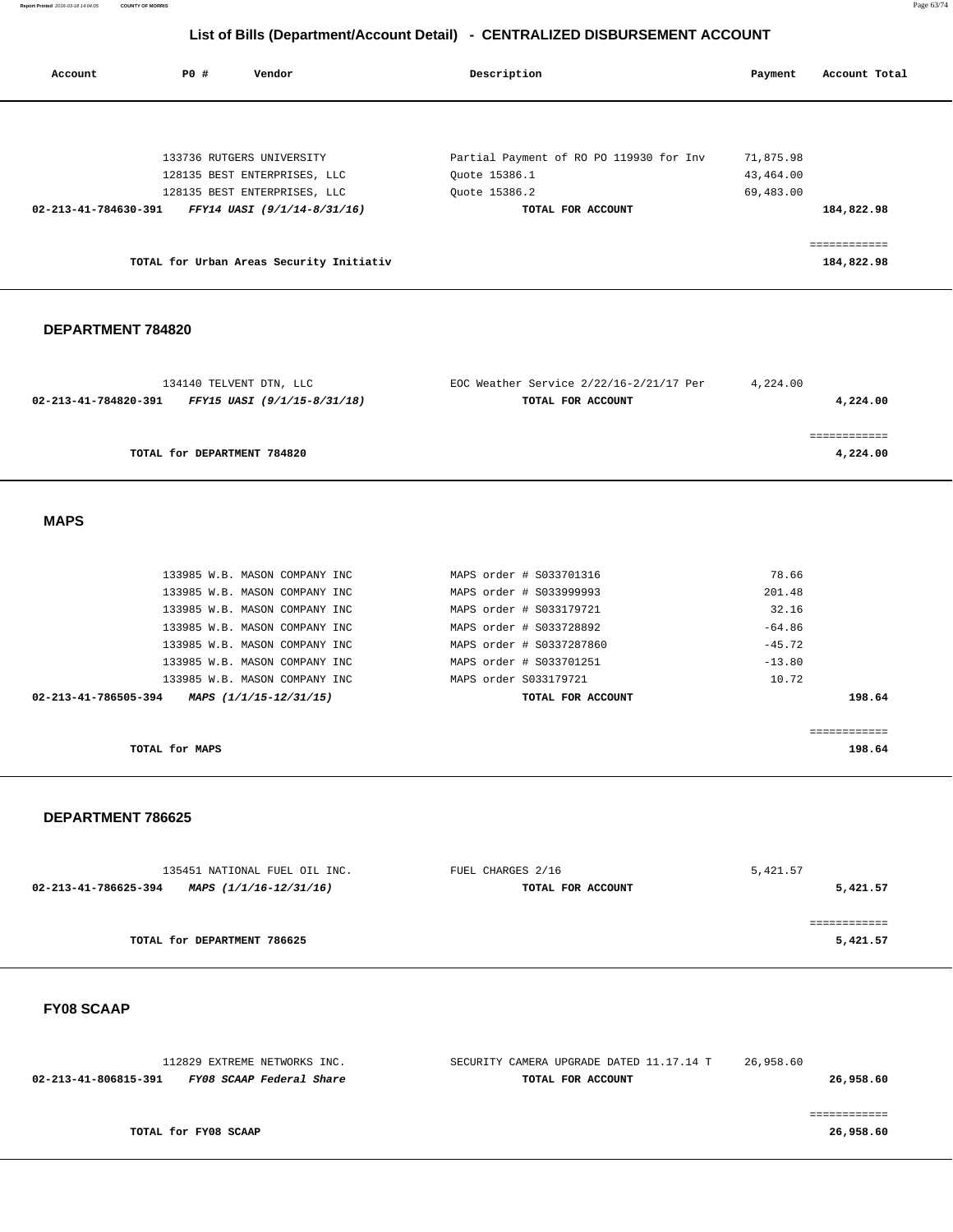**Report Printed** 2016-03-18 14:04:05 **COUNTY OF MORRIS** Page 64/74

# **List of Bills (Department/Account Detail) - CENTRALIZED DISBURSEMENT ACCOUNT**

| Account                        | PO#                         | Vendor                                                                                                    | Description                                                                                               | Payment                | Account Total             |
|--------------------------------|-----------------------------|-----------------------------------------------------------------------------------------------------------|-----------------------------------------------------------------------------------------------------------|------------------------|---------------------------|
| DEPARTMENT 864607              |                             |                                                                                                           |                                                                                                           |                        |                           |
| $02 - 213 - 41 - 864607 - 391$ |                             | 135278 T.Y. LIN INTERNATIONAL<br>135382 GREENMAN PEDERSEN INC<br>Sussex(CR617)STP-0350(107)(9/8/14-9/8/16 | Construction Support services for Sussex<br>Construction Inspection Services for Sus<br>TOTAL FOR ACCOUNT | 31,101.77<br>20,148.48 | 51,250.25                 |
|                                | TOTAL for DEPARTMENT 864607 |                                                                                                           |                                                                                                           |                        | ============<br>51,250.25 |
| DEPARTMENT 864701              |                             |                                                                                                           |                                                                                                           |                        |                           |
| $02 - 213 - 41 - 864701 - 392$ |                             | 135439 T.Y. LIN INTERNATIONAL<br>Waterloo Rd Brdg (6/23/14-6/23/17)                                       | Final Design of Waterloo Road Bridge No.<br>TOTAL FOR ACCOUNT                                             | 13,739.41              | 13,739.41                 |

 ============ **TOTAL for DEPARTMENT 864701 13,739.41 13,739.41**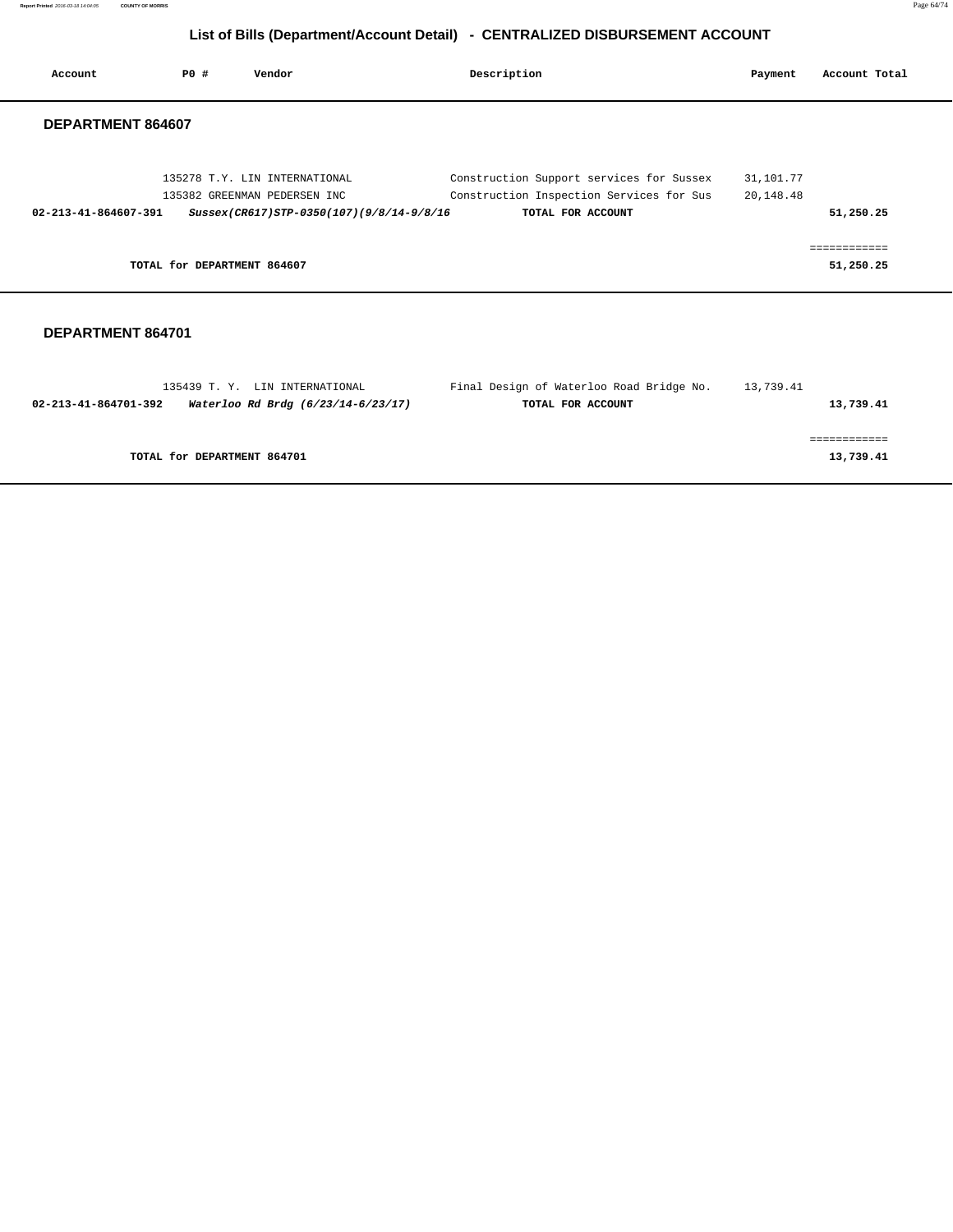| Report Printed 2016-03-18 14:04:05 | <b>COUNTY OF MORRIS</b> |                                                                              | Page 65/74 |
|------------------------------------|-------------------------|------------------------------------------------------------------------------|------------|
|                                    |                         |                                                                              |            |
|                                    |                         | List of Bills (Department/Account Detail) - CENTRALIZED DISBURSEMENT ACCOUNT |            |
|                                    |                         |                                                                              |            |
|                                    |                         |                                                                              |            |

# **List of Bills (Department/Account Detail) - CENTRALIZED DISB**

| Account                                                 | P0 #              | Vendor                                                           | Description                                                   | Payment   | Account Total            |  |  |  |
|---------------------------------------------------------|-------------------|------------------------------------------------------------------|---------------------------------------------------------------|-----------|--------------------------|--|--|--|
| <b>County Capital</b><br>Acq AutomTimeAttendnc, P/R sys |                   |                                                                  |                                                               |           |                          |  |  |  |
| 04-216-55-951145-909                                    | 133981 KRONOS INC | Miscellaneous - Other                                            | Post Install/Upgrade support calls<br>TOTAL FOR ACCOUNT       | 380.00    | 380.00                   |  |  |  |
|                                                         |                   | TOTAL for Acq AutomTimeAttendnc, P/R sys                         |                                                               |           | ============<br>380.00   |  |  |  |
| Acq of prop in Twp of Washgtn                           |                   |                                                                  |                                                               |           |                          |  |  |  |
| 04-216-55-953029-909                                    |                   | 135137 WATERS, MCPHERSON, MCNEILL, P.C.<br>Miscellaneous - Other | Nelson<br>TOTAL FOR ACCOUNT                                   | 1,925.20  | 1,925.20                 |  |  |  |
|                                                         |                   | TOTAL for Acq of prop in Twp of Washgtn                          |                                                               |           | ------------<br>1,925.20 |  |  |  |
| <b>Bridge DesignConstr varCty Loc</b>                   |                   |                                                                  |                                                               |           |                          |  |  |  |
| 04-216-55-953137-909                                    |                   | 135279 T. Y. LIN INTERNATIONAL<br>Miscellaneous - Other          | Eagle Rock Avenue Bridge over the Passai<br>TOTAL FOR ACCOUNT | 2,627.14  | 2,627.14                 |  |  |  |
|                                                         |                   | TOTAL for Bridge DesignConstr varCty Loc                         |                                                               |           | ============<br>2,627.14 |  |  |  |
| <b>InstallCty Roadway Drain Imprv</b>                   |                   |                                                                  |                                                               |           |                          |  |  |  |
| 04-216-55-953141-909                                    |                   | 134656 MALICK AND SCHERER PC<br>Miscellaneous - Other            | County Right of Way dedication & deed de<br>TOTAL FOR ACCOUNT | 350.00    | 350.00                   |  |  |  |
|                                                         |                   | TOTAL for InstallCty Roadway Drain Imprv                         |                                                               |           | ============<br>350.00   |  |  |  |
| <b>Bridge DesignConst varCty Loc</b>                    |                   |                                                                  |                                                               |           |                          |  |  |  |
| 04-216-55-953184-951                                    |                   | 135305 MAARV WATERPROOFING, INC.<br>Building & Improvements      | Construction Services for the Ann Street<br>TOTAL FOR ACCOUNT | 18,496.50 | 18,496.50                |  |  |  |

============

**TOTAL for Bridge DesignConst varCty Loc 18,496.50**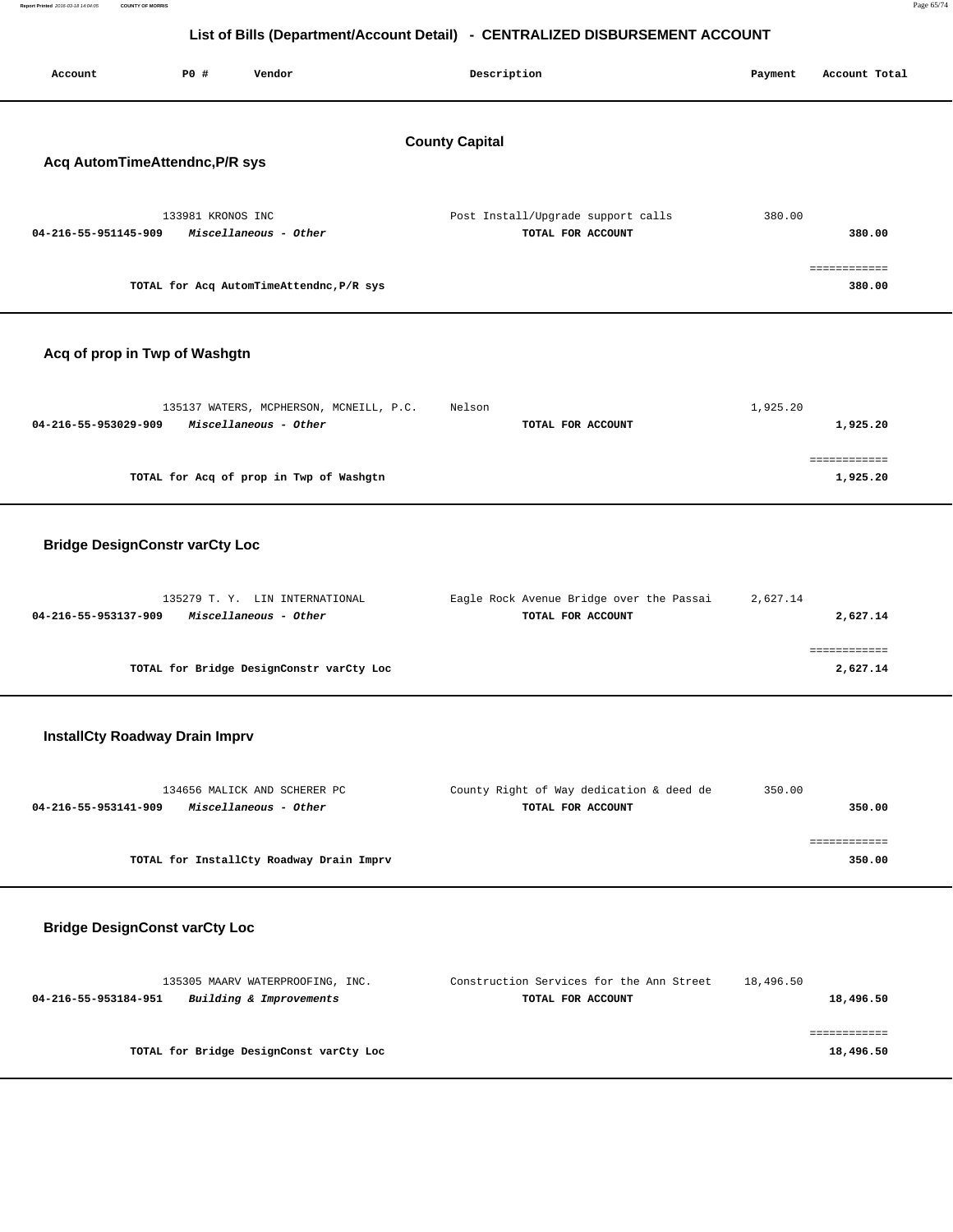| Account              | P0 #<br>Vendor                                                                          |                                          | Description                                                                                                                | Payment              | Account Total                        |
|----------------------|-----------------------------------------------------------------------------------------|------------------------------------------|----------------------------------------------------------------------------------------------------------------------------|----------------------|--------------------------------------|
| 04-216-55-953225-909 | 135314 BOSWELL ENGINEERING INC<br>TOTAL for DEPARTMENT 953225                           | Bridge Design, Renov, Construc - Var Loc | MC-105/Bridge Nav Lights Espanong/Brady<br>TOTAL FOR ACCOUNT                                                               | 1,840.80             | 1,840.80<br>============<br>1,840.80 |
| DEPARTMENT 953259    |                                                                                         |                                          |                                                                                                                            |                      |                                      |
| 04-216-55-953259-909 | 134655 THE MUSIAL GROUP PA<br>135313 THE MUSIAL GROUP PA<br>TOTAL for DEPARTMENT 953259 | RenovCentrlAveComplx-StClare/NonprofMall | Central Avenue Complex BuildingArea Six<br>Central Avenue Complex Building Area Six<br>TOTAL FOR ACCOUNT                   | 2,000.00<br>2,000.00 | 4,000.00<br>============<br>4,000.00 |
| DEPARTMENT 953269    |                                                                                         |                                          |                                                                                                                            |                      |                                      |
| 04-216-55-953269-909 | 135438 CHERRY WEBER & ASSOC. PC                                                         | Bridge Design/Constr - var locations     | Engineering Design Services for Erosion<br>TOTAL FOR ACCOUNT                                                               | 1,406.20             | 1,406.20<br>============             |
|                      | TOTAL for DEPARTMENT 953269                                                             |                                          |                                                                                                                            |                      | 1,406.20                             |
| DEPARTMENT 953270    |                                                                                         |                                          |                                                                                                                            |                      |                                      |
| 04-216-55-953270-909 | 135308 THE RBA GROUP INC.                                                               | Road Design/Construc - var locations     | Prof. Svcs. concerning Engineering Servi<br>TOTAL FOR ACCOUNT                                                              | 3,616.47             | 3,616.47                             |
|                      | TOTAL for DEPARTMENT 953270                                                             |                                          |                                                                                                                            |                      | 3,616.47                             |
| DEPARTMENT 953314    |                                                                                         |                                          |                                                                                                                            |                      |                                      |
| 04-216-55-953314-951 | 133953 INFRARED SERVICES INC                                                            | Repair/Rplcment/Upgrd VarEquip-BldgGrnds | WO77021/ RE: OTA - GROUND PENETRATING RA<br>135221 PANCIELLO CONSTRUCTION LLC RE: OTA, PSTA/ 03-10-16<br>TOTAL FOR ACCOUNT | 995.00<br>3,230.00   | 4,225.00                             |
|                      | TOTAL for DEPARTMENT 953314                                                             |                                          |                                                                                                                            |                      | ============<br>4,225.00             |

 **DEPARTMENT 953323**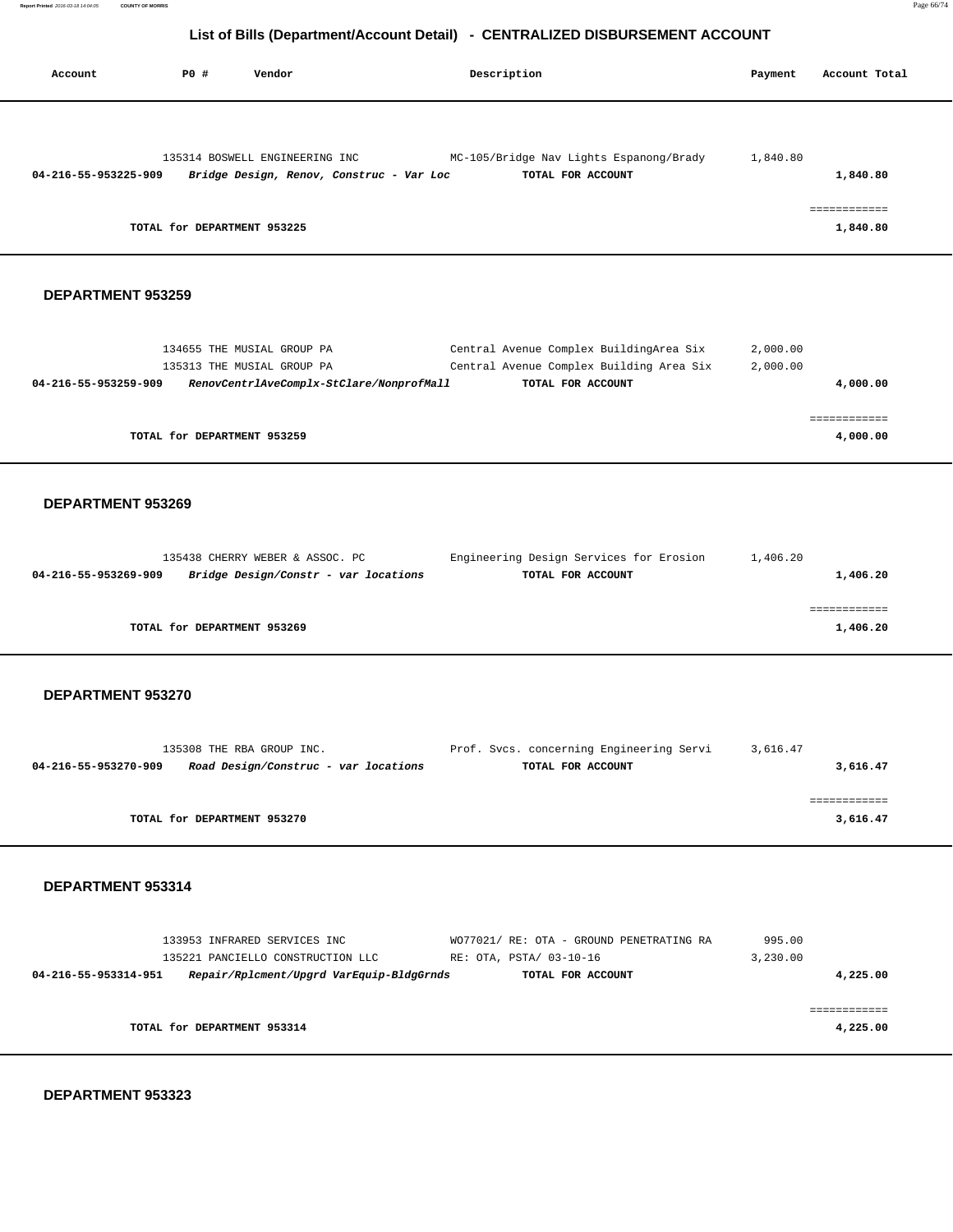**Report Printed** 2016-03-18 14:04:05 **COUNTY OF MORRIS** Page 67/74

# **List of Bills (Department/Account Detail) - CENTRALIZED DISBURSEMENT ACCOUNT**

| Account                  | PO#                         | Vendor                                   | Description       | Payment | Account Total          |
|--------------------------|-----------------------------|------------------------------------------|-------------------|---------|------------------------|
| <b>DEPARTMENT 953323</b> |                             |                                          |                   |         |                        |
| 04-216-55-953323-909     |                             | Bridge Design/Constr VarLoc-Public Works | TOTAL FOR ACCOUNT |         | 4,480.00               |
|                          | TOTAL for DEPARTMENT 953323 |                                          |                   |         | eeeeeeeeee<br>4,480.00 |

#### **DEPARTMENT 953329**

|                      | 135307 CONCRETE CONSTRUCTION CORP. |                                            | Intersection Improvements US 202 (Main R | 89,940.48 |           |
|----------------------|------------------------------------|--------------------------------------------|------------------------------------------|-----------|-----------|
| 04-216-55-953329-951 |                                    | Design, Building, Rehab of Roads-PublWorks | TOTAL FOR ACCOUNT                        |           | 89,940.48 |
|                      |                                    |                                            |                                          |           |           |
|                      |                                    |                                            |                                          |           |           |
|                      | TOTAL for DEPARTMENT 953329        |                                            |                                          |           | 89,940.48 |
|                      |                                    |                                            |                                          |           |           |

#### **DEPARTMENT 953335**

| 135281 DESMAN ASSOCIATES<br>04-216-55-953335-909 |                                                                             | Professional Sycs. for the Ann Street Ga | 37,140.00              |
|--------------------------------------------------|-----------------------------------------------------------------------------|------------------------------------------|------------------------|
|                                                  | Demo Des, Demo&Feasibility Des-AnnStGar                                     | TOTAL FOR ACCOUNT                        | 37,140.00              |
| 04-216-55-953335-951                             | 135305 MAARV WATERPROOFING, INC.<br>Demo Des, Demo&Feasibility Des-AnnStGar | TOTAL FOR ACCOUNT                        | 80,613.64<br>80,613.64 |
|                                                  |                                                                             |                                          |                        |
|                                                  |                                                                             |                                          |                        |
| TOTAL for DEPARTMENT 953335                      |                                                                             |                                          | 117,753.64             |

#### **DEPARTMENT 953347**

| 04-216-55-953347-951 | HVAC-Replace or Repair Various Bldgs | TOTAL FOR ACCOUNT                 |          | 7,135.85 |
|----------------------|--------------------------------------|-----------------------------------|----------|----------|
|                      | 134377 CARRIER CORPORATION           | RE: LAW & PUBLIC SAFETY/ 01-28-16 | 2,022.05 |          |
|                      | 133719 CARRIER CORPORATION           | RE: WHARTON GRG/ 01-27-16         | 2,147.17 |          |
|                      | 133719 CARRIER CORPORATION           | RE: PSTA/ 01-21-16                | 2,966.63 |          |
|                      |                                      |                                   |          |          |

============

**TOTAL for DEPARTMENT 953347 7,135.85**

#### **DEPARTMENT 953348**

| Various Roof Replace - County Wide<br>04-216-55-953348-951 | TOTAL FOR ACCOUNT             | 266,962.50 |
|------------------------------------------------------------|-------------------------------|------------|
| 135168 G-FORCE CONSTRUCTION LLC                            | DUCT WORK AT ADMIN BUILDING   | 3,900.00   |
| 134876 SAFEWAY CONTRACTING                                 | RE-ROOFING COUNTY LIBRARY     | 249,612.50 |
| 130894 G-FORCE CONSTRUCTION LLC                            | ROOF REPAIR AT ADMIN BUILDING | 8,700.00   |
| 130895 G-FORCE CONSTRUCTION LLC                            | ROOF REPAIR AT YOUTH SHELTER  | 4,750.00   |
|                                                            |                               |            |

**TOTAL for DEPARTMENT 953348 266,962.50**

============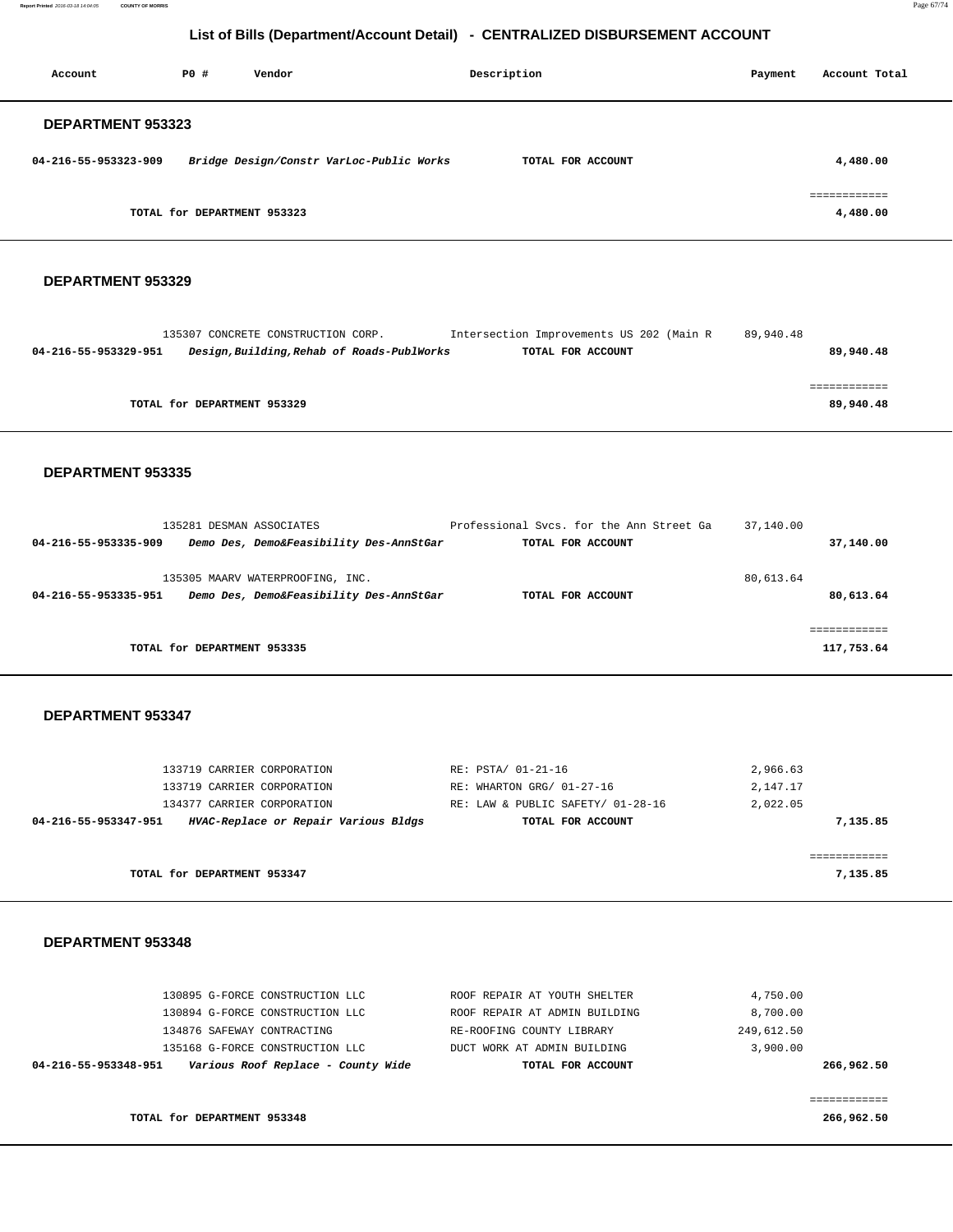**Report Printed** 2016-03-18 14:04:05 **COUNTY OF MORRIS** Page 68/74

# **List of Bills (Department/Account Detail) - CENTRALIZED DISBURSEMENT ACCOUNT**

| Account                  | P0 #                        | Vendor                                                                                                                                                          | Description                                                                                     |                                                                                                                                  | Payment                           | Account Total             |
|--------------------------|-----------------------------|-----------------------------------------------------------------------------------------------------------------------------------------------------------------|-------------------------------------------------------------------------------------------------|----------------------------------------------------------------------------------------------------------------------------------|-----------------------------------|---------------------------|
| DEPARTMENT 953353        |                             |                                                                                                                                                                 |                                                                                                 |                                                                                                                                  |                                   |                           |
| 04-216-55-953353-951     |                             | 134475 EXTEL COMMUNICATIONS<br>134474 EXTEL COMMUNICATIONS<br>Various Improvements at Courthouse                                                                | TOTAL FOR ACCOUNT                                                                               | RE: INSTALL CABEL FOR CAMERA FROM BASEME<br>RE: INSTALL CABELS FOR CARD READERS, CAM                                             | 655.00<br>2,920.00                | 3,575.00<br>============  |
|                          | TOTAL for DEPARTMENT 953353 |                                                                                                                                                                 |                                                                                                 |                                                                                                                                  |                                   | 3,575.00                  |
| DEPARTMENT 953362        |                             |                                                                                                                                                                 |                                                                                                 |                                                                                                                                  |                                   |                           |
| 04-216-55-953362-951     |                             | 133951 EXTEL COMMUNICATIONS<br>133950 EXTEL COMMUNICATIONS<br>Security Improvement AR Bldg/Courthouse                                                           | TOTAL FOR ACCOUNT                                                                               | RE: CH - INSTALL CABLES FROM BASEMENT TO<br>RE: A&R - INSTALL CABLES FOR NEW CARD RE                                             | 1,920.00<br>2,406.00              | 4,326.00                  |
|                          | TOTAL for DEPARTMENT 953362 |                                                                                                                                                                 |                                                                                                 |                                                                                                                                  |                                   | ============<br>4,326.00  |
| DEPARTMENT 953387        |                             |                                                                                                                                                                 |                                                                                                 |                                                                                                                                  |                                   |                           |
| 04-216-55-953387-909     |                             | 135131 WATERS, MCPHERSON, MCNEILL, P.C.<br>135131 WATERS, MCPHERSON, MCNEILL, P.C.<br>Various Bridge Replacement                                                | Wistuk, J.<br>Schmidt, V.<br>TOTAL FOR ACCOUNT                                                  |                                                                                                                                  | 580.65<br>474.95                  | 1,055.60                  |
|                          | TOTAL for DEPARTMENT 953387 |                                                                                                                                                                 |                                                                                                 |                                                                                                                                  |                                   | ============<br>1,055.60  |
| DEPARTMENT 953401        |                             |                                                                                                                                                                 |                                                                                                 |                                                                                                                                  |                                   |                           |
| 04-216-55-953401-940     |                             | 135216 COMMERCIAL CONSTRUCTION MANAGEMENT<br>135215 COMMERCIAL CONSTRUCTION MANAGEMENT<br>Upgrade Interior/Exterior Ruth Davis Dr                               | RE-SIDING OF FIVE COUNTY PROPERTIES<br>RE-SIDING OF FIVE COUNTY PROPERTIES<br>TOTAL FOR ACCOUNT |                                                                                                                                  | 4,856.72<br>14,862.16             | 19,718.88                 |
|                          | TOTAL for DEPARTMENT 953401 |                                                                                                                                                                 |                                                                                                 |                                                                                                                                  |                                   | ============<br>19,718.88 |
| <b>DEPARTMENT 954394</b> |                             |                                                                                                                                                                 |                                                                                                 |                                                                                                                                  |                                   |                           |
| 04-216-55-954394-956     |                             | 129564 ATLANTIC TACTICAL OF NJ, INC.<br>129564 ATLANTIC TACTICAL OF NJ, INC.<br>129564 ATLANTIC TACTICAL OF NJ, INC.<br>Sheriff-Purchase Night Equip & PP Equip | TOTAL FOR ACCOUNT                                                                               | Night Vision Depot Model BNVDG Night Vis<br>NVD Flir Model LS-XR Thermal Night Visio<br>Wilcox Model G-24 Night Vision Helmet Mo | 74,891.90<br>5,288.72<br>4,319.80 | 84,500.42                 |
|                          | TOTAL for DEPARTMENT 954394 |                                                                                                                                                                 |                                                                                                 |                                                                                                                                  |                                   | ============<br>84,500.42 |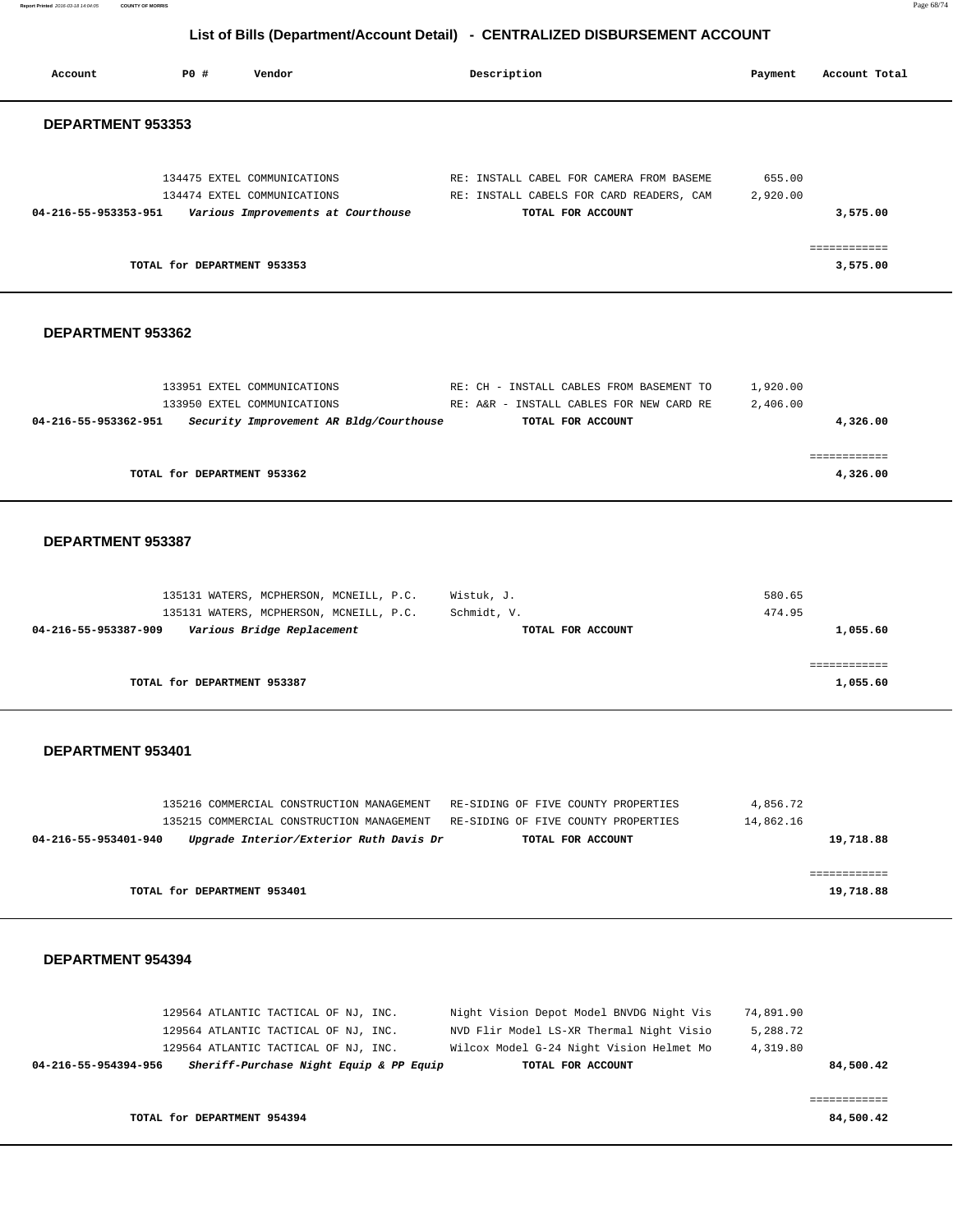| Account                  | PO#                         | Vendor                                                                                      | Description                                                   | Payment<br>Account Total |
|--------------------------|-----------------------------|---------------------------------------------------------------------------------------------|---------------------------------------------------------------|--------------------------|
| <b>DEPARTMENT 954396</b> |                             |                                                                                             |                                                               |                          |
| 04-216-55-954396-956     |                             | 134036 MAACO COLLISION REPAIRS<br>Sheriff-Replacement of 12 Vehicles                        | Surface Repair - Light Chip & Scratch Re<br>TOTAL FOR ACCOUNT | 1,635.00<br>1,635.00     |
|                          |                             | TOTAL for DEPARTMENT 954396                                                                 |                                                               | ============<br>1,635.00 |
| DEPARTMENT 955268        |                             |                                                                                             |                                                               |                          |
| 04-216-55-955268-951     |                             | 134950 REDMANN ELECTRIC CO., INC. MOR, 12-22-2015<br>Various Health/Life Safety Upgrades-MV | TOTAL FOR ACCOUNT                                             | 1,460.51<br>1,460.51     |
|                          | TOTAL for DEPARTMENT 955268 |                                                                                             |                                                               | ============<br>1,460.51 |
|                          |                             |                                                                                             |                                                               |                          |

 **DEPARTMENT 955306** 

| Project#A4517.00,2-9-2016<br>1,580.69                 |
|-------------------------------------------------------|
| Current Fee on Project A4517.00, 3-3-2016<br>1,215.91 |
| 2,796.60<br>TOTAL FOR ACCOUNT                         |
|                                                       |
|                                                       |
| 2,796.60                                              |
|                                                       |

#### **DEPARTMENT 955345**

| 135150 VOLKER CRANE LLC                                | VCMC#:1403, Consulting, $10-1-2015 > 2-29-2$ | 3,670.00     |
|--------------------------------------------------------|----------------------------------------------|--------------|
| Various Projects - Morris View<br>04-216-55-955345-909 | TOTAL FOR ACCOUNT                            | 3,670,00     |
| 134338 DIRECT SUPPLY INC                               | 29406, 11-2-2015                             | 92,659.06    |
| 134339 DIRECT SUPPLY INC                               | 29406, 7-31-2015                             | 43, 237, 04  |
| 134340 DIRECT SUPPLY INC                               | 29406.9-4-2015                               | 2,601.24     |
| Various Projects - Morris View<br>04-216-55-955345-940 | TOTAL FOR ACCOUNT                            | 138,497.34   |
|                                                        |                                              |              |
| TOTAL for DEPARTMENT 955345                            |                                              | 142, 167. 34 |

#### **DEPARTMENT 955403**

| 04-216-55-955403-951          | MV-Long Term Health Center Improvements | TOTAL FOR ACCOUNT  |           | 12,804.34 |
|-------------------------------|-----------------------------------------|--------------------|-----------|-----------|
| 134645 MEDLINE INDUSTRIES INC |                                         | 1183053, 2-13-2016 | 54.50     |           |
| 134645 MEDLINE INDUSTRIES INC |                                         | 1183053, 2-3-2016  | 44.00     |           |
| 134645 MEDLINE INDUSTRIES INC |                                         | 1183053.2-3-2016   | 561.04    |           |
| 134645 MEDLINE INDUSTRIES INC |                                         | 1183053, 2-2-2016  | 1,074.80  |           |
| 134345 BUSH INDUSTRIES INC.   |                                         | 170012,1-27-2016   | 11,070.00 |           |
|                               |                                         |                    |           |           |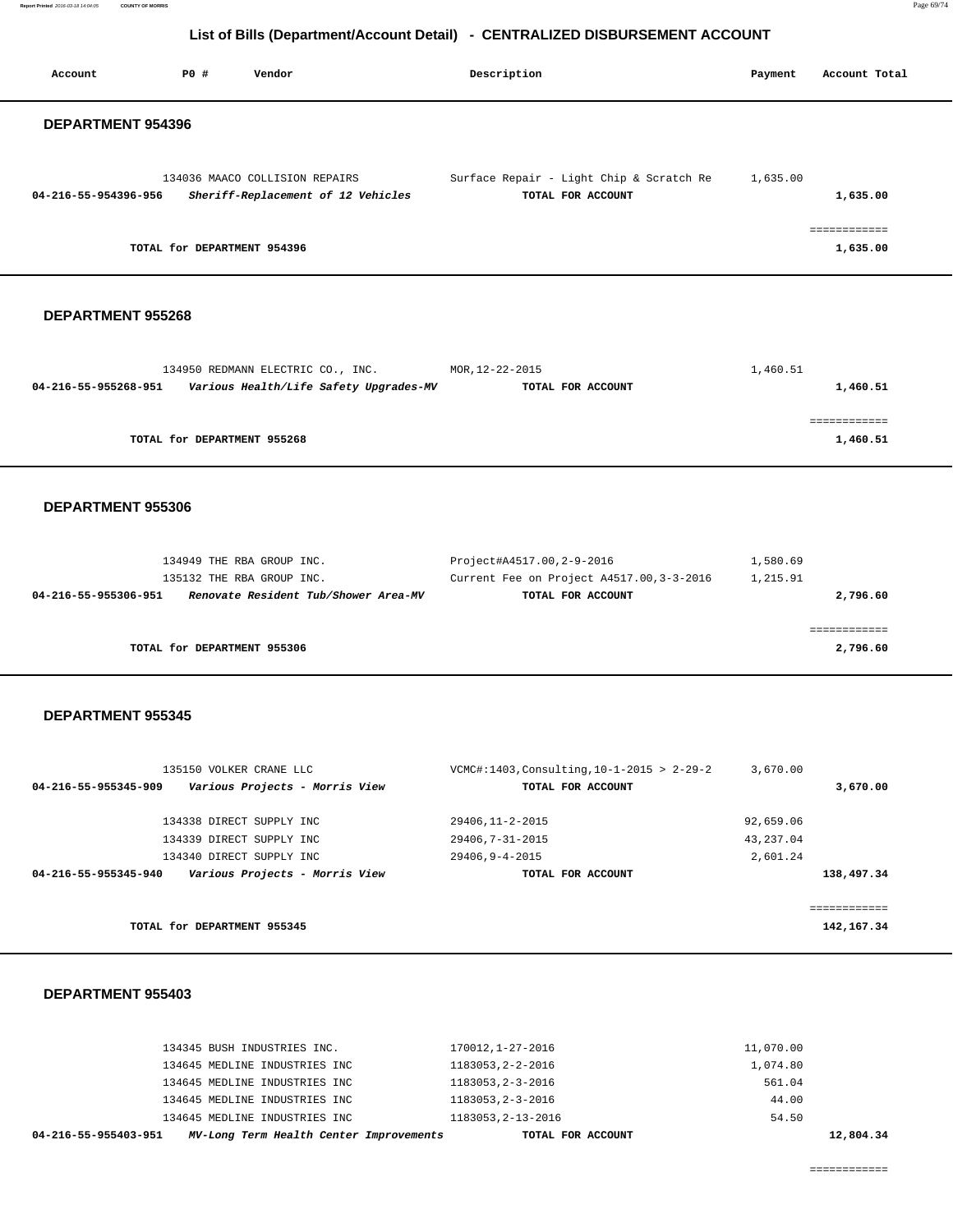| Account                  | P0 #                        | Vendor | Description | Payment | Account Total |  |  |  |
|--------------------------|-----------------------------|--------|-------------|---------|---------------|--|--|--|
| <b>DEPARTMENT 955403</b> |                             |        |             |         |               |  |  |  |
|                          | TOTAL for DEPARTMENT 955403 |        |             |         | 12,804.34     |  |  |  |

#### **DEPARTMENT 962343**

| 131144 SHI INTERNATIONAL CORP                         | APC UPS Revitalization Service | 18,327.82 |
|-------------------------------------------------------|--------------------------------|-----------|
| Purchase Various Equip for IT<br>04-216-55-962343-955 | TOTAL FOR ACCOUNT              | 18,327.82 |
|                                                       |                                |           |
|                                                       |                                |           |
| TOTAL for DEPARTMENT 962343                           |                                | 18,327.82 |
|                                                       |                                |           |

#### **DEPARTMENT 962398**

|                      | 131046 TELE-MEASUREMENTS, INC.  | Projection System Upgrade as per quote 2 | 6,999.00 |
|----------------------|---------------------------------|------------------------------------------|----------|
| 04-216-55-962398-955 | ITD-Computer & Newtork Upgrades | TOTAL FOR ACCOUNT                        | 6,999.00 |
|                      |                                 |                                          |          |
|                      |                                 |                                          |          |
|                      | TOTAL for DEPARTMENT 962398     |                                          | 6,999.00 |
|                      |                                 |                                          |          |

### **Acq Train Equip Public Safety**

| 128862 AAA EMERGENCY SUPPLY CO                | PPE               | 5,591.97 |  |
|-----------------------------------------------|-------------------|----------|--|
| 04-216-55-963175-956<br>Machinery & Equipment | TOTAL FOR ACCOUNT | 5,591.97 |  |
|                                               |                   |          |  |
|                                               |                   |          |  |
| TOTAL for Acq Train Equip Public Safety       |                   | 5,591.97 |  |
|                                               |                   |          |  |

#### **DEPARTMENT 963213**

|                      | 123542 DRAEGER SAFETY, INC  |                                          |  | Class "A" Multi-Story Live Burn Training | 27,900.00  |             |
|----------------------|-----------------------------|------------------------------------------|--|------------------------------------------|------------|-------------|
| 04-216-55-963213-909 |                             | Renov Burn Bldg & Tower-PublicSafetyAcad |  | TOTAL FOR ACCOUNT                        |            | 27,900.00   |
|                      |                             |                                          |  |                                          |            |             |
|                      | 123542 DRAEGER SAFETY, INC  |                                          |  | Per Contract Award Dated 6/10/15, Resolu | 245,800.00 |             |
| 04-216-55-963213-951 |                             | Renov Burn Bldg & Tower-PublicSafetyAcad |  | TOTAL FOR ACCOUNT                        |            | 245,800.00  |
|                      |                             |                                          |  |                                          |            |             |
|                      |                             |                                          |  |                                          |            | ----------- |
|                      | TOTAL for DEPARTMENT 963213 |                                          |  |                                          |            | 273,700.00  |
|                      |                             |                                          |  |                                          |            |             |

#### **DEPARTMENT 964375**

 134495 EXTEL COMMUNICATIONS Labor & Material Pricing as per attached 8,550.00  **04-216-55-964375-956 Surveillance Cameras for County Library TOTAL FOR ACCOUNT 8,550.00**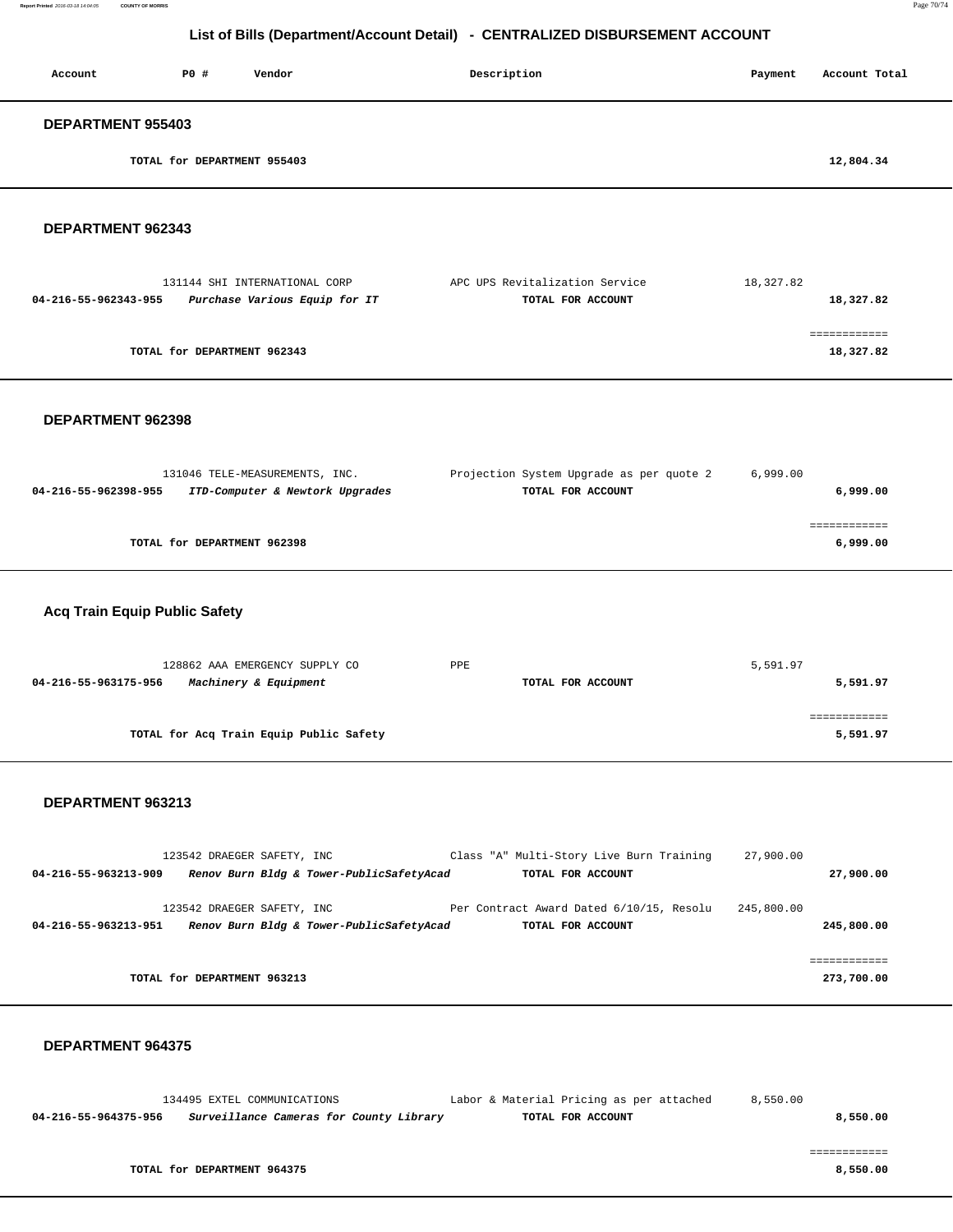| Account              | <b>PO #</b>                 | Vendor                                                                             | Description                                                  | Payment  | Account Total            |  |
|----------------------|-----------------------------|------------------------------------------------------------------------------------|--------------------------------------------------------------|----------|--------------------------|--|
| DEPARTMENT 964406    |                             |                                                                                    |                                                              |          |                          |  |
| 04-216-55-964406-953 |                             | 125837 HIGH POINT FURNITURE INDUSTRIES<br>Human Srv-Replace Chair/Desk-Com Behavor | RECTANGULAR TABLE VMT120 120" X 42" X 2<br>TOTAL FOR ACCOUNT | 1,596.16 | 1,596.16                 |  |
|                      | TOTAL for DEPARTMENT 964406 |                                                                                    |                                                              |          | eessessesses<br>1,596.16 |  |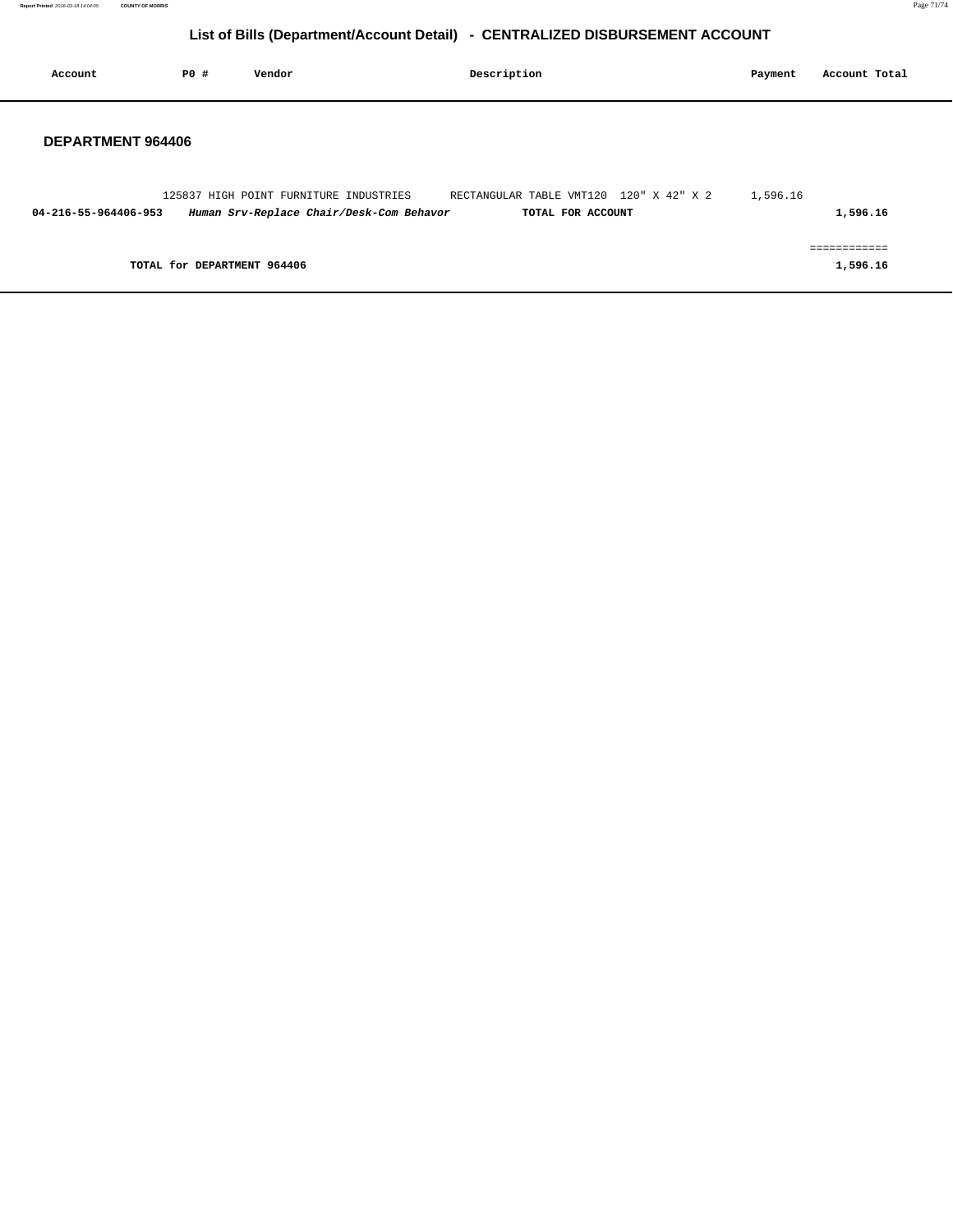**Report Printed** 2016-03-18 14:04:05 **COUNTY OF MORRIS** Page 72/74

# **List of Bills (Department/Account Detail) - CENTRALIZED DISBURSEMENT ACCOUNT**

| Account                                                        | PO#                                       | Vendor                                  | Description                                                                                               | Payment          | Account Total          |  |  |  |
|----------------------------------------------------------------|-------------------------------------------|-----------------------------------------|-----------------------------------------------------------------------------------------------------------|------------------|------------------------|--|--|--|
| <b>Dedicated Trust</b><br><b>Construction Board of Appeals</b> |                                           |                                         |                                                                                                           |                  |                        |  |  |  |
| 13-290-56-576801-888                                           | 134254 LLOYD S GLICK<br>134262 AMY VANLEW | Construction Board of Appeals           | Refund of appeal fee case MC#2016-18 app<br>Refund of appeal fee case #MC#2015-21 ap<br>TOTAL FOR ACCOUNT | 100.00<br>100.00 | 200.00                 |  |  |  |
|                                                                |                                           | TOTAL for Construction Board of Appeals |                                                                                                           |                  | ------------<br>200.00 |  |  |  |

#### **Tax Board**

| 133836 OFFICE TEAM                | Professional services 1/29/16            | 73.08    |
|-----------------------------------|------------------------------------------|----------|
| 133836 OFFICE TEAM                | Parking $12/4/15$                        | 14.50    |
| 135101 MICHAEL DIFAZIO            | Mileage to and from Newark airport       | 14.70    |
| 135101 MICHAEL DIFAZIO            | Airfare United Airlines                  | 209.20   |
| 135101 MICHAEL DIFAZIO            | The Westin Savannah Harbor 2/22/16-2/26/ | 747.60   |
| 135101 MICHAEL DIFAZIO            | Tips-housekeeping, bellman               | 12.00    |
| 135101 MICHAEL DIFAZIO            | Dinner 2/22/16                           | 14.98    |
| 135101 MICHAEL DIFAZIO            | Dinner 2/23/16                           | 20.00    |
| 135101 MICHAEL DIFAZIO            | Dinner 2/25/16                           | 20.00    |
| 135379 WILLIAM KERSEY             | NJACTB Committee Meeting, Ewing NJ-milea | 48.51    |
| 135379 WILLIAM KERSEY             | Mileage round trip - Newark Airport      | 23.94    |
| 135379 WILLIAM KERSEY             | The Westin Savannah Harbor 2/22/16-2/26/ | 753.55   |
| 135379 WILLIAM KERSEY             | Airfare - United Airlines                | 203.77   |
| 135379 WILLIAM KERSEY             | Tips-housekeeping, valet, bellman        | 18.00    |
| 135379 WILLIAM KERSEY             | Dollar Rent A Car                        | 145.73   |
| 135379 WILLIAM KERSEY             | Enmark #335-fuel                         | 19.20    |
| 135379 WILLIAM KERSEY             | $2/22/16$ Meals                          | 40.00    |
| 135379 WILLIAM KERSEY             | $2/23/16$ Meals                          | 40.00    |
| 135379 WILLIAM KERSEY             | $2/24/16$ Meals                          | 40.00    |
| 135379 WILLIAM KERSEY             | $2/25/16$ Meals                          | 40.00    |
| 135379 WILLIAM KERSEY             | 2/26/16 Breakfast, Lunch                 | 25.44    |
| 135380 RALPH MELORO               | Taxi-Cedar Knolls-Newark Airport         | 48.80    |
| 135380 RALPH MELORO               | Airfare-United Airlines                  | 248.20   |
| 135380 RALPH MELORO               | Hotel-Hyatt Regency 2/21-2/24/16         | 696.71   |
| 135380 RALPH MELORO               | Tips-housekeeping bellman                | 12.00    |
| 135380 RALPH MELORO               | Taxi-Airport-Hotel                       | 38.00    |
| 135380 RALPH MELORO               | Meals 2/21/16                            | 24.16    |
| 135380 RALPH MELORO               | Meals 2/22/16                            | 40.00    |
| 135380 RALPH MELORO               | Taxis 2/22/16                            | 20.00    |
| 135380 RALPH MELORO               | Meals 2/23/16                            | 20.00    |
| 135380 RALPH MELORO               | Meals $2/24/16$                          | 20.00    |
| 135380 RALPH MELORO               | Trolley                                  | 27.91    |
| 135380 RALPH MELORO               | Meals 2/25/16                            | 7.69     |
| 135380 RALPH MELORO               | Taxi-Hotel-Airport                       | 38.00    |
| 135380 RALPH MELORO               | Taxi-Newark Airport-Cedar Knolls         | 48.80    |
| 13-290-56-577101-888<br>Tax Board | TOTAL FOR ACCOUNT                        | 3,814.47 |
|                                   |                                          |          |

**TOTAL for Tax Board** 3,814.47

============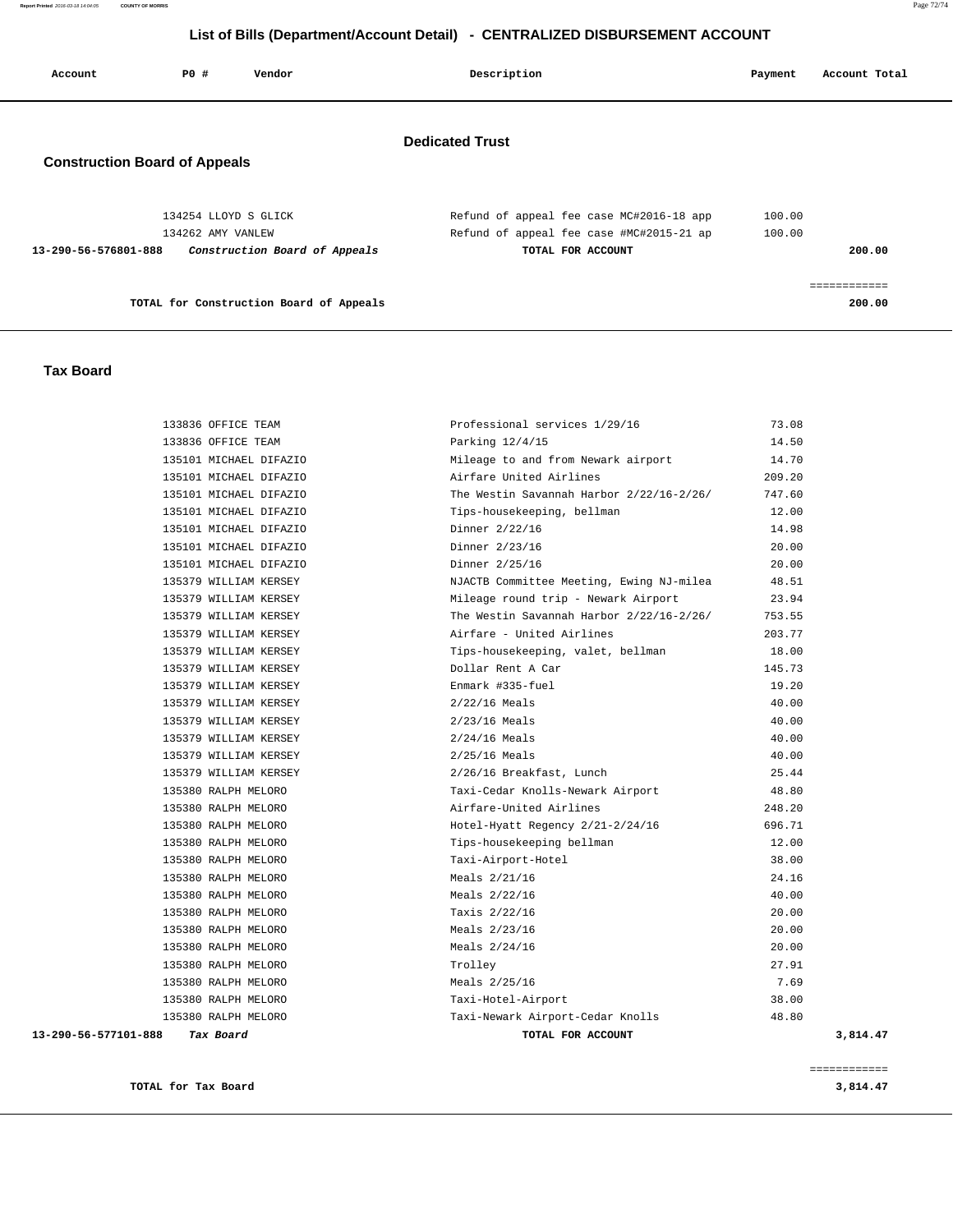**Report Printed** 2016-03-18 14:04:05 **COUNTY OF MORRIS** Page 73/74

## **List of Bills (Department/Account Detail) - CENTRALIZED DISBURSEMENT ACCOUNT**

| Account              | P0 # | Vendor                                                   | Description                                      | Account Total<br>Payment |
|----------------------|------|----------------------------------------------------------|--------------------------------------------------|--------------------------|
| 13-290-56-578901-888 |      | 135233 VERIZON WIRELESS<br>Environ Quality & Enforcement | L&PS/ENVIRONMENTAL SERVICES<br>TOTAL FOR ACCOUNT | 276.96<br>276.96         |
|                      |      | TOTAL for Environ Quality & Enforcement                  |                                                  | essessessess<br>276.96   |
| DEPARTMENT 580554    |      |                                                          |                                                  |                          |

| TOTAL for DEPARTMENT 580554                          | 1,609.00                          |          |
|------------------------------------------------------|-----------------------------------|----------|
|                                                      |                                   |          |
| Open Space - Park Commission<br>13-290-56-580554-888 | TOTAL FOR ACCOUNT                 | 1,609.00 |
| 134597 CENTRAL JERSEY TITLE CO INC                   | M0503-1001 (O'Hanlon)             | 465.00   |
| 134597 CENTRAL JERSEY TITLE CO INC                   | M0503-1001 (Landau)               | 405.00   |
| 134597 CENTRAL JERSEY TITLE CO INC                   | M0503-1001 (River Road I)         | 489.00   |
| 134597 CENTRAL JERSEY TITLE CO INC                   | File (B) 80 Tempe Wick Rd         | 125.00   |
| 134597 CENTRAL JERSEY TITLE CO INC                   | File (A) 96-110 Columbia Turnpike | 125.00   |

### **DEPARTMENT 580558**

| 134782 PRESERVATION DESIGN PARTNERSHIP LLC Professional services related to the 201 |                                          | 495.00   |          |
|-------------------------------------------------------------------------------------|------------------------------------------|----------|----------|
| 134760 RICHARD GRUBB & ASSOC., INC.                                                 | OSTF - Meeting, planning, research, fiel | 4,200.00 |          |
| 134980 HARRY L. SCHWARZ & CO.                                                       | Appraisal Services - Opinion Letter Odge | 270.00   |          |
| 134981 SODEXO INC & AFFILIATES                                                      | Food provided for the Flood Mitigation C | 60.30    |          |
| 13-290-56-580558-888<br>Open Space - Ancillary                                      | TOTAL FOR ACCOUNT                        |          | 5.025.30 |
|                                                                                     |                                          |          |          |
|                                                                                     |                                          |          |          |
| TOTAL for DEPARTMENT 580558                                                         |                                          |          | 5,025.30 |

#### **DEPARTMENT 580559**

|                      | 134426 DEWBERRY ENGINEERS INC. | Services rendered and expenditures incur | 5,437.50 |
|----------------------|--------------------------------|------------------------------------------|----------|
| 13-290-56-580559-888 | Open Space - Farm Preservation | TOTAL FOR ACCOUNT                        | 5,437.50 |
|                      |                                |                                          |          |
|                      |                                |                                          |          |
|                      | TOTAL for DEPARTMENT 580559    |                                          | 5,437.50 |
|                      |                                |                                          |          |

#### **DEPARTMENT 580560**

| 9,602.50  |                                                                   | 134783 PRESERVATION DESIGN PARTNERSHIP LLC Consulting Services |                      |
|-----------|-------------------------------------------------------------------|----------------------------------------------------------------|----------------------|
| 320.00    | 134783 PRESERVATION DESIGN PARTNERSHIP LLC Site Visit on 2/4/16   |                                                                |                      |
| 123.12    | 134783 PRESERVATION DESIGN PARTNERSHIP LLC Mileage for Site Visit |                                                                |                      |
| 10,045.62 | TOTAL FOR ACCOUNT                                                 | Open Space - Historic Preservation                             | 13-290-56-580560-888 |
|           |                                                                   |                                                                |                      |
|           |                                                                   |                                                                |                      |
| 10,045.62 |                                                                   | TOTAL for DEPARTMENT 580560                                    |                      |